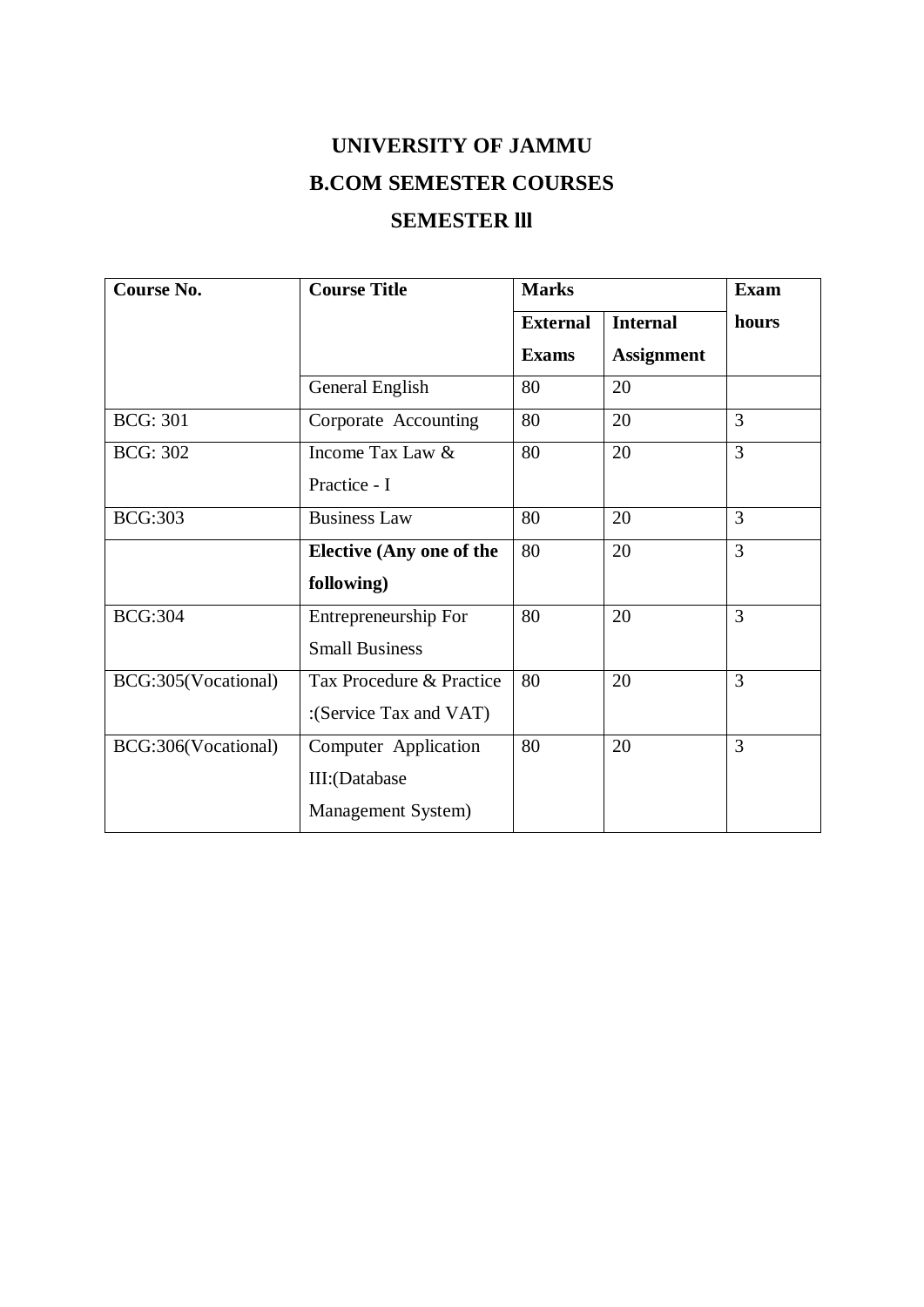# **UNIVERSITY OF JAMMU B.COM. THIRD SEMESTER**

# **CORPORATE ACCOUNTING**

 $C.No: BCG-301$  Max Marks  $= 100$ Time :3 Hrs Internal Assessment = 20 External Exam.  $= 80$ 

# **(Syllabus for examination to be held in Dec. 2015, 2016, 2017 )**

**OBJECTIVE:** To acquaint the students with the concept and methods of corporate

accounting.

# **UNIT-I: PROFIT PRIOR TO INCORPORATION**

Concept of profit prior to incorporation, procedure for ascertaining P/L prior to incorporation; Computation of time ratio, sales ratio, procedure and basis of allocation of expenses and incomes.

Computation of profit prior to incorporation as per prescribed form.

# **UNIT- II: BANKING COMPANIES**

Meaning of banking companies, important terms in banking business – Rebate on bill discounted, statutory reserve, cash credit; Concept of non-performing assets (NPA's) ; Preparation of P&L a/c; Contents of schedule no. 13,14,15,16.

Preparation of B/S; Various contents of schedule no: 1 to 11; Treatment of contingent liabilities as per schedule no: 12.

# **UNIT-III: ACCOUNTS OF INSURANCE COMPANIES**

Meaning of insurance, types of insurance, statutory and subsidiary books, important terms in insurance.

Preparation of revenue account & balance sheet of life insurance companies as per prescribed form.

# **UNIT — IV: ACCOUNTS OF HOLDING COMPANIES**

Accounts of holding companies (Two concerns only), concept of holding & subsidiary companies, legal requirements for holding companies; Meaning of minority interest, cost of control/ capital reserve, revenue profit and capital profits.

Preparation of consolidated balance sheet as per prescribed form including treatment of unrealized profit, revaluation of assets and mutual owing.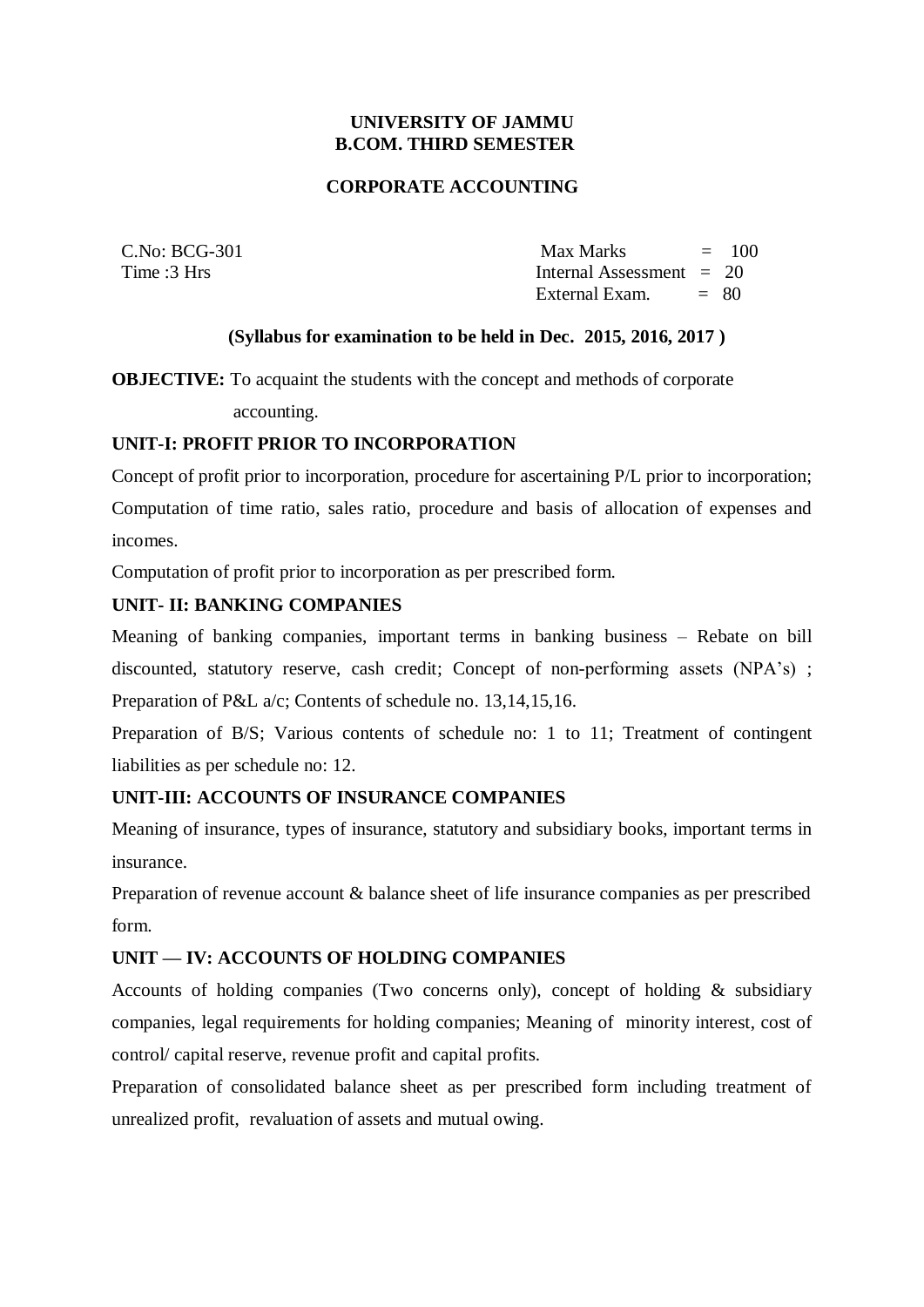# **SKILL DEVELOPMENT (GUIDELINES FOR CLASS ROOM TEACHING AND INTERNAL ASSESSMENT)**

- Critically evaluate financial statements (Published) of any reputed company.
- Interaction with persons/officials concerned with LIC business.
- Comment upon the consolidated financial statement of any holding company.
- $\triangleleft$  Create deep understanding of all concepts specified in the syllabus.

# **BOOKS RECOMMENDED**

| 1. Jain & Narang             | Corporate Accounting, Kalyani Publishers, New        |
|------------------------------|------------------------------------------------------|
|                              | Delhi.                                               |
|                              |                                                      |
| 2 Gupta R.L. and Radha Swamy | Advanced Company Accounts, Sultan Chand &            |
|                              | Son, New Delhi                                       |
| 3 Maheshwari S.N.            | Corporate Accountancy, Vikas Publishing House,       |
|                              | New Delhi                                            |
| 4 Monga J.R. Ahuja           | Financial Accounting, Mayur Paper Books, Noida       |
|                              | Girish and Sehagl Ashok                              |
| 5 Shukia, M.C. Grewal        | Advanced Accounts, S. Chand and Co. New Delhi        |
|                              | T.S. and Gupta SC                                    |
| 6 Moore C.L. and             | Managerial Accounting, South Western Publishing Co., |
| Jaedicke R.K.                | Cinnannati, Ohia                                     |
| 6. Tulsain, P.C.             | Corporate Accounting, S. Chand Publication, New      |
| Delhi.                       |                                                      |

# **NOTE FOR PAPER SETTER**

Equal weightage shall be given to all the units of the syllabus. The external paper shall be of the two sections viz,  $A \& B$ .

**Section-A**:This section will contain four short answer questions selecting one from each unit. Each question carries 5 marks .A candidate is required to attempt all the four questions. Total weightage to this section shall be 20 marks.

**Section-B**:This section will contain eight long answer questions of 15 marks each. Two questions with internal choice will be set from each unit . A candidate has to attempt any four questions selecting one from each unit. Total weightage to this section shall be 60 marks.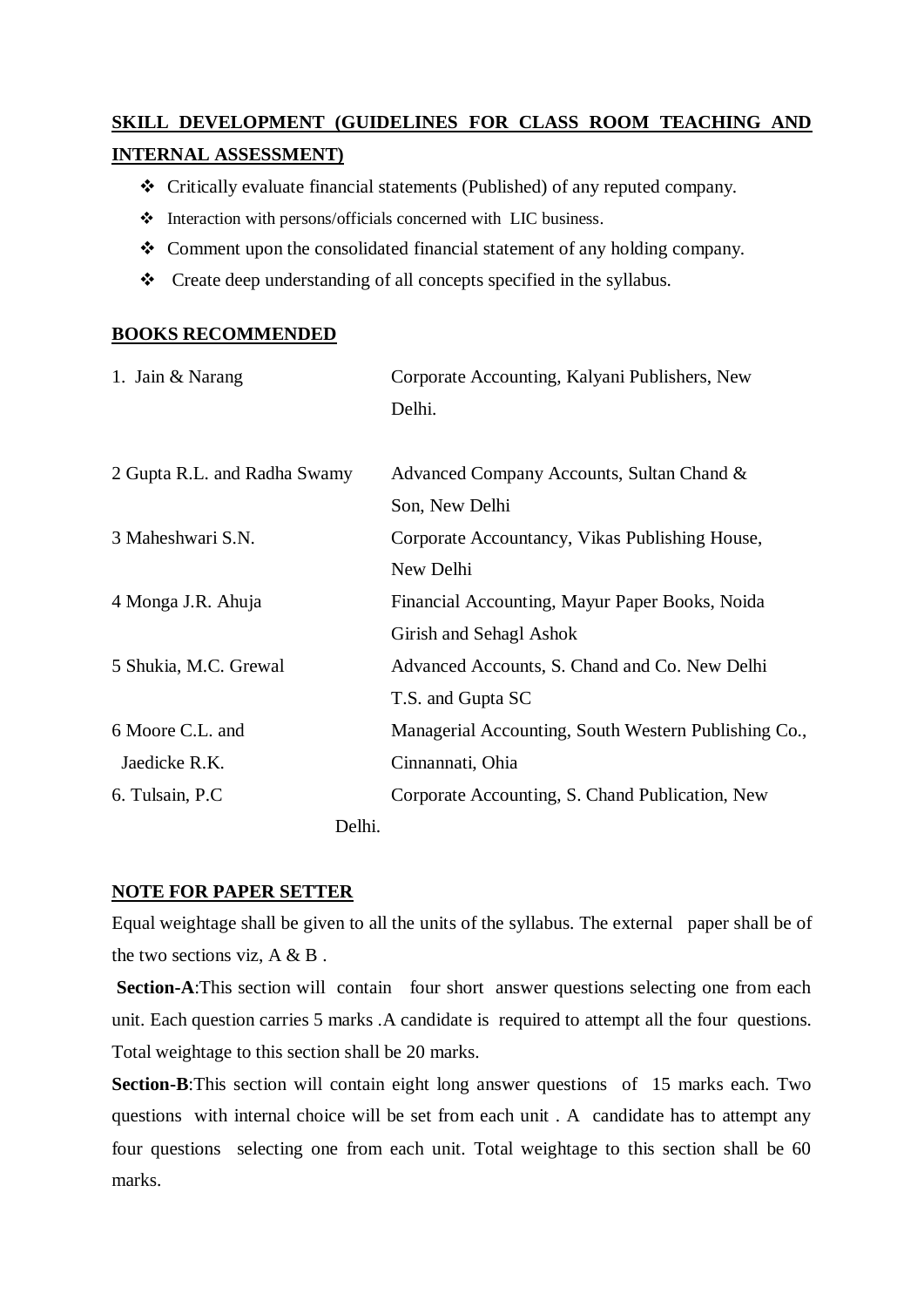### **MODEL QUESTION PAPER**

### **CORPORATE ACCOUNTING**

Max Marks: 80 Time allowed: 3Hrs.

#### **Section A (20 Marks)**

### **Attempt all the questions. Each question carries 5 marks.**

- 1. How are profits prior to incorporation dealt with? How will you ascertain such profits?
- 2. What are the main features of bank's accounting system?
- 3. What is meant by re-insurance ? How is it helpful to insurance companies.
- 4. How would you ascertain the amount of minority interest?

#### **Section B (60 Marks)**

# **Attempt any four questions, selecting one question from each unit. Each question carries 15 marks .**

1. ABC Ltd. was incorporated on  $1<sup>st</sup>$  July, 2012 to take over the business of XYZ Ltd. with effect from  $1<sup>st</sup>$  April 2012. The following profit and loss account for the year ended 31<sup>st</sup> March, 2013 was drawn up:

|                              | Rs.   |                        | Rs.   |
|------------------------------|-------|------------------------|-------|
| To Commission                | 2625  | By Gross profit        | 98000 |
| To Advertisement             | 5250  | By Bad debts recovered | 500   |
| director's<br>Managing<br>To |       |                        |       |
| remuneration                 | 9000  |                        |       |
| To Depreciation              | 2800  |                        |       |
| <b>To Salaries</b>           | 18000 |                        |       |
| To Insurance                 | 600   |                        |       |
| To Preliminary exp.          | 700   |                        |       |
| To Rent and rates            | 3000  |                        |       |
| To Discount                  | 350   |                        |       |
| To Bad debts                 | 1250  |                        |       |
| To Net profit                | 54925 |                        |       |
|                              |       |                        |       |
|                              | 98500 |                        | 98500 |

The following details are available:

1. The average monthly turnover from July 2012 onwards are double than that of the previous months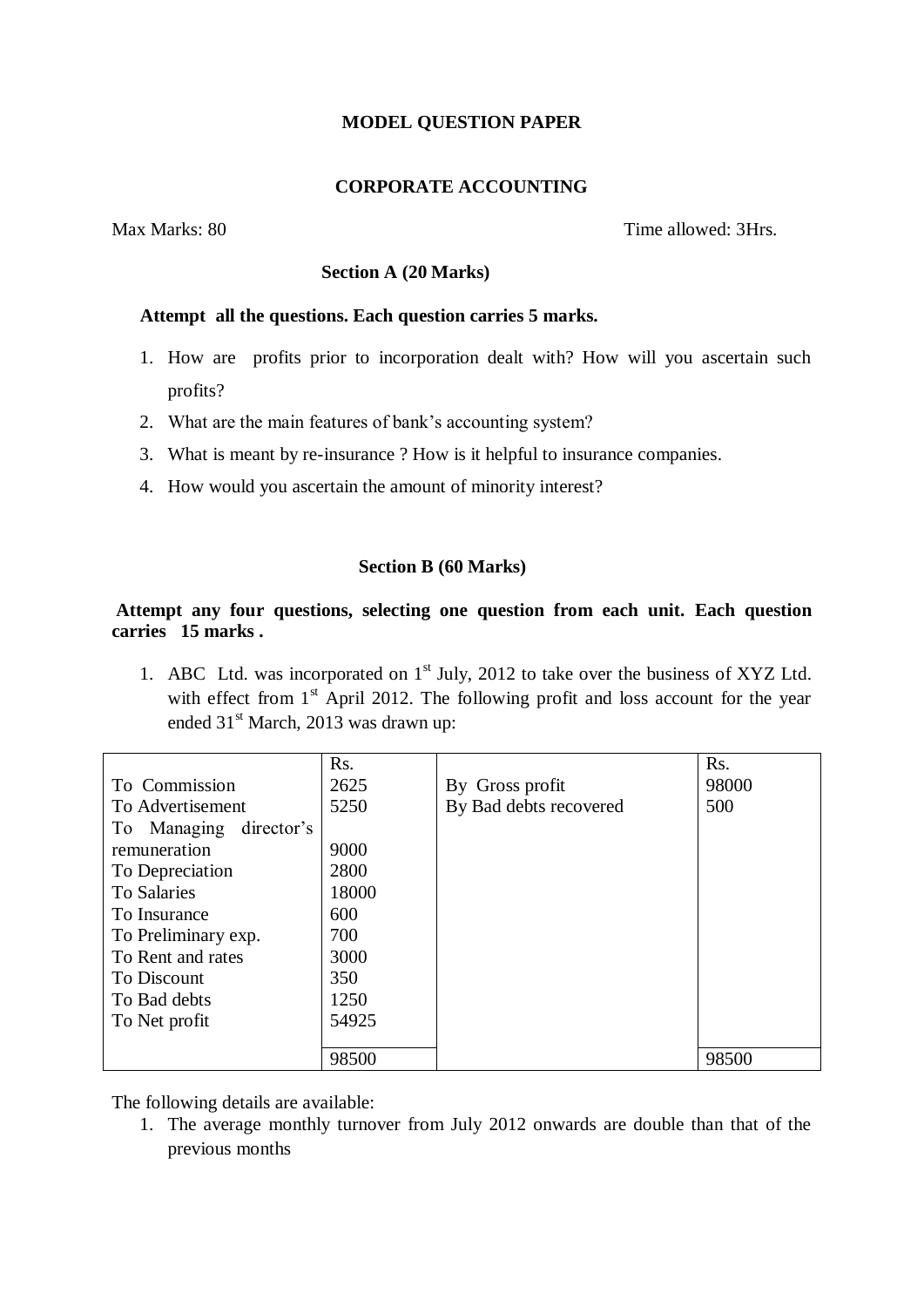- 2. Rent for the first 3 months was paid @ Rs. 200 p.m. and thereafter at a rate increased by Rs. 50 p.m.
- 3. Bad debts are Rs. 350, related to sales effected after  $1<sup>st</sup>$  September, 2012 and realisation of bad debts was in respect of debts written off during 2010.
- 4. Advertisement expenses were directly proportionate to the sales.

You are required to find out the profit prior to incorporation and state the treatment thereof in the books of the company.

**OR** STREET IN THE STREET IS NOT THE STREET IN THE STREET IS NOT THE STREET IN THE STREET IS NOT THE STREET IN THE STREET IS NOT THE STREET IN THE STREET IS NOT THE STREET IN THE STREET IS NOT THE STREET IN THE STREET IS N

Define profit prior to incorporation. Explain the steps for computation of profit prior to incorporation.

2.Prepare profit and loss account of People's Bank from the following particulars for the year ended 31<sup>st</sup> March, 2012

|                             | Rs. (°000) |
|-----------------------------|------------|
| Interest on loan            | 250        |
| Interest on savings A/C     | 150        |
| Interest on cash credits    | 160        |
| Interest on fixed deposits  | 190        |
| Interest on overdrafts      | 70         |
| Payments to employees       | 150        |
| Discount on bill discounted | 40         |
| Rent and rates              | 5          |
| Commission and brokerage    | 15         |
| Auditors fees               | 10         |
| Directors fee and expenses  | 20         |
|                             | OR.        |
|                             |            |

Prepare Profit and loss A/c of Laxmi Bank from the following particulars for the year ended 31<sup>st</sup> March, 2012

|                                  | Rs.(000) |
|----------------------------------|----------|
| Payment to employees             | 74       |
| 12,500 shares of Rs. 100 each    | 1250     |
| <b>Statutory reserve</b>         | 600      |
| Current $a/c$ and deposits $a/c$ | 7732     |
| Interest paid                    | 27       |
| Govt. securities                 | 600      |
| Other securities                 | 825      |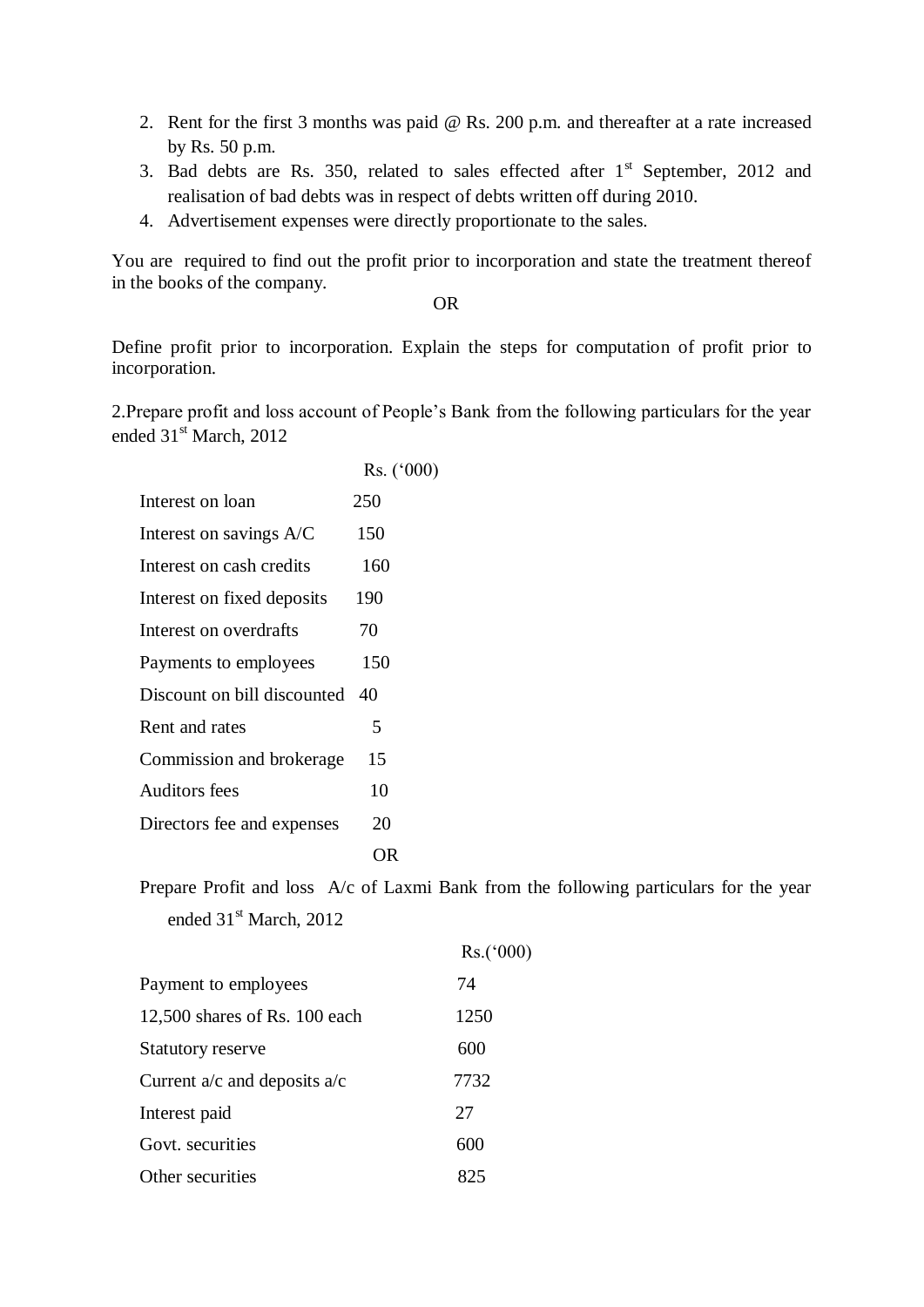| Shares and stock                           | 637  |
|--------------------------------------------|------|
| Dep. on premises                           | 22   |
| Interest, discount and commission          | 245  |
| Cash in hand with Reserve Bank of India 20 |      |
| Money at call and short notice.            | 274  |
| Bills discounted                           | 379  |
| Loans and advances                         | 4665 |
| Bank premises and furniture                | 480  |
| Non banking assets                         | 337  |
|                                            |      |

Make a provision for rebate on bills discounted Rs 3,000.

3. The Life Assurance Fund of an Insurance company on  $31<sup>st</sup>$  March, 2012 showed a balance of Rs. 87,76,500. It was later found that the following were not taken into account:

- a. Dividend from investment Rs. 4,80, 000.
- b. Income tax on above Rs. 48,000.
- c. Bonus in reduction of premium Rs. 8,77,500 ( not taken as expense).
- d. Claims covered under re-insurance Rs. 4,23,000.
- e. Claims intimated, but not accepted by the company Rs. 7,62,000.

Ascertain correct balance of the fund.

# **OR** OR

a. Explain the meaning and types of Life Insurance?

b. Prepare (with imaginary figures) the Balance sheet of a life insurance company.

4. Define a holding company. How would you ascertain the amount of minority interest and cost of control ?

**OR** Service Service Service Service Service Service Service Service Service Service Service Service Service Service Service Service Service Service Service Service Service Service Service Service Service Service Service S

H Ltd. acquired all the shares in S Ltd. on  $1<sup>st</sup>$  Jan.2012 and the balance sheet of the two companies on 31<sup>st</sup> March, 2012

| <b>Liabilities</b>  | H Ltd.   | S Ltd  | <b>Assets</b> | H Ltd    | <b>S</b> Ltd |
|---------------------|----------|--------|---------------|----------|--------------|
|                     | Rs.      | Rs.    |               | Rs.      | Rs.          |
| Share capital       | 50,000   | 30,000 | Sundry        | 65,000   | 70,000       |
| Reserve on $1-4-11$ | 20,000   | 15,000 | Assets        |          |              |
| Profit & $\log A/c$ | 25,000   | 10,000 | Shares in S   | 50,000   |              |
| Creditors           | 20,000   | 15,000 | Ltd at cost   |          |              |
|                     |          |        |               |          |              |
|                     | 1,15,000 | 70,000 |               | 1,15,000 | 70,000       |
|                     |          |        |               |          |              |

The profit and loss account of S Ltd. had a credit balance of Rs. 3,000 on  $1<sup>st</sup>$  April, 2011. Prepare Consolidated Balance Sheet as on 31<sup>st</sup> March, 2012.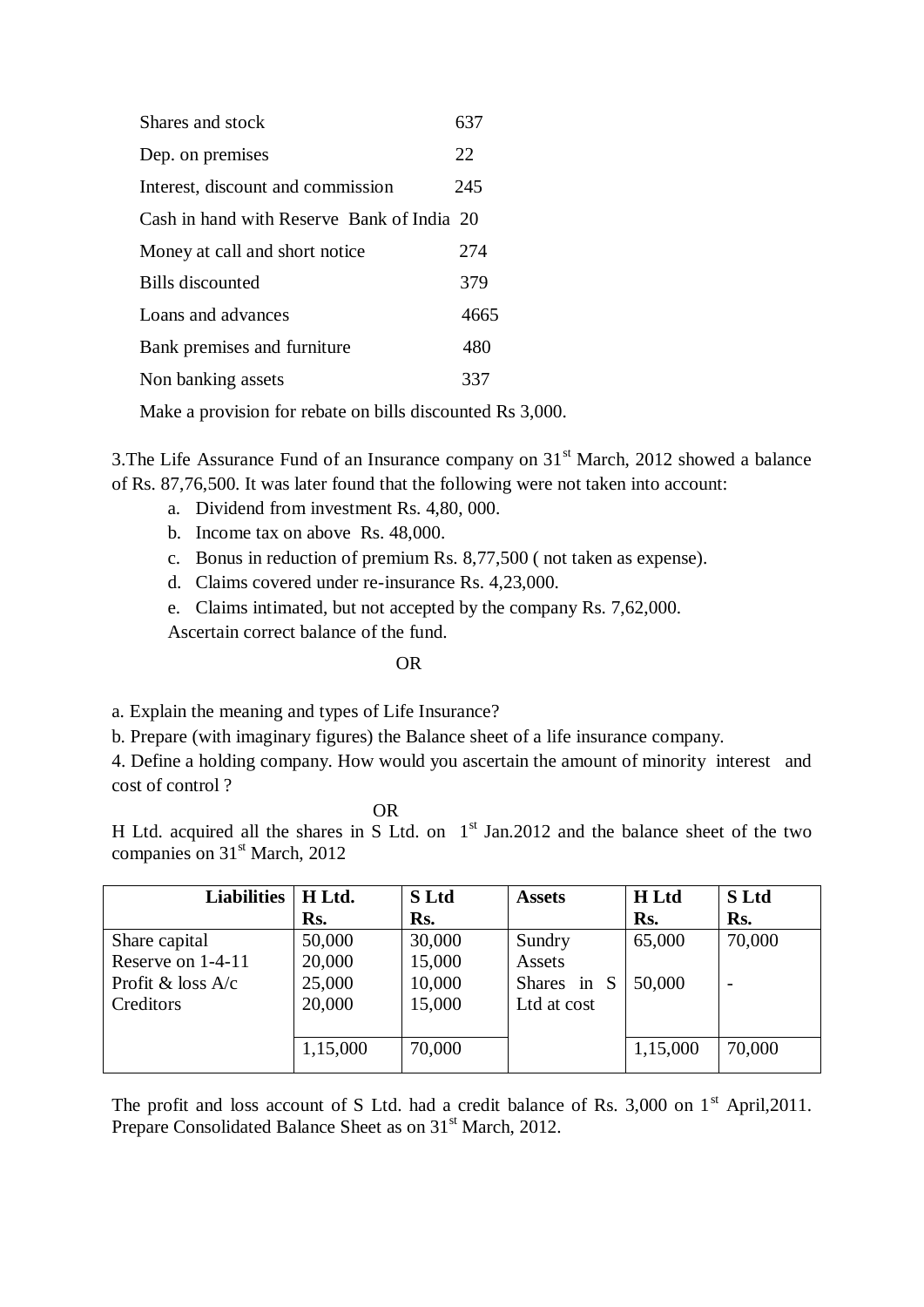### **UNIVERSITY OF JAMMU B.COM. THIRD SEMESTER**

# **INCOME TAX LAW AND PRACTICE - 1**

**C**.No:  $BCG-302$  Max. Marks  $= 100$ Time: 3 Hrs. Internal Assessment = 20 External Exam.  $= 80$ 

#### **(Syllabus for examination to be held in Dec. 2015, 2016, 2017 )**

**OBJECTIVE:** To impart knowledge about basic concepts pertaining to theory and practice Of income tax

#### **UNIT I: BASIC TERMS**

Assessment year, previous year; Assesses: Deemed assesses, assesses in default, residential status, person; Income: Capital receipts and revenue receipts, capital expenses vs. revenue expenses, capital losses Vs. revenue losses, exempted incomes.

# **UNIT II: SALARY**

Taxability of provident fund- Public, statutory, superannuation and recognized and unrecognized provident fund; Allowances- Exempted, fully and partially taxable; Perquisites-Exempted, taxable in all cases, taxable in specified cases; Profits in lieu of salary; Computation of gross salary, deductions out of gross salary, computation of income from salary.

#### **UNIT III: HOUSE PROPERTY**

**House property-** Concept of annual rental value, MRV, FRV, ERV, standard rent, treatment of unrealized rent, vacancy, interest on loan- post & pre-construction period interest, deduction U/S24, computation of income from 'let out' and 'self-occupied house'.

#### **UNIT IV: GAINS FROM BUSINESS AND PROFESSION**

Deductions allowed u/s 30 to 44A, expenses expressly disallowed, treatment of depreciation, computation of taxable business income, computation of professional income.

# **SKILL DEVELOPMENT (GUIDELINES FOR CLASS ROOM TEACHING AND INTERNAL ASSESSMENT**

Enable the students to compute income under various heads.

Create deep understanding of all concepts specified in the syllabus.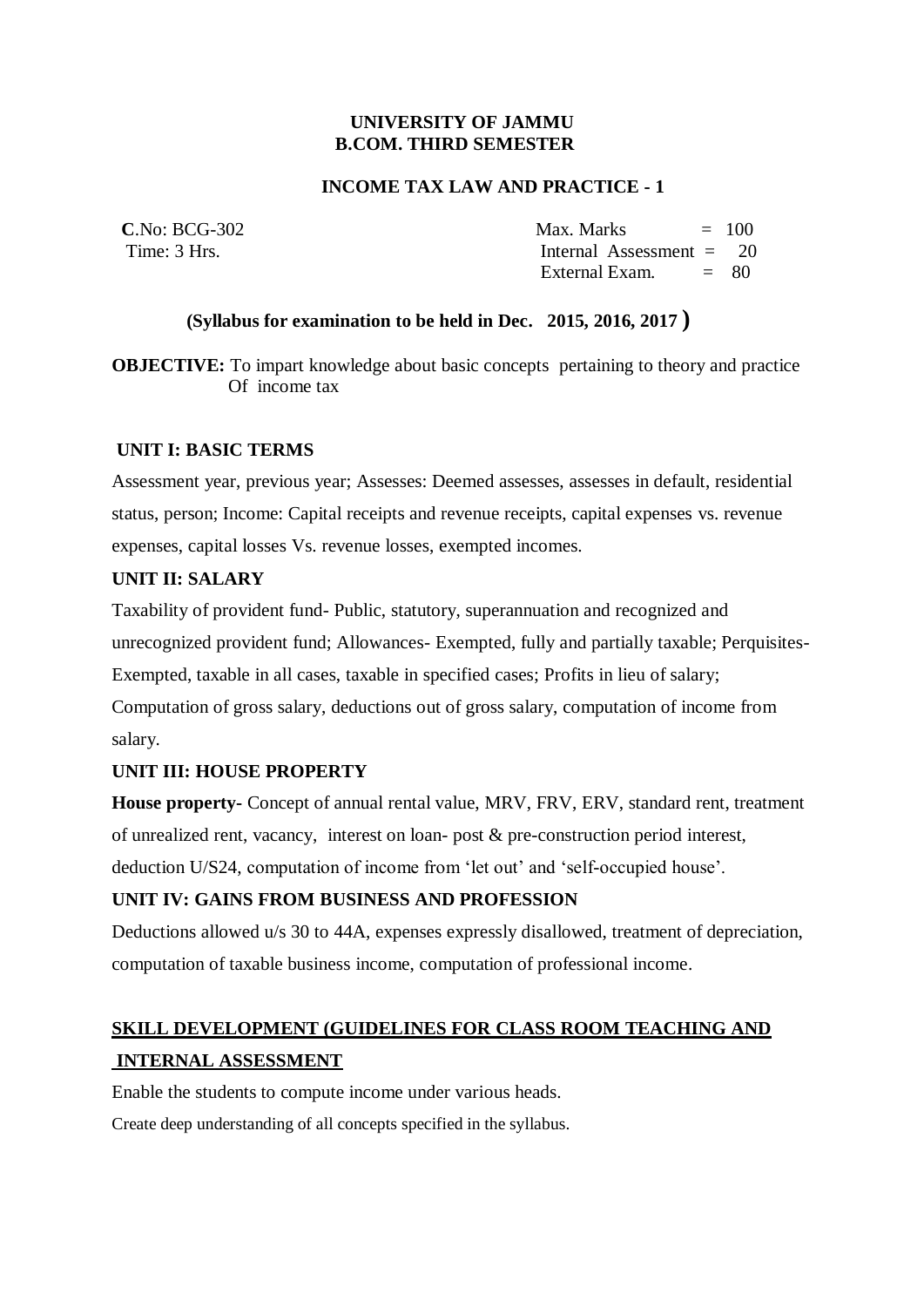### **BOOKS RECOMMENDED**

- **1.** Income Tax Law & Accounts by Dr. H C Meharotra and Dr. S P Goyal : Sahitya Bhavan Publications.
- **2.** IncomeTax Law and Practice by V.P.Gaur & D.B. Narang: Kalyani Publishers.
- **3.** Direct Taxes Law and Practices by V.K. Singhania & Kapil Singhania- Taxman Publication.
- **4.** Income Tax Law and Practices by Mahesh Chandra, D.C. Shukla, K.A.Mahajan, M.A. Shah – Pragati Publication, New Delhi.
- **5.** Conceptual clarity on Income Tax & Wealth Tax by Arvind Tuli & Dr. Neeru Chadda Kalyani Publication, New Delhi

# **NOTE FOR PAPER SETTER**

Equal weightage shall be given to all the units of the syllabus. The external paper shall be of the two sections viz, A & B .

**Section-A**:This section will contain four short answer questions selecting one from each unit. Each question carries 5 marks .A candidate is required to attempt all the four questions. Total weightage to this section shall be 20 marks.

**Section-B**:This section will contain eight long answer questions of 15 marks each. Two questions with internal choice will be set from each unit . A candidate has to attempt any four questions selecting one from each unit. Total weightage to this section shall be 60 marks.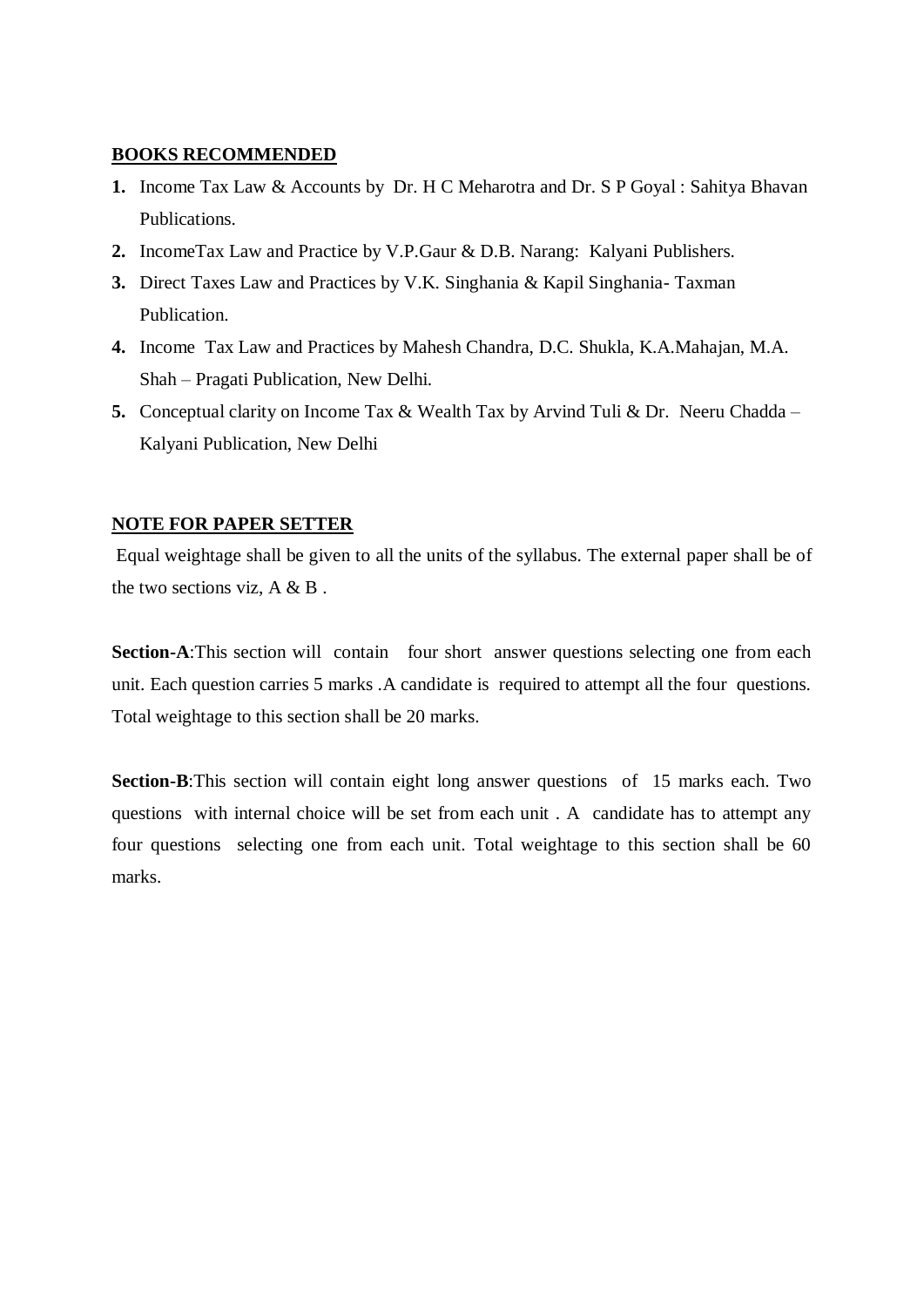#### **MODEL QUESTION PAPER**

#### **INCOME TAX LAW AND PRACTICE - I**

#### Time allowed: 3 Hrs. Max Marks: 80

#### **Section A (20 Marks)**

#### **Attempt all the questions. Each question carries five marks.**

- 1. Define any two of the following
	- (a) Assessee
	- (b) Residential status
	- (c) Person
	- (d) Capital and revenue losses
- 2. Explain various types of allowances or perquisites.
- 3. Discuss briefly any two with suitable examples.
	- (a) ARV
	- (b) MRV
	- (c) FRV
	- (d) ERV
- 4. Write a short note on expenses expressly allowed or disallowed in computation of business income.

#### **Section B (60 Marks)**

# **Attempt any four questions selecting one question from each unit. Each question carries 15 marks.**

#### **UNIT - I**

1. Discuss revenue and capital incomes and expenses and also various systems of accounting with suitable examples.

#### OR

Discuss residential status of various 'Persons' with suitable examples.

#### **UNIT - II**

- 2. X' Ltd. has advanced an interest free loan of Rs. 5,00,000 to R for purchase of car on 1-05- 2008. R has been regularly repaying the loan in instalments of Rs. 20,000 p.m at the end of each month.
	- a. Compute the value of perquisite on account of interest assuming the interest charged by SBI is 10% p.a.
	- b. What shall be the valuation if the loan is being regularly repaid on the first of the next month instead of the end of the month.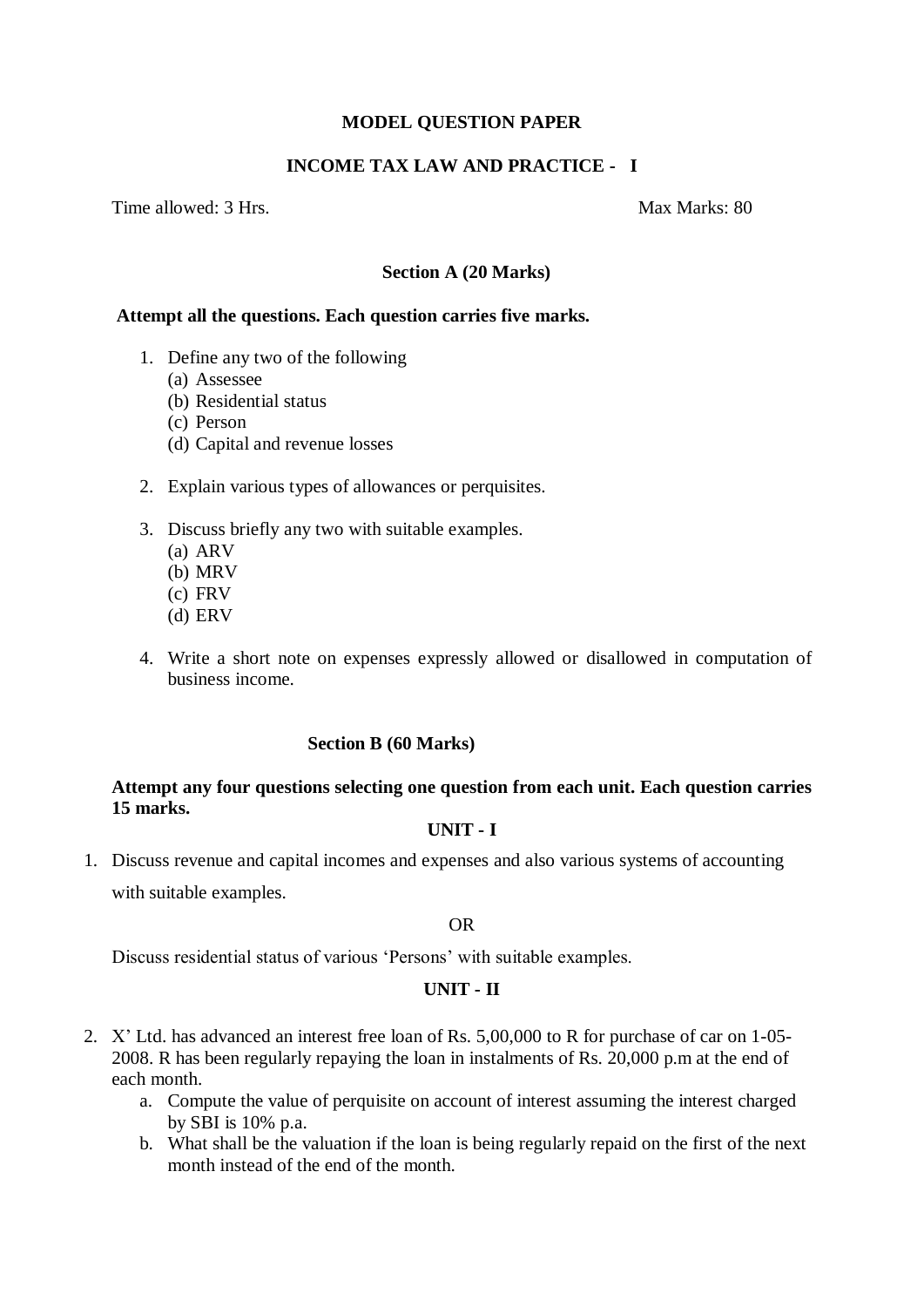Discuss various deduction allowed u/s 80 C.

#### **UNIT - III**

3. X' owns a house property. It is used by him throughout the previous year for his (and his family members) residence. Municipal value of the property is Rs. 1,66,000 whereas fair rent is Rs. 1,76,000 and standard rent is Rs. 1,50,000. The following expenses are incurred by 'X'- repairs: Rs. 20,000, municipal taxes Rs. 16.000, insurance Rs. 2,000, interest on capital borrowed to construct the property Rs. 1,36,000, interest on capital borrowed on mortgaging the property for daughter's marriage, Rs. 20,000 (in either case capital is borrowed before April 1, 1999). Calculate income from house property of Mr. X for the previous year

#### OR

Calculate house property income of Mr. Z from the following information given below. Compute income from house property from the particulars given below for the assessment year .

| Municipal rental value                   | 24,000 p.a        |
|------------------------------------------|-------------------|
| Actual rent received                     | 30,000 p.a        |
| Municipal taxes                          | $2,400$ p.a       |
| Date of completion                       | 31-3-2009         |
| Date of letting                          | $1 - 4 - 2009$    |
| Fire insurance premium (due)             | $400$ p.a         |
| Ground rent (due)                        | $600 \text{ p/a}$ |
| Interest on delayed payment of interest. | 1000              |
|                                          |                   |

#### **UNIT - IV**

4. Mr. A is a registered medical practitioner. He has prepared the following income and expenditure account for the year 2008. You are required to prepare is statement showing his income from professional.

#### **Income and expenditure account**

|                                    | Rs.    |                                  | Rs.    |
|------------------------------------|--------|----------------------------------|--------|
| Household expenses                 | 20,000 | <b>Consultation fees</b>         | 10,000 |
| Car purchased                      | 30,000 | Visiting fees                    | 20,000 |
| Travelling expenses (Person) 4,000 |        | Gains on race (gross)            | 10,000 |
| Charity & donations                | 1,000  | Share in sale proceeds of an     |        |
| Income tax                         | 2,000  | ancestral house                  | 34,000 |
| <b>Salaries</b>                    | 8,000  | Profit on sale of securities     | 6,000  |
| Gift to daughter                   | 7,000  | Dividend on shares (gross)       | 5,000  |
| Establishment exp.                 | 1,000  | Interest on P.O. Saving Bank 600 |        |
| Surgical equipment                 | 4,000  | Gift from Father $-$ in $-$ Law  | 2,000  |
| <b>Books</b>                       | 2,000  | Bad debts recovered (Not         |        |
| Life insurance premium             | 2,000  | allowed in earlier year)         | 2,000  |
| Wealth tax                         | 1,000  | Interest on fixed deposit        | 1,300  |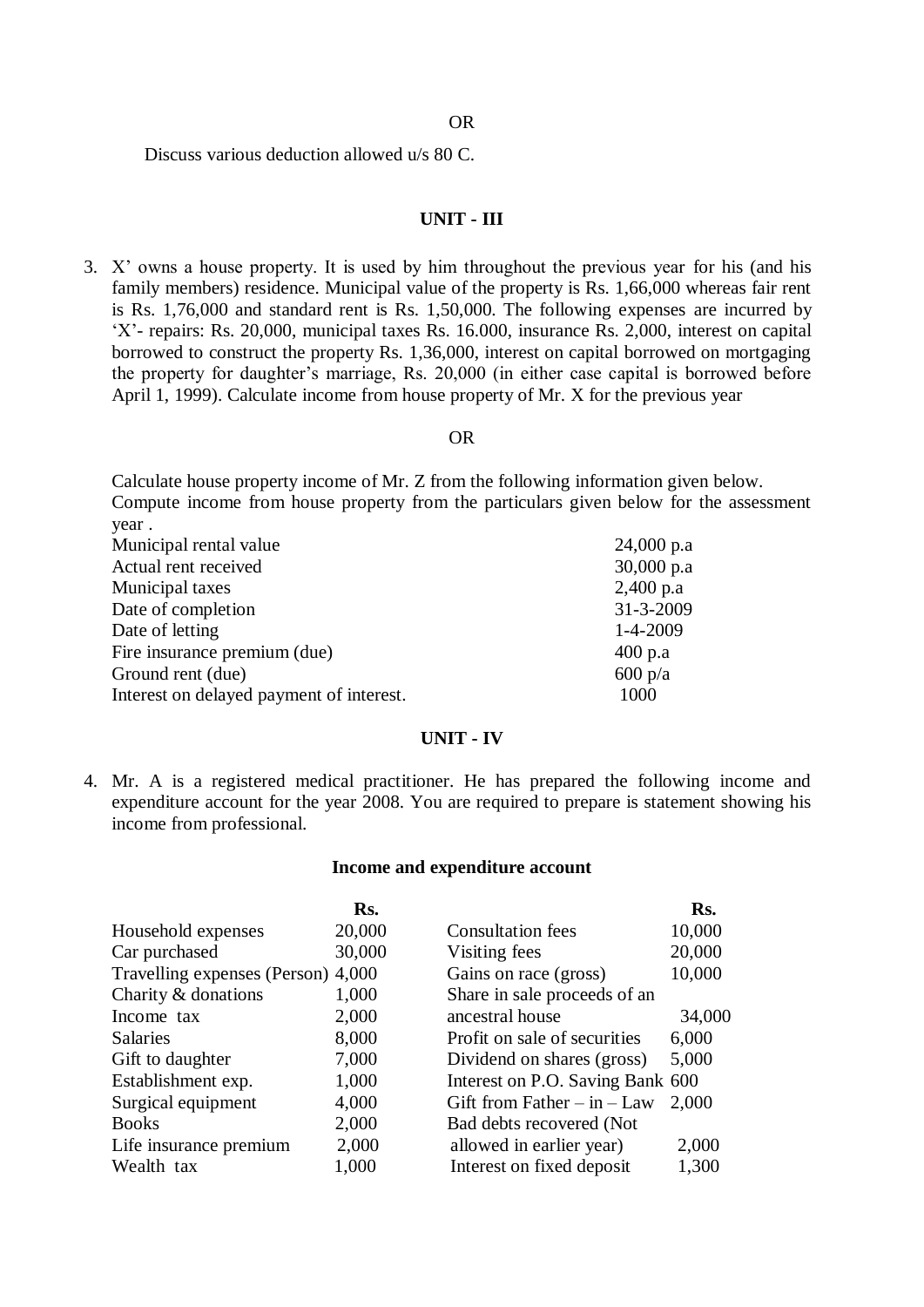| Interest on capital | 1,000  |        |  |
|---------------------|--------|--------|--|
| Surplus             | 7,900  |        |  |
|                     | 90,900 | 90,900 |  |

Rate of depreciation allowable on car is 15% and surgical equipment is at 15%. In case of books for profession the rate of depreciation is 60%.

# OR

Following is the profit and loss Account of Mr. A for the previous year \_\_\_\_\_\_\_\_\_.

|                               | Rs.           |                              | Rs.    |
|-------------------------------|---------------|------------------------------|--------|
| To Salaries                   | 25,650        | By Gross profit              | 80,000 |
| To Rent                       | 1,000         | By Bank interest             | 450    |
| To Commission on sales        | 100           | By Bad Debts recovered (Last |        |
| To Income $-$ tax             | 2,600         | year allowed)                | 2,000  |
| To Entertainment expenses     | 600           | By rent from house property  | 4,800  |
| To commission paid to collect |               | By interest on commercial    |        |
| interest on securities        | 25            | Securities                   | 2,000  |
| To Embezzlement by cashier    | 1,000         |                              |        |
| To Municipal tax of H.P.      | 600           |                              |        |
| To bad debts (allowed)        | 450           |                              |        |
| To Repairs to house           | 1,625         |                              |        |
| To Office expenses            | 9,180         |                              |        |
| To Depreciation               | 5,000         |                              |        |
| L.I.C. premium                | 1,320         |                              |        |
| To Net profit                 | 40,100        |                              |        |
|                               | <u>89,250</u> | 89,250                       |        |
|                               |               |                              |        |

#### **PROFIT AND LOSS ACCOUNT**

Depreciation on all assets is Rs. 4500.

Compute taxable business income for the previous year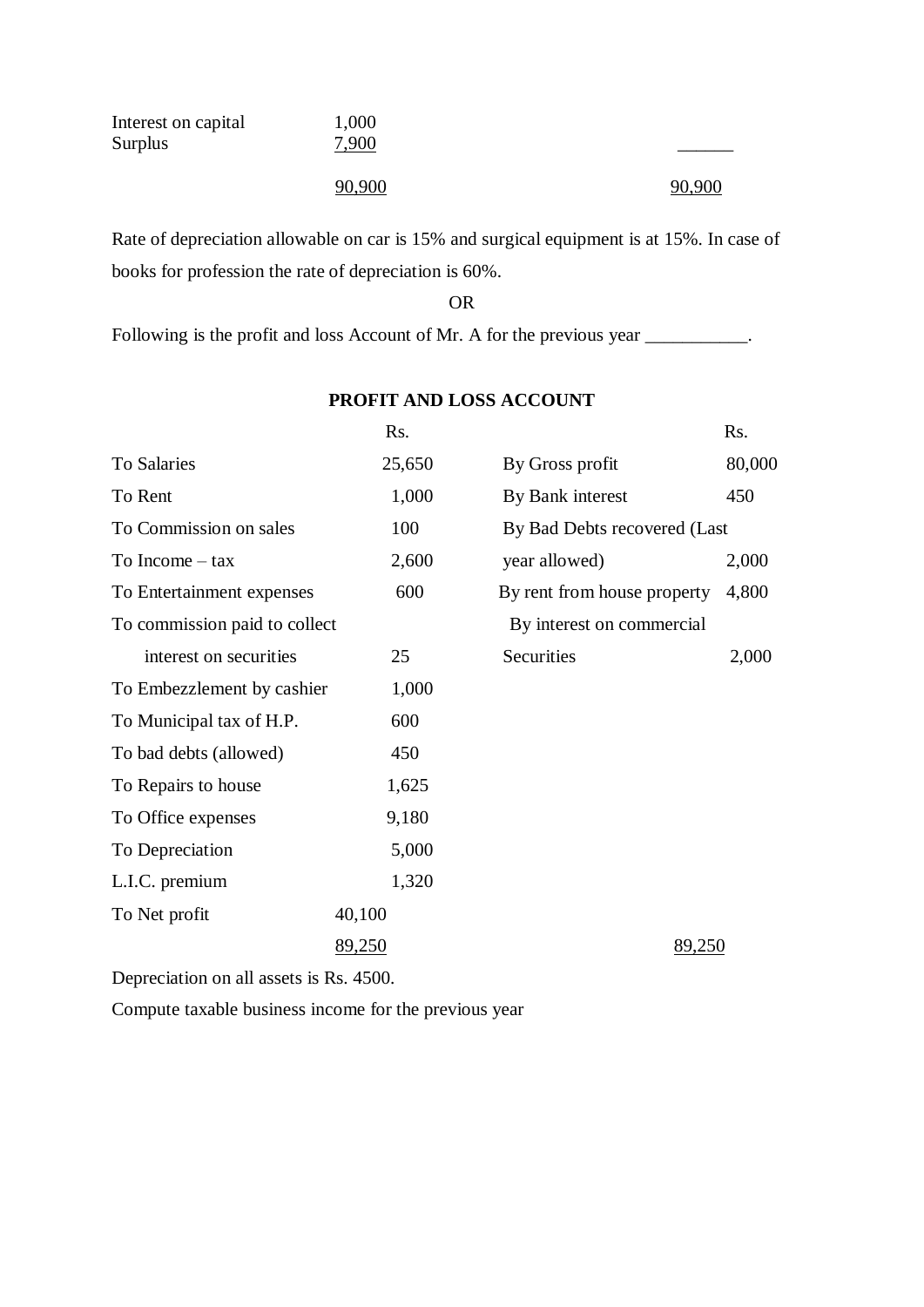# **UNIVERSITY OF JAMMU B.COM. THIRD SEMESTER**

#### **BUSINESS LAW**

 $\text{Course No: BCG-303}$   $\text{Max Marks}$  = 100 Time : 3Hrs. Internal Assessment = 20 External Exam.  $= 80$ 

### **(Syllabus for examination to be held in Dec. 2015, 2016, 2017)**

**OBJECTIVE:** The basic objective of this course is to provide knowledge about business

laws.

# **UNIT-I: LAW OF CONTRACT**

Contract - Definition and essential elements of a valid contract; Kinds of contract – Void, voidable, valid, express, implied, executed unilateral and bilateral contract;

Offer – Definition, legal rules as to offers;

Acceptance – Definition, legal rules as to acceptance;

Free consent - Definition, legal implications of coercion, undue influence, fraud, misrepresentation and mistake.

# **UNIT-II: LAW OF CONTRACT**

Consideration—Definition, legal rules as to consideration.

Capacity to contract – Contract with minor, contract with persons of unsound mind, persons disqualified from contracting by law; Discharge of contract; Remedies for breach of contract.

### **UNIT-III: – SPECIAL CONTRACTS**

Bailment and pledge – Bailment definition, rights and duties of bailer and bailee, rights and obligation of finder of lost goods;

Pledge – Definition, rights and duties of pawnor and pawnee;

Indemnity and guarantee – Contract of indemnity, definition, rights of indemnity holder when sued and rights of indemnifier;

Contract of guarantee - Definition, features, rights and liability of surety.

# **UNIT IV: SPECIAL CONTRACTS**

Sales of Goods Act – Contract of sales of goods, essential of contract of sale, sale and agreement to sell, rights of an unpaid seller. Conditions and warranties-Difference between condition and warranty, implied conditions and warranties; Unpaid seller – Meaning and rights of unpaid seller against goods and buyer.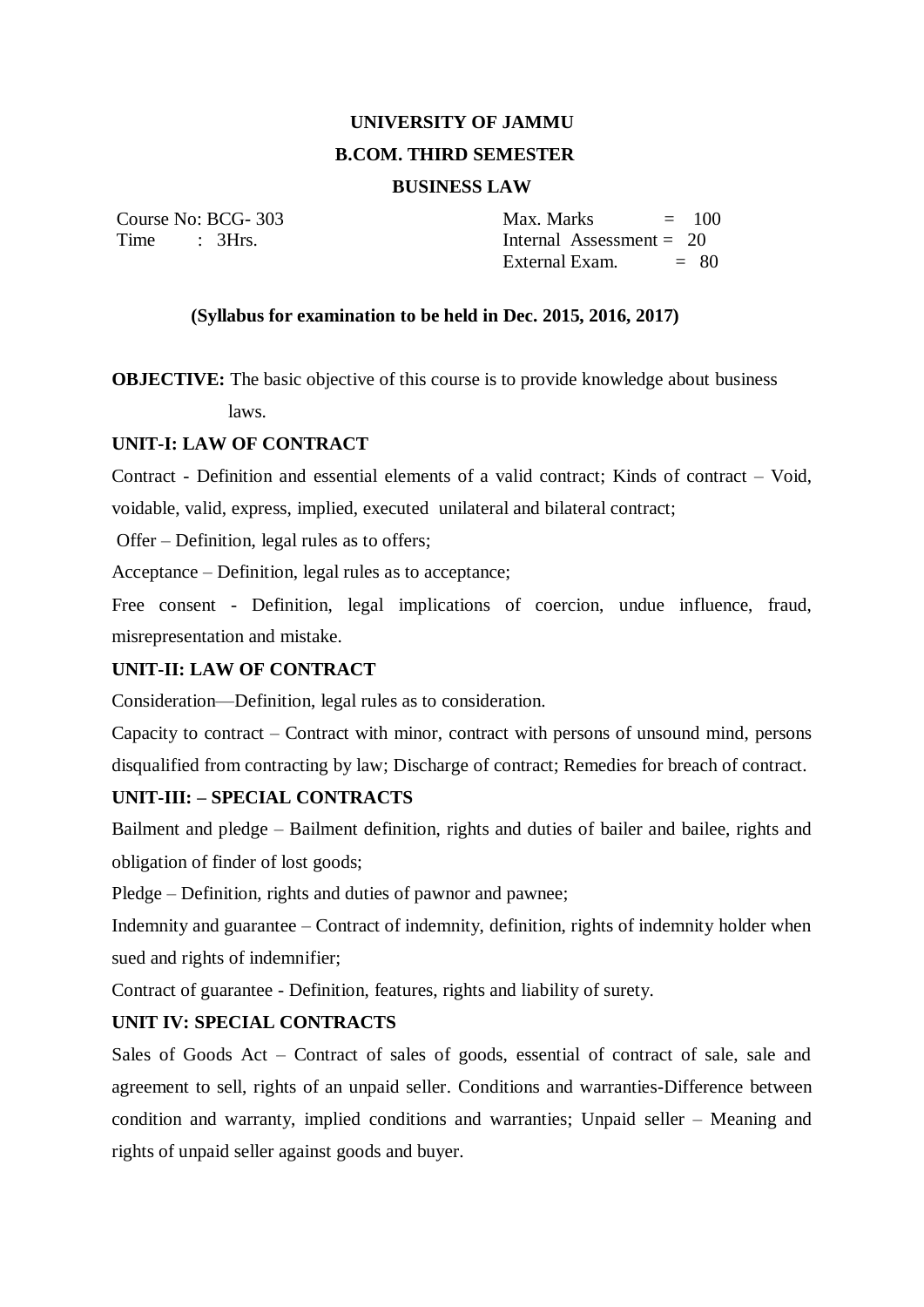# **SKILL DEVELOPMENT (GUIDELINES FOR CLASS ROOM TEACHING AND INTERNAL ASSESSMENT)**

- Enable students to understand provision of law with the help of case studies.
- $\triangleleft$  Create deep understanding of all concepts specified in the syllabus.

# **BOOKS RECOMMENDED**

| $\mathbf{1}$ | Bulchandani, K.R.          |                      | Business Law for Management,                 |
|--------------|----------------------------|----------------------|----------------------------------------------|
|              |                            |                      | Himalaya Pub. House, New Delhi.              |
| 2            | Chawla and Garg            | ÷                    | Business Law, Kalayani Publishers, New       |
|              |                            |                      | Delhi                                        |
| 3            | Kapoor N.D                 |                      | Business Law, Sultan Chand & Sons, New       |
|              |                            |                      | Delhi                                        |
| 4            | Gulshan J.J                |                      | Business Law Including Company Law, New      |
|              |                            |                      | Age International Publisher                  |
| 5            | Kuchhal M.C.               |                      | Business Law, Vikas Publication              |
| 6            | <b>Singh Avtar</b>         |                      | The Principles of Mercantile Law, Eastern    |
|              |                            |                      | Book Company, Lucknow                        |
| 7            | Maheshwari & Maheshwari    | $\mathbf{L}$         | Business Law, National Publishing House,     |
|              |                            |                      | New Delhi                                    |
| 8            | Chadha P.R.                |                      | Business Law, Galgotia Publishing Company,   |
|              |                            |                      | New Delhi                                    |
| 9            | Khergamwala J.S.           | $\ddot{\cdot}$       | The Negotiable Instruments Act, N.M Tripathi |
|              |                            |                      | Pvt, Ltd, Mumbai                             |
| 10           | Bhushan Bharat, Abbi Rajni | $\ddot{\phantom{0}}$ | Business & Industrial Law, Sultan Chand,     |
|              |                            |                      | New Delhi                                    |

#### **NOTE FOR PAPER SETTER**

Equal weightage shall be given to all the units of the syllabus. The external paper shall be of the two sections viz, A & B .

**Section-A**:This section will contain four short answer questions selecting one from each unit. Each question carries 5 marks .A candidate is required to attempt all the four questions. Total weightage to this section shall be 20 marks.

**Section-B**:This section will contain eight long answer questions of 15 marks each. Two questions with internal choice will be set from each unit . A candidate has to attempt any four questions selecting one from each unit. Total weightage to this section shall be 60 marks.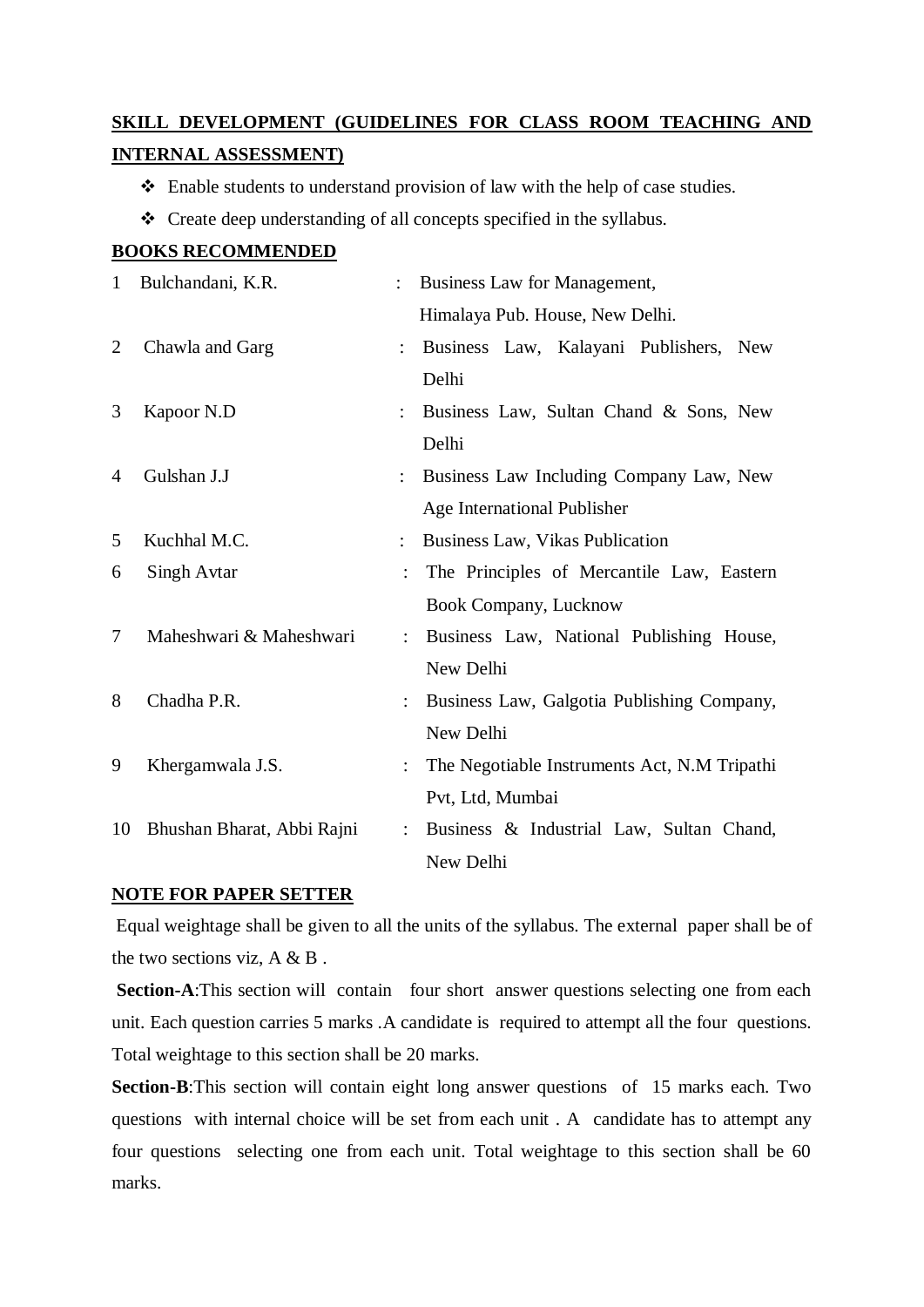# **QUESTION PAPER**

# **BUSINESS LAW**

Max. Marks: 80 Time Allowed: 3 Hrs.

### **Section A (20 Marks)**

### **Attempt all the questions. Each question carries five marks**.

- **1.** Define consideration? Give exception to the rule "No consideration no contract".
- **2.** Define coercion? Discuss its elements.
- **3.** What is meant by contract of Indemnity and Guarantee?
- **4.** Differentiate between sale and agreement to sell?

#### **Section B (60 Marks)**

**Attempt any four questions selecting one question from each unit. Each question carries 15 marks.**

**1.** Define contract. Discuss the essentials of a valid contract?

# **Or** Or

Define offer. Explain legal rules as to offer?

2. What is meant by free consent? Differentiate between coercion and undue influence.

# OR

Who is a minor? Explain the minor position with regard to contract.

3. Define bailment. Explain rights and duties of bailer?

# **Or** Or

Differentiate between Indemnity and Guarantee?

4. Who is an unpaid seller. Discuss his rights?

#### **Or** Or

Discuss the main features of contract of sale?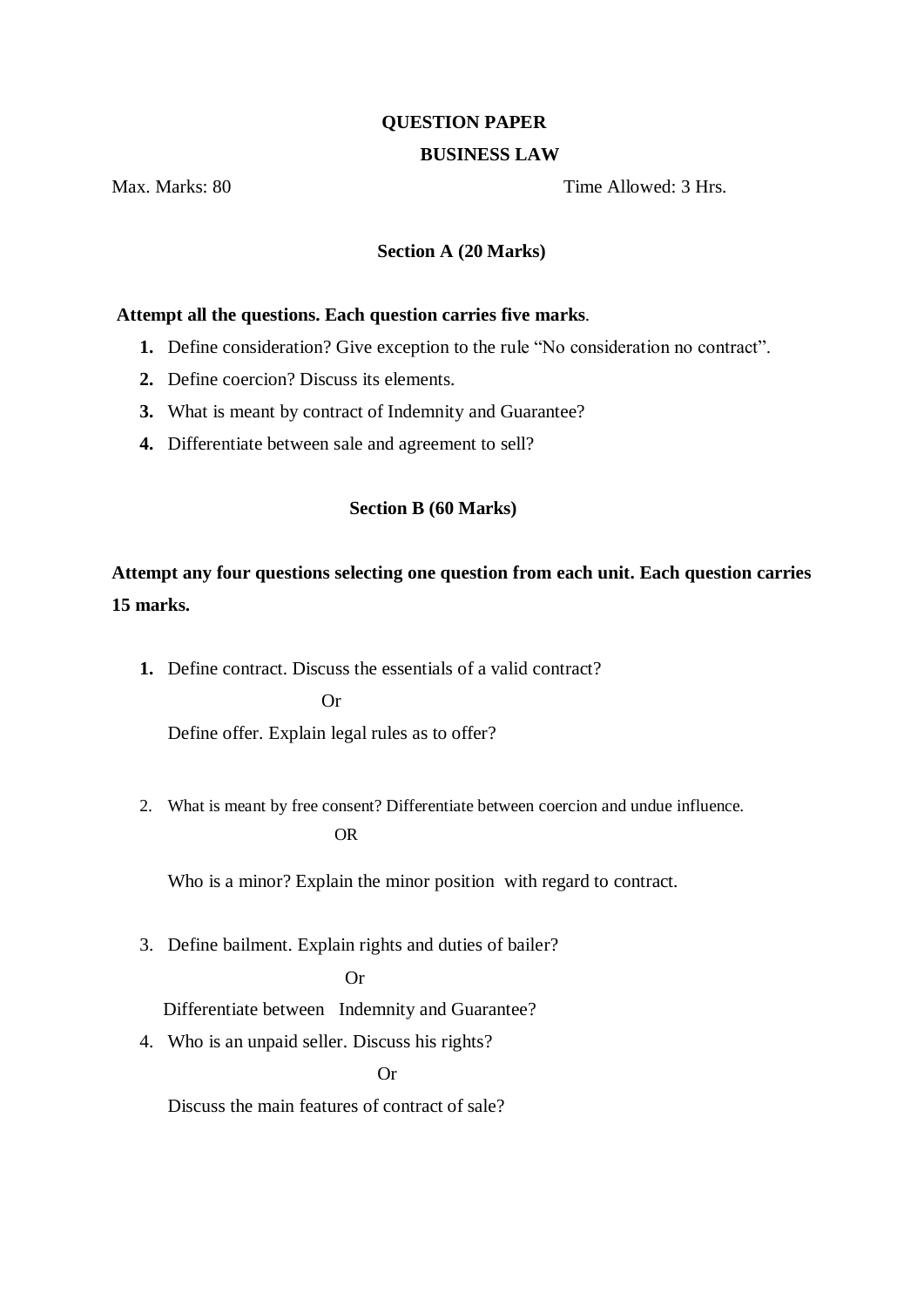# **UNIVERSITY OF JAMMU B.COM. THIRD SEMESTER**

### **ENTREPRENEURSHIP FOR SMALL BUSINESS**

 $C.No. BCG-304$  Max Marks  $= 100$ Time:  $3 \text{ Hrs.}$  Internal assessment =  $20$ External exam.  $= 80$ 

### **(Syllabus for examination to be held in Dec. 2015, 2016, 2017)**

**OBJECTIVES:** To provide exposure to the students regarding entrepreneurial culture so that they can set and manage their own small units.

# **UNIT – I: INTRODUCTION TO ENTREPRENEU AND ENTREPRENEURSHIP**

Entrepreneur-Meaning, characteristics of an entrepreneur, role, task ,personality traits; Types of entrepreneurs; Entrepreneur Vs professional manager. Entrepreneurship-Concept, factors responsible for emergence of entrepreneurship, relevance of entrepreneurship in career growth; Entrepreneurship development in other countries of the world. Women entrepreneurs.

# **UNIT – II: ENTREPRENEURIAL BEHAVIOUR AND ENTREPRENEURIAL DEVELOPMENT PROGRAMME**

Entrepreneurial behaviour- Definition, characteristics; Reasons for promoting entrepreneurs; Difference between entrepreneur and intrapreneurs; Psycho- theories (Maslow and Mc Cell and – Achievement motivation).

Definition and objective of EDPs, features of a sound EDP; Role of state in fostering entrepreneurial development; Role of NSIC, SSIC& DICs in entrepreneurship development.

# **UNIT III: PROJECT ANALYSIS AND FINANCIAL ANALYSIS**

Concept of project and classification of project; Project report; Project design; Project appraisal. Financial analysis-Ratio analysis, break even analysis, profitability analysis, social cost- benefit analysis; Budget and planning process.

# **UNIT – IV: ENTREPRENEURSHIP AND SMALL SCALE INDUSTRIES**

SSIs – Conceptual frame work, definition of SSI undertaking, SSI policy statement - 1991; Latest policy measures of the Govt. of India for SSI sector; Challenges before small scale industries in the era of globalisation ; Small business as a seed bed of entrepreneurship. Export potential of small units; TQM in SSIs – Concept, process; Brief introduction to International Standard Organisation (ISO)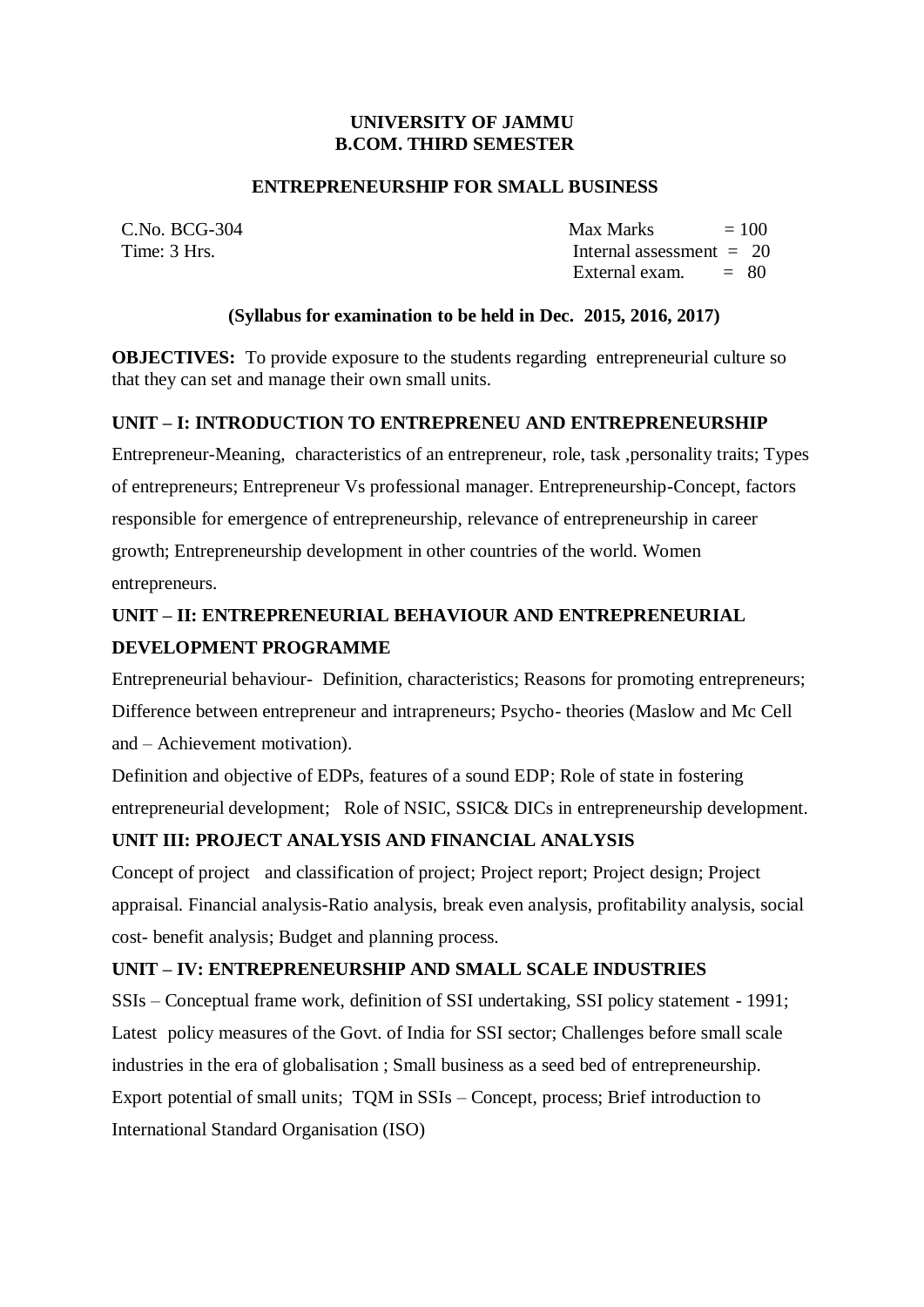# **SKILL DEVELOPMENT (GUIDELINES FOR CLASS ROOM TEACHING AND INTERNAL ASSESSMENT)**

- Help students in the preparation of a project report to start SSI unit.
- Draw a format of a business plan.
- Discuss with students success stories of woman entrepreneur in Jammu region.
- $\triangle$  Create deep understanding of all concepts specified in the syllabus.

# **BOOKS RECOMMENDED**

|    | 1. Agarwal , Punam and | : Entrepreneurship and Small Business, S.                        |
|----|------------------------|------------------------------------------------------------------|
|    | Kaur, Amandeep         | Pub. Vikas & Co. New Delhi.                                      |
|    | 2. Desai , Vasant      | : Dynamics of Entrepreneurial Development and                    |
|    |                        | Management, Himalaya Publishing House,                           |
|    |                        | Mumbai.                                                          |
| 3. | Gupta, C.B.            | : Entrepreneurial Development in India, Sultan                   |
|    |                        | Chand Publishers, New Delhi                                      |
| 4. |                        | Gupta, C.B. & Khanka, S.S. : Entrepreneurship and Small Business |
|    |                        | Management, Sultan Chand Publishers, New                         |
|    |                        | Delhi                                                            |
| 5. | Sontaki, V.C.          | : Project Management, Himalaya Publication,                      |
|    |                        | New Delhi.                                                       |

# **NOTE FOR PAPER SETTER**

Equal weightage shall be given to all the units of the syllabus. The external Paper shall be of the two sections viz, A & B of three hours duration.

**Section-A**:This section will contain four short answer questions selecting one from each unit. Each question carries 5 marks .A candidate is required to attempt all the four questions. Total weightage to this section shall be 20 marks.

**Section-B**:This section will contain eight long answer questions of 15 marks each. Two questions with internal choice will be set from each unit . A candidate has to attempt any four questions selecting one from each unit. Total weightage to this section shall be 60 marks.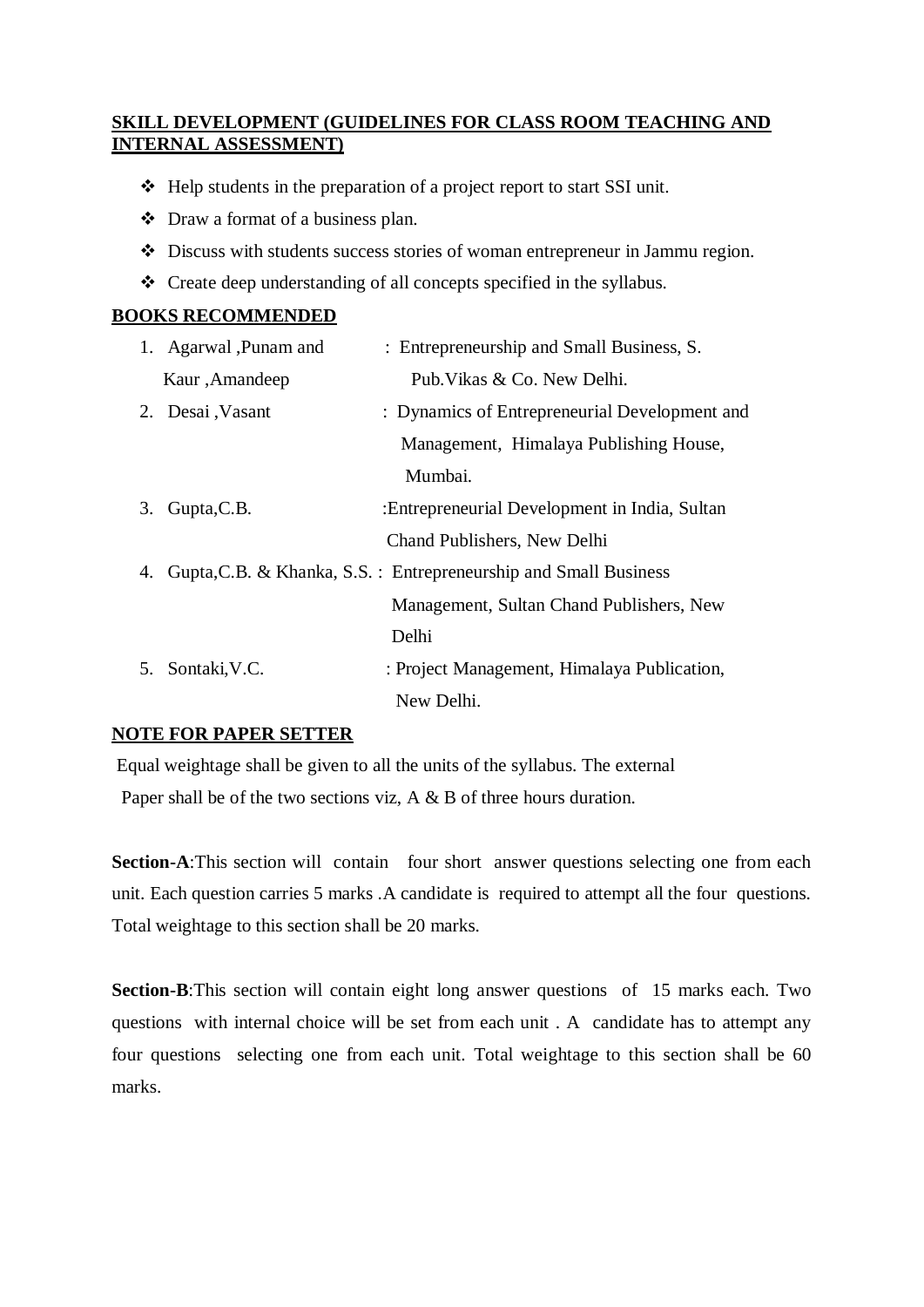#### **MODEL QUESTION PAPER**

#### **ENTREPRENEURSHIP FOR SMALL BUSINESS**

Time : 3 Hrs. Max Marks:-80

#### **Section- A (Marks 20)**

### **Attempt all the four questions. Each question carries five marks.**

- 1. Briefly state the different types of entrepreneurs?
- 2. What are the objectives of EDPs?
- 3. Explain the utility of break even analysis?
- 4. Write a short note on TQM in SSIs?

#### **Section- B( Marks 60)**

**Attempt any four questions selecting one question from each unit. Each question carries 15 marks.**

1. Discuss the obstacles in the growth of entrepreneurship among women in India?

Or

Write a detailed note on entrepreneurship development in other countries of the world?

2. Discuss the role of state in fostering entrepreneurial development in India?

**Or** 

What are the reasons for promoting entrepreneurship in India? Explain .

3. Explain profitability analysis in the context of Small scale businesses?

**Or** 

Write a detailed note on budget and planning process?

4. Explain the latest policy measures of the Govt. of India for SSI sector?

Or

Explain the challenges before small scale industries in the era of globalization?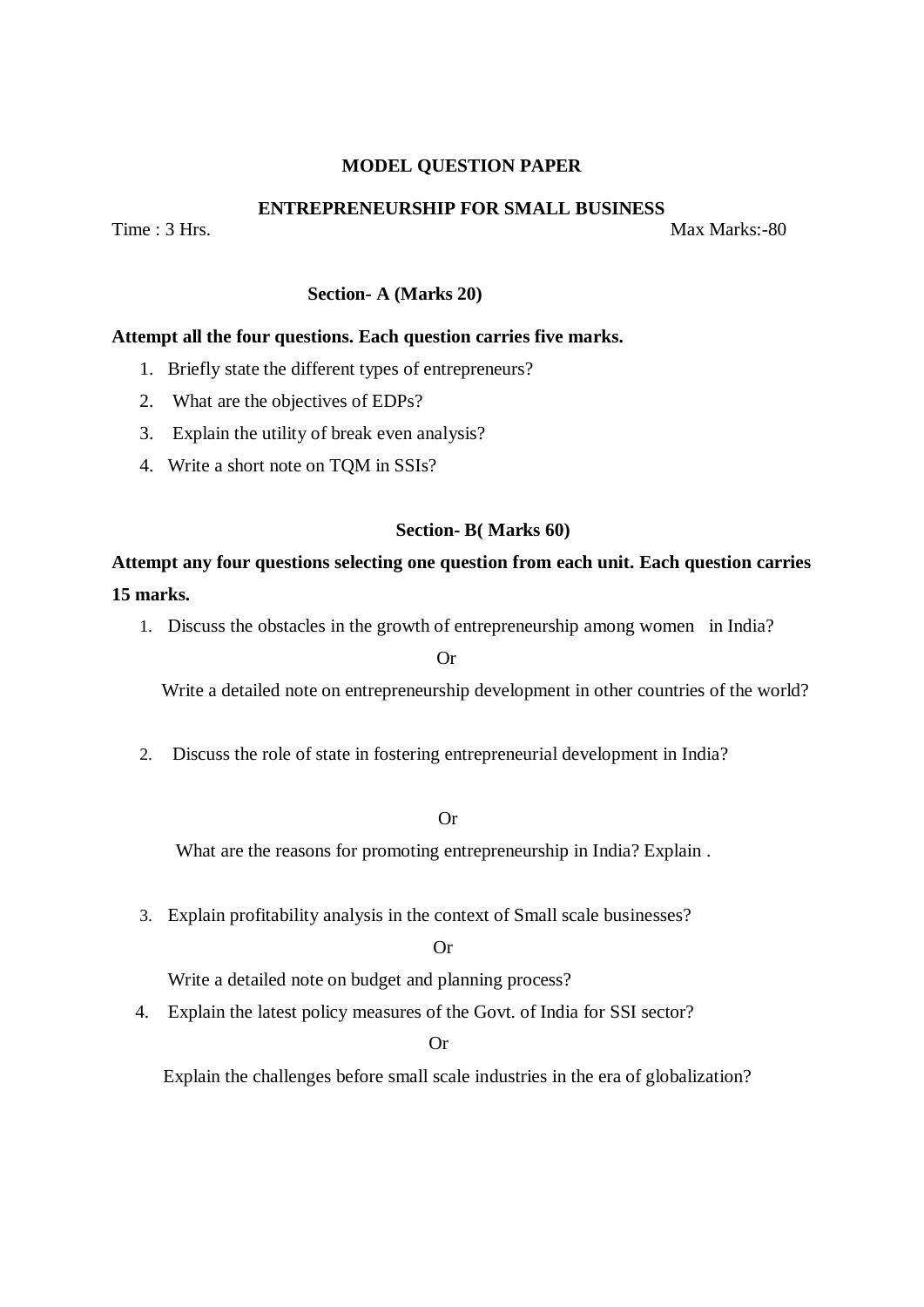# **UNIVERSITY OF JAMMU B.COM. THIRD SEMESTER**

# **TAX PROCEDURE AND PRACTICE (SERVICE TAX AND VAT)**

| C.No. BCG-305 | Max. Marks                 | $= 100$ |
|---------------|----------------------------|---------|
| Time: 3 Hrs.  | Internal Assessment $= 20$ |         |
|               | External Exam.             | $= 80$  |

# **(Syllabus for examination to be held in Dec. 2015, 2016, 2017 )**

**OBJECTIVES :** To impart knowledge of the basic principles underlying the substantive provisions of service tax and value added tax laws to the students.

#### **UNIT 1**

**Service Tax:** Background, statutory provisions, taxable services, valuation, administrative mechanism and procedural aspects, rate and computation of tax; collection of service Tax.

# **UNIT II**

Introduction to VAT: Features of VAT, merits of VAT, demerits of VAT, VAT in India. Different definitions under the Act: Business, Dealer, Declared Goods, Goods, Manufacturer, Person, Purchase price, Sale price, Tax Free Goods, Who is liable to pay tax under M-VAT Act, Rates of Taxes.

# **UNIT III**

Registration procedure under the VAT Act; Application for registration; Grant of registration certificate; Cancellation certificate of registration; Types of dealer : Various types of dealer under VAT; Unregistered dealer, Composite dealer, Registered dealer, Regular dealer,

# **UNIT IV**

**C**omputation of tax liability under VAT, Computation of tax liability of composite dealer, Unregistered dealer, Regular dealer and Registered dealer under VAT Act.

# **SKILL DEVELOPMENT (GUIDELINES FOR CLASS ROOM TEACHING AND INTERNAL ASSESSMENT)**

- Enable students to understand the various concepts with the help of case studies.
- $\triangleleft$  Create deep understanding of all concepts specified in the syllabus.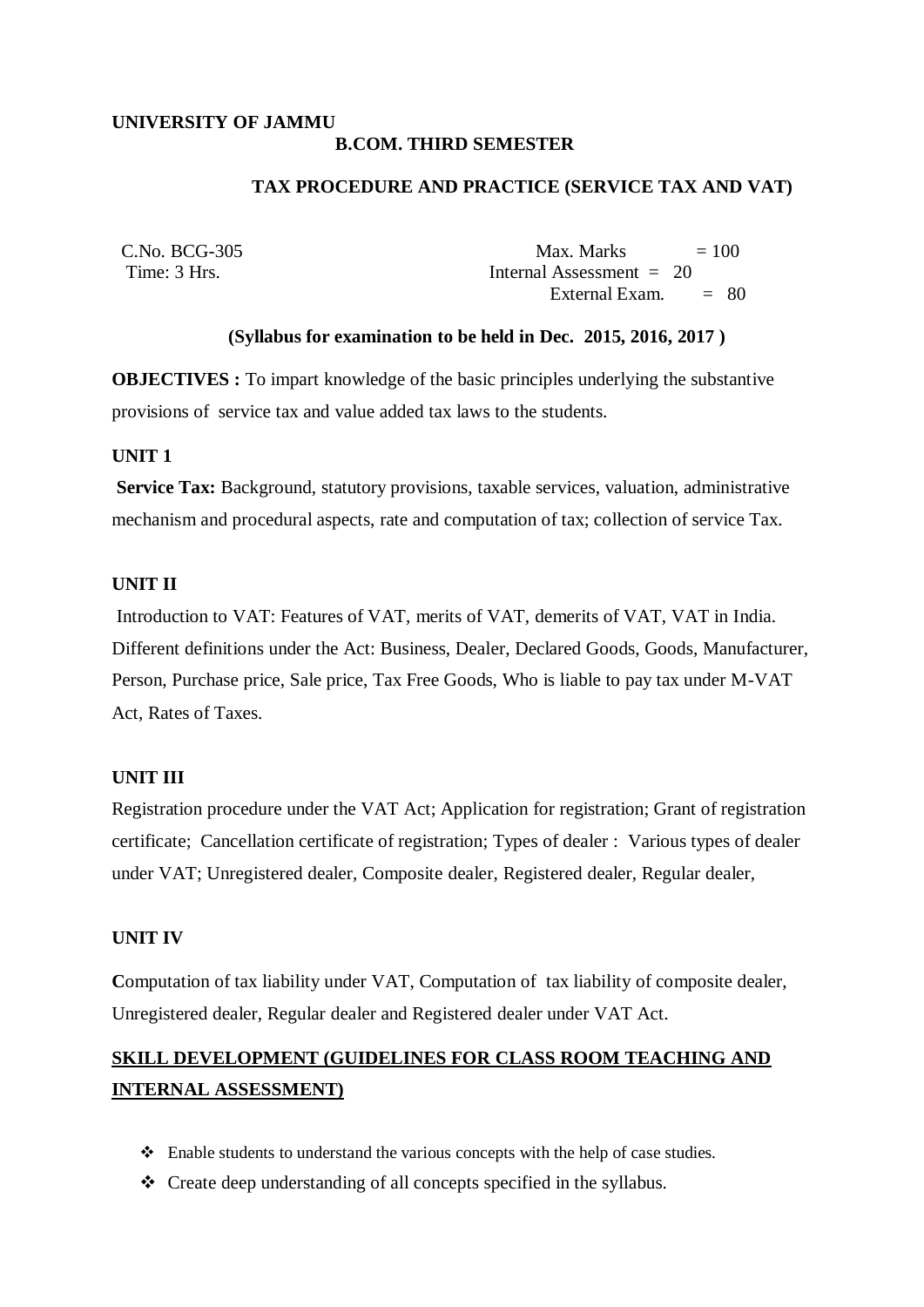# **BOOKS RECOMMENDED**

Income Tax VAT & Service Tax- T. N. Manoharan : Snow White Publication 2) Tax Laws-ICSI, New Delhi(www.icsi.edu,www.icai.org)

# **NOTE FOR PAPER SETTER**

Equal weightage shall be given to all the units of the syllabus. The external paper shall be of the two sections viz, A & B of three hours duration.

**Section-A**:This section will contain four short answer questions selecting one from each unit. Each question carries 5 marks .A candidate is required to attempt all the four questions. Total weightage to this section shall be 20 marks.

**Section-B**:This section will contain eight long answer questions of 15 marks each. Two questions with internal choice will be set from each unit . A candidate has to attempt any four questions selecting one from each unit. Total weightage to this section shall be 60 marks.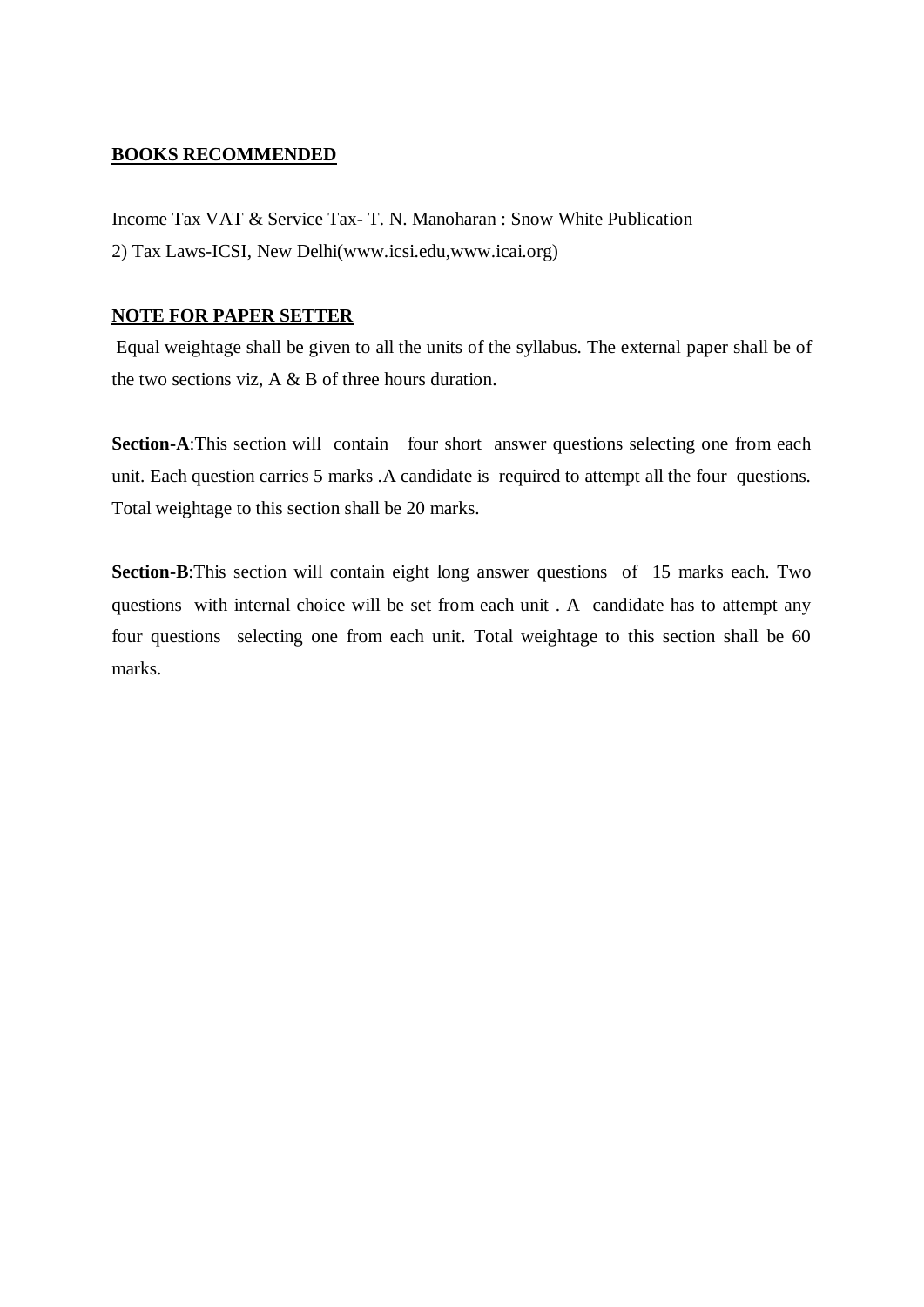# **MODEL QUESTION PAPER SERVICE TAX AND VAT**

Time allowed: 3Hrs. Max. Marks: 80

#### **Section A (20 Marks)**

#### **Attempt all the questions. Each question carries five marks.**

- 1. List the statutory provisions relating to service tax?
- 2. Define value added tax?
- 3. How is return filed under VAT?
- 4. State the scope of VAT?

#### **Section B (60 Marks)**

# **Attempt any four questions selecting one question from each unit. Each question carries 15 marks**

1. Briefly explain taxable service?

#### OR

State the administrative mechanism for implementing service tax?

2 . Explain the legislative provisions relating to VAT in India?

# OR

State the relationship of VAT with inter –state commerce?

3. Explain how VAT is computed?

# OR

Explain the rate structure of VAT?

# 4. Explain the powers of authorities under VAT?

#### OR

Explain the concept of VAT on services?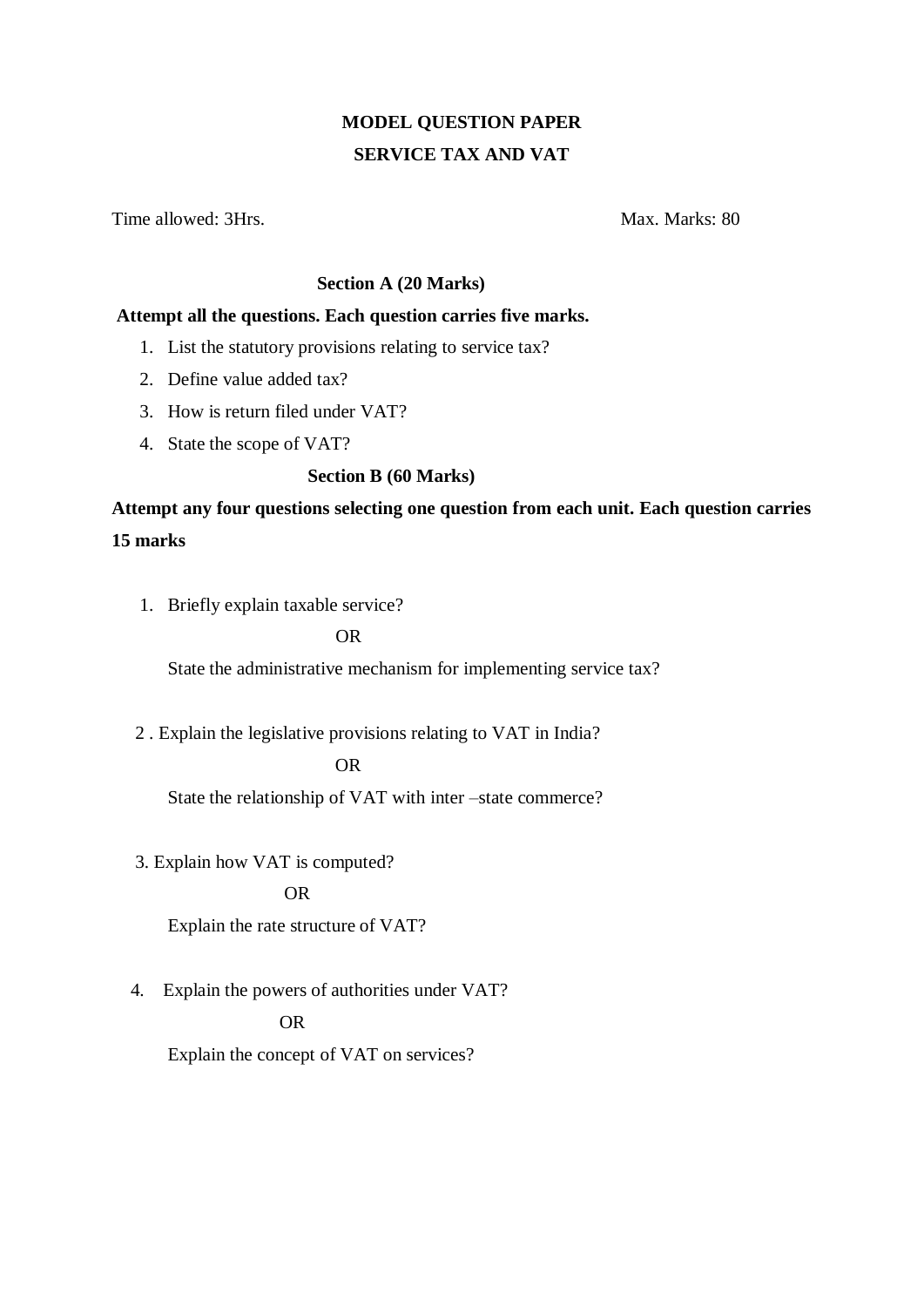# **UNIVERSITY OF JAMMU B.COM. THIRD SEMESTER**

# **COMPUTER APPLICATIONS-III ( DATABASE MANAGEMENT SYSTEM)**

 $C$ . No. BCG-307 Time  $=3$  Hours

| <b>Max Marks</b>           |     | $= 100$ |
|----------------------------|-----|---------|
| Internal assessment $= 20$ |     |         |
| External exam.             | $=$ | -80     |

**(Syllabus for examination to be held in Dec. 2015, 2016, 2017 )**

**OBJECTIVE:** To impart knowledge about database management system.

# **UNIT I**

Concept of data, information, database, database management system, traditional file processing approach and its limitations; Database approach and its advantages, components of DBMS, instances, schemas and sub schemas.

# **UNIT II**

Three level architecture of DBMS; Data independence, DBA and his/her responsibilities; Database languages: Data Definition Language (DDL), Data Manipulation Language (DML) and Data Control Language(DCL); Data dictionary, types of DBMS.

# **UNIT III**

Data models: Hierarchical, network and relational data models (their operations, advantages and disadvantages); E-R Model; Data integrity; Relational keys:Types of keys; Relational Integrity rules

# **UNIT IV**

Database normalisation: Objectives of normalisation, functional dependence, fully functional dependence, other functional dependencies; Normal forms - 1NF, 2NF, 3NF, BCNF. SQL – An overview, DDL, DML, DCL & TCL statements, embedded SQL statements, single row and group functions, constraints.

# **SKILL DEVELOPMENT (SPECIEMEN FOR CLASS ROOM TEACHING AND INTERNAL ASSESSMENT)**

A minimum of five exercises to be performed selecting one from each unit.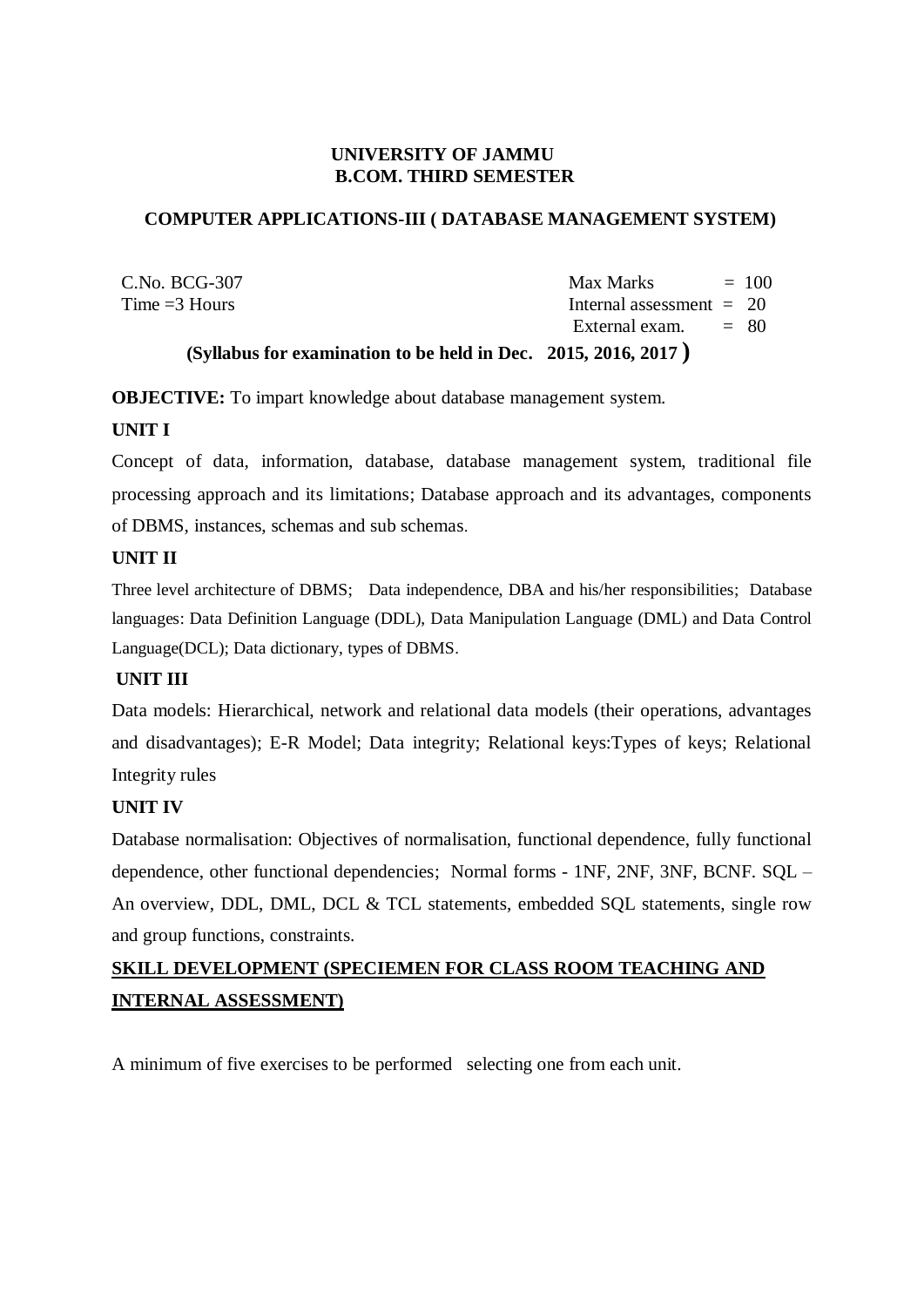# **BOOKS RECOMMENDED**

- 1. Parteek Bhatia, Gurvinder Singh,Simplified Approach to DBMS, Kalyani Publishers.
- 2. Singh,Database Systems: Concepts, Design & Applications, Pearson Education.
- 3. Abraham, Silberschatz, H.F.Korth and S.Sudarshan- Database System Concepts, Mcgraw Hill Publication
- 4. Elmasri And Navathe, Fundamentals of Database Systems, Benjamin/Cummings Publishing Co. Inc.
- 5. Bipin ,C. Desai, "An Introduction to Database Management System".
- 6. Date, C.J., "An Introduction to Database system", Narosa Publishing House.

# **NOTE FOR PAPER SETTER**

Equal weightage shall be given to all the units of the syllabus. The external paper shall be of the two sections viz., A & B.

**Section-A**:This section will contain four short answer questions selecting one from each unit. Each question carries 5 marks .A candidate is required to attempt all the four questions. Total weightage to this section shall be 20 marks.

**Section-B**:This section will contain eight long answer questions of 15 marks each. Two questions with internal choice will be set from each unit . A candidate has to attempt any four questions selecting one from each unit. Total weightage to this section shall be 60 marks.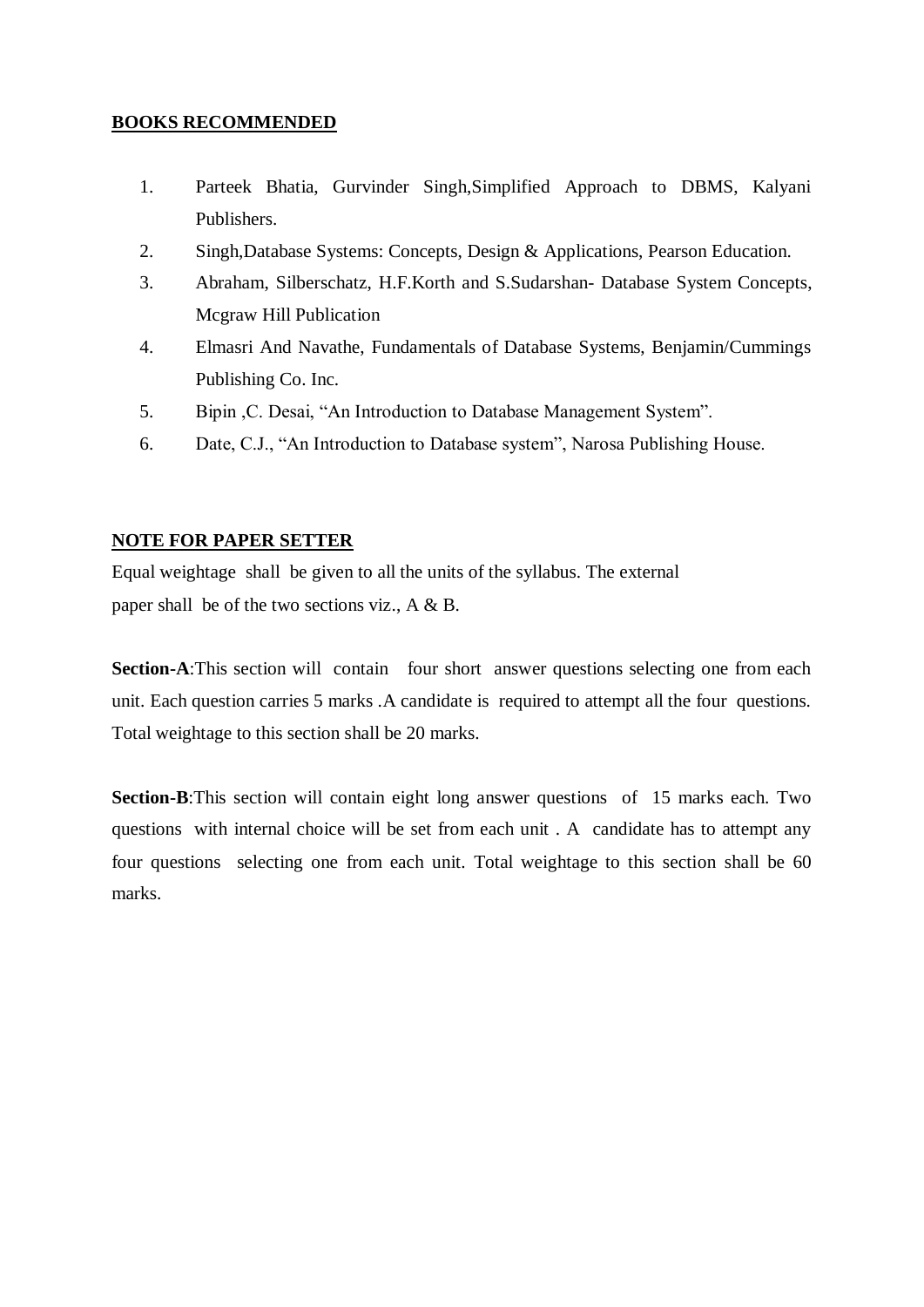#### **MODEL QUESTION PAPER**

#### **DATA BASED MANAGEMENT SYSTEM**

Time: 3 Hrs. Marks: 80

#### **Section A (20 Marks)**

#### **Attempt all the questions. Each question carries five marks.**

- 1. Differentiate between data and information?
- 2. Who is a DBA. What are the responsibilities of a DBA?
- 3. What are the advantages of using frames in HTML?
- 4. Discuss linking and embedded of CSS in HTML document?

# **Section B (60 Marks)**

# **Attempt any four questions selecting one question from each unit. Each question carries**

### **15 marks**

1. Define a NULL value. How do you retrieve null values from the database?

#### **OR**

What is a database trigger. Which are the different kinds of triggers?

2. With a neat diagram, explain the structure of a database.

# **OR**

Describe various components of DBMS environment and discuss how they relate to each ?

- 3. Explain the following with their advantages and disadvantages.
	- a. Hierarchical database model
	- b. Network database model
	- c. Relational database model

# **OR**

Explain the concept of relational Integrity Rules?

4. Define briefly Cascading style sheet?

#### *OR*

What are the properties of Cascading style sheet ?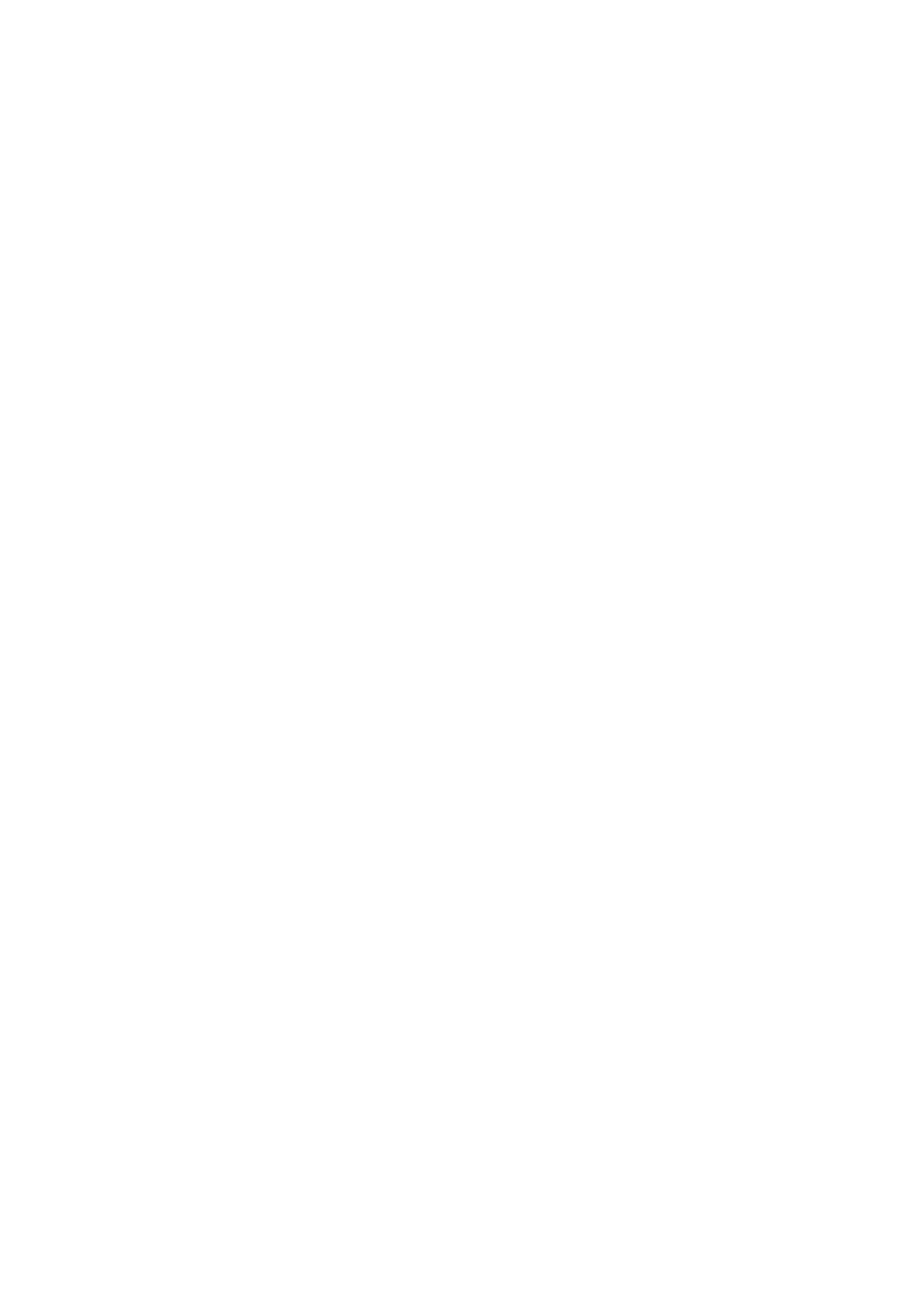# **UNIVERSITY OF JAMMU**

# **B.COM SEMESTER COURSES**

# **SEMESTER IV**

| Course No.      | <b>Course Title</b>                    | <b>Marks</b>    |                   | <b>Exam</b> |
|-----------------|----------------------------------------|-----------------|-------------------|-------------|
|                 |                                        | <b>External</b> | <b>Internal</b>   | hours       |
|                 |                                        | <b>Exams</b>    | <b>Assignment</b> |             |
|                 | General English                        | 80              | 20                |             |
| <b>BCG: 401</b> | <b>Advance Corporate</b><br>Accounting | 80              | 20                | 3           |
| <b>BCG: 402</b> | Income Tax Law And<br>Practice -11     | 80              | 20                | 3           |
| <b>BCG:403</b>  | Corporate Law                          | 80              | 20                | 3           |
|                 | <b>Elective (Any one of</b>            |                 |                   |             |
|                 | the following)                         |                 |                   |             |
| <b>BCG:404</b>  | <b>Business</b>                        | 80              | 20                | 3           |
|                 | Environment                            |                 |                   |             |
| <b>BCG:405</b>  | Tax Procedure and                      | 80              | 20                | 3           |
| (Vocational)    | Practice(Central                       |                 |                   |             |
|                 | Excise & Custom                        |                 |                   |             |
|                 | Duty)                                  |                 |                   |             |
| <b>BCG: 406</b> | Computer                               | 80              | 20                | 3           |
| (Vocational)    | Application IV(Web                     |                 |                   |             |
|                 | Designing Tools and                    |                 |                   |             |
|                 | Techniques)                            |                 |                   |             |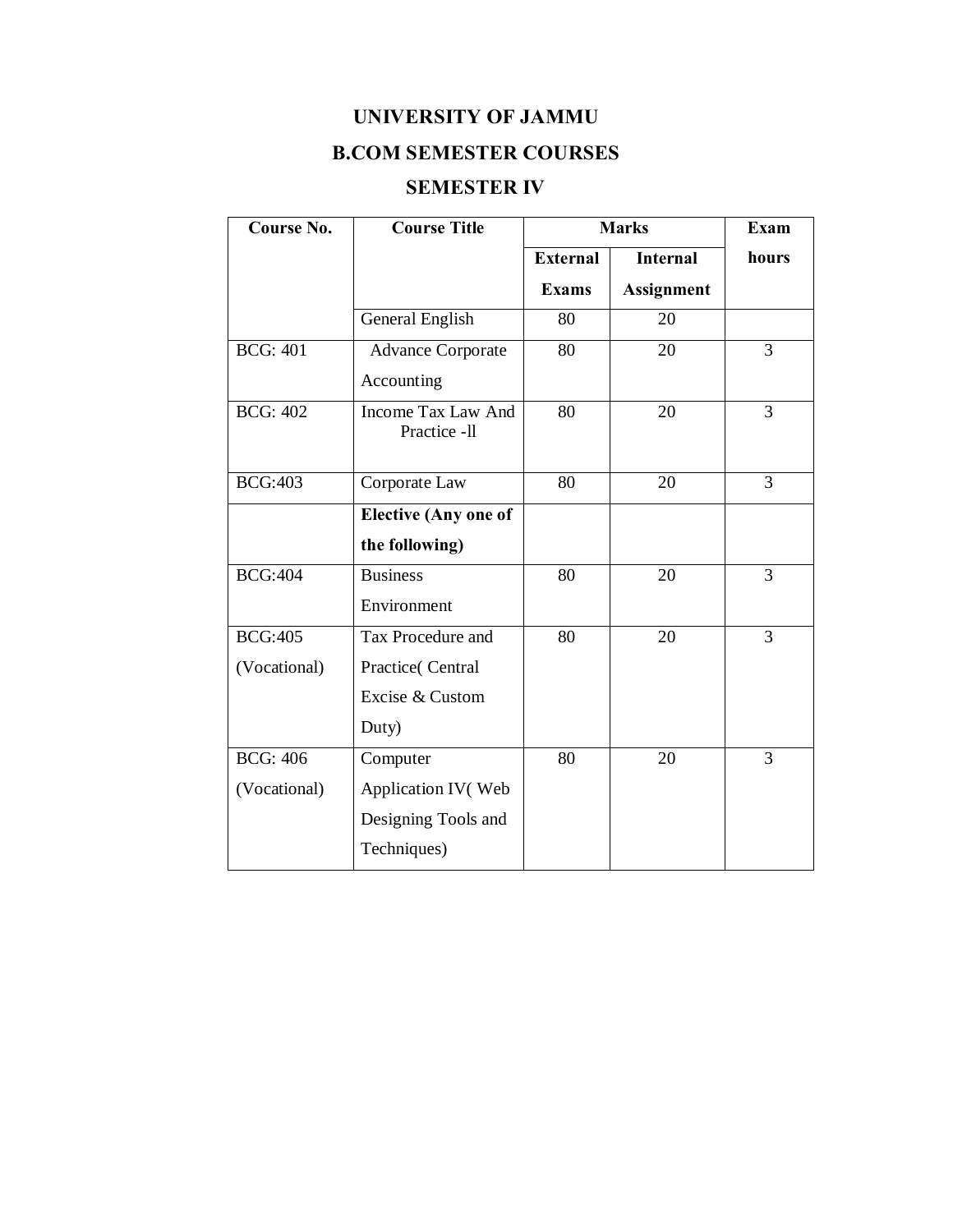#### **UNIVERSITY OF JAMMU B.COM. FOURTH SEMESTER**

#### **ADVANCE CORPORATE ACCOUNTING**

 $C.No: BCG-401$  Max. Marks  $= 100$ Time : 3Hrs. Internal Assessment = 20 External Exam. = 80

#### **(Syllabus for examination to be held in May 2016, 2017, 2018)**

**OBJECTIVE:** To acquaint the students with the concept and methods of corporate

accounting.

#### **UNIT-I: VALUATION OF GOODWILL**

Valuation of goodwill-Meaning, need, factors affecting goodwill; Methods of valuation of goodwill;Computation of goodwill by simple and weighted average method, super profits method, capitalization method and annuity method.

#### **UNIT II: VALUATION OF SHARES**

Meaning of shares, different types of shares, needs for valuation of shares, methods of valuation of shares.Computation of value of equity shares by net worth method/ net assets backing method, yield method & fair value method.

#### **UNIT -III : LIQUIDATION OF THE COMPANIES**

Meaning of liquidation, modes of liquidation; Concept of contributory; Various types of creditors, calculation of liquidator as remuneration; Preparation of statement of affairs as regards creditors and contributors; Liquidator<sub>of</sub> final statement of account.

#### **UNIT -IV : ALTERATION OF SHARE CAPITAL & INTERNAL**

#### **RECONSTRUCTION**

Meaning of internal reconstruction; Procedure for reducing the share capital, scheme of internal reconstruction & various steps involved in the process of internal reconstruction; Journal entries to effect the scheme of reconstruction & balance sheet after reconstruction.

# **SKILL DEVELOPMENT (GUIDELINES FOR CLASS ROOM TEACHING AND INTERNAL ASSESSMENT)**

- v Clarify the reasons compelling a company to resort to internal reconstruction.
- $\div$  Help the students in solving numerical problems relating the topics specified above.
- \* Create deep understanding of all concepts specified in the syllabus.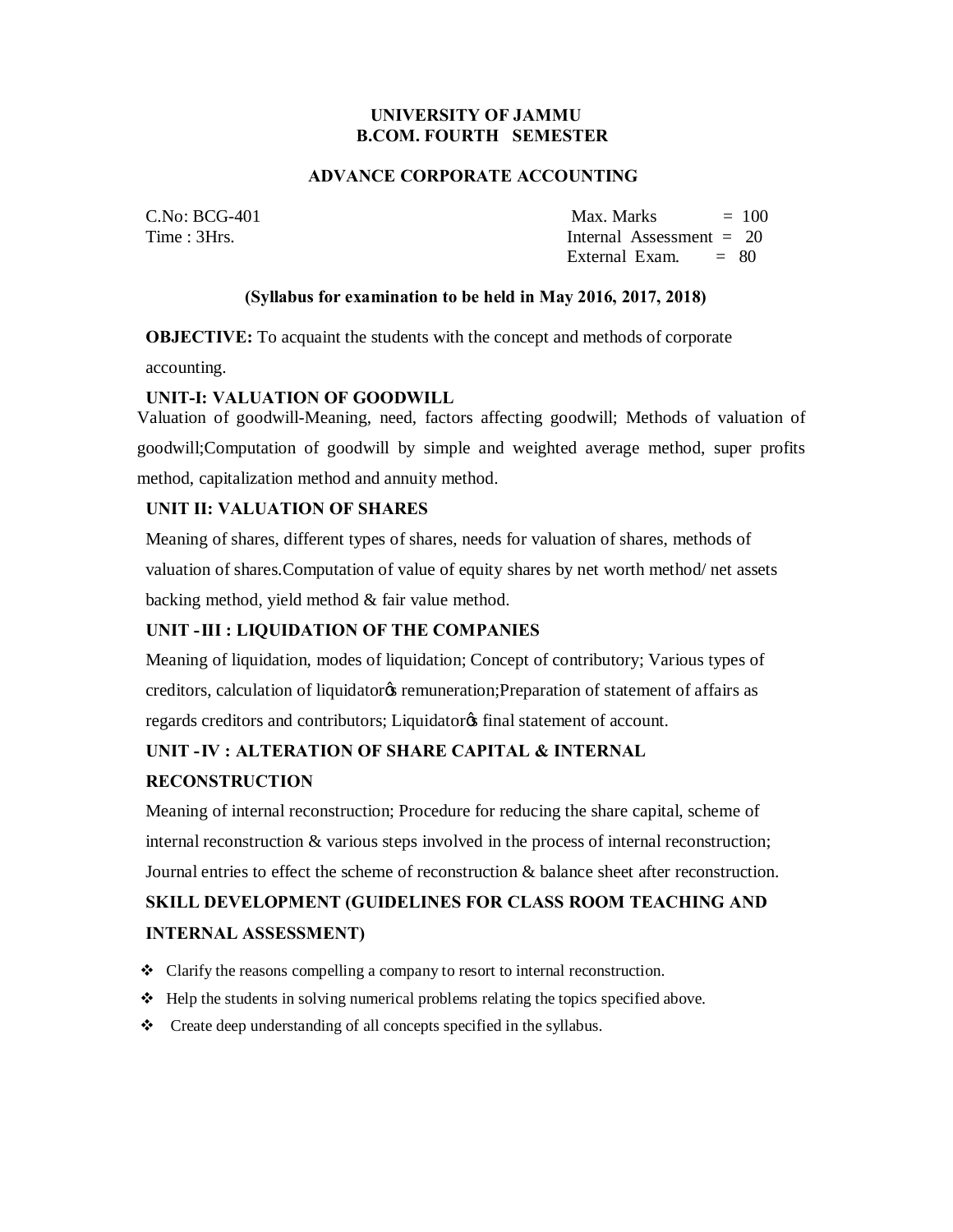#### **BOOKS RECOMMENDED**

| 1. Jain & Narang                | Corporate Accounting, Kalyani Publishers, New        |  |
|---------------------------------|------------------------------------------------------|--|
|                                 | Delhi.                                               |  |
| 2 Gupta, R.L. and Swamy, Radha: | Advanced Company Accounts, Sultan Chand &            |  |
|                                 | Son, New Delhi                                       |  |
| 3 Maheshwari, S.N. :            | Corporate Accountancy, Vikas Publishing House,       |  |
|                                 | New Delhi                                            |  |
| 4 Monga , J.R. Ahuja, :         | Financial Accounting, Mayur Paper Books, Noida       |  |
|                                 | Girish and Sehgel Ashok                              |  |
| 5 Shukia, M.C. Grewal:          | Advanced Accounts, S. Chand and Co. New Delhi        |  |
|                                 | T.S. and Gupta SC                                    |  |
| 6 Moore, C.L. and               | Managerial Accounting, South Western Publishing Co., |  |
| Jaedicke, R.K.                  | Cinnannati, Ohia                                     |  |
| 7 Tulsain, P.C.                 | Corporate Accounting, S. Chand Publication, New      |  |
|                                 | Delhi.                                               |  |

#### **NOTE FOR PAPER SETTER**

Equal weightage shall be given to all the units of the syllabus. The external paper shall be of the two sections viz,  $A \& B$ .

**Section-A**:This section will contain four short answer questions selecting one from each unit. Each question carries 5 marks .A candidate is required to attempt all the four questions. Total weightage to this section shall be 20 marks.

**Section-B**:This section will contain eight long answer questions of 15 marks each. Two questions with internal choice will be set from each unit . A candidate has to attempt any four questions selecting one from each unit. Total weightage to this section shall be 60 marks.

**Note for paper setter: Atleast one numerical question from each unit**.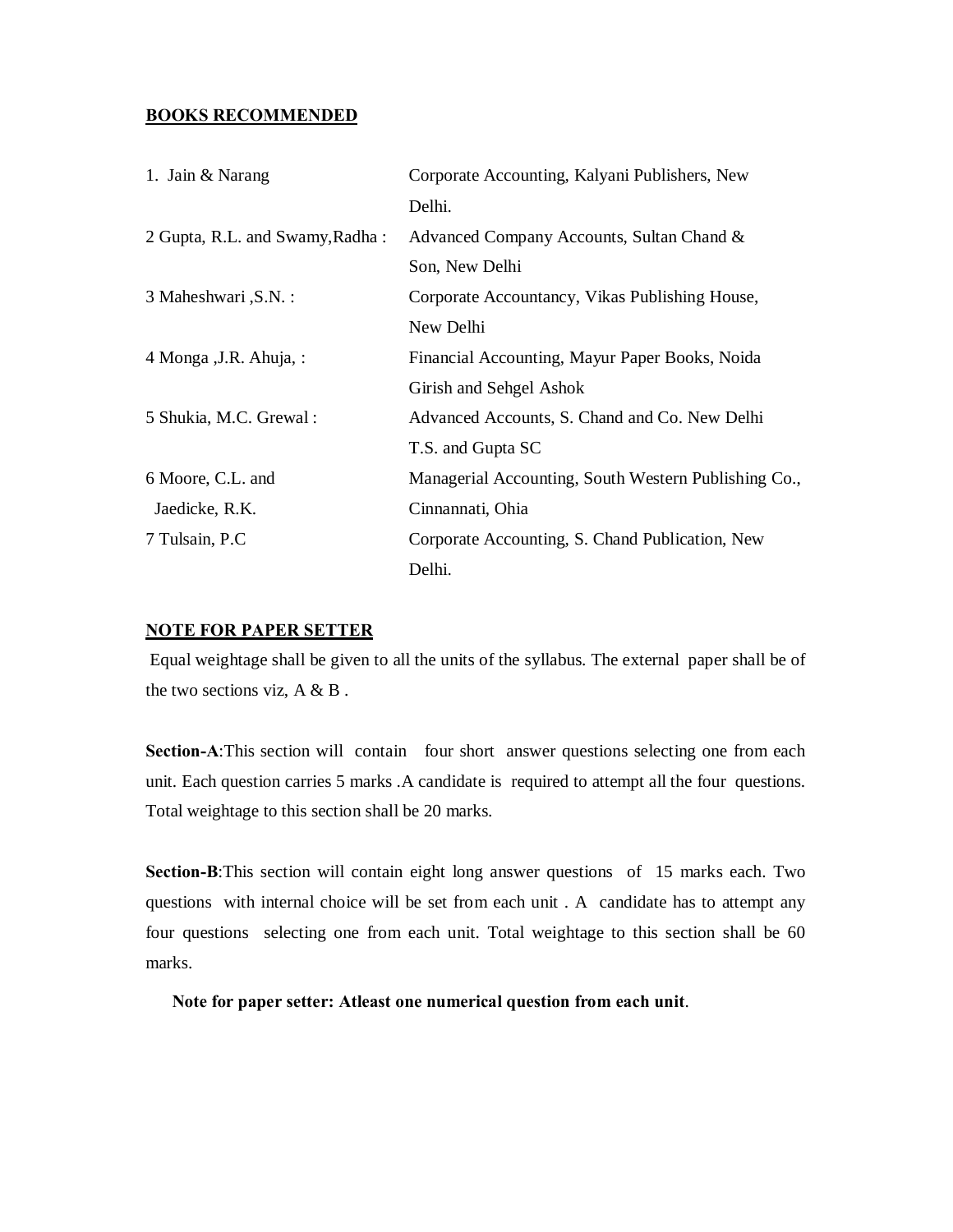#### **MODEL QUESTION ADVANCE CORPORATE ACCOU**

Max Marks:80 Time allowed: 3 Hrs

#### **Section- A (Marks 20)**

#### **Attempt all questions. Each question carries five marks.**

- 1. Explain different methods for calculation of goodwill?
- 2 .Explain various steps involved in the process of internal reconstruction?
- 3. List various statutory provisions regarding CSR?
- 4. Define the concept of liquidation and modes of liquidation?

#### **Section- B (Marks 60)**

#### **Attempt any four questions selecting one question from each unit. Each question carries 15 marks.**

1. (Purchase of average Profits): Following particulars are available in respect of the business carried on by X Ltd

Profits earned by X Ltd. : 2009 Rs. 50,000 ; 2010 Rs. 48,000 and 2011 Rs. 52,000.

Profits of 2010 is reduced by Rs. 5,000 due to stock destroyed by fire and profit of  $2009$  included a non ó recurring income of Rs. 3,000.

Profits of 2011 include Rs. 2,000 income on investment.

The stock is not insured and it is thought prudent to insure the stock in future. The insurance premium is estimated at Rs. 500 p.a.

Fair remuneration to the proprietor (not taken in the calculation of profits) is Rs. 10,000 p.a.

You are required to compute the value of goodwill on the basis of 2 years purchase of average profits of the last three years.

**Or** Or

What is goodwill? How is it generally valued. Explain and illustrate at least three important methods of its valuation.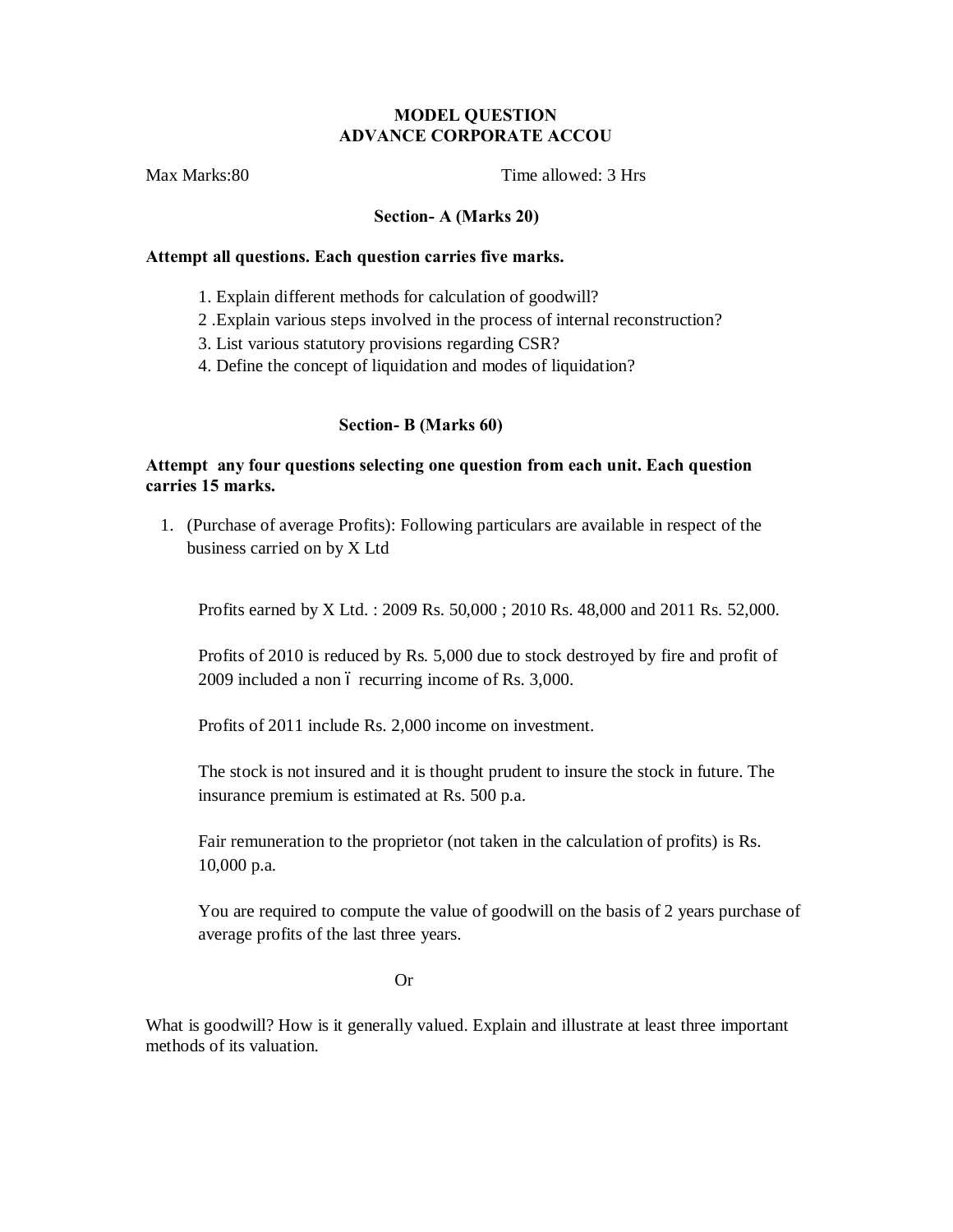2. From the following information, calculate the value per equity share by yield basis method:

|                                                             | Rs.               |
|-------------------------------------------------------------|-------------------|
| 2,000, 9% Preference shares of Rs. 100 each                 | 2,00,000          |
| 50,000 Equity shares of Rs. 10 each Rs. 8 per share paid up | 4,00,000          |
| Expected profits per year before tax                        | 2,18,000          |
| Rate of tax                                                 |                   |
|                                                             | 50%               |
| Transfer to general reserve every year                      | 20% of the profit |
| Normal rate of earning                                      | 15%               |
|                                                             |                   |

**Or** 

Describe two methods of valuation of shares and discuss which method, in your view, is most appropriate.

3. The directors of a company prepared a scheme of reconstruction as follows:

(a) To forfeit 3,000 equity shares of Rs. 10 each on which Rs. 3 per share call money is not paid.

- (b) To reduce the remaining 9,000 equity shares of Rs. 10 each by Rs. 3 per share.
- (c) To reissue the forfeited shares at Rs. 5 per share.
- (d) To make use of provision for taxation available Rs. 4,000.
- (e) To reduce the assets as follows:
- Goodwill Rs. 10,000 to nil. Machinery from Rs. 15,000 to Rs. 10,000.
- Stock Rs. 30,000 to Rs. 15,000. Debtors from Rs. 20,000 to Rs. 10,000.

Pass the Journal entries to record the above transaction.

Or

Explain various factors that you keep in mind while framing a reconstruction scheme?

4. Give a proforma of the statement of Affairs with imaginary figures.

Or

 Differentiate between winding up of a company and dissolution of a company. State the various modes by which the winding up of a company can be brought about?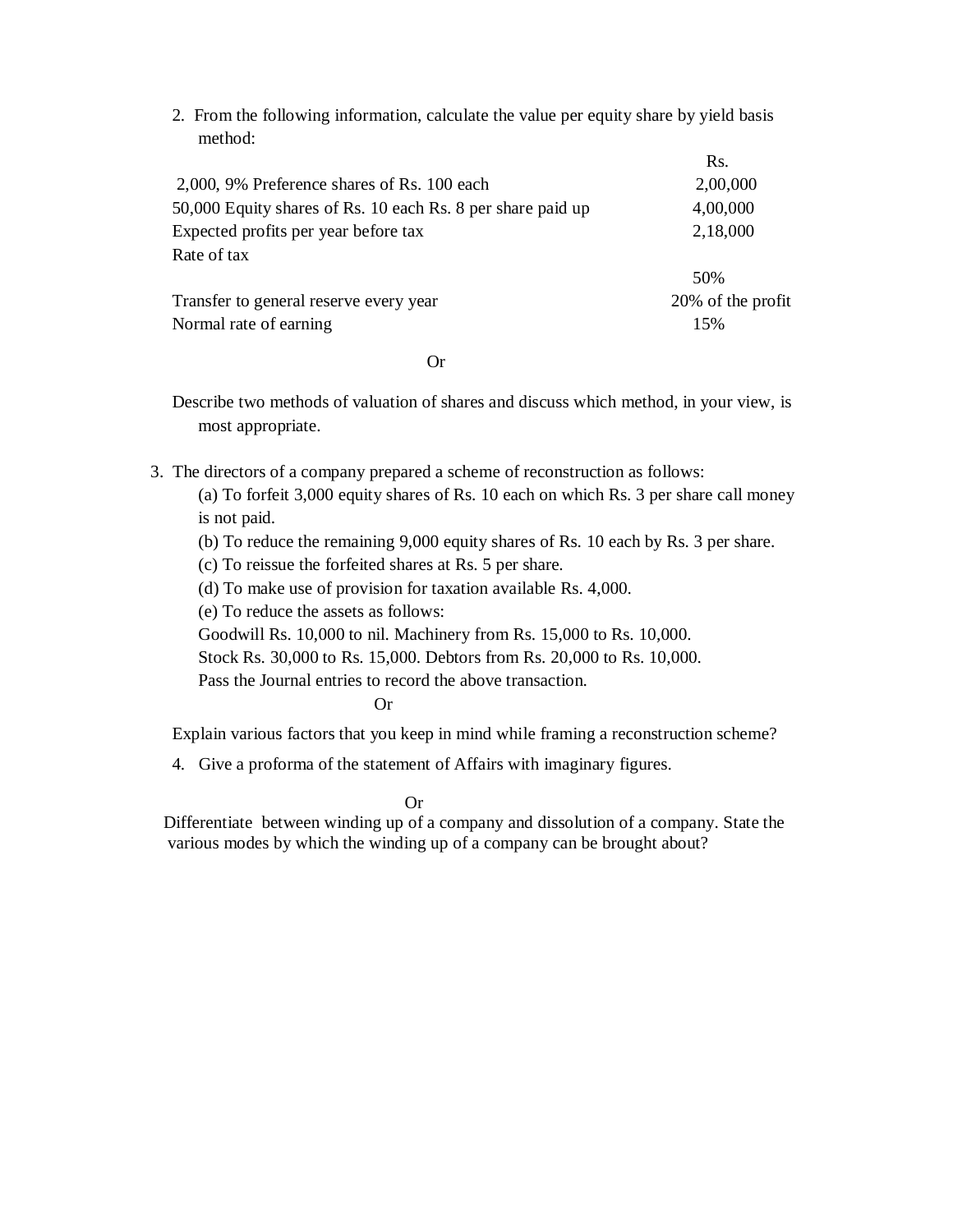#### **UNIVERSITY OF JAMMU B.COM. FOURTH SEMESTER**

#### **INCOME TAX LAW AND PRACTICE - II**

Course No. : BCG-402 Max Marks  $= 100$ Time : 3 Hrs. Internal Assessment = 20 External Exam.  $= 80$ 

#### **(Syllabus for examination to be held in May. 2016, 2017, 2018)**

**OBJECTIVE:** To impart knowledge about basic concepts pertaining to theory and practice of income tax.

#### **UNIT I: CAPITAL GAINS**

Meaning of capital assets; Short term and long term capital gain and loss, computation of capital gain, indexing of cost of acquisition and improvement.

Deductions u/s 54, 54B, 54D, 54EC, 54ED, 54F

Income from other sources: Computation of general income u/s 56(1) and specific income u/s

56(2) and grossing up of income falling under other sources,interest on securities, types of securities.

**UNIT II:** Set off and carry forward of losses, aggregation of income, deductions from gross total income for individuals, HUF<sub>®</sub> and firms

**UNIT III:** Assessment of individuals and H.U.F including computation of tax liability.

**UNIT IV**: Assessment of firms and association of persons including computation of tax liability

# **SKILL DEVELOPMENT (GUIDELINES FOR CLASS ROOM TEACHING AND INTERNAL ASSESSMENT)**

- $\triangleleft$  Create deep understanding of all concepts specified in the syllabus.
- $\div$  Enable the students in computing income and tax liability of various assesses as specified above.

#### **BOOKS RECOMMENDED**

- **1.** Income Tax Law & Accounts by Dr. H C Meharotra and Dr S P Goyal : Sahitya Bhavan Publications.
- **2.** Income Tax Law and Practice by V.P.Gaur & D.B. Narang: Kalyani Publishers.
- **3.** Direct Taxes Law and Practices by V.K. Singhania & Kapil Singhania- Taxman Publication.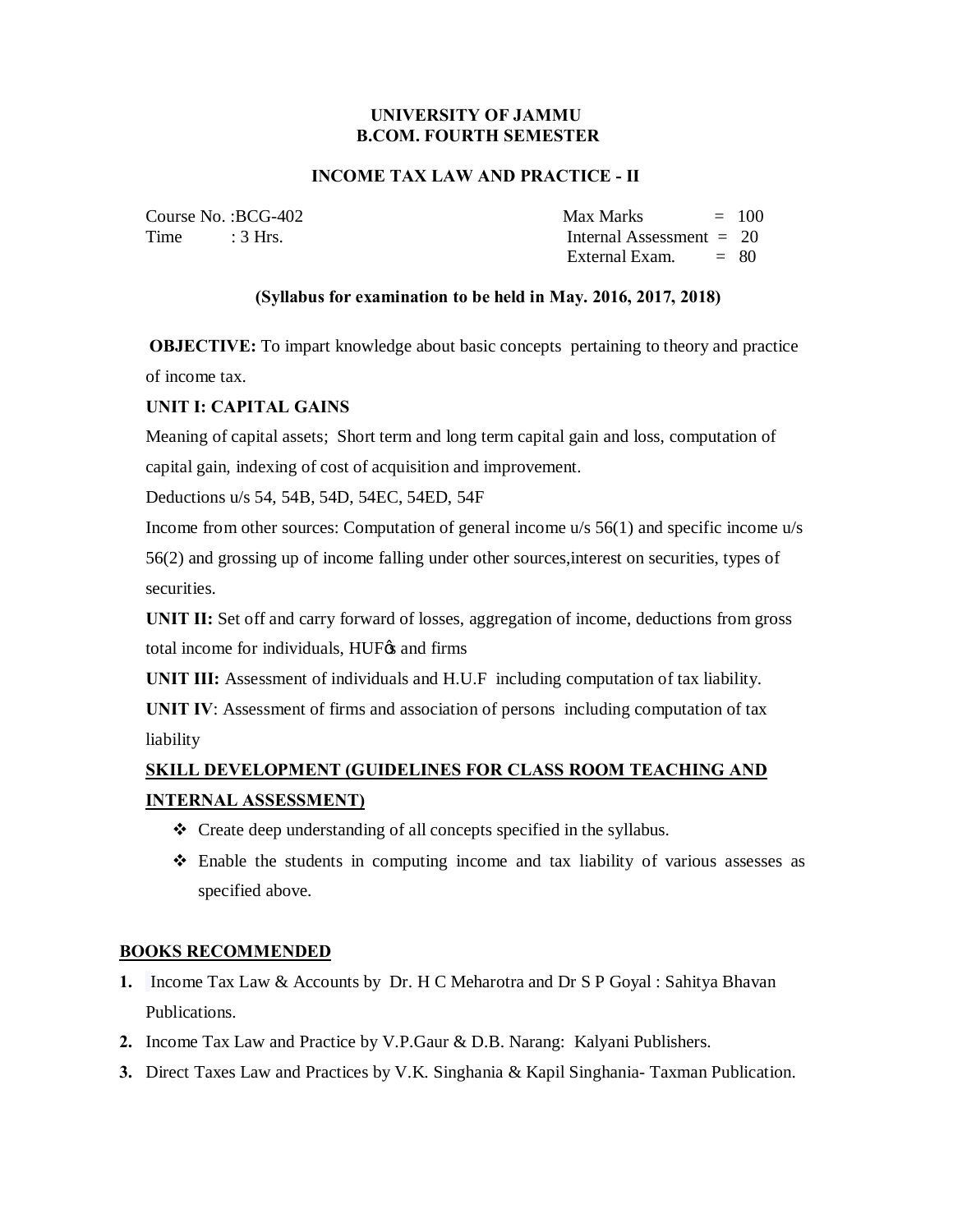- **4.** Income Tax Law and Practices by Mahesh Chandra, D.C. Shukla, K.A.Mahajan, M.A. Shah ó Pragati Publication, New Delhi.
- **5.** Conceptual Clarity on Income Tax & Wealth Tax by Arvind Tuli & Dr. Neeru Chadda ó Kalyani Publication, New Delhi

#### **NOTE FOR PAPER SETTER**

Equal weightage shall be given to all the units of the syllabus. The external paper shall be of the two sections viz, A & B.

**Section-A**:This section will contain four short answer questions selecting one from each unit. Each question carries 5 marks .A candidate is required to attempt all the four questions. Total weightage to this section shall be 20 marks.

**Section-B**:This section will contain eight long answer questions of 15 marks each. Two questions with internal choice will be set from each unit . A candidate has to attempt any four questions selecting one from each unit. Total weightage to this section shall be 60 marks.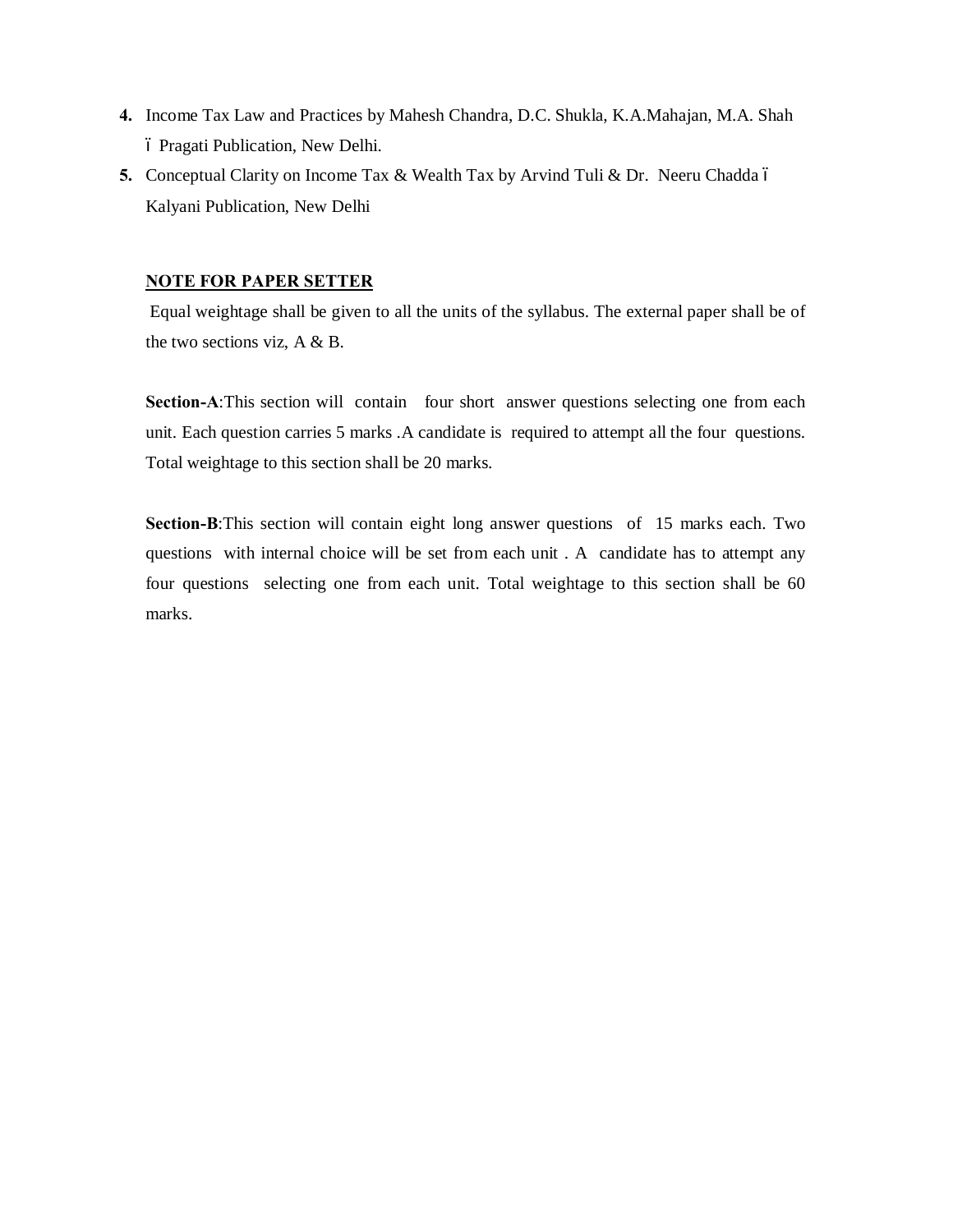#### **MODEL QUESTION PAPER**

#### **INCOME TAX LAW AND PRACTICE – II**

Max Marks: 80 Time : 3 Hrs.

.

#### **Section- A (Marks 20)**

#### **Attempt all questions. Each question carries five marks.**

- 1. Discuss the concept of book profit with suitable example?
- 2. Write a short note on set off and carry forward of losses?
- 3. Calculate tax payable in case of individual for the assessment year 2013 with suitable example?
- 4. Discuss long term capital gain & short term capital gain?

#### **Section- B (Marks 60)**

#### **Attempt any four questions selecting one from each unit. Each question carries 15 marks.**

#### **UNIT-I**

1. Mr. X purchased a house in 1976 for Rs. 1,00,000. He incurred the following expenses for the improvement of the house.

Renovation of the house for Rs. 25,000 and addition of 2 rooms after one year for Rs. 50,000. The F.M.V. of the house on 1-4-81 was Rs. 110,000. He sold the house in May 2012 for Rs. 14,00,000.

He purchased another house property within 2 months for Rs. 3,00,000 and invested in capital gains account scheme Rs. 50,000. Calculate taxable capital gain for the previous year \_\_\_\_\_\_\_\_\_. Cost inflation index for 1981-82 was 100 and for 1912-13 is 852.

OR

Following are the particulars for the year compute income under the head other sources.  $\mathbf{r}$ 

|       |                                     | KS.    |
|-------|-------------------------------------|--------|
| (i)   | Card games loss                     | 12000  |
| (ii)  | From the activity of owning and     |        |
|       | maintaining horses for race purpose |        |
|       | (a) Loss at Bombay                  | 40,000 |
|       | (b) Profit at Banglore              | 20,000 |
| (iii) | Dividend (gross)                    | 6000   |
| (iv)  | Betting in horse race               | 400    |
|       |                                     |        |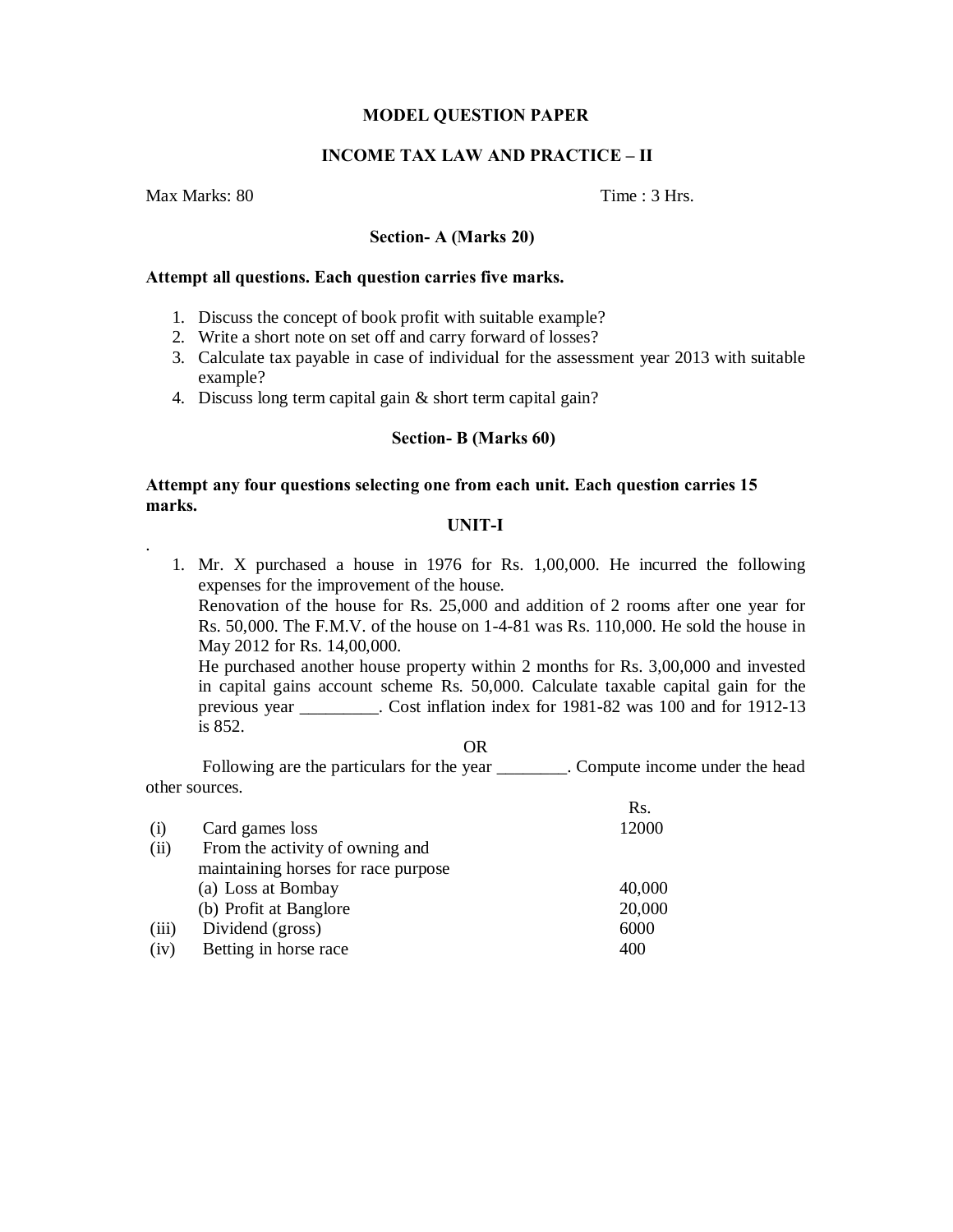#### **UNIT-II**

- 2. Mr. X earned gross total income of Rs.  $5,00,000$ . In the previous year and made the following donation during the year.
- (i) Rs. 10,000 to Chief minister *(i)* earthquake relief fund.
- (ii) Rs. 15,000 to National foundation for communal harmony.
- (iii) Rs. 20,000 for municipal corporation approved for promotion of family planning.
- (iv) Rs. 45,000 to approved institutions.

Calculate the amount of deduction admissible to him u/s 80G.

#### OR

Discuss with suitable example rules regarding set off and carry forward of losses.

#### **UNIT-III**

3. Mr. K.L Seth a resident of Delhi([population above 25 lakhs) submits the following details of his income for the financial yeari í

| Salary                         | 7000 p.m |
|--------------------------------|----------|
| DA                             | 6000 p.m |
| Entertainment allowance        | 350 p.m  |
| City compensatory allowance    | 250 p.m  |
| <b>Bonus</b>                   | 7000     |
| Employer & contribution to RPF | 12000    |
| His own contribution to RPF    | 12000    |
| Interest on RPF balance @ 13%  | 7800     |

He is provided with an unfurnished accommodation for which employer charges Rs. 200 p.m. The municipal value of the house owned by employer is Rs. 22050 p.a. He is also provided by employer with chauffeur driven car of 1.8 lt. capacity. The car is used for official purposes only and the entire expenses of its running and maintenance are met by the employer.

During the year Mr. K.L Seth has received dividends from co-op, society amounting to Rs. 14000. He paid insurance premium of Rs. 3000 on a policy taken on his the life of his father who is not dependent on him. During the year he had following income also.

- (a) Winnings from lottery Rs. 50000 out of which tax @30% has been deducted at source.
- (b) He went to Nepal and won Rs. 35000 from gambling in a casino.
- (c) He lost Rs. 20000 in card games during Diwali season.
- (d) He earned Rs. 14910 from his term deposits with a bank.

Computes his total income and tax liability for the assessment year  $i$  i i i i i.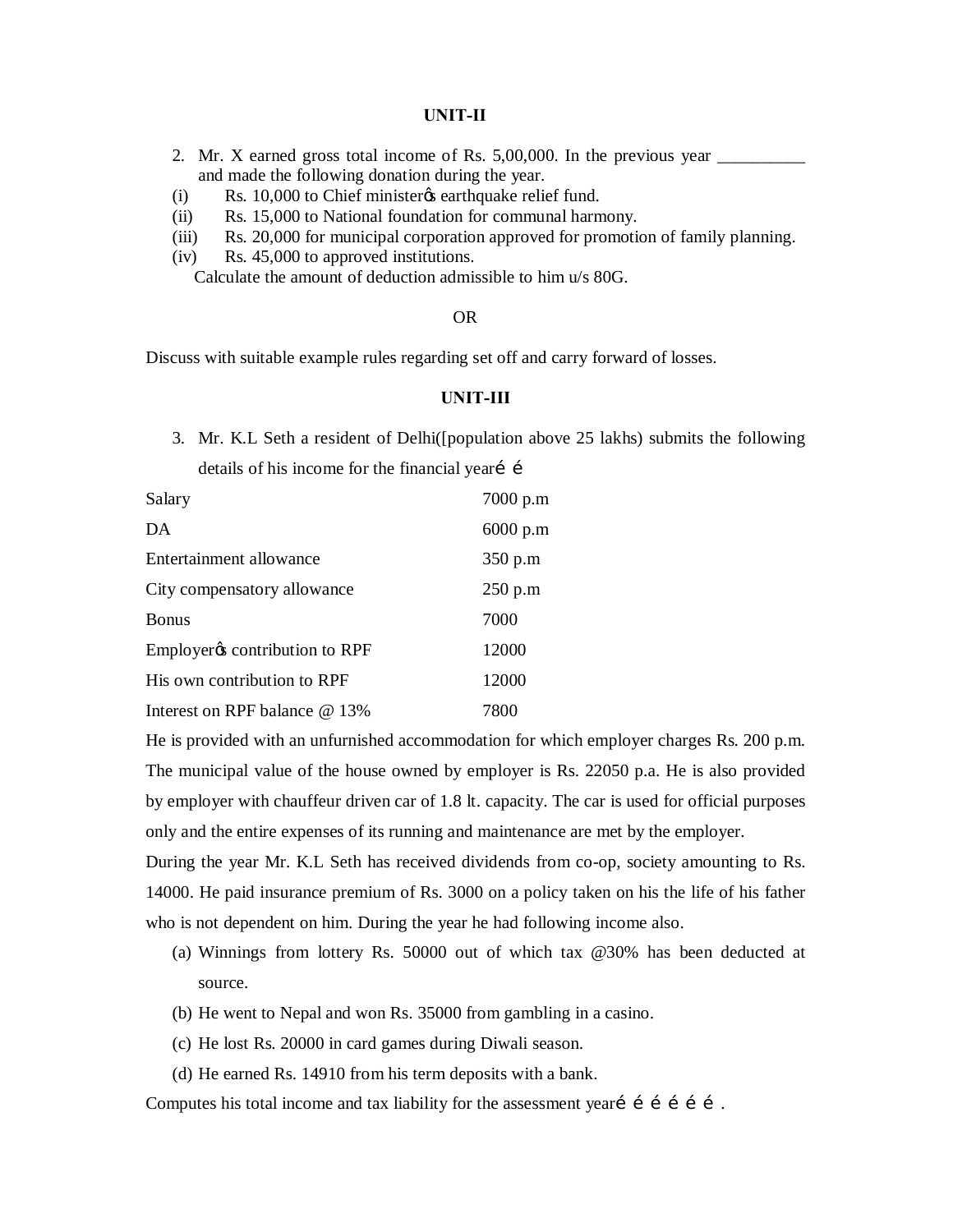HUF with more than one co-parcener entitled to claim partition, owns a property which is let out at Rs. 600 p.m per unit. The property consists of 10 identical residential units. The municipal rental value of the property is Rs. 60,000 p.a.

| Following deductions are claimed as       | $\mathbf{R}$ s. |
|-------------------------------------------|-----------------|
| expenses:                                 |                 |
| Municipal taxes                           | 4200            |
| Lift maintenance                          | 2000            |
| Water pump expenses                       | 800             |
| Actual expenses on repairs                | 8000            |
| Cost of renovation of the property        | 50000           |
| Education cess levied by the state govt.  | 2000            |
| Rent collector monthly salary             | 200             |
| Interest on loan taken by mortgaging the  | 5000            |
| property and loan was used for the family |                 |
|                                           |                 |

business

Income from the family business for the assessment year  $\tilde{i}$  i i i i was Rs. 160000 after charging interest on loan. A lottery ticket worth Rs. 100 was purchased out of family funds on the name HUF. It won a prize of Rs. 100000. The Karta had acquired a shop out of his own savings which he wife. Shop has an annual income (computed under the head house property) of Rs. 24000.

Compute total income of HUF and tax payable for the assessment year  $i$  i i i i

#### **UNIT-IV**

4. From the information given below find out the amount of remuneration which can be debited to P & L  $A/c$  of the firm and how much income of partners shall be chargeable to tax under the head profits and gains. Salary and interest to partners has been paid as per deed.

Rs. Books profit (after debiting the following) 40000 Following payments have been made as per partnership deed, which had been submitted along with return for the assessment year  $i$  i i i . Salary to X (working partner) 84000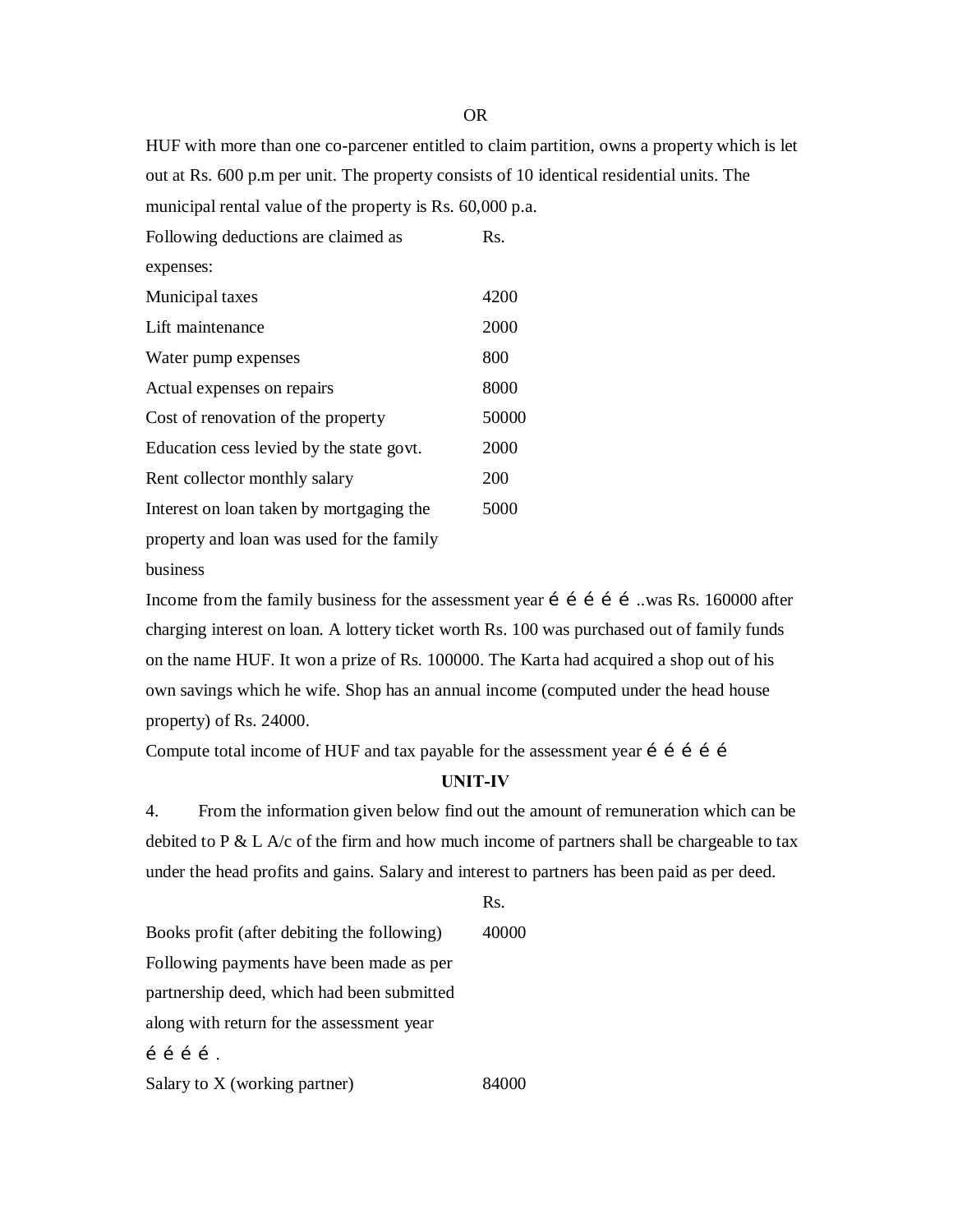| Salary to Y (non working partner)     | 20000 |
|---------------------------------------|-------|
| Commission to Z (working partner)     | 60000 |
| Interest on capital to partners @ 16% |       |
| To X                                  | 12000 |
| To Y                                  | 9000  |
| To Z                                  | 6000  |
|                                       |       |

Mr. K, Mrs. L and Mr. M are members of an AOP sharing profits and losses equally. During the year ending i i i total income of AOP was Rs. 237000. The details of individual incomes of its members are given below:

| Mrs. K                             | Rs.    |
|------------------------------------|--------|
| Rent from house property           | 60000  |
| Interest on deposits with HUDCO    | 36000  |
| <b>Bank</b> interest               | 50000  |
| Mrs. L                             |        |
| House property income (computed)   | 20000  |
| Bank interest on fixed deposits    | 96000  |
| Interest on debentures (gross)     | 30000  |
| Mr. M                              |        |
| Pension from government            | 136000 |
| Interest accured on NSC VIII issue | 12600  |
| Interest on Govt. securities       | 15000  |

Compute tax liability of AOP and its members.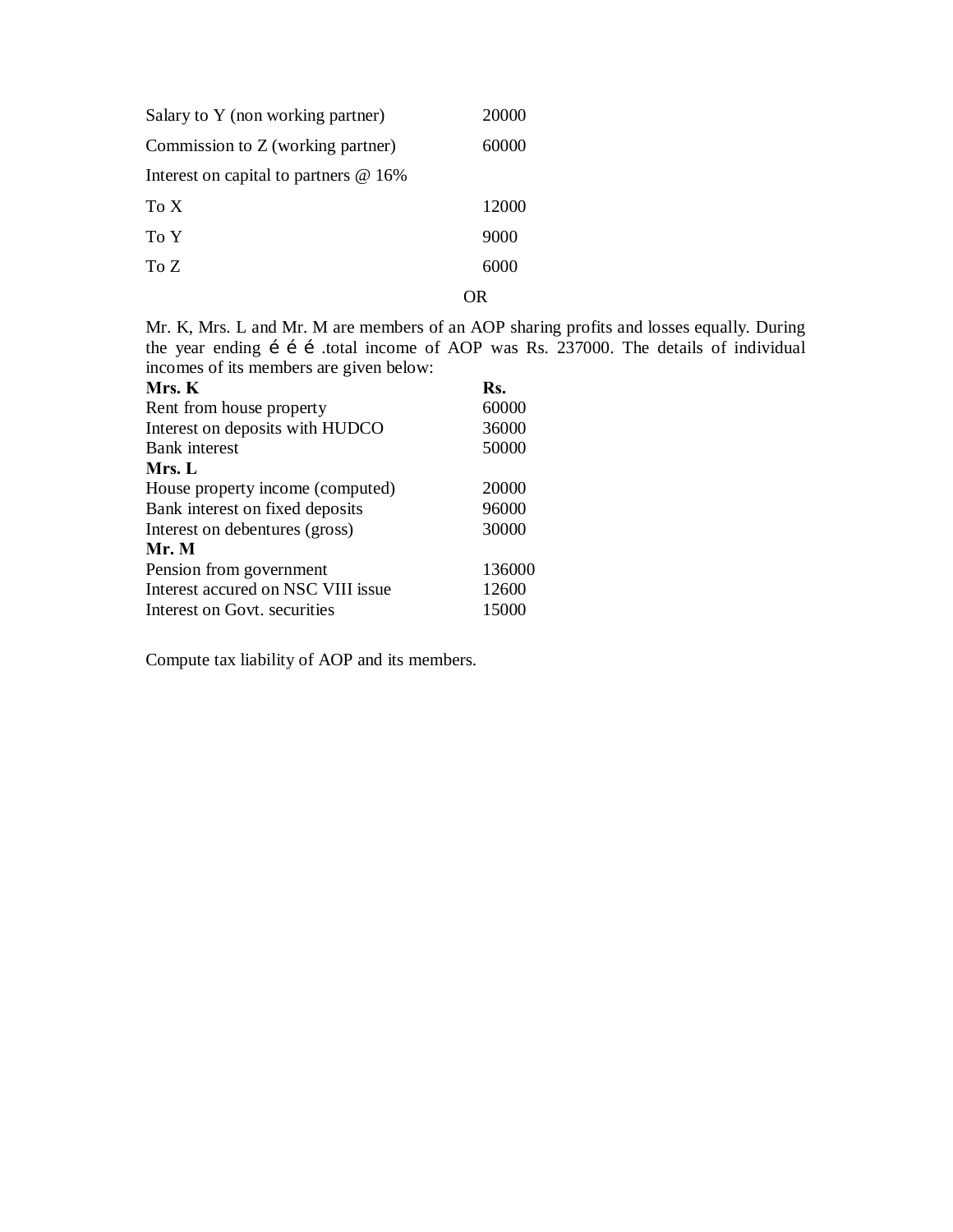#### **UNIVERSITY OF JAMMU B.COM. FOURTH SEMESTER**

#### **CORPORATE LAWS**

 $\text{Course No: } 403$  Max. Marks  $= 100$ Time : 3 Hrs. Internal assessment = 20 External Exam.  $= 80$ 

#### **(Syllabus for examination to be held in May 2016, 2017, 2018)**

**OBJECTIVE:** The basic objective of this course is to provide the knowledge of concepts of corporate laws to the students.

#### **UNIT-I: INTRODUCTION TO CORPORATE LAW**

Meaning and features of a company**;**Stages in formation of company; Types of companies; Difference between private and public company, Conversion of private company into public company, special privileges of a private company; Concept of lifting of corporate veil.

#### **UNIT-II: DOCUMENTS**

Memorandum of Association:Meaning contents and procedure for alteration of memorandum of association; Doctrine of ultra vires; Articles of Association: Meaning, contents and its alteration; Doctrine of indoor management; Prospectus :Meaning and contents.

#### **UNIT-III: APPOINTMENT OF DIRECTORS**

Appointment of directors; Qualifications, powers, duties and liabilities of directors; Legal provisions relating to remuneration.

#### **UNIT-IV: MEETINGS & WINDING UP OF A COMPANY**

Meaning, essentials of a valid meeting; Legal provision pertaining to statutory meeting, annual general meeting and extra ordinary general meeting; Resolution:Meaning, legal provision pertaining to ordinary, special and resolution requiring special notice; Winding up of a company :Meaning and modes of winding company.

# **SKILL DEVELOPMENT (GUIDELINES FOR CLASS ROOM TEACHING AND INTERNAL ASSESSMENT)**

- $\div$  Enable students to understand various provision of law with the help of case studies.
- Create deep understanding of all concepts specified in the syllabus.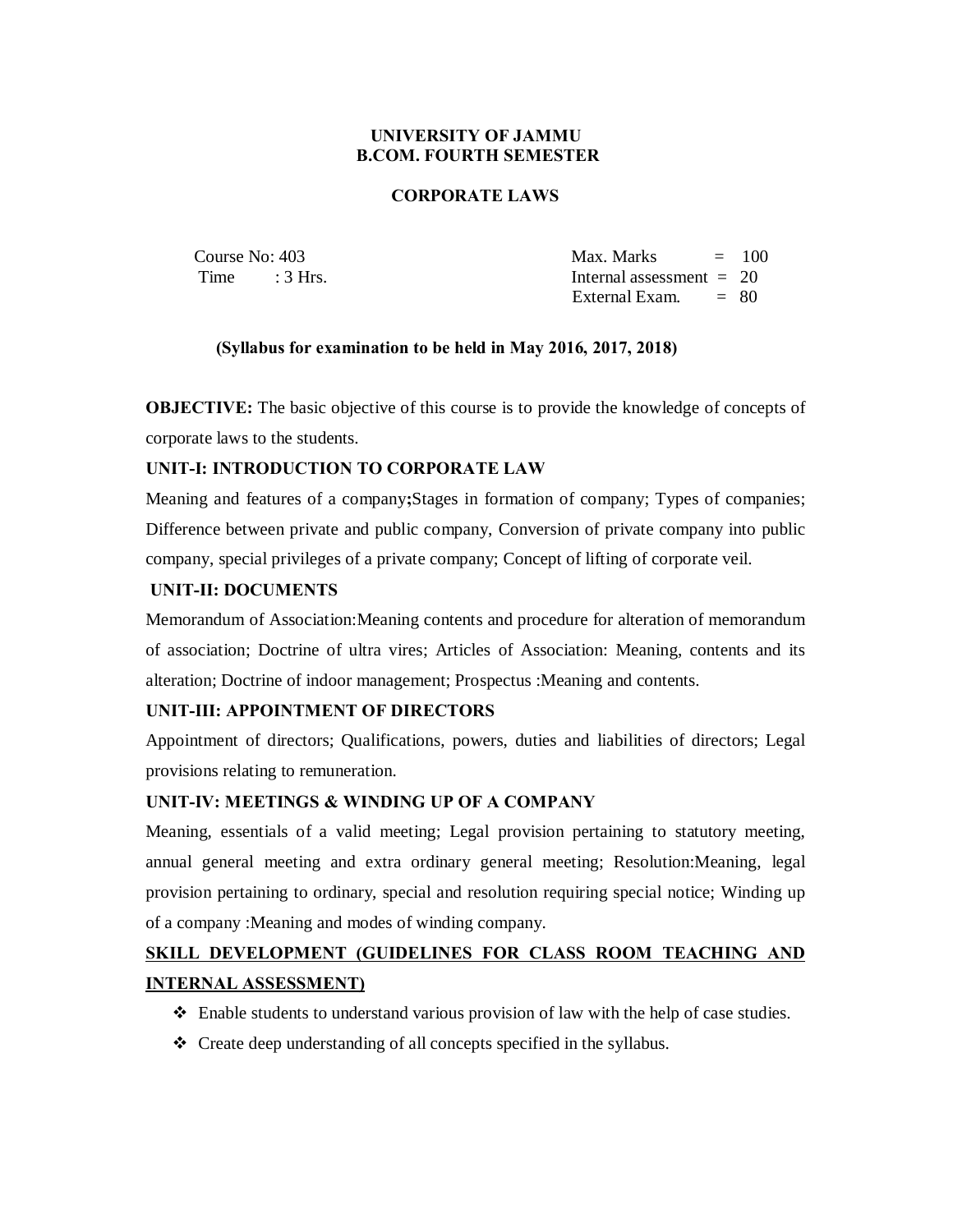| $\lfloor 1 \rfloor$ | Chawla and Garg | $\mathcal{L}$ | Company Law, Kalyani Publisher, New Delhi  |
|---------------------|-----------------|---------------|--------------------------------------------|
| 2                   | Kapoor , N.D.   | ÷             | Elements of Mercantile Law, Sultan Chand   |
|                     |                 |               | Publications.                              |
| 3                   | Gogna, P.P.S    |               | : A Text Book of Company Law, Sultan Chand |
|                     |                 |               | Publications                               |
| 4                   | Singh, Harpal   |               | : Indian Company Law, Galgotia Publishing  |
|                     |                 |               | Company                                    |
| 5                   | Kapoor , N.D.   |               | : A Book of Company Law, Sultan Chand      |
|                     |                 |               | Publications                               |
| 6                   | Bagrial, A.K.   | ÷             | Company Law, Vikas Publishing House, New   |
|                     |                 |               | Delhi                                      |

#### **NOTE FOR PAPER SETTER**

Equal weightage shall be given to all the units of the syllabus. The external paper shall be of the two sections viz, A & B.

**Section-A**:This section will contain four short answer questions selecting one from each unit. Each question carries 5 marks .A candidate is required to attempt all the four questions. Total weightage to this section shall be 20 marks.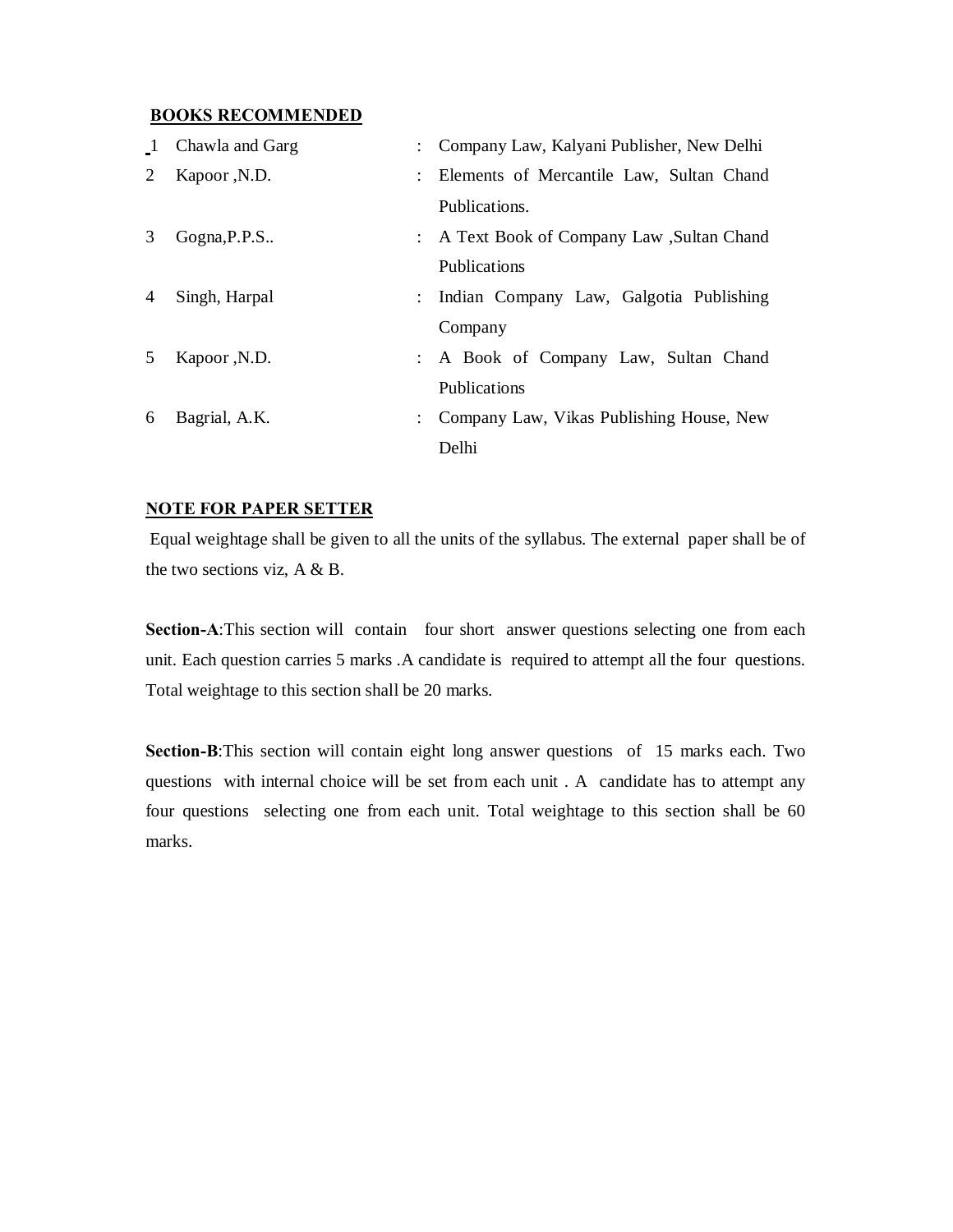#### **MODEL QUESTION PAPER**

### **CORPORATE LAWS**

Max Marks: 80 Time : 3 Hrs.

#### **Section –A (Marks 20)**

#### **Attempt all the questions. Each question carries five marks.**

- 1. State the privileges of a private company?
- 2. Explain doctrine of indoor management?
- 3. Who can be the director of a company?
- 4. Explain the concept of winding up of public company?

#### **Section –B (Marks 60)**

# **Attempt any four questions selecting one question from each unit. Each question carries 15 marks.**

1. Define a company. What are the special features of a company?

#### OR

Discuss the various stages in the formation of the company?

2. Define prospectus. Give its contents?

#### OR

Distinguish between Memorandum of Association & Articles of Association of a company.

3. Explain the liabilities of a director in a company?

*OR* 

Explain the legal provisions relating to the appointment of a director?

4. Define meeting? Explain in detail legal provision pertaining to holding of annual general meeting.

OR

Describe the various modes by which a company is wound up?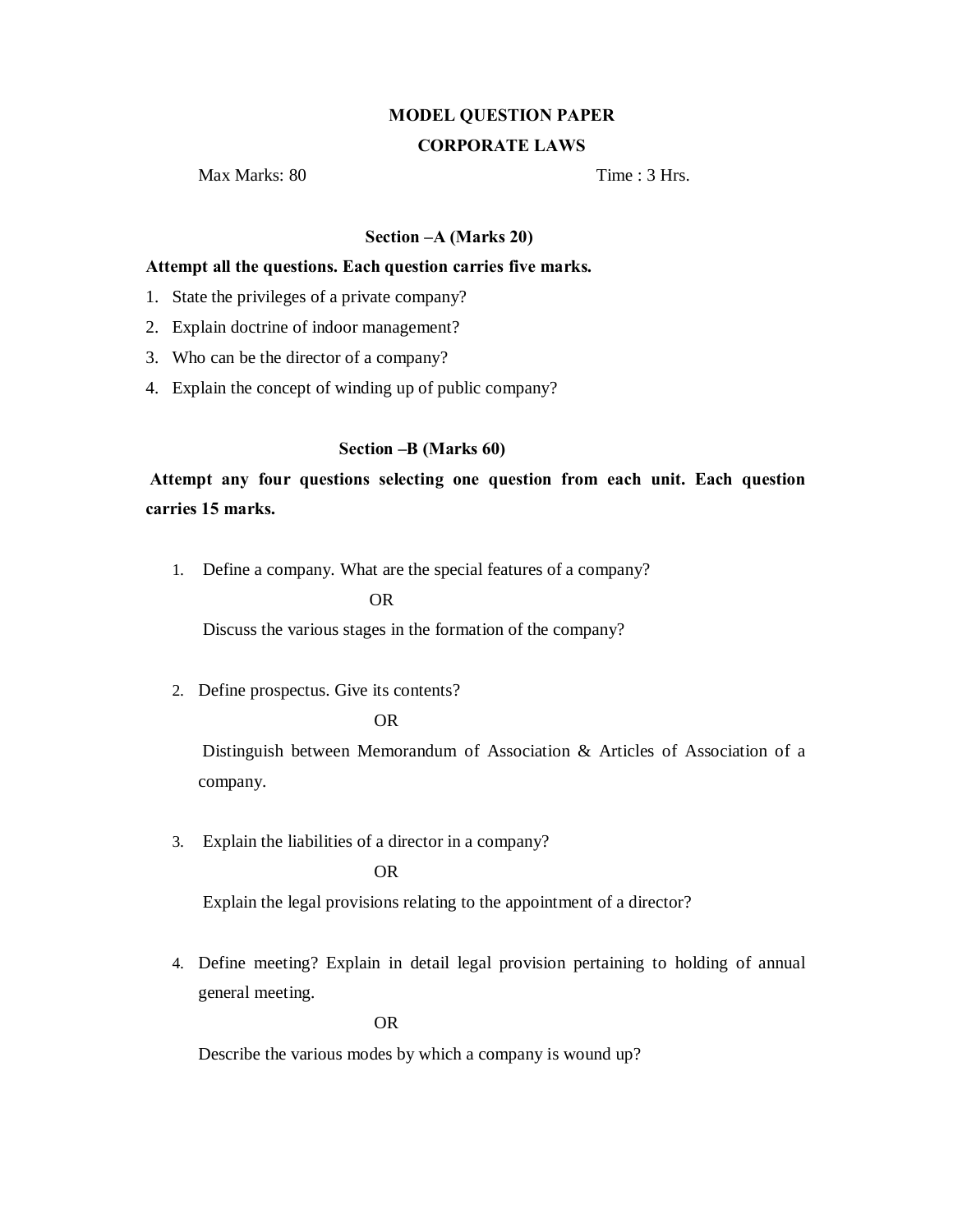### **UNIVERSITY OF JAMMU B.COM. FOURTH SEMESTER**

#### **BUSINESS ENVIRONMENT**

 $C.No: BCG 404$  Max. Marks  $= 100$ Time :3Hrs. Internal assessment = 20 External Exam  $= 80$ 

### **(Syllabus for examination to be held in May 2016, 2017, 2018)**

**OBJECTIVE:** The basic objective of this course is to familiarise the students with the nature and dimensions of business environment causing impact on managerial decisions.

#### **UNIT 1: INTRODUCTION**

Concept of business environment; Types of environment (Environmental factors); Techniques for environmental analysis;Steps in environmental forecasting.

## **UNIT II: SOCIAL & ECONOMIC ENVIRONMENT**

Meaning of social responsibility of business; Areas of social responsibility of business; Social audit 6 Concept and importance; Capitalism- Features, merits and demerits; Socialism-Features, merits and demerits; Mixed economy- Features, merits and demerits.

# **UNIT III: FINANCIAL ENVIRONMENT**

Money market 6 Concept and constituents; Capital market 6 Concept and constituents; Factors contributing to the growth of capital market in India; Stock exchange 6 Concept and functions; SEBI 6 Objectives and functions

# **UNIT IV: GOVT. POLICIES – RELATED ENVIRONMENT**

Fiscal policy 6 Objectives and instruments; New industrial policy of 1991 and its rationale; Monetary policy ó Objectives and instruments of credit control

# **SKILL DEVELOPMENT (GUIDELINES FOR CLASS ROOM TEACHING AND INTERNAL ASSESSMENT)**

- Create awareness among students about social responsibility business.
- $\div$  Familiarize the students with the functioning of NSE and BSE.
- v Critical appraisal of instruments of credit control being used by the GOI.
- $\triangleleft$  Create deep understanding of all concepts specified in the syllabus.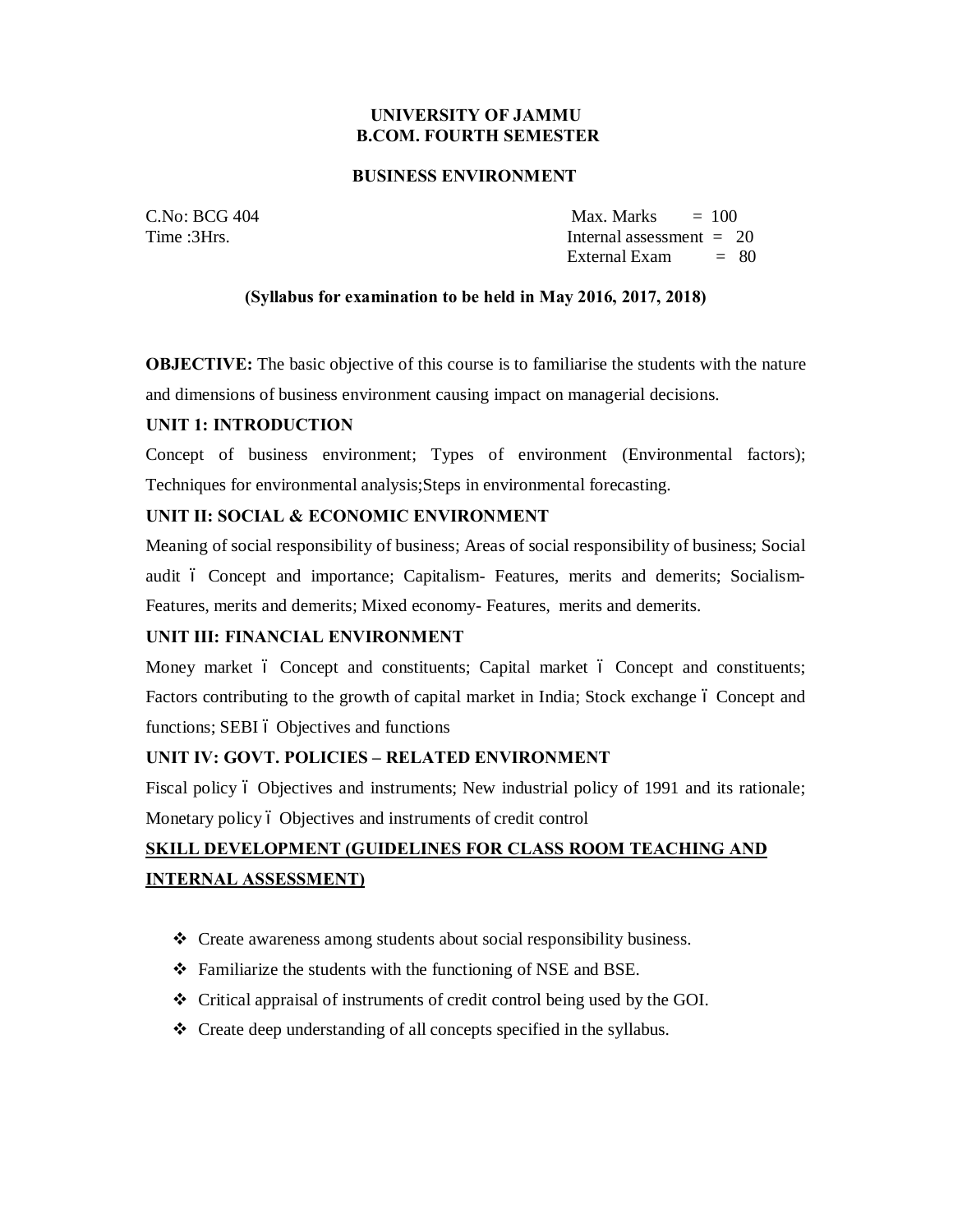| 1. | Cherunilam, Francis             | : Business Environment: Himalaya Publishing |
|----|---------------------------------|---------------------------------------------|
|    |                                 | House Mumbai.                               |
|    | 2. Ashwathappa                  | : Business Environment: Himalaya Publishing |
|    | House                           | Mumbai.                                     |
|    | 3. Rosy, Joshi & Kappor, Sangam | : Business Environment, Kalyani Publishers, |
|    |                                 | New Delhi.                                  |
| 4. | Kazmi, Azhar                    | : Business Policy and Strategic Mgt.        |
|    |                                 | McGraw-Hill publishing Co. Ltd. New         |
|    |                                 | Delhi.                                      |
|    | 5. Dhar, P.K.                   | : Indian Economy & It Growing Dimensions:   |
|    |                                 | Kalyani Publishers, New Delhi.              |
| 6. | Khan, M.Y.                      | : Indian Financial System, Tata McGraw-Hill |
|    |                                 | Publishing Co. Ltd. New Delhi.              |
|    | 7. Machiraju, H.R.              | : Indian Financial System, Vikas Publishing |
|    |                                 | House, New Delhi.                           |
|    | 8. Paul, R.R.                   | : Money Banking and International Trade,    |
|    |                                 | Kalyani Publishers, New Delhi.              |

#### **NOTE FOR PAPER SETTER**

Equal weightage shall be given to all the units of the syllabus. The external paper shall be of the two sections viz, A & B.

**Section-A**:This section will contain four short answer questions selecting one from each unit. Each question carries 5 marks .A candidate is required to attempt all the four questions. Total weightage to this section shall be 20 marks.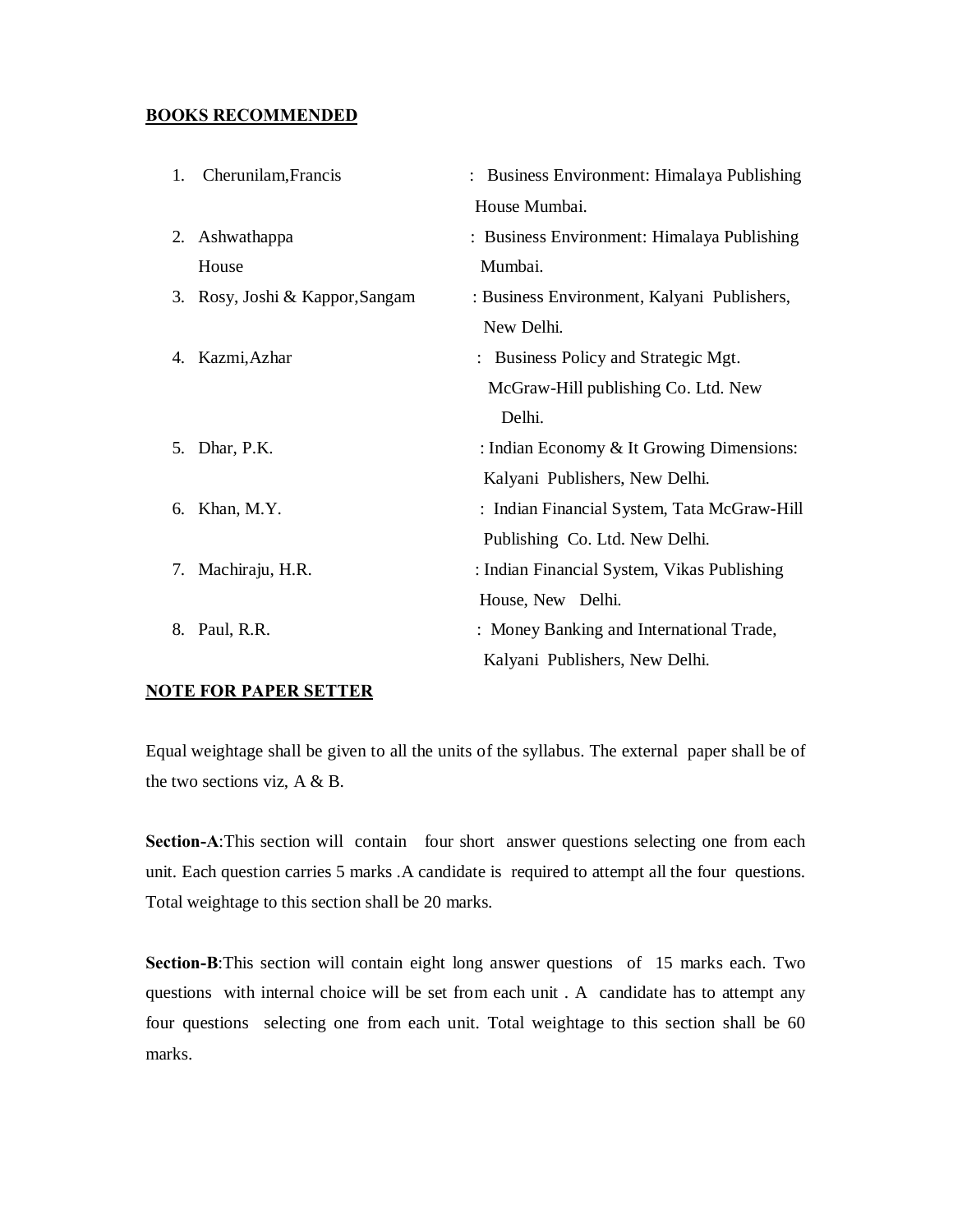# **MODEL QUESTION PAPER**

# **BUSINESS ENVIRONMENT**

Max Marks: 80 Time: 3 Hrs.

#### **Section- A (Marks .20)**

#### **Attempt all the four questions. Each question carries five marks.**

- 1. What is business environment?
- 2. What are the features of mixed economy?
- 3. What is stock exchange and what are its functions.
- 4. List the objectives of monetary policy?

#### **Section- B (Marks 60)**

**Attempt any four questions selecting one question from each unit. Each question carries fifteen marks.**

1. Explain the steps involved in environmental forecasting?

Or

Explain internal and external environmental factors?

2. What is meant by social responsibility . Discuss various areas of social responsibility of business?

Or

What is social audit. Describe the major considerations of social audit?

3. What is capital market. What are its constituents?

Or

Explain the objectives and functions of SEBI?

4. What is fiscal policy? Discuss various instruments of fiscal policy?

Or

What is monetary policy. Explain the instruments of credit control?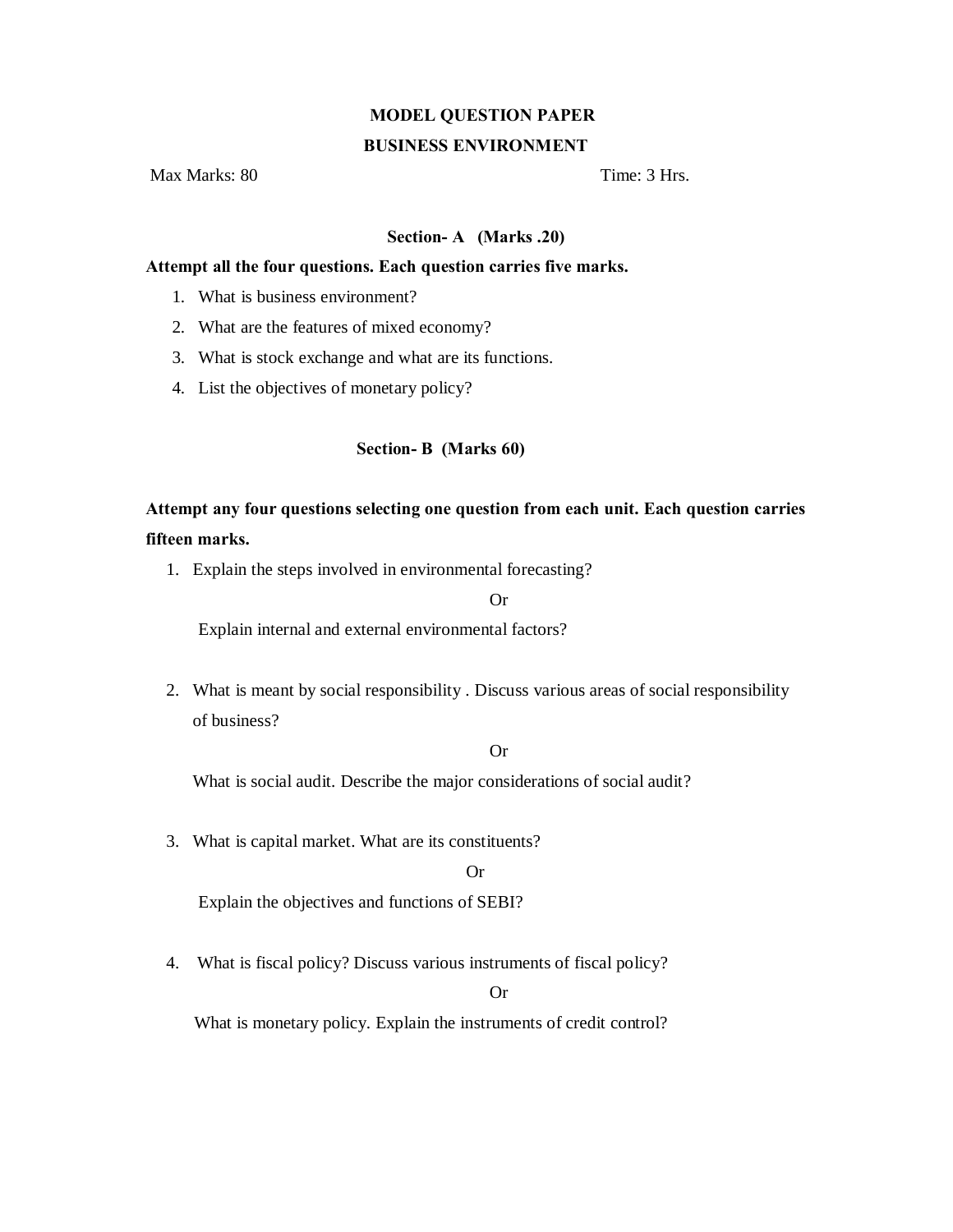# **UNIVERSITY OF JAMMU B.COM. FOURTH SEMESTER TAX PROCEDURE AND PRACTICE (CENTRAL EXCISE & CUSTOMS DUTY)**

 $C. No.: BCG 405 = 100$ Time: 3 Hrs. Internal Assessment = 20 External Exam  $= 80$ 

# **(Syllabus for examination to be held in May 2016, 2017, 2018 )**

**OBJECTIVE:** To impart knowledge about central excise and custom duty

## **UNIT – I**

Nature & meaning of Central excise; Distinction between Central excise and Central sales tax; Law relating to Central excise; Important definitions.

Classification of goods in Central excise; General principles of classification; Valuation of excisable goods; Valuation rules; Exemption from assessable value.

# **UNIT – II**

Computation of Central excise duty; MRP based valuation; Appeals & revision, collection  $\&$ refund, penalties & prosecution removal of goods for exports.

# **UNIT – III**

Customs duty 6 Introduction, meaning nature  $\&$  scope; Important definition; Types of custom duty.

Procedure of import & export; Export promotion scheme; Types of import; Cargo, baggages & stores.

# **UNIT – IV**

Custom duty - Valuation rules; Meaning & interpretation of transaction value; Computation of assessable value; Calculation of customs duty payable.

# **SKILL DEVELOPMENT (GUIDELINES FOR CLASS ROOM TEACHING AND INTERNAL ASSESSMENT)**

- $\div$  Enable students to understand the various concepts with the help of case studies.
- $\triangle$  Create deep understanding of all concepts specified in the syllabus.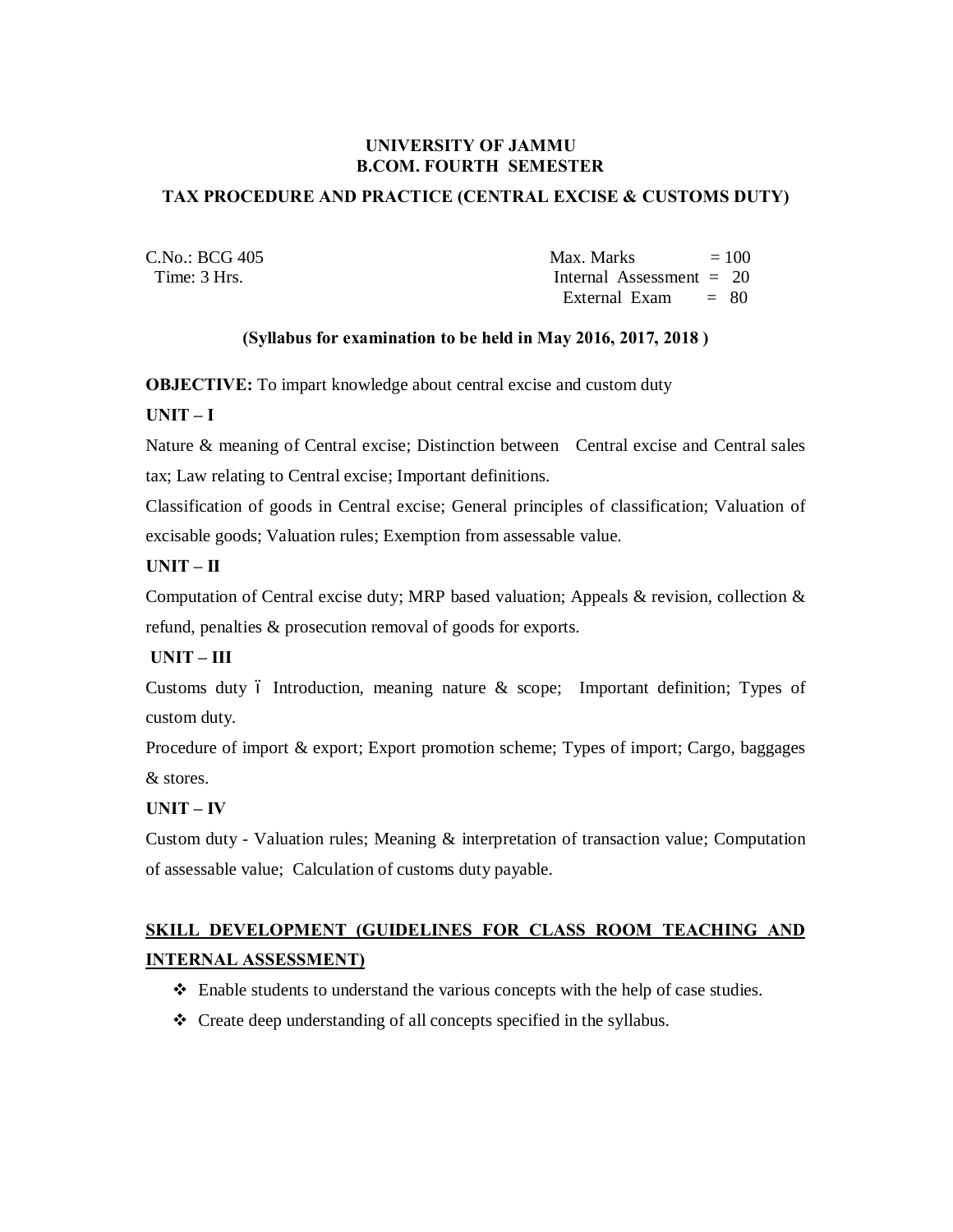- 1. Central Excise by R.Krishnan,R.Parthasarthy
- 2. Handbook of Central Excise and Taxation by Thakur Shailender Nath
- 3. Custom Tariff 2012-13

## **NOTE FOR PAPER SETTER**

Equal weightage shall be given to all the units of the syllabus. The external paper shall be of the two sections viz, A & B.

**Section-A:**This section will contain four short answer questions selecting one from each unit. Each question carries 5 marks .A candidate is required to attempt all the four questions. Total weightage to this section shall be 20 marks.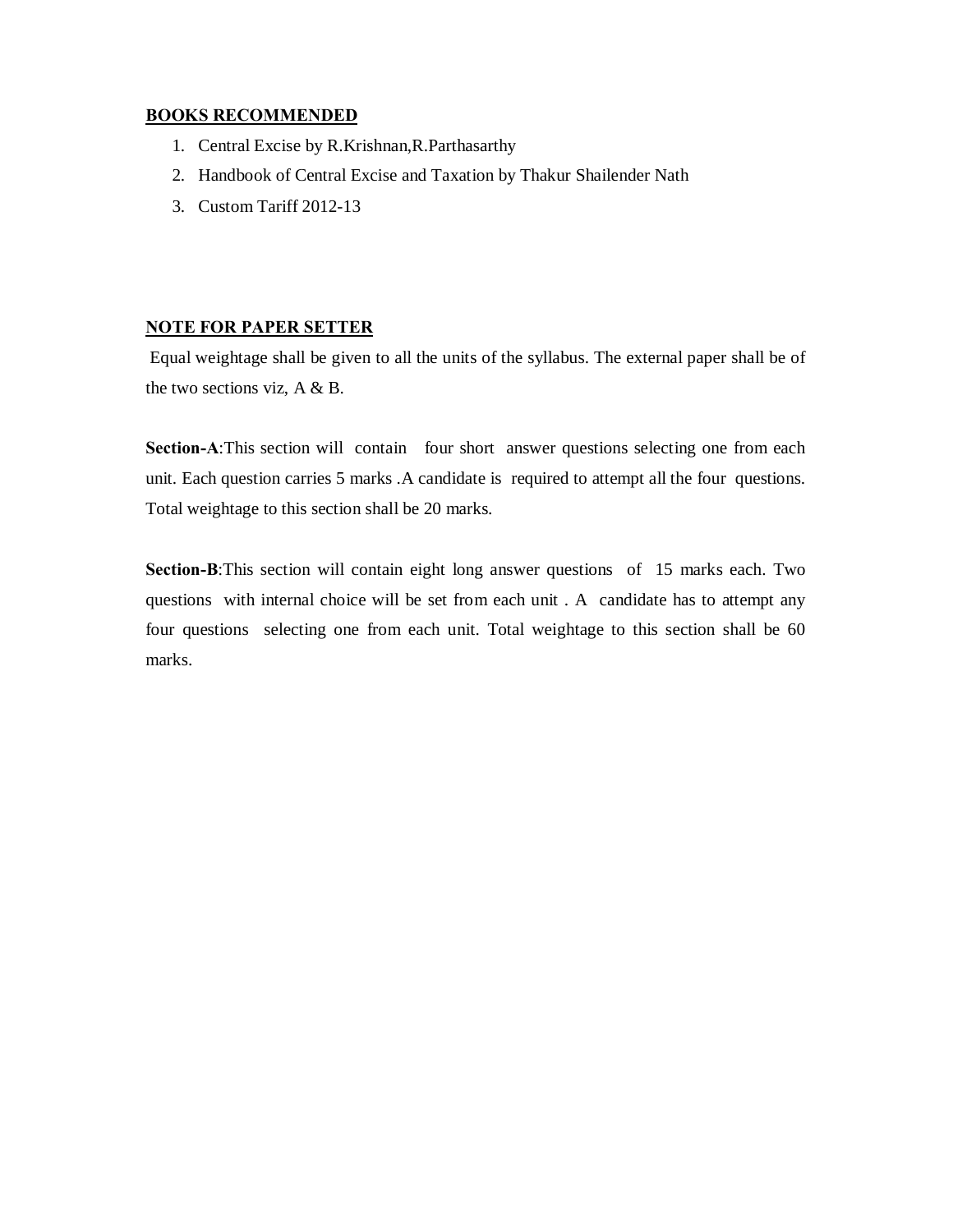# **MODEL QUESTION PAPER CENTRAL EXCISE & CUSTOMS DUTY)**

Marks: 80 Time : 3 Hrs.

#### **Section A (20 Marks)**

#### **Attempt all the questions. Each question carries five marks.**

- 1. Differentiate between Central excise and Central sales tax?
- 2. What is MRP?
- 3. What are the different types of custom duties?
- 4. How custom duty is calculated?

#### **Section B (60 Marks)**

**Attempt any four questions selecting one question from each unit. Each question carries 15 marks**

1. State briefly the laws related to Central excise?

#### OR

Explain the valuation of excisable goods?

2. State the computation of Central excise duty?

### OR

State the procedure for appeals and revisions under Central excise?

3. Explain in details the recent export promotion scheme?

#### OR

Explain the different types of imports?

4. How is assessable value of imports and exports is calculated?

#### OR

Explain briefly the powers of custom authorities?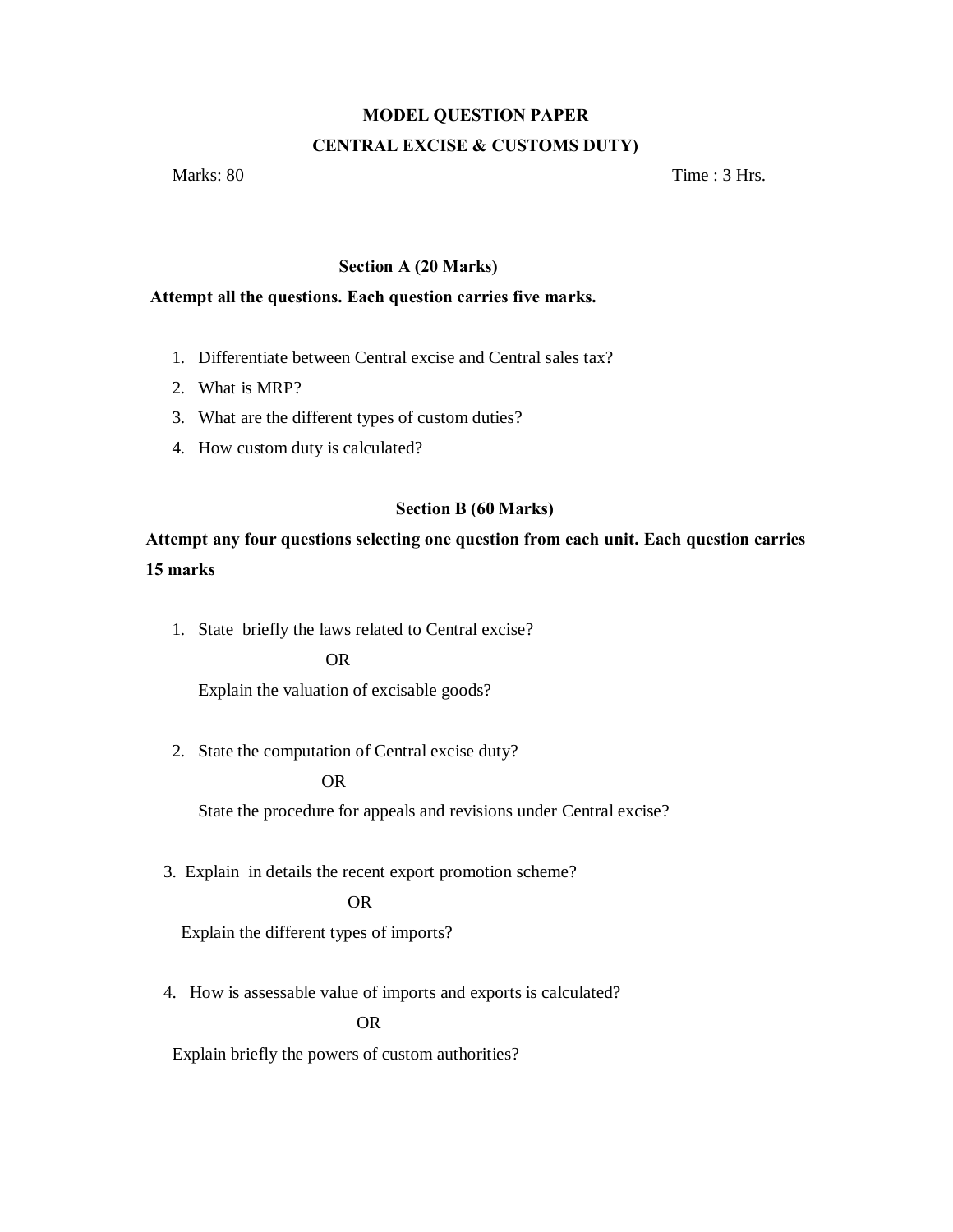## **UNIVERSITY OF JAMMU B.COM. FOURTH SEMESTER**

# **COMPUTER APPLICATIONS IV(WEB DESIGNING TOOLS & TECHNIQUES)**

 $C.No. BCG 407$  Max Marks  $= 100$ Time =3 Hours Internal assessment = 20 External exam  $= 80$ 

## **(Syllabus for examination to be held in May 2016, 2017, 2018 )**

**OBJECTIVE:** The basic objective of this course is to impart knowledge to students about web designing tools and techniques.

## **UNIT I**

Anatomy of Internet Explorer, web page, viewing source code of a web page, Introduction to HTML, HTML tags, structure of HTML document, Text formatting, Lists: Ordered List, Unordered list, nested lists, HTML character entities, logical styles, physical styles, nested tags,

## **UNIT II**

HTML hyperlinks, linking to another site with anchor element, types of hyperlinks, creating e-mail link, adding image, image attributes, images as links, absolute Vs relative pathnames, image maps, creating a table, table caption, table attributes, spanning cells across rows and columns, nested tables.

# **UNIT III**

HTML Frames, creating links between frames, nested frameset, advantages of using frames, HTML forms, attributes of form tag, adding form controls, button controls, file upload control, creating buttons using images, embedding files using <embed> and <object> elements.

# **UNIT IV**

Introduction to Cascading Style Sheet, Using CSS in HTML documents, Linking and Embedding of CSS in html documents, Properties of CSS, inline styles, internal & external style sheets, CSS comments, CSS properties, <DIV> and <SPAN> elements. Introduction to Javascript, advantages of Javascript, its variables, operators and expressions, dialog boxes, conditional and loop control statements, functions, strings and mathematical functions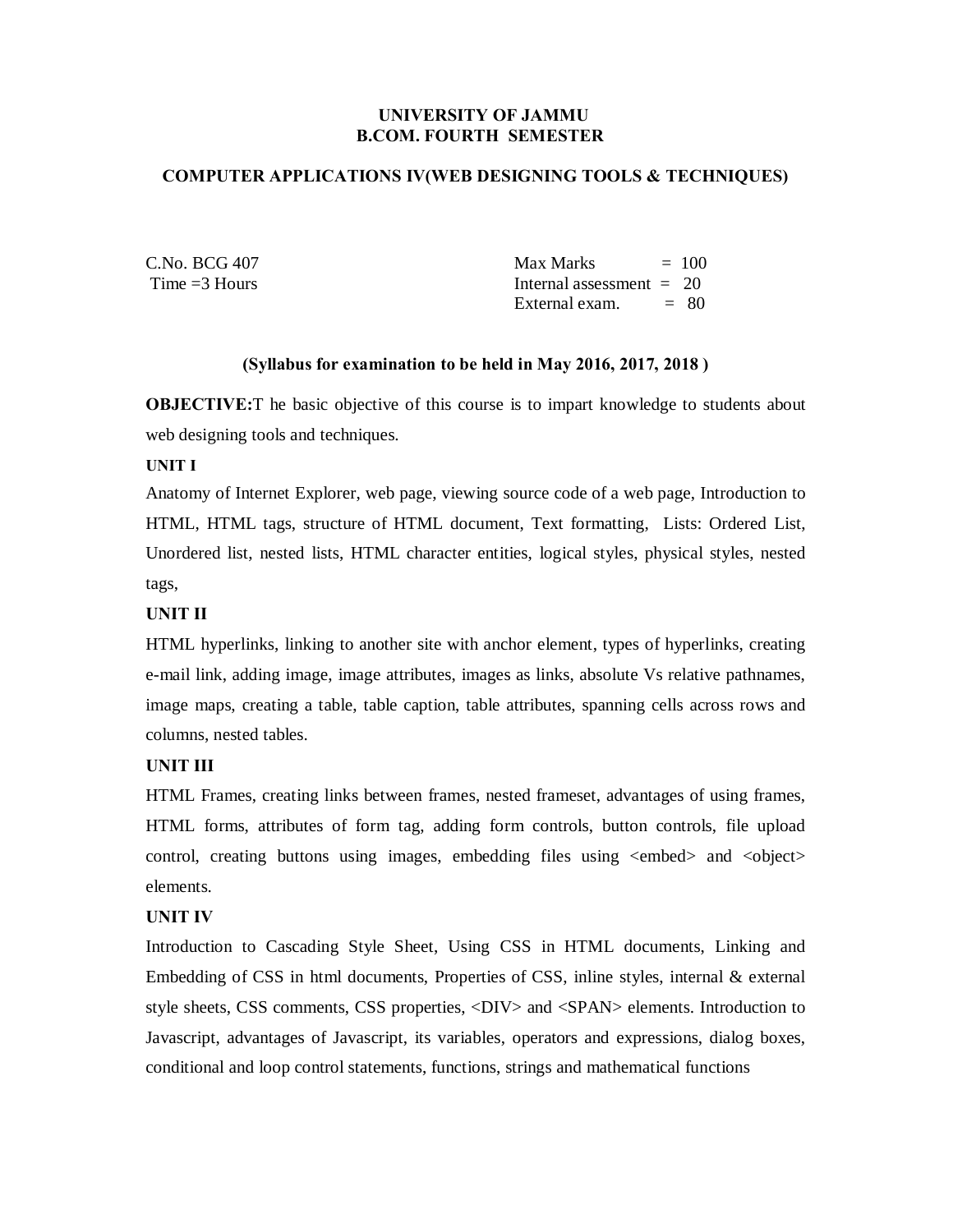- 1. Rick Darnell  $\delta$ HTML 4ö, Techmedia.
- 2. Tauber,  $\delta$ Mastering Front Page 2000 $\ddot{o}$  BPB.
- 3. James Jaworski, `Making Java Script and JSCRIPT& BPB Publications.
- 4. HTML Complete: BPB Publisher.
- 5. I. Bayross, Web Enable Commercial Application Development Using HTML, DHTML, Javascript, Pen CGI, BPB Publications.
- 6. T. A. Powell, Complete Reference HTML , TMH.

# **NOTE FOR PAPER SETTER**

Equal weightage shall be given to all the units of the syllabus. The external paper shall be of the two sections viz, A & B.

**Section-A**:This section will contain four short answer questions selecting one from each unit. Each question carries 5 marks .A candidate is required to attempt all the four questions. Total weightage to this section shall be 20 marks.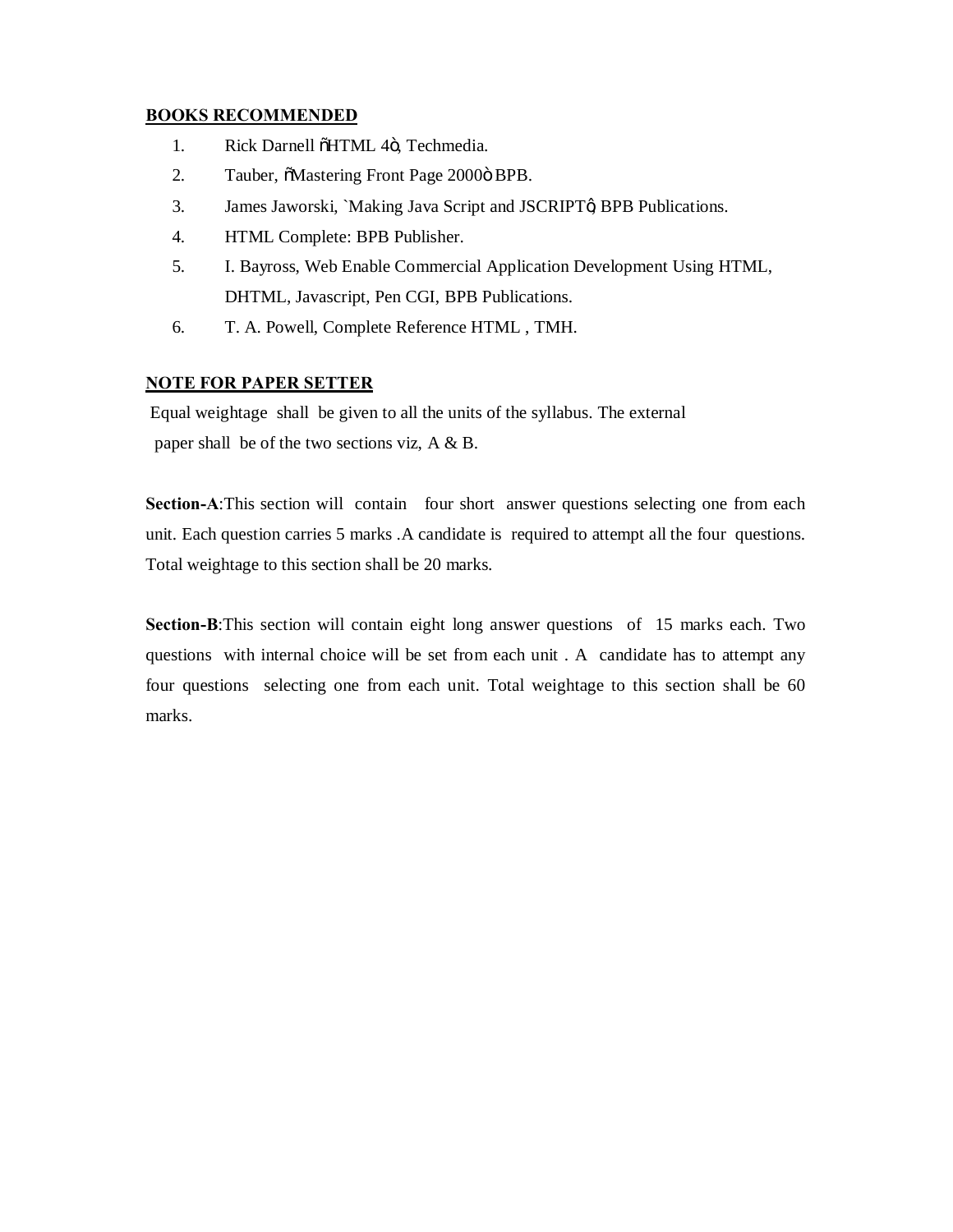# **MODEL QUESTION PAPER WEB DESIGNING TOOLS AND TECHNIQUES**

Mark: 80 Time: 3 Hrs.

#### **Section A (20 Marks)**

#### **Attempt all the questions. Each question carries four marks.**

- 1. Define the structure of a HTML document?
- 2. How can we create e-mail link?
- 3. What are the advantages of using frames in HTML?
- 4. Define briefly Cascading style sheet

#### **Section B (60 Marks)**

# **Attempt any five questions selecting one question from each unit. Each question carries 12 marks**

1 What are the character entities of HTML?

OR

How we use logical and physical styles in HTML?

2. In HTML ,how we link to another site by using anchor element?

#### OR

Differentiate between absolute v/s relative pathnames?

3. Explain embedding files using <embed> and <object> element?

# OR

How we can create a link between frames and nested frame set?

4. Discuss linking and embedded of CSS in HTML document?

#### OR

What are the properties of Cascading style sheet?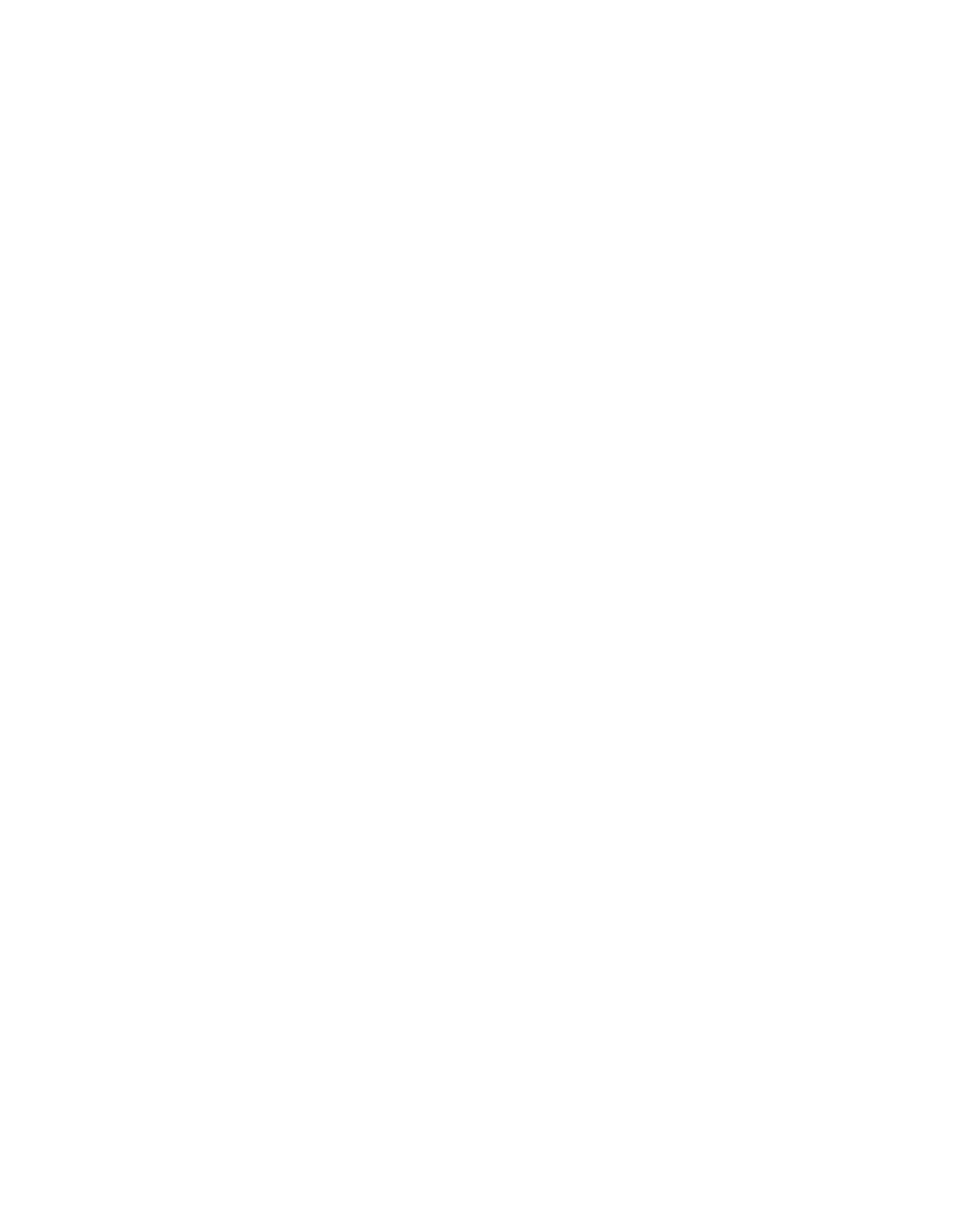# **UNIVERSITY OF JAMMU B.COM SEMESTER COURSES SEMESTER V**

| <b>Course No.</b> | <b>Course Title</b>         | <b>Marks</b>    |                   | Exam          |
|-------------------|-----------------------------|-----------------|-------------------|---------------|
|                   |                             | <b>External</b> | <b>Internal</b>   | hours         |
|                   |                             | <b>Exams</b>    | <b>Assignment</b> |               |
|                   | General English             | 80              | 20                |               |
| <b>BCG: 501</b>   | <b>Cost Accounting</b>      | 80              | 20                | 3             |
| <b>BCG: 502</b>   | <b>Business Statistics</b>  | 80              | 20                | 3             |
| <b>BCG:503</b>    | Contemporary                | 80              | 20                | 3             |
|                   | Management                  |                 |                   |               |
|                   | <b>Elective (Any one of</b> |                 |                   |               |
|                   | the following)              |                 |                   |               |
| <b>BCG: 504</b>   | <b>Economic Regulations</b> | 80              | 20                | 3             |
|                   | of Domestic and             |                 |                   |               |
|                   | Foreign Exchange            |                 |                   |               |
| <b>BCG:505</b>    | Tax Procedure and           | 80              | 20                | $\mathcal{R}$ |
| (Vocational)      | Practice(Tax Planning)      |                 |                   |               |
|                   | and Management-1)           |                 |                   |               |
| <b>BCG: 506</b>   | <b>Computer Application</b> | 80              | 20                | 3             |
| (Vocational)      | (Computer Networks          |                 |                   |               |
|                   | and Internet)               |                 |                   |               |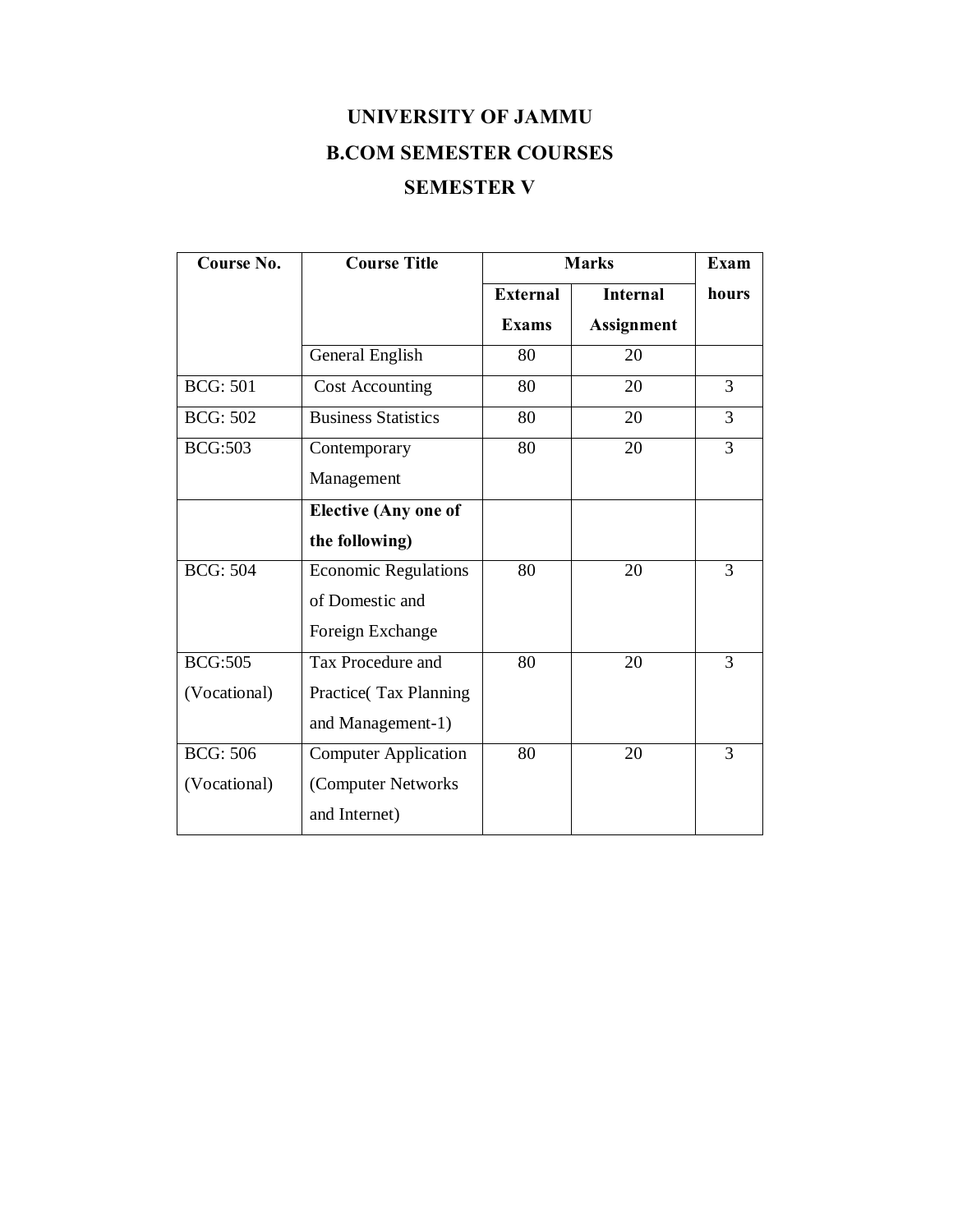# **UNIVERSITY OF JAMMU B.COM. FIFTH SEMESTER COST ACCOUNTING**

| C.No.: BCG 501 | Max. Marks<br>$= 100$      |  |
|----------------|----------------------------|--|
| Time: 3 Hrs.   | Internal Assessment $= 20$ |  |
|                | $= 80$<br>External Exam.   |  |

#### **(Syllabus for examination to be held in Dec. 2016, 2017, 2018)**

**OBJECTIVE:** To provide knowledge to students about use of accounting data for cost ascertainment, cost control and managerial decision making.

**UNIT – I: INTRODUCTION**: Cost Accounting- Meaning, scope, objectives and limitations; Difference between cost and financial accounting; Items excluded from cost accounts; Costing as an aid to management.

**Numerical**: Preparation of cost sheet and tender (Quotation)

**UNIT – II: AACOUNTING FOR MATERIALS**: Meaning and classification of materials; Meaning and objectives of store keeping;

Numerical: Requisitioning for stores 6 Calculation of re- ordering level and economic ordering quantity (Formula method only)

Methods of valuing material issues 6 FIFO, LIFO, simple average cost and weighted average cost method.

**UNIT – III: ACOUNTING FOR LABOUR AND OVERHEADS COST**: Idle time-Meaning and causes; Methods of wage payment; Overheads 6 Meaning and difference between overhead allocation and apportionment; Meaning and causes of under and over absorption of overheads;

**Numerical:** Methods of absorption of overheads 6 Direct labour hour rate and machine hour rate.

**UNIT – IV: METHODS OF COSTING:** Contract costing 6 Meaning and types of contracts; Concept of retention money and work in progress; Process costing 6 Meaning and features; Concepts of normal & abnormal wastage and abnormal gain;

**Numerical**: Preparation of contract accounts; Preparation of process accounts with normal process loss, abnormal process loss and abnormal gain.

# **SKILL DEVELOPMENT (GUIDELINES FOR CLASS ROOM TEACHING AND INTERNAL ASSESSMENT)**

v Enable students to clearly identify elements of cost.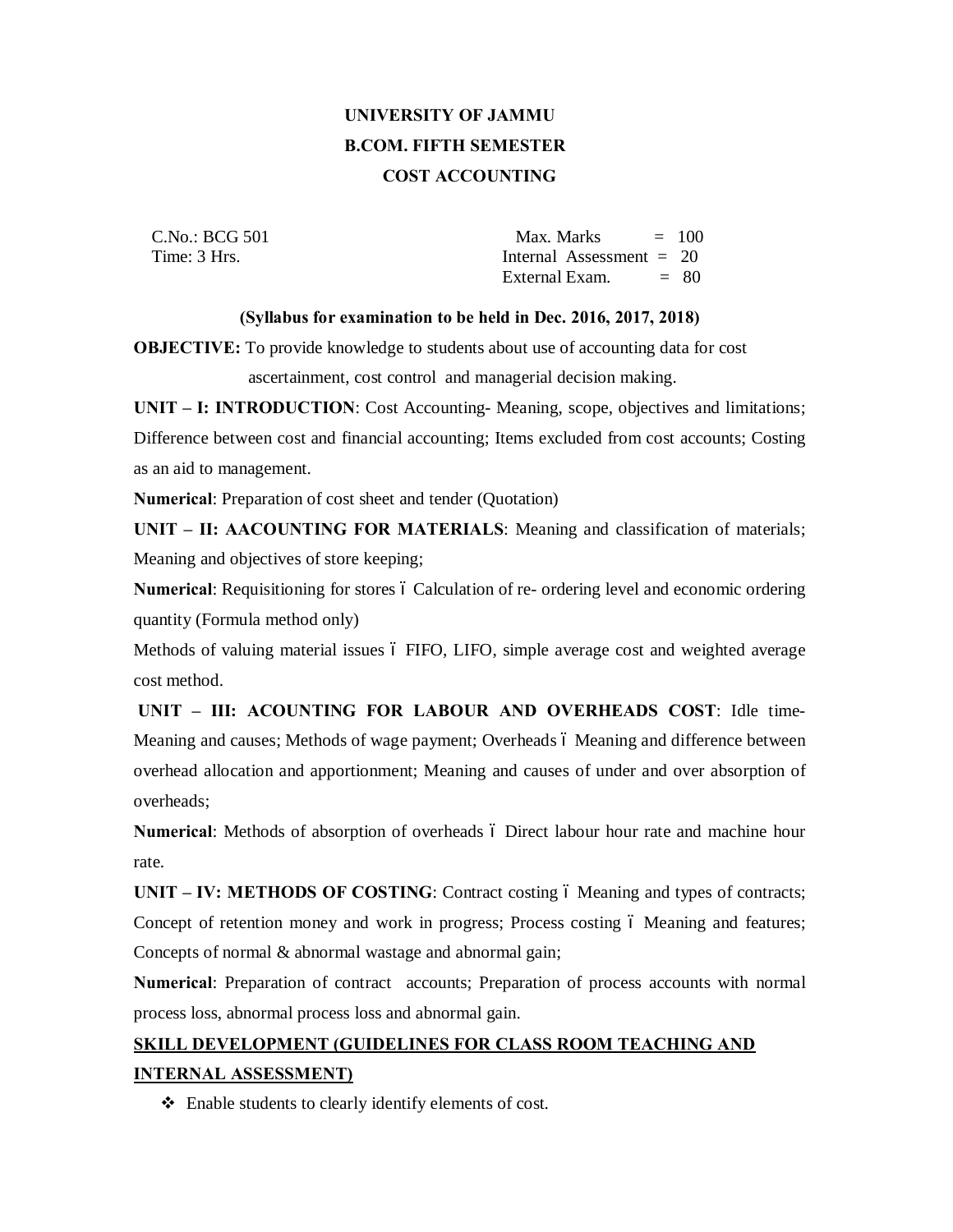- \* Make students able to prepare cost sheet and tender.
- Create clear understanding about issues relating to materials.
- v Create clear understanding in the minds of students about the calculation of labour and machine hour rate.
- \* Teach the preparation of contract and process accounts as per specifications mentioned in the syllabus.
- v Create deep understanding of all concepts specified in the syllabus.

| $\mathbf{1}$ | Narang, K.L $&$ Jain, S.P.                   | $\mathbb{R}^{\mathbb{Z}}$ | Cost Accounting: Theory and Practice, Kalyani                             |
|--------------|----------------------------------------------|---------------------------|---------------------------------------------------------------------------|
|              |                                              |                           | Publishers, New Delhi.                                                    |
| 2            | Khan & Jain<br>$\ddot{\cdot}$                |                           | Cost Accounting, Tata McGraw, New Delhi                                   |
| 3            | Jain , I. C & Nigam, B.M.L<br>$\ddot{\cdot}$ |                           | Cost Accounting Principles and Practice,                                  |
|              |                                              |                           | Prentice Hall of India, New Delhi.                                        |
| 4            | Pillai, R.S.N. and Bhgavati,                 |                           | Cost Accounting, Pub. S. Chand & Co. Ltd, New                             |
|              | V.                                           |                           | Delhi.                                                                    |
|              |                                              |                           |                                                                           |
| 5            | Iyengar, S.P.                                |                           | Cost Accounting, Sultan Chand & Sons, New                                 |
|              |                                              |                           | Delhi                                                                     |
| 6            |                                              |                           | Pareek, Govid & Khandelwal, : Cost & Management Accounting,<br><b>RBD</b> |
|              | M.C                                          |                           | Professional Publication, Jaipur                                          |
| 7            | Made, Gowda                                  | ÷                         | Cost Accounting, Himalaya Publishing                                      |
|              |                                              |                           | House, New Delhi.                                                         |
| 8            | Rathnam, P.V.                                |                           | Cost Accounting- Theory, Problems and                                     |
|              |                                              |                           | Solutions, Himalaya Publishing House, New                                 |
|              |                                              |                           | Delhi                                                                     |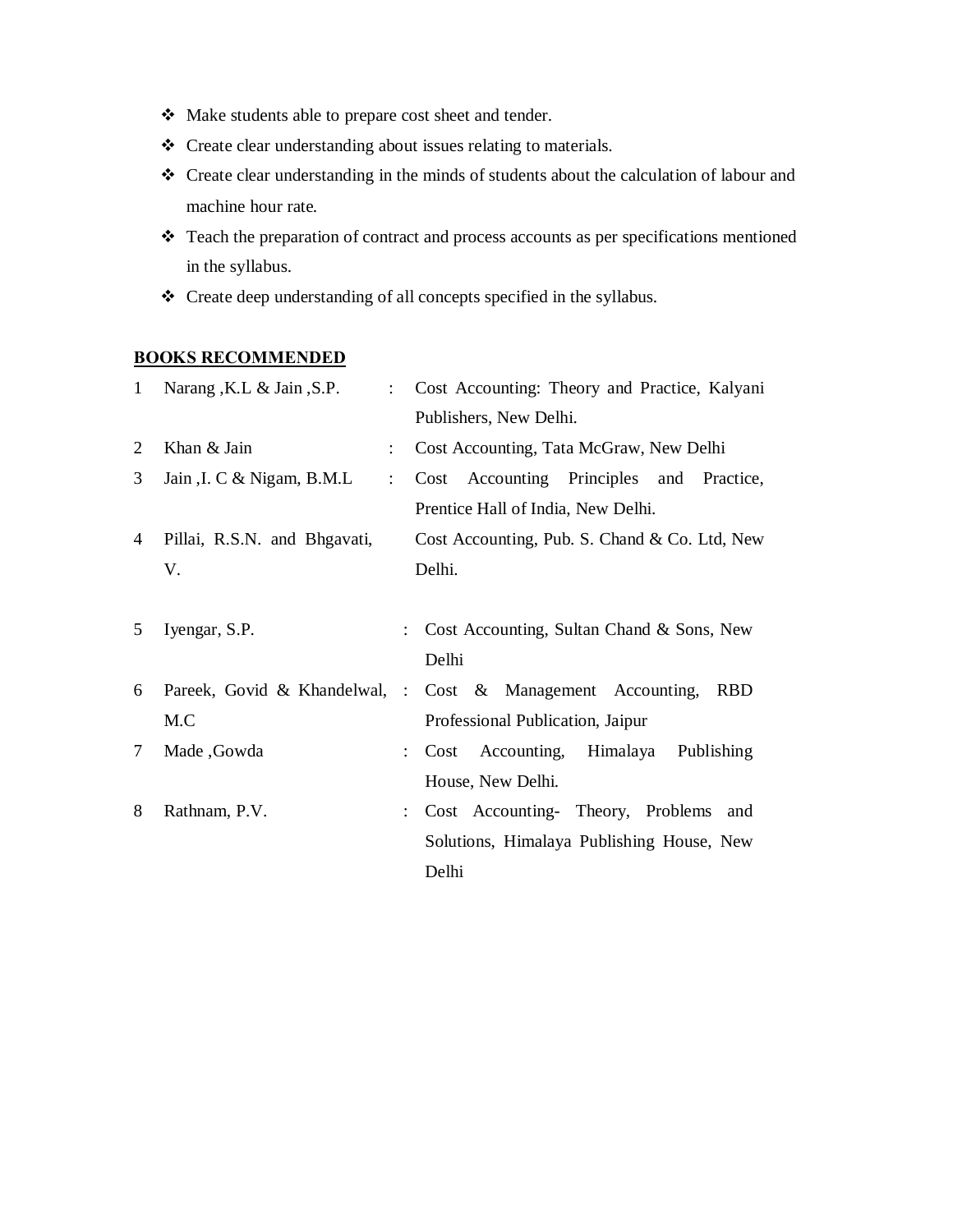## **NOTE FOR PAPER SETTER**

Equal weightage shall be given to all the units of the syllabus. The external paper shall be of the two sections viz,  $A \& B$ .

**Section-A:**This section will contain four short answer questions selecting one from each unit. Each question carries 5 marks .A candidate is required to attempt all the four questions. Total weightage to this section shall be 20 marks.

**Section-B**:This section will contain eight long answer questions of 15 marks each. Two questions with internal choice will be set from each unit . A candidate has to attempt any four questions selecting one from each unit. Total weightage to this section shall be 60 marks.

**Note for paper setter: At least one numerical question from each unit**.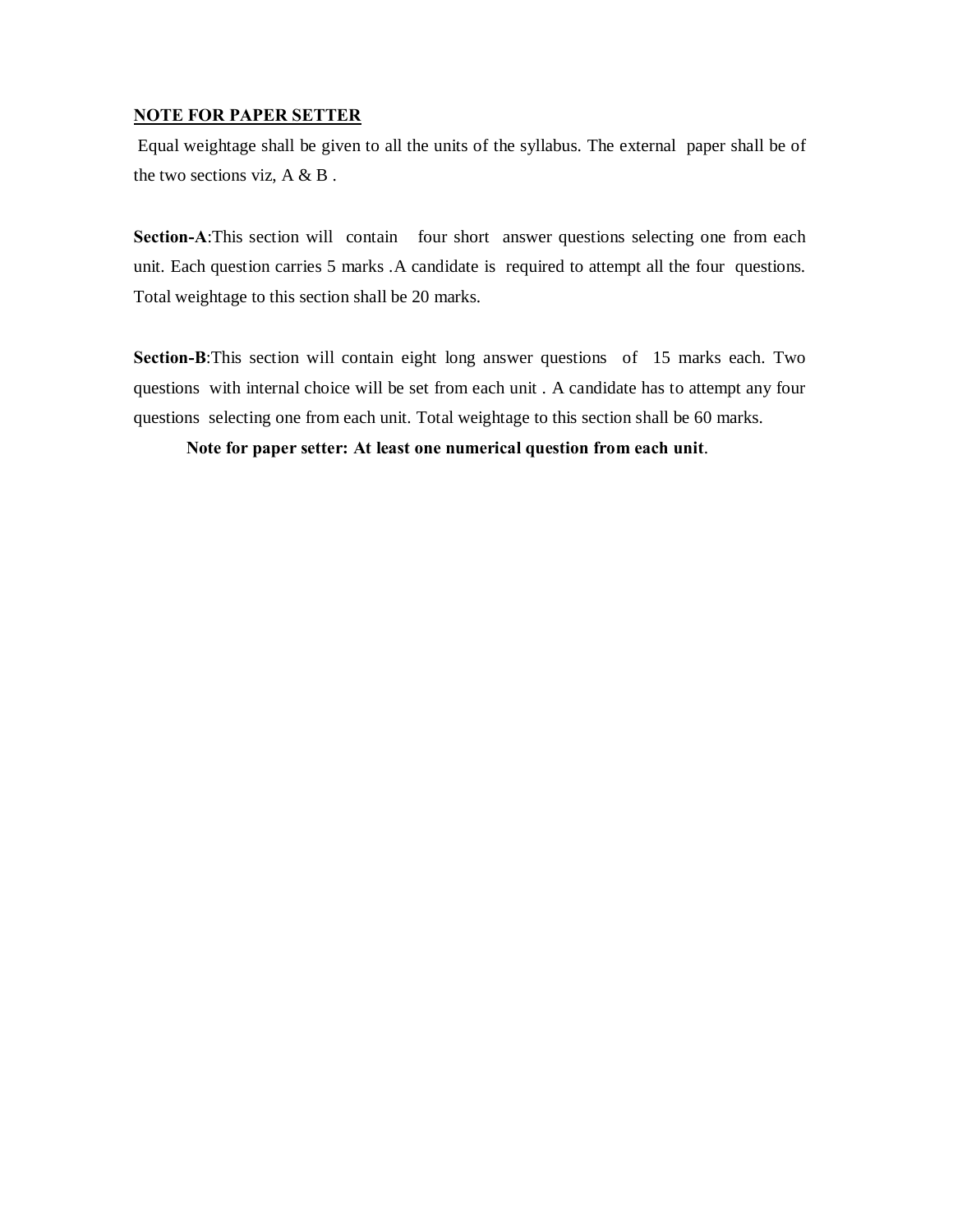# **MODEL QUESTION PAPER COST ACCOUNTING**

Time: 3 Hrs. Max marks: 80

#### **Section A (20 Marks)**

#### **Attempt all the questions. Each question carries five marks.**

- 1. Differentiate between cost and financial accounting?
- 2. What is store keeping? What are the objectives of store keeping.
- 3. Differentiate between allocation and apportionment of overheads?
- 4. Write short note on retention money and work in progress under contract costing?

#### **Section B (60 Marks)**

# **Attempt any four questions, selecting one question from each unit. Each question carries 15 marks.**

**1.** The following data relate to the manufacture of a product during the month of May

| Raw materials consumed | $=$ Rs.80000.              |
|------------------------|----------------------------|
| Direct wages           | $=$ Rs. 48000.             |
| Machine hours worked   | $= 8000$                   |
| Machine hour rate      | $=$ Rs.4                   |
| Office overheads       | $= 10\%$ of works cost.    |
| Selling overheads      | $=$ Rs.1.50 per unit sold. |
| Units produced         | $=4000$                    |
| Units sold             | $=3600$ at Rs. 50 each.    |
|                        |                            |

Prepare a cost sheet and show (a) Cost per unit and (b) Profit for the period.

### **OR**

The accounts of a machine manufacturing company disclose the following information for the six months ending  $31<sup>st</sup>$  December, 2006:

Materials used Rs. 1,50,000; Direct wages Rs. 1,20,000; Factory overheads Rs. 30,000 and Administrative expenses Rs. 15,000.

Prepare the cost sheet of the machines and calculate the price which the company should quote for the manufacture of a machine requiring materials valued Rs. 1,250 and expenditure in productive wages Rs. 750 so that the price might yield a profit of 20%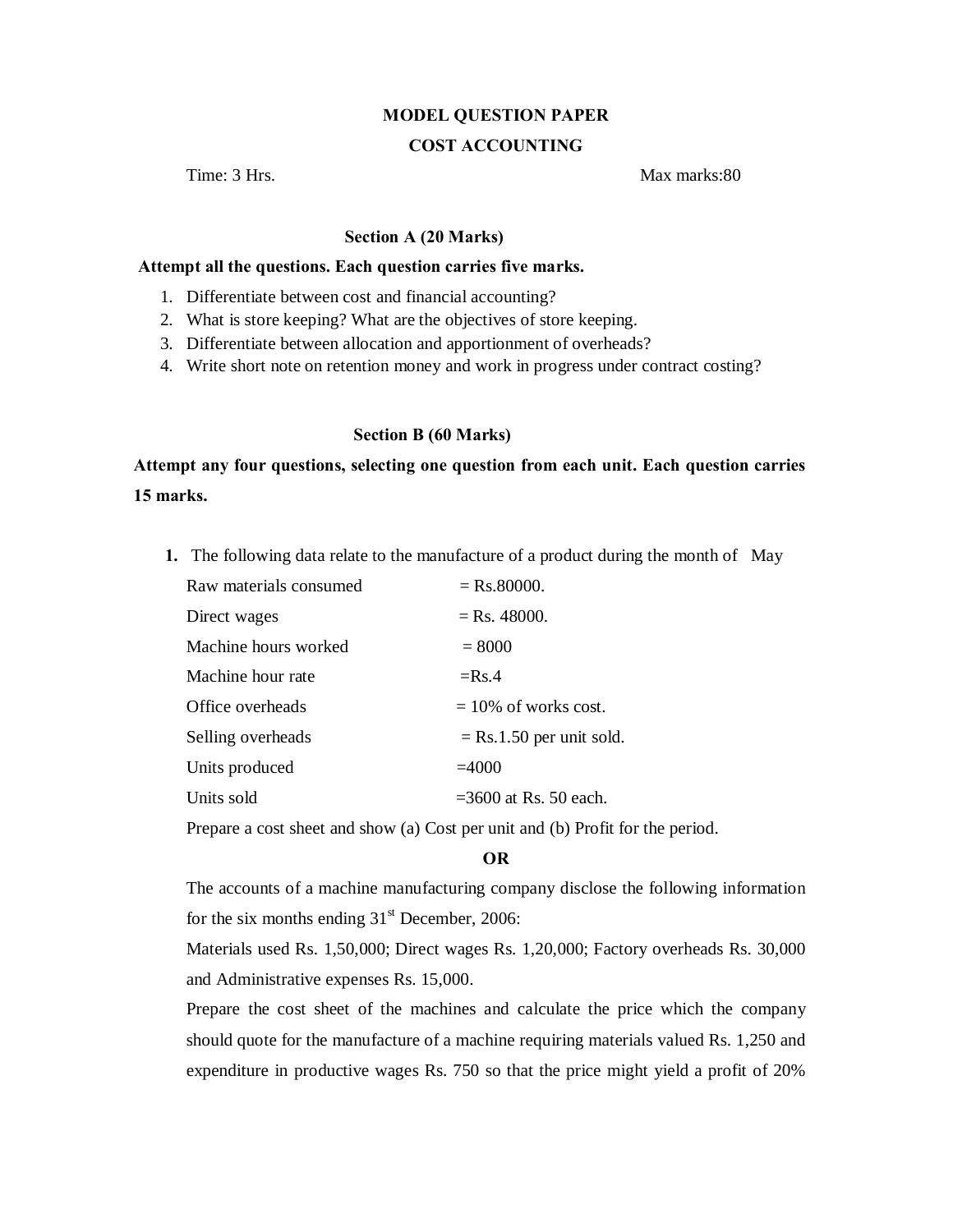on the selling price. Absorb factory overheads on the basis of direct wages and administration expenses on works cost basis.

**2.** Given the annual consumption of a material is 1,800 units, ordering costs are Rs. 2 per order, price per unit of material is 32 paise and storage costs are 25% per annum of stock value, find the economic order quantity.

#### **OR**

The stock in hand of a material as on  $1<sup>st</sup>$  September, 2006, was 500 units at Re. 1 per unit. The following purchase and issues were subsequently made. Prepare the store ledger account showing how the value of the issues would be recorded under (a) FIFO and (b) LIFO methods.

|             |       | Purchased             | Issues    |    |           |    |
|-------------|-------|-----------------------|-----------|----|-----------|----|
| September 6 |       | 100 units at Rs. 1.10 | September | 9  | 500 units | 20 |
|             | 700   | 1.20                  |           | 22 | 500       |    |
| 27          | 400   | 1.30                  |           | 30 | 500       |    |
| October 13  | 1,000 | 1.40                  | October   | 15 | 500       |    |
| 20          | 500   | 1.50                  |           | 22 | 500       |    |
| November 17 | 400   | 1.60                  | November  |    | 500       |    |

**3.** Meaning and causes of under and over absorption of overheads.

#### **OR**

Machine X cost Rs. 1,10,000 and has a life of 15 years and its expected to yield a scrap value of Rs. 5,000. The normal working hours p.a. are 2,400 inclusive of 10% for preventive maintenance. The following information is available for the machine:

Rent Rs. 2,400 p.a. ; Light Rs. 50 p.m. ; Power @ 10 p.per unitRs. 700 p.m. ; Supplies Rs. 1,800 p.a. ; repairs Rs. 3,600 p.a. ; Wages of the operators Rs. 2.00 per hour and supervision Rs. 600 p.m. ascertain the comprehensive machine hour rate. If the machine is idle for want of materials for 10 hours, how much is the loss?

**4.** M/s Promising Company undertook a contract for erecting sewerage treatment plant for Prosperous Municipality for a total value of Rs. 24 lakhs. It was estimated that the job would be completed by  $31<sup>st</sup>$  January, 2007.

You are asked to prepare the contract Account for the year ending  $31<sup>st</sup>$  January, 2007 from the following particulars:

| (i)   | Materials        | Rs. 3,00,000 |
|-------|------------------|--------------|
| (i)   | Wages            | Rs. 6,00,000 |
| (iii) | Overhead charges | Rs. 1,20,000 |
| (iv)  | Special Plant    | Rs. 2,00,000 |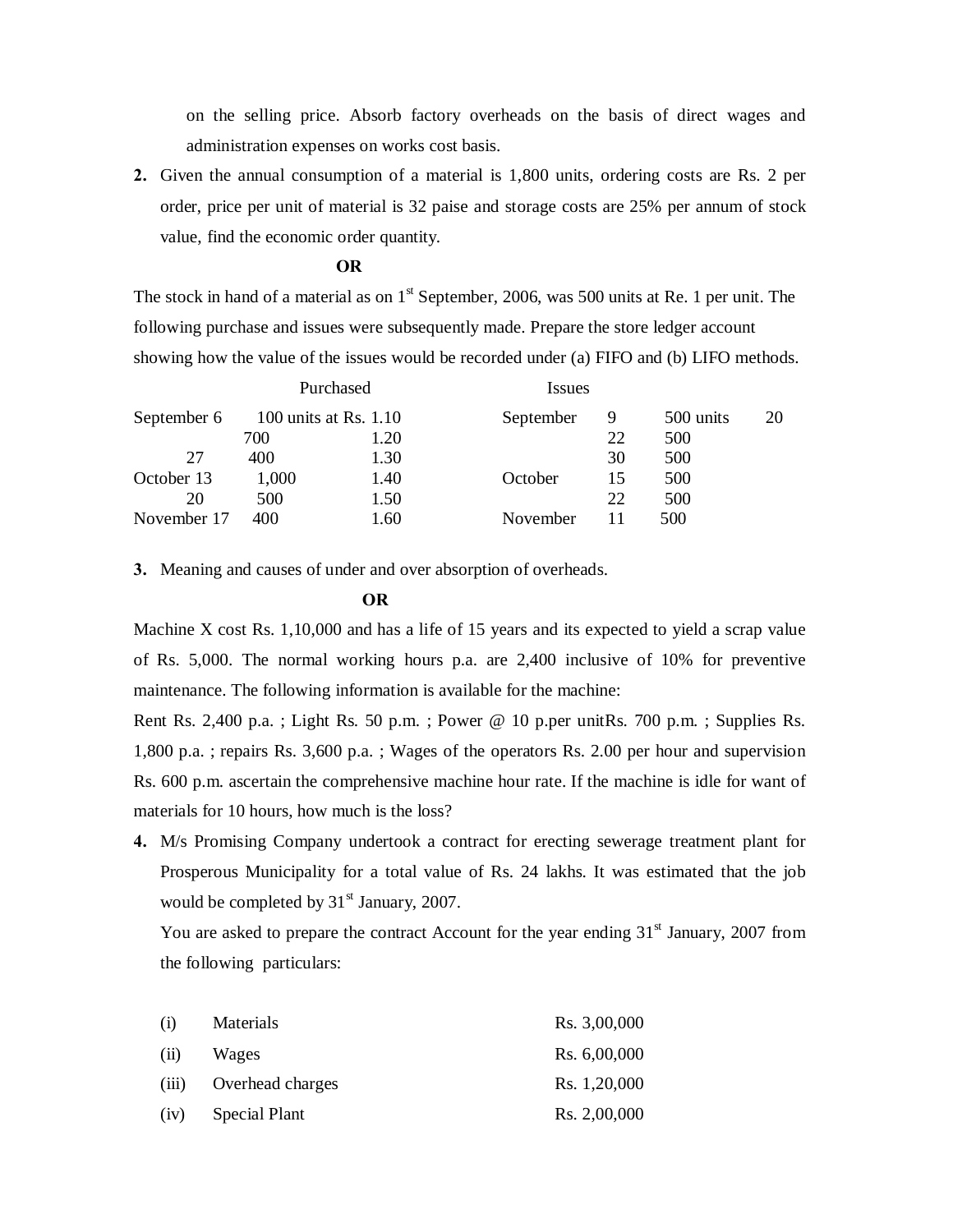- (v) Work certified was for Rs. 16,00,000 and 80% of the same was received in cash.
- (vi) Material lying at site as on 31-1-2007 Rs. 40,000.
- (vii) Depreciate plant by 10%
- (viii) 5% of the value of material issued and 6% of wages may be taken to have been incurred for the portion of the work completed, but not yet certified. Overheads are charged as a percentage of direct wages.
- (ix) Ignore depreciation of plant for use on uncertified portion of work.
- (x) Ascertain the amount to be transferred to profit and loss  $a/c$  on the basis of realized profit.

#### **Or**

In a factory the product passes through two processes A and B. A loss of 5% is allowed in process A and 2% in process B, nothing being realized by disposal of wastage. During April, 2012, 10,000 units of material costing Rs. 6 per unit were introduced in process A. the other costs are:

|           | Process A | Process B |  |
|-----------|-----------|-----------|--|
|           | Rs.       | Rs.       |  |
| Materials |           | 6,140     |  |
| Labour    | 10,000    | 6,000     |  |
| Overheads | 6,000     | 4,600     |  |

The output was 9,300 units from process A. 9,200 units were produced by Process B, which were transferred to the warehouse.

8,000 units of the finished product was sold @ Rs. 15 per unit. The selling and distribution expenses were Rs. 2 per unit.

Prepare (i) Process accounts ; and (ii) A statement of profit or loss of the firm for April 2012, assuming there were no opening stocks of any type.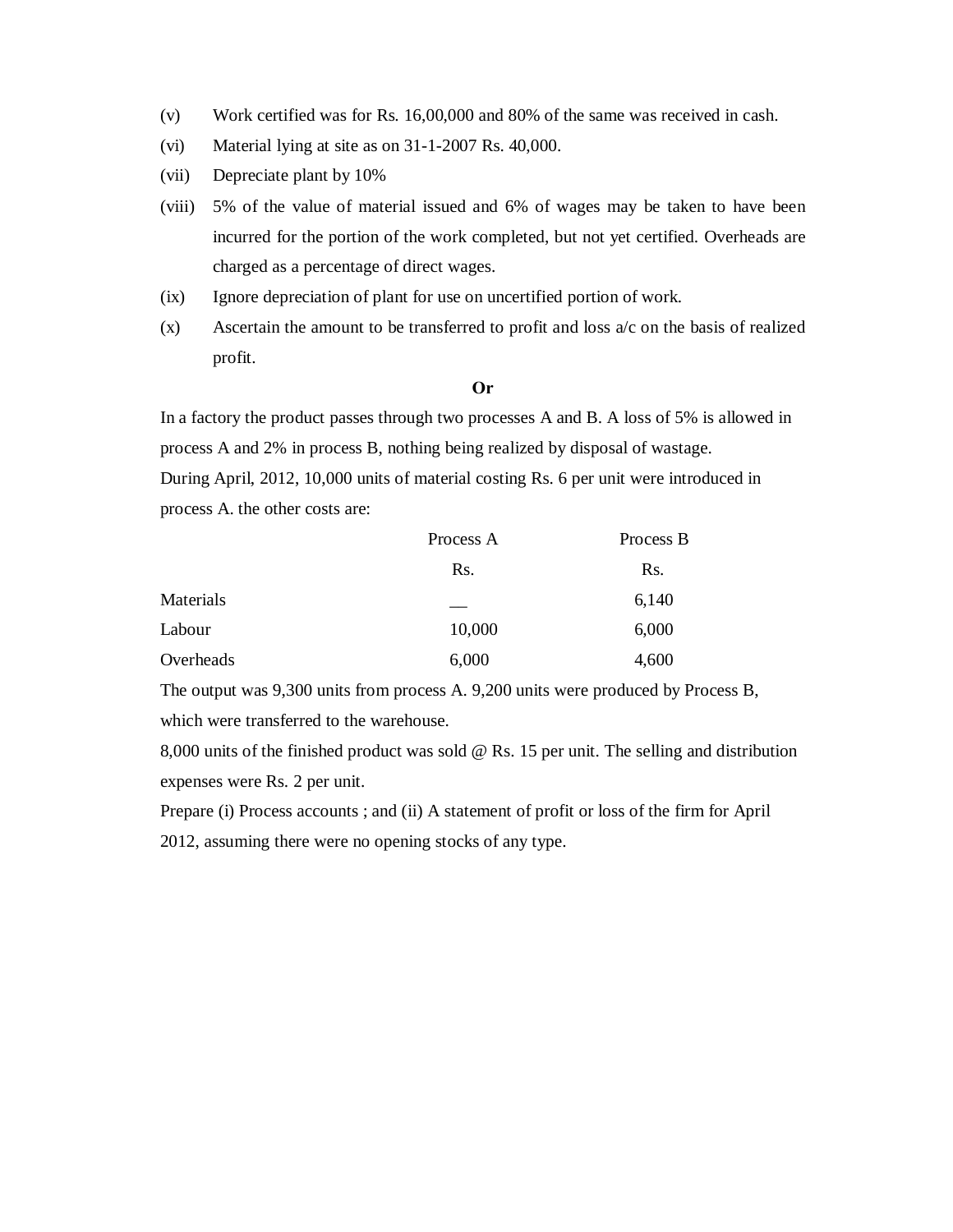# **UNIVERSITY OF JAMMU B.COM. FIFTH SEMESTER**

### **BUSINESS STATISTICS**

 $C.No. BCG: 502$  Max. Marks  $= 100$ Time: 3 hrs. Internal Assessment = 20 External Exam.  $= 80$ 

#### **(Syllabus for examination to be held in Dec. 2016, 2017, 2018)**

**OBJECTIVE:** The basic objective of this course is to make students aware of the importance of business statistics in solving business problems.

#### **UNIT-I: INTRODUCTION & ANALYSIS OF QUANTITATIVE DATA**

Meaning, scope, importance and limitation of statistics measures of central tendency Arithmetic mean (Simple & weighted), Median, Quartiles, Deciles, Percentiles, Mode; Merits, demerits and uses of mean, median & mode; Requirements of a good average

## **UNIT –II: MEASURES OF DISPERSION**

Range, semi-inter quartile range, Quartile deviation, Mean deviation, Standard deviation and their coefficients, Coefficient of variation  $\&$  skewness 6 Karl Pearson $\&$ , Bowley $\&$  and Kelly $\&$ coefficient of skewness.

#### **UNIT- III: INDEX NUMBERS**

Meaning and uses of index numbers; Methods of construction of index numbers-Unweighted Indices - Simple aggregative method, simple average of price relative method, Weighted Indices-Laspeyre $\alpha$  method, Paasche $\alpha$  method, Fisher $\alpha$  ideal index number including time and factor reversal tests; Cost of living index: Aggregative expenditure method and family budget method.

## **UNIT- IV: CORRELATION AND REGRESSION**

Correlation-Meaning, types & importance; Methods of studying correlation Karl Pearson coefficient of correlation, Rank correlation and concurrent deviations, (Ungrouped data only), probable error and interpretation of data; Regression analysis: Meaning & objectives; Regression lines, Regression equation of X on Y and Y on X (Ungrouped data only)

# **SKILL DEVELOPMENT (GUIDELINES FOR CLASS ROOM TEACHING AND INTERNAL ASSESSMENT)**

 $\div$  To develop the practical knowledge about simple average and positional average amongst the students.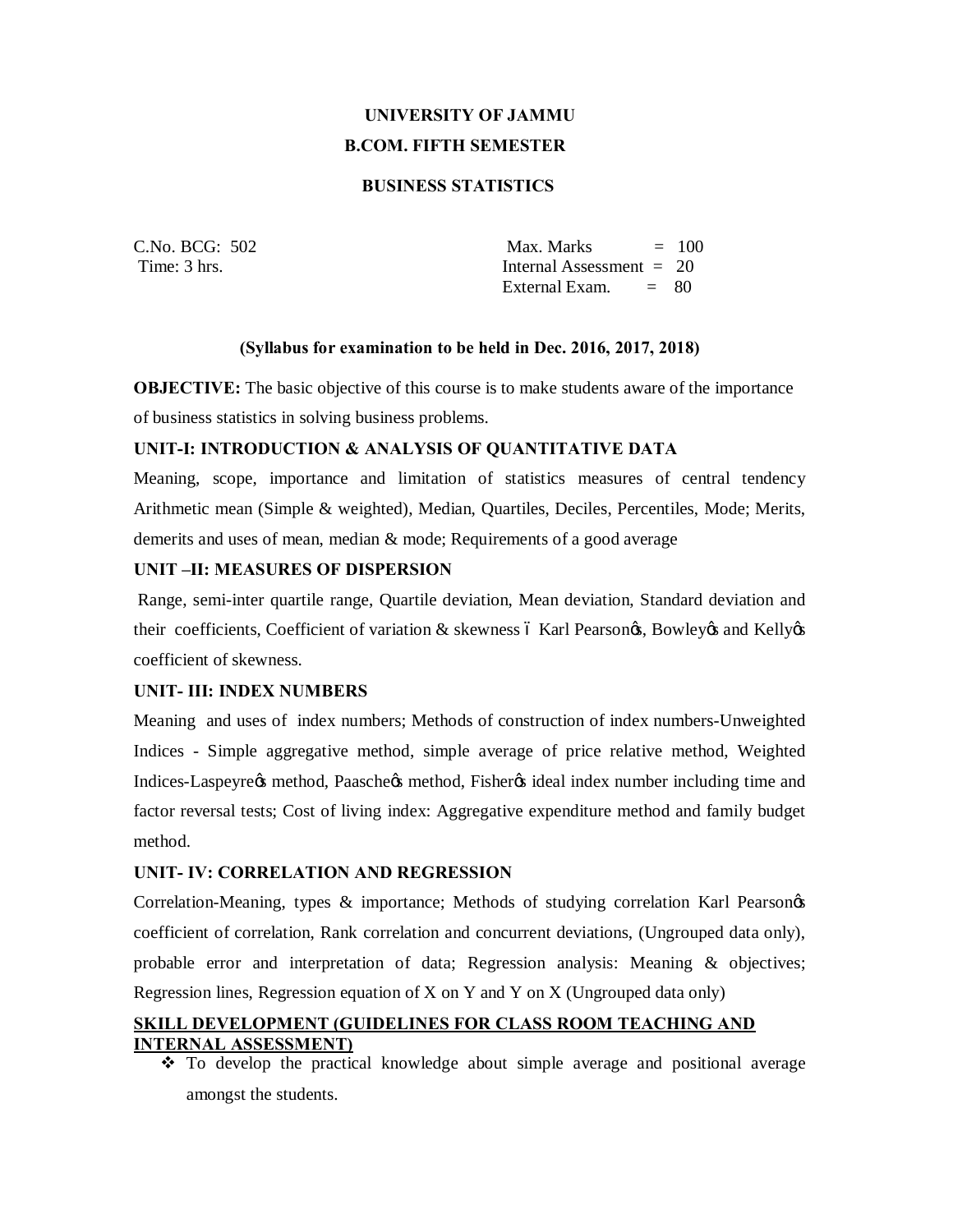- $\div$  State the practical importance of measure of dispersion
- $\triangleleft$  Construct index numbers taking examples from real life situations
- $\div$  Find the practical utility of correlation and regression.
- $\triangleleft$  Create deep understanding of all concepts specified in the syllabus.

|    | 1. Gupta, S.C.                 | : Fundamentals of Statistics, Himalaya         |
|----|--------------------------------|------------------------------------------------|
|    |                                | Pub., New Delhi                                |
|    | 2. Hans, Gupta & Aggarwal      | :Business Statistics, Kalyani Publishers, New  |
|    |                                | Delhi                                          |
|    | Gupta, S.C & Gupta, M.P.<br>3. | : Business Statistics, Sultan Chand Pub., New  |
|    |                                | Delhi                                          |
|    | 4. Tulsain & Jhunjnawalla      | : Business Statistics, S.Chand Pub., New       |
|    |                                | Delhi                                          |
| 5. | Chandan , J.S.                 | : Statistics for Business and Economics        |
|    |                                | Vikas Pub., New Delhi.                         |
|    |                                |                                                |
|    | Sancheti and Kapoor<br>6.      | : Statistics, S.Chand, New Delhi               |
|    | Elhance, D.N.<br>7.            | : Principles of Statistics, Kitab Mahal, New   |
|    |                                | Delhi                                          |
|    | 8.<br>Gupta, S.P               | : Statistical Methods, S. Chand Pub. New Delhi |

#### **NOTE FOR PAPER SETTER**

Equal weightage shall be given to all the units of the syllabus. The external paper shall be of the two sections viz, A & B .

**Section-A**: This section will contain four short answer questions selecting one from each unit. Each question carries 5 marks .A candidate is required to attempt all the four questions. Total weightage to this section shall be 20 marks.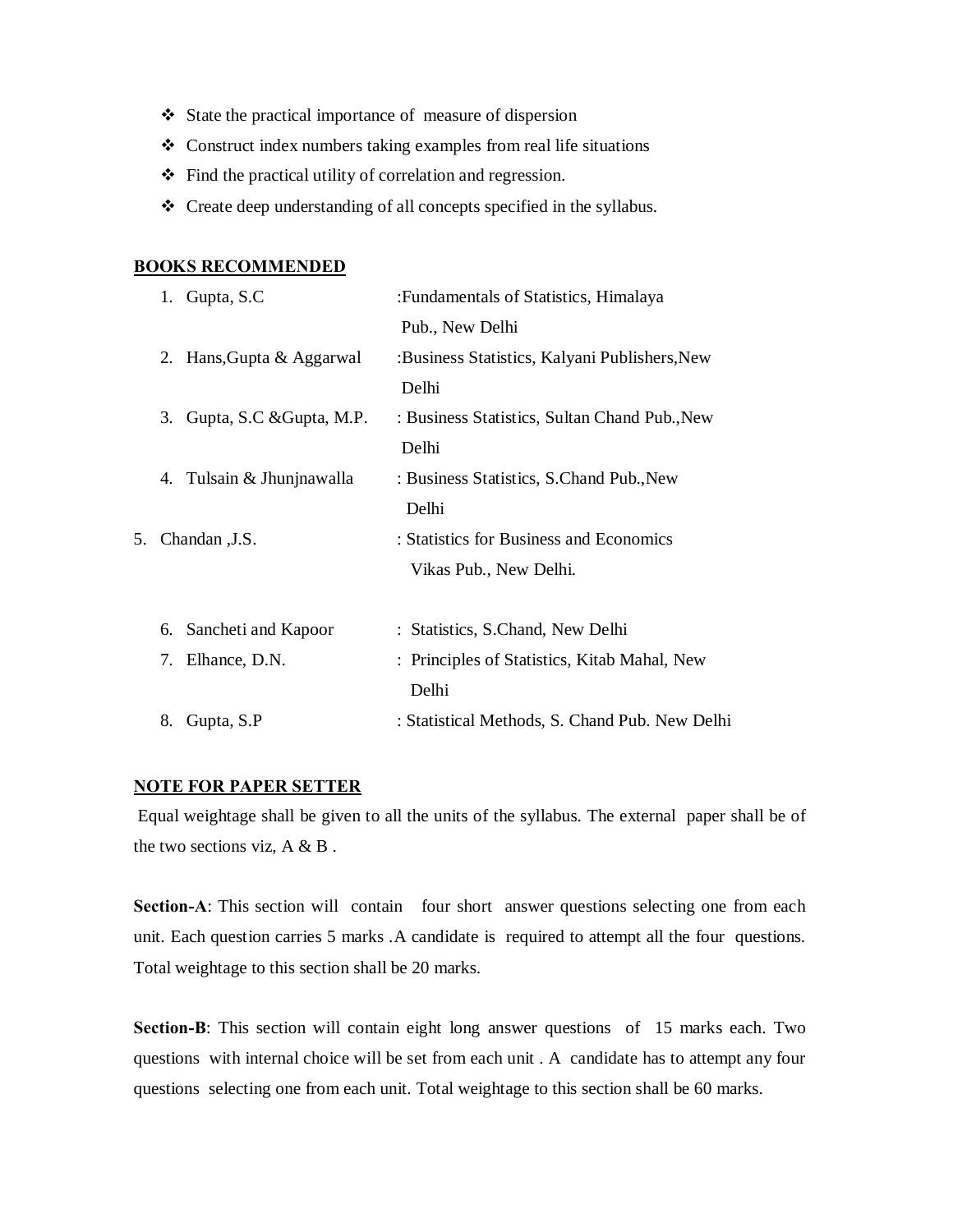#### **MODEL QUESTION PAPER**

#### **BUSINESS STATISTICS**

Time:3 Hrs. Max. Marks: 80

#### **Section- A (Marks 20)**

#### **Attempt all the four questions. Each question carries five marks.**

- 1. Define statistics?
- 2. What is coefficient of variation?
- 3. State the utility of wholesale price index number?
- 4. Differentiate between correlation and regression?

#### **Section- B (Marks 60)**

#### **Attempt any four questions selecting one from each unit. Each question carries 15 marks.**

1. There were 500 workers working in a factory. Their mean wage was calculated as 200. Later on it was discovered that the wage of two workers were misread as 100 and 20 in place of 80 and 220. Find the correct average ?

#### OR

 Find out medium and mode from the following? Less than 10 , 20 ,30 , 40, 50, 60 Frequency 5, 13, 25, 37, 45, 50

2. Find quartile deviation and mean deviation from the following data :

 Size : 5 8 10 12 19 20 32 Frequency : 3 10 15 20 8 7 6 **OR** OR

Find the coefficient of variation from the data given below : Class : 0 6 10 10 6 20 20 6 30 30 6 40 40 6 50 50 6 60 60 6 70 No. of Students : 10 15 25 25 10 10 5

3. Calculate index numbers from the following data by :

1) Laspeyre $\infty$  2) Paasche $\infty$  3) Fisher $\infty$  method.

**Commodity**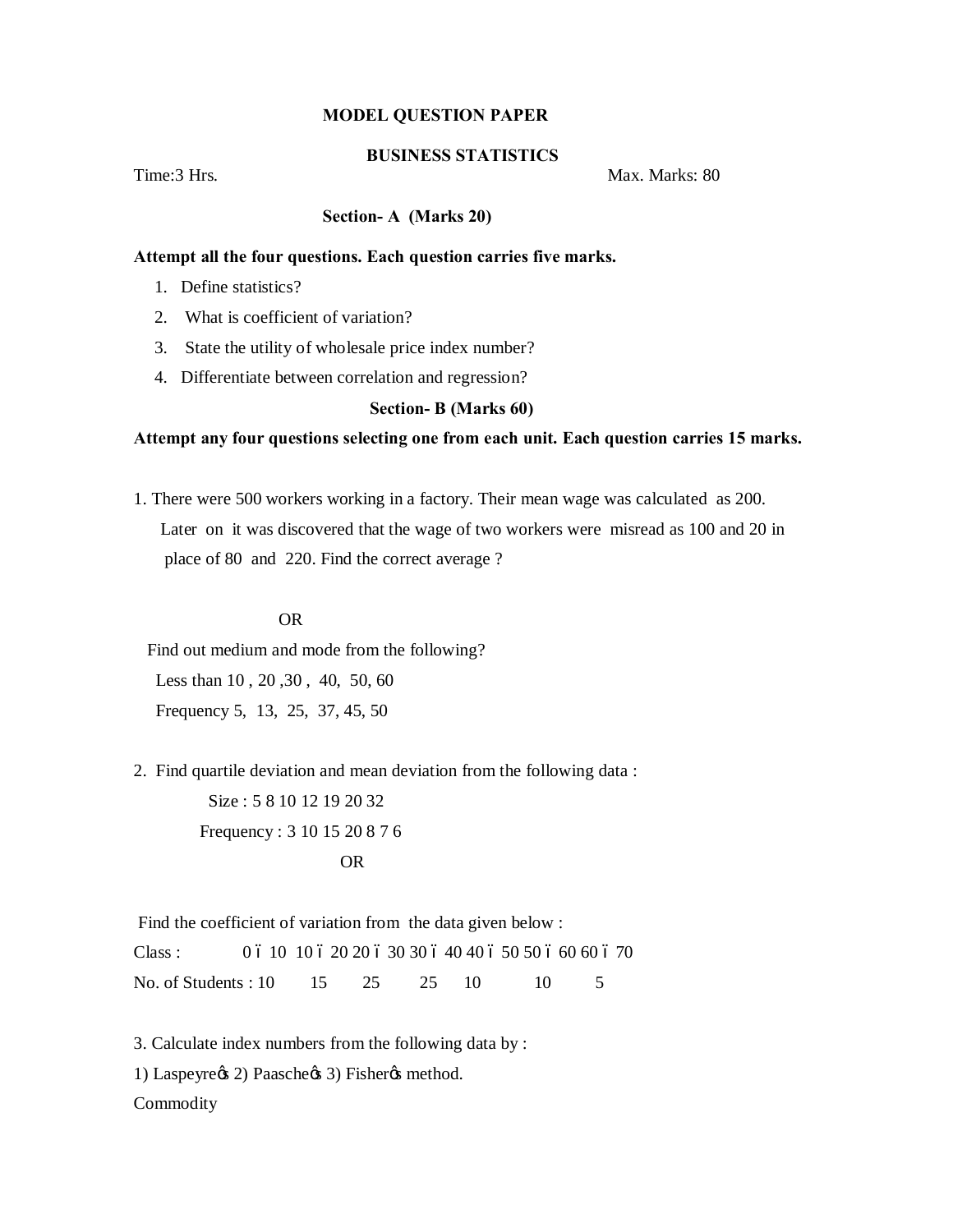|               | p <sub>0</sub> | $q0$ p1 $q1$        |  |
|---------------|----------------|---------------------|--|
| A             | - 8.0          | 5 10 11             |  |
| B             | 8.5            | $6\qquad 9\qquad 9$ |  |
| $\mathcal{C}$ | 9.0            | $4 \t 12 \t 6$      |  |

OR

Construct the cost of living index from the information given below.

| <b>Items</b>  | Percentage |     | Price in Rs. $(2013)$ Price in Rs. $(2014)$ |
|---------------|------------|-----|---------------------------------------------|
| Food          | 35         | 125 | 150                                         |
| Fuel          | 15         | 50  | 60                                          |
| Clothing      | 20         | 100 | 120                                         |
| Miscellaneous | 30         | 60  | 90                                          |

4. Calculate the coefficient of correlation between X and Y series from the following data :

x: 1 2 3 4 5 y: 3 4 6 7 10 OR

Solve two regression equations x on y and y on x.

Age of husband 25, 26, 27, 28, 29, 30

Age of wife 20, 22, 25, 26, 27, 28

Find out the age of husband when wife  $\alpha$  age is 24.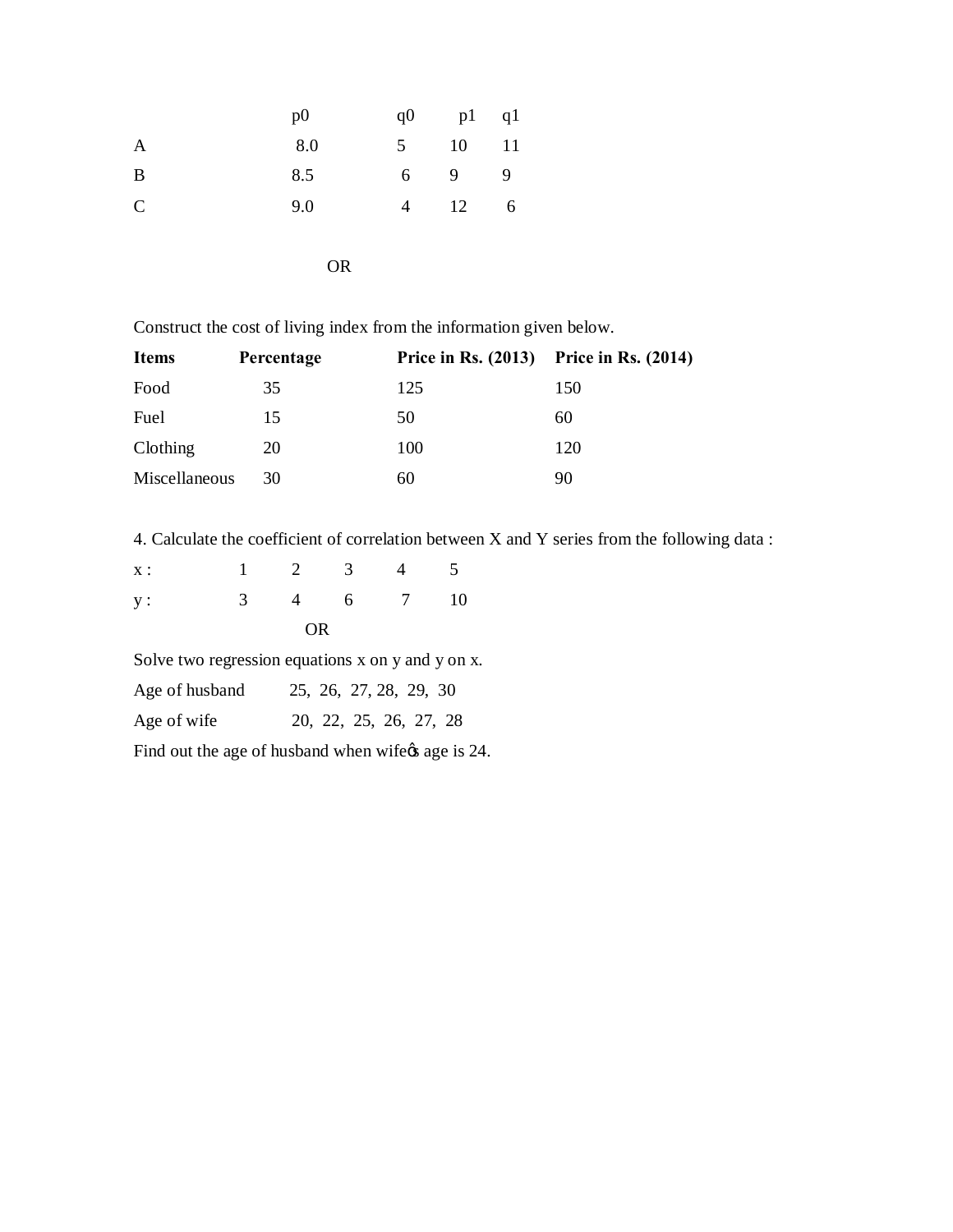## **UNIVERSITY OF JAMMU B.COM. FIFTH SEMESTER**

#### **CONTEMPORARY MANAGEMENT**

 $C. No.: BCG-503$  Max. Marks  $= 100$ Time :3 Hrs. Internal Assessment = 20 External Exam.  $= 80$ 

#### **(Syllabus for examination to be held in Dec. 2016, 2017, 2018)**

**OBJECTIVE:** The basic objective of this course is to provide knowledge about contemporary issues in the business management & organization.

#### **UNIT-I: APPROACHES TO MANAGEMENT AND GLOBALISATION**

Approaches to management; Contingency approach to management; Quantitative approach to management; Behavioral approach to management and Modern approach to management. Globalization of management, changing profile of business environment, Managerial functions in global business.

#### **UNIT-II: KNOWLEDGE MANAGEMENT**

Concept, strategies, framework and tools of knowledge management; KM practices; Six sigma-Concept, steps involved in launching six sigma and benefits derived.

#### **UNIT-III: MANAGEMENT OF CHANGE**

Concept of change, nature of change, factors affecting change; Human response to change-Causes for resistance to change, overcoming resistance to change, conditions favoring change management.

#### **UNIT-IV: MANAGEMENT OF CONFLICT AND STRESS MANAGEMENT**

Concept and features of conflict, changing scenario of conflict, functional and dysfunctional conflict, stages of conflict, types of conflicts, styles of conflict resolution.

Meaning and nature of stress, techniques to manage stress.

# **SKILL DEVELOPMENT (GUIDELINES FOR CLASS ROOM TEACHING AND INTERNAL ASSESSMENT)**

- v Create clear understanding of various approaches to management amongst the students
- $\triangleleft$  Create clear understanding of tools of K- management.
- $\triangleleft$  Expose students to various types of conflicts in an organization.
- $\triangleleft$  Teach the student various ways to handle stress.
- $\triangleleft$  Create deep understanding of all concepts specified in the syllabus.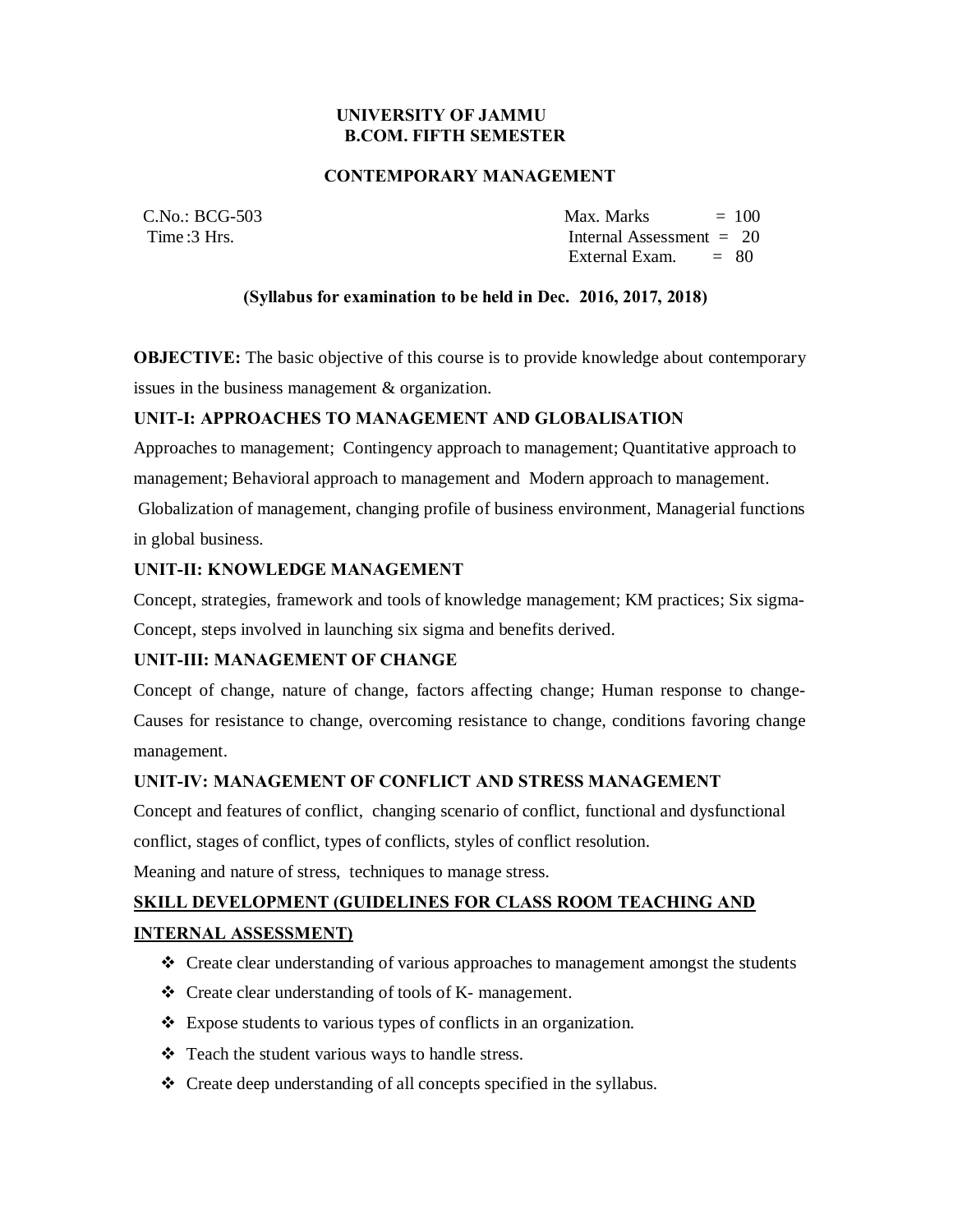| $\mathbf{1}$ |             | Rao, P. Subha             | $\ddot{\cdot}$ | Management & Organisational Behaviour,                            |
|--------------|-------------|---------------------------|----------------|-------------------------------------------------------------------|
|              |             |                           |                | Himalaya Publishing House, New Delhi                              |
| 2            |             |                           |                | Rao, V.S. P & Krishna, V. : Management-Text and Cases, Excel Book |
|              |             | Harri                     |                | Pub., New Delhi                                                   |
| 3            |             | Singh, P. Kour, R. and    |                | : Principals of Management, Kalyani                               |
|              |             | Singh, H                  |                | Publishers, New Delhi.                                            |
| 4            | Prasad, L.M |                           |                | Management óTheory and Practice, Sultan                           |
|              |             |                           |                | Chand, New Delhi                                                  |
| 5            | Koontz      |                           | $\ddot{\cdot}$ | Principles of Management, Tata McGraw Hill,                       |
|              | 6           | Chandan, J.S.             |                | Management Concepts and Strategies, Vikas                         |
|              |             |                           |                | Publications, New Delhi                                           |
|              | 7           | Gupta, S.K. and Joshy, R. |                | Resource Management,<br>Kalyani<br>Human<br>$\ddot{\cdot}$        |
|              |             |                           |                | Publishers, New Delhi.                                            |
|              | 8           | Robbins & Coulter         |                | 8 <sup>th</sup><br>Management, Prentice Hall of India,            |
|              |             |                           |                | Edition.                                                          |

#### **NOTE FOR PAPER SETTER**

Equal weightage shall be given to all the units of the syllabus. The external paper shall be of the two sections viz,  $A \& B$ .

**Section-A:**This section will contain four short answer questions selecting one from each unit. Each question carries 5 marks .A candidate is required to attempt all the four questions. Total weightage to this section shall be 20 marks.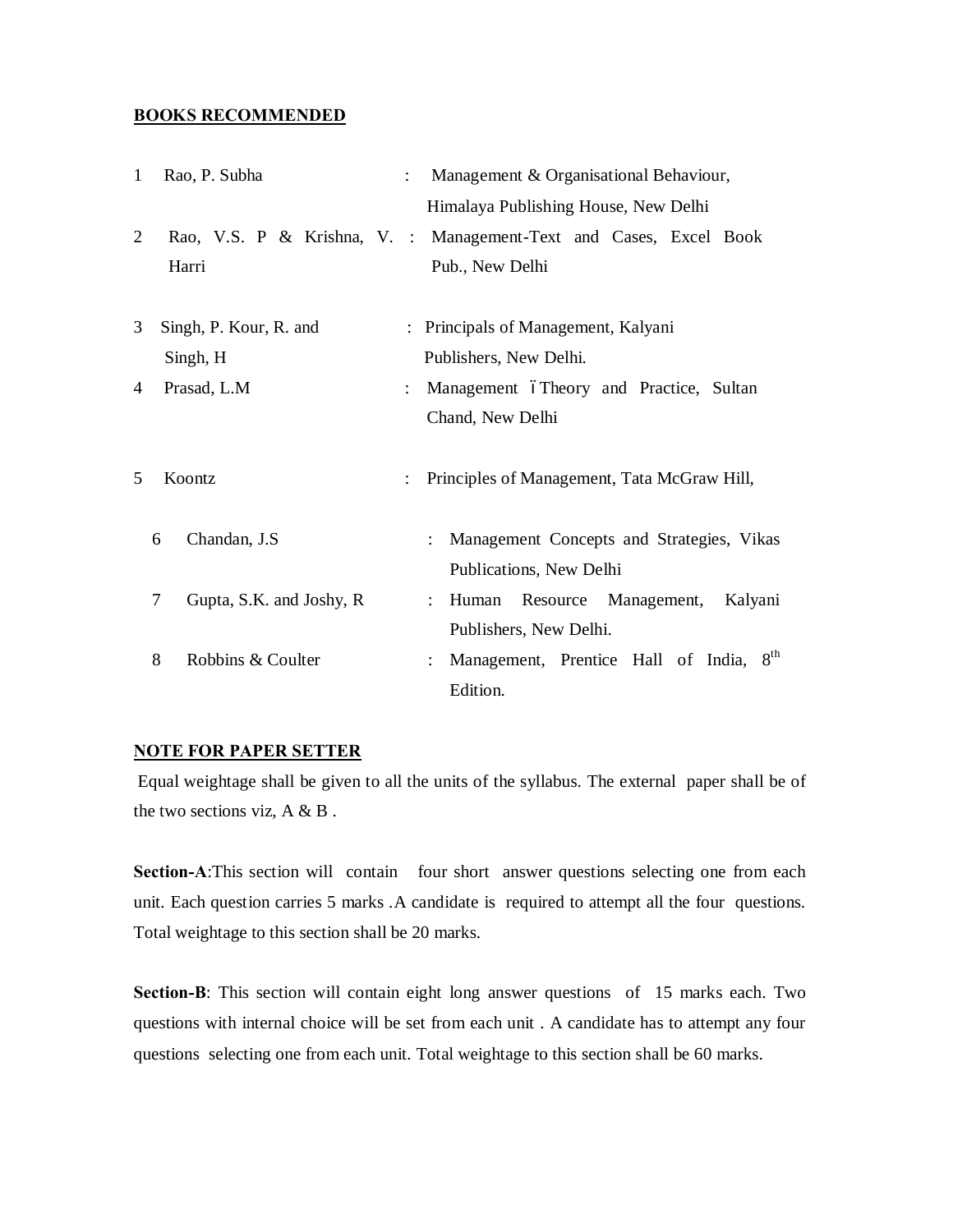#### **MODEL QUESTION PAPER**

#### **CONTEMPORARY MANAGEMENT**

Time : 3 Hrs. Max. Marks: 80

#### **Section A (20 Marks)**

#### **Attempt all the questions. Each question carries five marks.**

- 1. Explain briefly contingency approach to management?
- 2. Briefly explain the nature of knowledge management?
- 3. Is resistance to change a Red flag (Bad)?
- 4. Distinguish between eustress and distress?

#### **Section-B (60 Marks)**

**Attempt any four questions selecting one question from each unit. Each question carries 15 marks.**

**1.** Explain the behavioural approach to management**?**

*<u>Oriensis</u>* Explain changing role of manager in globalised business environment?

2. What is knowledge management? Discuss various strategies of knowledge management? Or

What is six sigma? Explain the benefits derived from six sigma methodology?

**3.** What do you understand by management of change? Explain the causes of change?

**Or** 

Give a detailed account of employee *s* resistance to change?

4. Are organisational conflicts dysfunctional? Discuss fully.

**Or** 

Outline the organisational approach to reduce stress?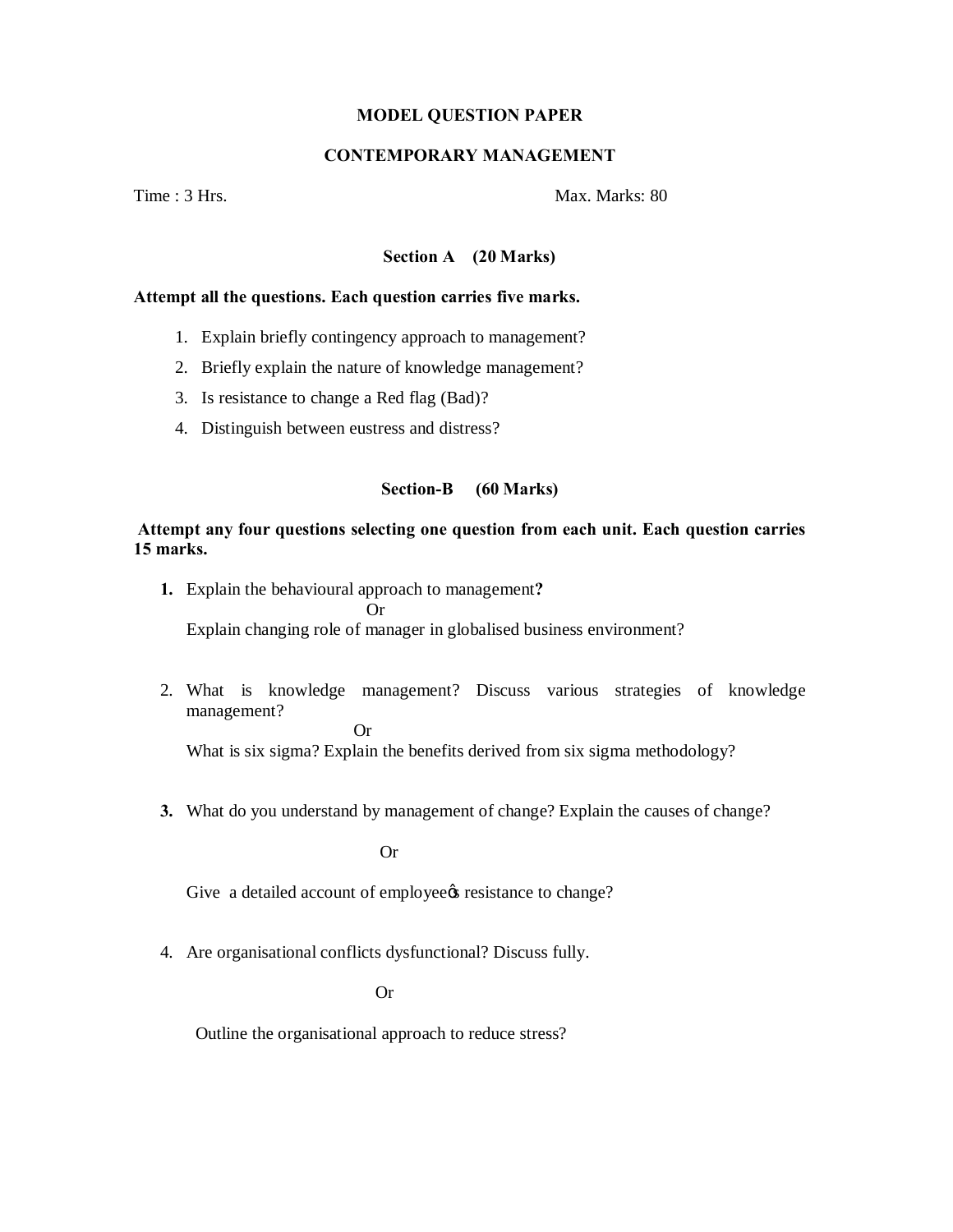# **UNIVERSITY OF JAMMU B.COM. FIFTH SEMESTER ECONOMIC REGULATIONS OF DOMESTIC AND FOREIGN EXCHANGE MARKETS**

 $C. No. BCG 504$  Max Marks  $= 100$ Time: 3 Hrs. Internal Assessment = 20 External Exam.  $= 80$ 

# **(Syllabus for examination to be held in Dec. 2016, 2017, 2018) UNIT I: INDUSTRIES DEVELOPMENT REGULATION**

An overview of current Industrial Policy; Regulatory mechanism under Industries Development and Regulation Act, 1951. The Micro, Small and Medium Enterprises Development Act., 2006.

# **UNIT II: CONSUMER PROTECTION ACT 1986**

The Consumer Protection Act, 1986-Definitions; Restrictive Trade Practice, Unfair Trade Practice; Central Consumer Protection Council, State Consumer Protection Councils and the District Consumer Protection Council, Power of and procedure application to the National Commission.

# **UNIT III: THE COMPETITION ACT, 2002**

Definitions: Acquisition, Agreement, Cartel, Consumer, Enterprise, Goods, Person, Price, Service, Trade. Prohibition of agreements, Anti-competitive agreements, Abuse of Dominant Position, Combination, Regulation of Combinations. Competition Commission of India: Establishment of Commission, Composition of Commission, Term of office of Chairperson and other members, Duties, powers and functions of commission.

# **UNIT IV: FEMA, 2000**

Definitions: - Authorized person, Capital account Transaction, Current account transaction, Foreign exchange, Person, Person resident in India, Repatriate to India. Current legal framework of FEMA 2000, Scope of FEMA 2000, Regulation and management of foreign exchange: Dealing in foreign exchange, holding of foreign exchange, current account transactions, capital account transactions,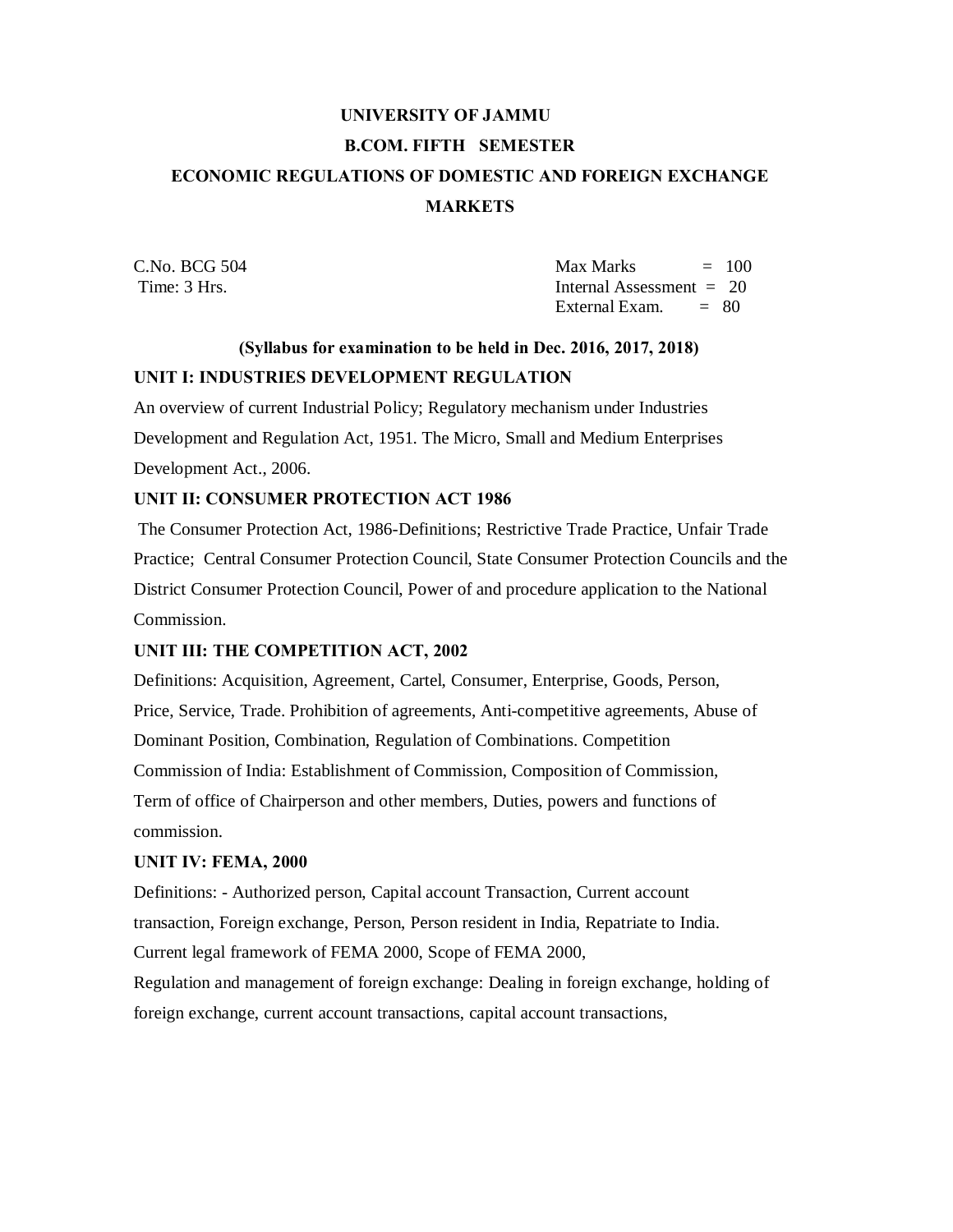# **SKILL DEVELOPMENT (GUIDELINES FOR CLASS ROOM TEACHING AND INTERNAL ASSESSMENT)**

- $\div$  Enable students to understand the various provisions of law with the help of case studies.
- $\triangle$  Create deep understanding of all concepts specified in the syllabus.

#### **BOOKS RECOMMENDED**

- 1. J. P. Sharma, Sunaina Kanojia, Economic Regulations of Domestic And Foreign Exchange Markets, Ane Books Pvt Ltd, New Delhi
- 2. R.G. Lipsey & K.A. Chrystal- Principles of Economics, Oxford Univ. Press.
- 3. Taxmann s Students Guide to Economics Laws, Taxman Allied Services Pvt. Ltd,New Delhi.
- 4. Taxman s, Consumer Protection Law Manual with Practice Manual, Taxmann Allied Services Pvt. Ltd., New Delhi.
- 5. Suresh T. Viswanathan, Law & Practice of Competition Act. 2002, Bharat Law House, New Delhi.
- 6. Study Material Economic and Labour Laws (Paper 5) The Institute of Company Secretaries of India.

**Note: Latest edition of text book may be used.**

#### **NOTE FOR PAPER SETTER**

Equal weightage shall be given to all the units of the syllabus. The external paper shall be of the two sections viz,  $A \& B$ .

**Section-A**:This section will contain four short answer questions selecting one from each unit. Each question carries 5 marks .A candidate is required to attempt all the four questions. Total weightage to this section shall be 20 marks.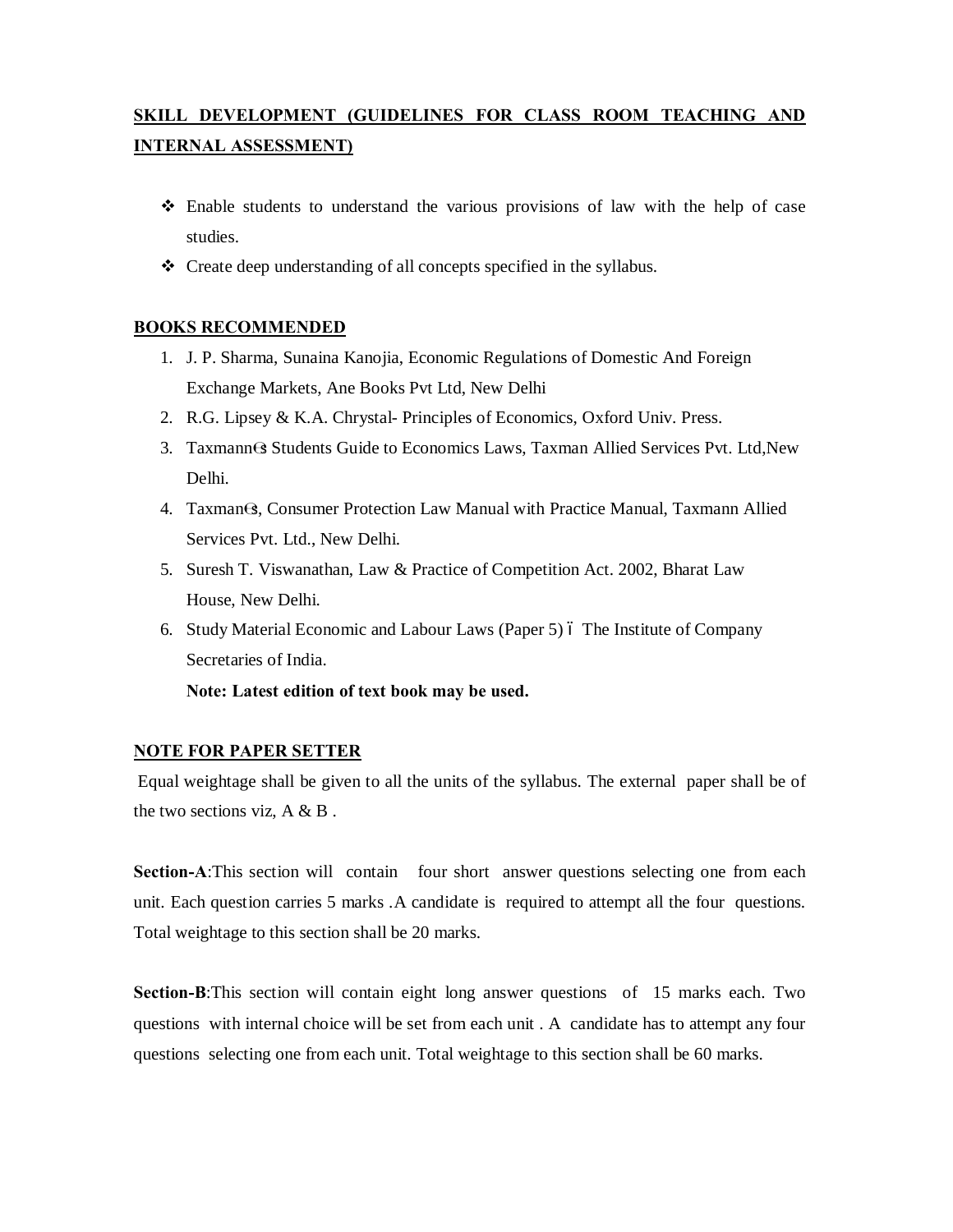# **MODEL QUESTION PAPER**

# **ECONOMIC REGULATIONS OF DOMESTIC AND FOREIGN EXCHANGE MARKETS**

Time: 3 Hrs. Max. Marks: 80

#### **Section A (20 Marks)**

#### **Attempt all the questions. Each question carries five marks.**

- 1. List the salient features of micro enterprises as per the micro small and medium enterprises act, 2006?
- 2. What are unfair trade practices?
- 3. Explain anti-competitive agreements?
- 4. Who is called Person Resident in India?

### **Section B (60 Marks)**

# **Attempt any four questions selecting one question from each unit. Each question carries 15 marks**

1. Explain the salient features of current Industrial Policy?

#### OR

Explain the salient features of Micro, Small and Medium Enterprises Development Act, 2006.

2. Explain the salient features of Consumer Protection Act, 1986?

#### OR

Explain the powers of National Commission under consumer protection Act 1986?

3. Explain the composition of Competitive Commission of India?

#### **OR** OR

What are the duties, powers and functions of Competition Commission of India?

4. Explain the Scope of FEMA, 2000?

OR

Write short notes on:

- a) Current account transactions,
- b) Capital account transactions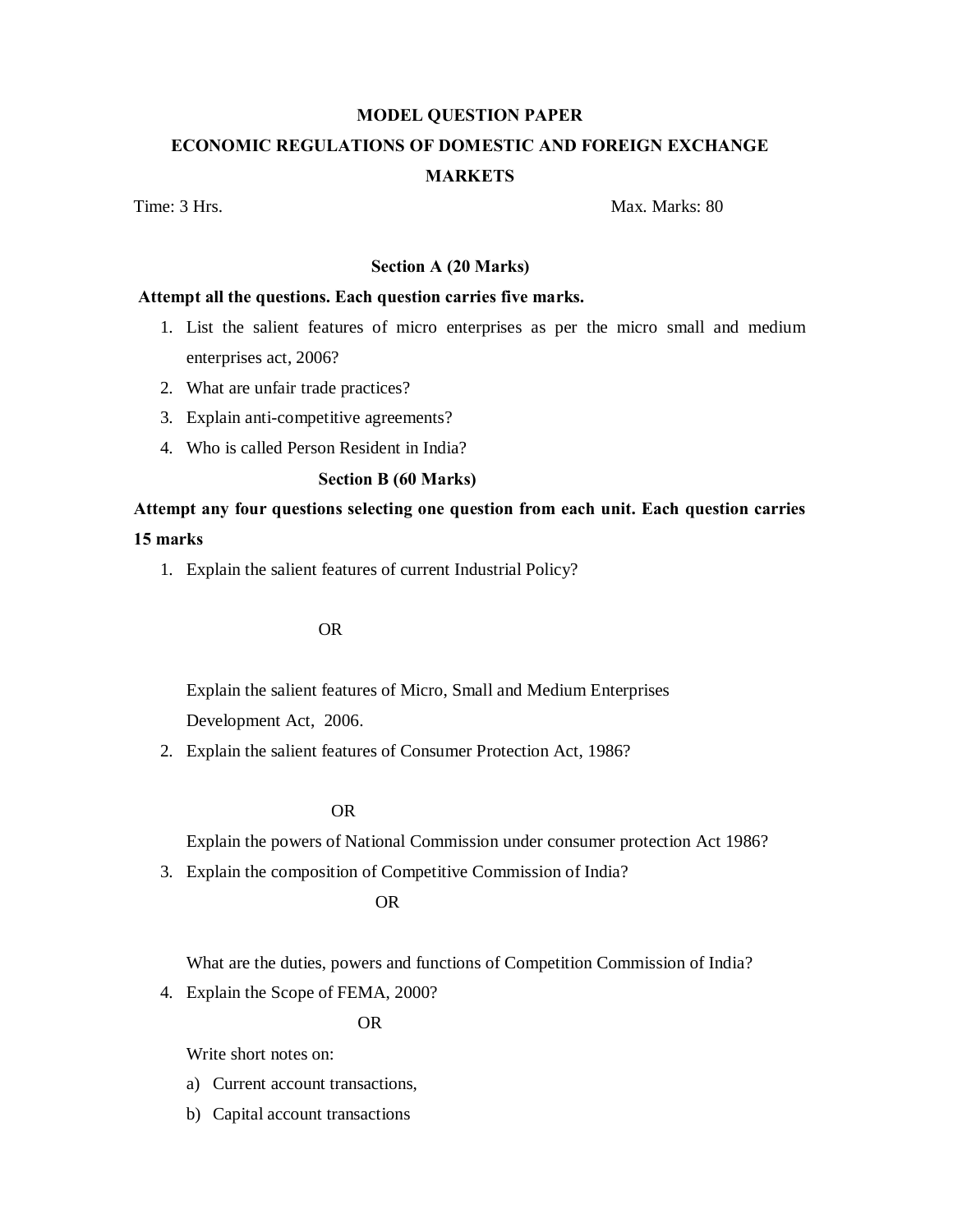### **UNIVERSITY OF JAMMU B.COM. FIFTH SEMESTER**

## **TAX PROCEDURE AND PRACTICE –VI (TAX PLANNING & MANAGEMENT-1)**

 $C.No. BCG-505$  Max. Marks  $= 100$ Time:  $3 \text{ Hrs.}$  Internal assessment =  $20$ External Exam  $= 80$ 

#### **(Syllabus for examination to be held in Dec. 2016, 2017, 2018 )**

**OBJECTIVE:** To impart knowledge about various techniques of tax planning to minimize cost and improving business profitability.

## **UNIT -1**

Concept of tax planning : Meaning, scope, importance, objectives of tax planning

## **UNIT -1I**

**Areas of tax planning :** Ownership aspect, activity aspects & locational aspects, nature of the business & tax planning.

#### **UNIT III**

**Tax planning and setting up new business** : Deductions available to new industrial undertakings; Special tax provisions - Tax provisions relating to free trade zones, infrastructure sector  $\&$ backward areas.

#### **UNIT -IV**

**Tax management:** Introduction, difference between tax planning and tax management; Areas of tax management, return of income and assessment, penalties and prosecutions, appeals and revisions

# **SKILL DEVELOPMENT (GUIDELINES FOR CLASS ROOM TEACHING AND INTERNAL ASSESSMENT)**

 $\div$  Enable students to understand the various concepts with the help of case studies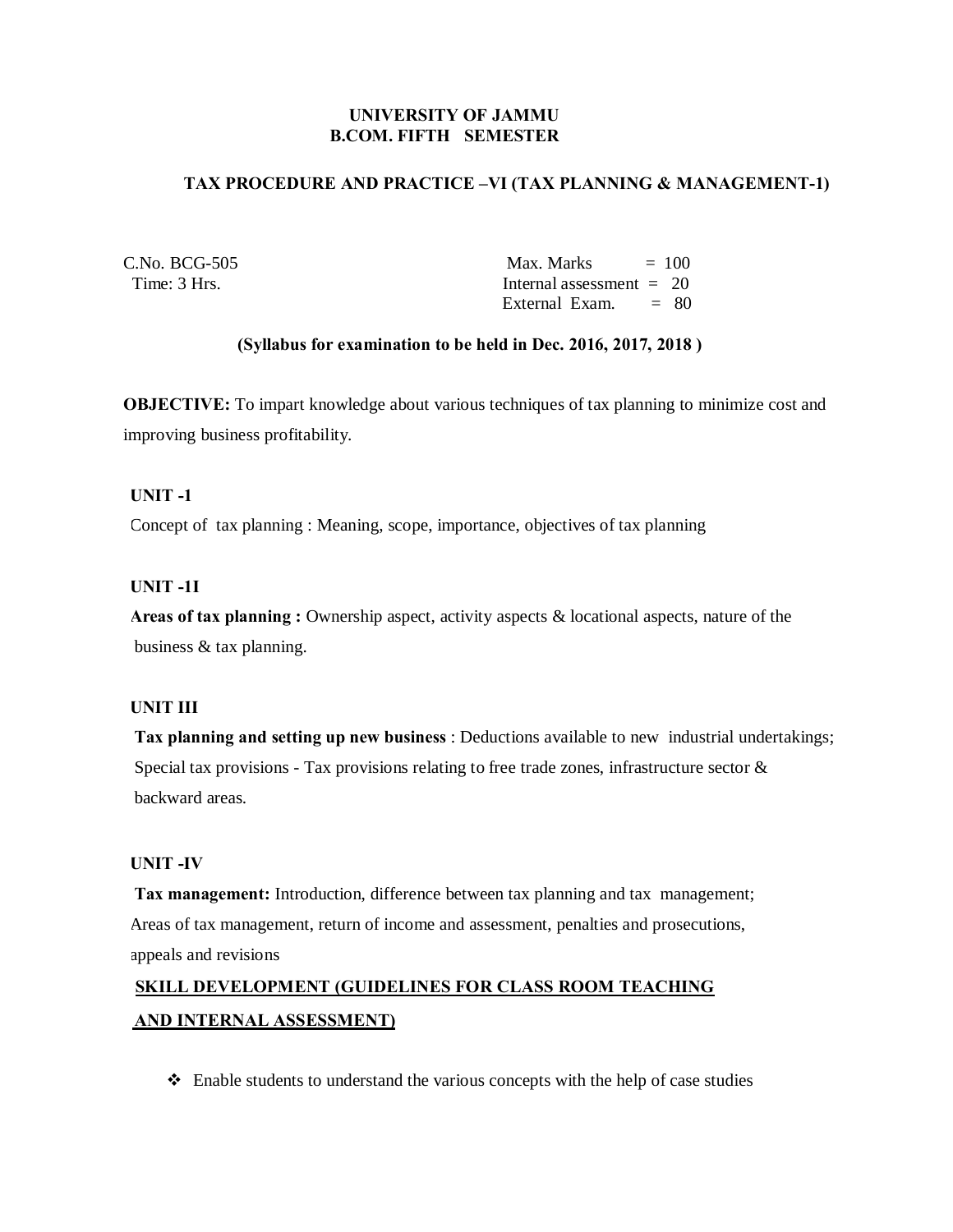$\triangleleft$  Create deep understanding of all concepts specified in the syllabus.

#### **BOOKS RECOMMENDED**

- 1. Corporate Tax Planning and Management , S.C.Mehrotra and Dr.S.P.Goyal, Sahitya Bhavan Publications, Agra.
- 2. Corporate Tax planning ,Monika Duggal, R.B.S.A. Publication, 340, Chaura Rasta, Jaipur
- 3. Corporate Tax Planning Handbook , R.N. Lakhotiya and Subhash Lakhotiya, Vision
- 4. Books Pvt. Ltd., 24 Feroz Gandhi Road, Lajpath Nagar, III New Delhi, India.
- 5. Direct Taxes : Law and Practice ó Singhania V.K., Taxman $\alpha$  Publication, New Delhi.
- 6. Direct Tax Planning and Management 6 Vinod K. Singhania, Taxman $\alpha$  Publication, New Delhi.

### **NOTE FOR PAPER SETTER**

Equal weightage shall be given to all the units of the syllabus. The external paper shall be of the two sections viz, A & B .

**Section-A:**This section will contain four short answer questions selecting one from each unit. Each question carries 5 marks .A candidate is required to attempt all the four questions. Total weightage to this section shall be 20 marks.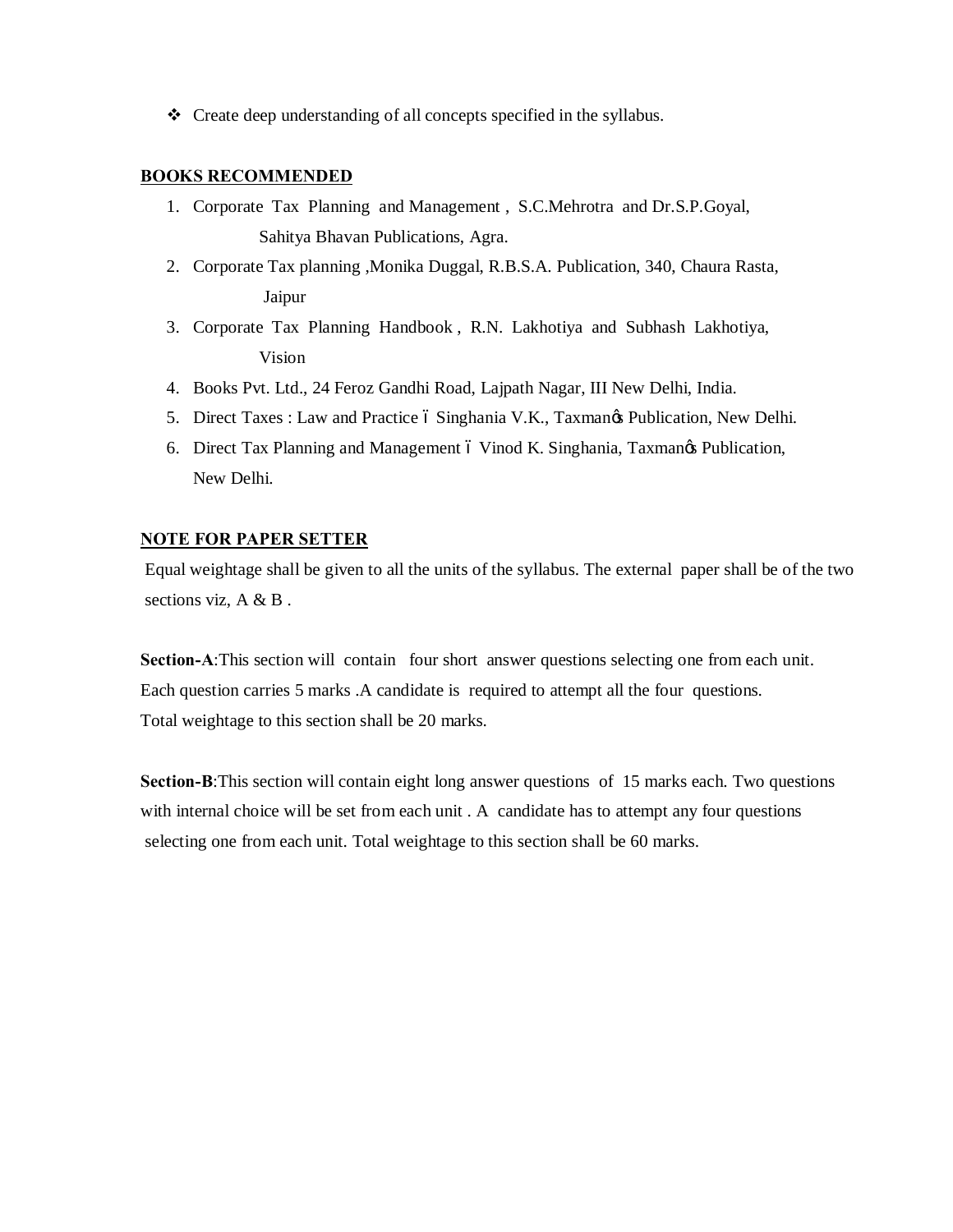#### **MODEL QUESTION PAPER**

#### **TAX PROCEDURE AND PRACTICE –VI (TAX PLANNING & MANAGEMENT-1)**

Time: 3 Hrs. Max. Marks: 80

#### **Section A (20 Marks)**

#### **Attempt all the questions. Each question carries five marks.**

- 1. Define the concept of tax planning?
- 2. How ownership aspects influence tax planning?
- 3. List the tax provisions relating to free trade zones?
- 4. Differentiate between tax planning and tax management?

#### **Section B (60 Marks)**

# **Attempt any four questions selecting one question from each unit. Each question carries 15 marks**

1. Discuss the scope and importance of tax planning?

#### OR

State the objectives of tax planning?

2. Explain how the nature of business influences tax planning?

#### **OR** OR

`Is tax planning is influenced by locationg Justify your answer with suitable examples?

3. Briefly state the tax deduction available to new industrial undertaking?

#### **OR** OR

State the tax incentives available to industries located in backward areas?

4. Explain the areas of tax management?

#### OR

Explain the penalties available in case of tax evasion?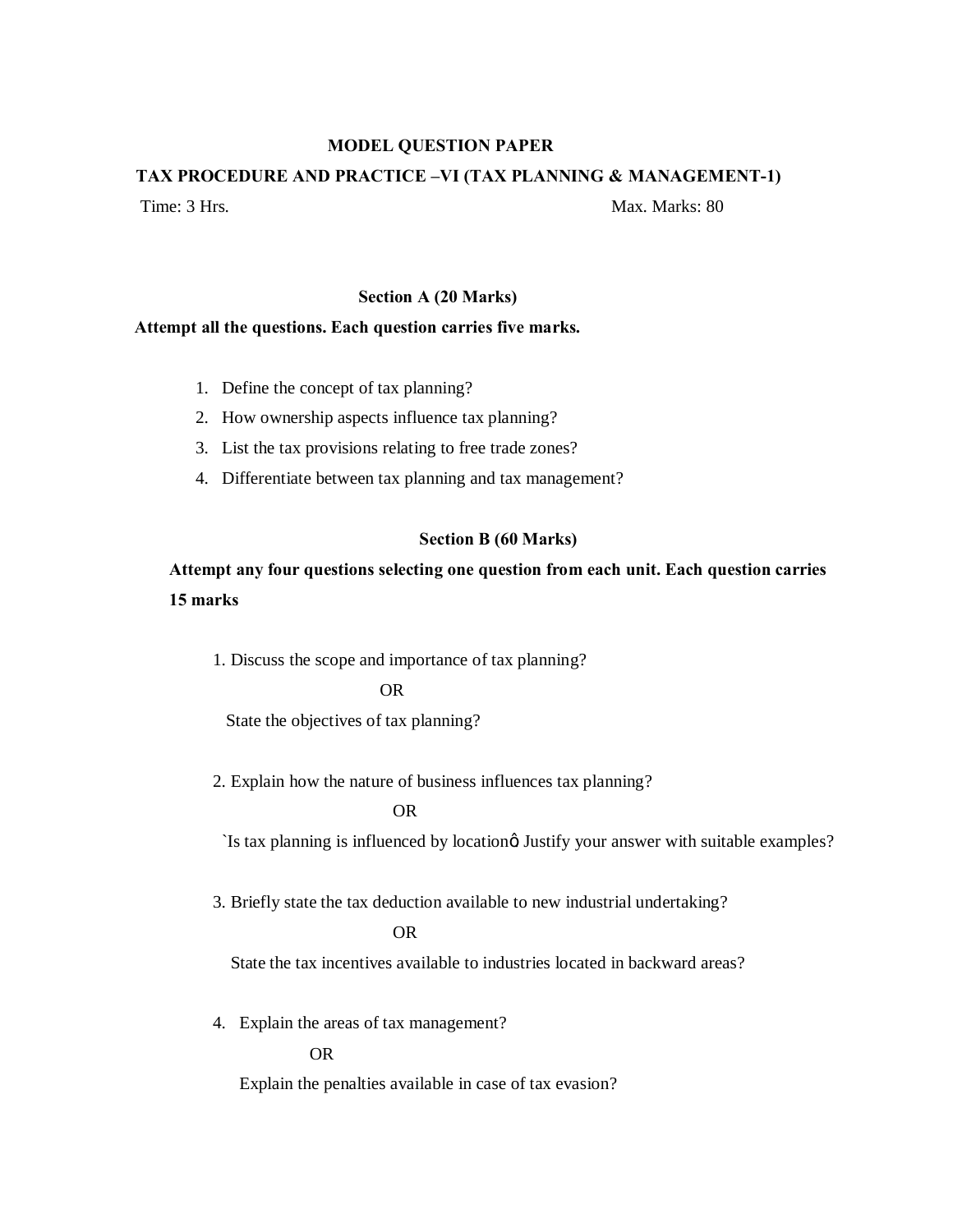# **UNIVERSITY OF JAMMU B.COM. FIFTH SEMESTER**

#### **COMPUTER APPLICATIONS IV ( COMPUTER NETWORKS AND INTERNET)**

 $C.No. : BCG 506$  Max. Marks  $= 100$ Time:3 Hours Internal Assessment = 20 External Exam.  $= 80$ 

# **(Syllabus for examination to be held in May, 2016, 2017, 2018 )**

**OBJECTIVE:** To impart knowledge about computer networks and internet among students. **UNIT I**

Computer networks, networking components, advantages of computer networks, types of networks: LAN, MAN, WAN, internet, intranet, extranet; Network topologies: Bus, star, ring, tree, mesh, hierarchical.

# **UNIT II**

Data communication, data communication signals: analog, digital, data transmission, analog and digital transmission, modulation, demodulation transmission modes: Simplex, Half-Duplex, Full Duplex, channel speed, bit rate and baud rate.

# **UNIT III**

Connection oriented networks, connectionless service/ Broadcast network, switching and its types, multiplexing and its types, Network protocols, TCP/IP , FTP, how FTP works,

Telnet, features of Telnet, advantages and disadvantages of FTP and Telnet.

# **UNIT IV**

www, http, web browser, different web browsers, search engine, its working, web directory,

difference between search engine and web directory, proxy server, advantages and

disadvantages of using proxy servers, connecting internet using proxy server;

Internet, types of internet connections, hardware and software requirements for internet connection, advantages and disadvantages of internet, uses of internet, e-mail, e-mail protocols, address book, signature, and file attachment, SPAMS

# **SKILL DEVELOPMENT (SPECIEMEN FOR CLASS ROOM TEACHING AND INTERNAL ASSESSMENT)**

A minimum of five exercises to be undertaken from above said course selecting at least from one unit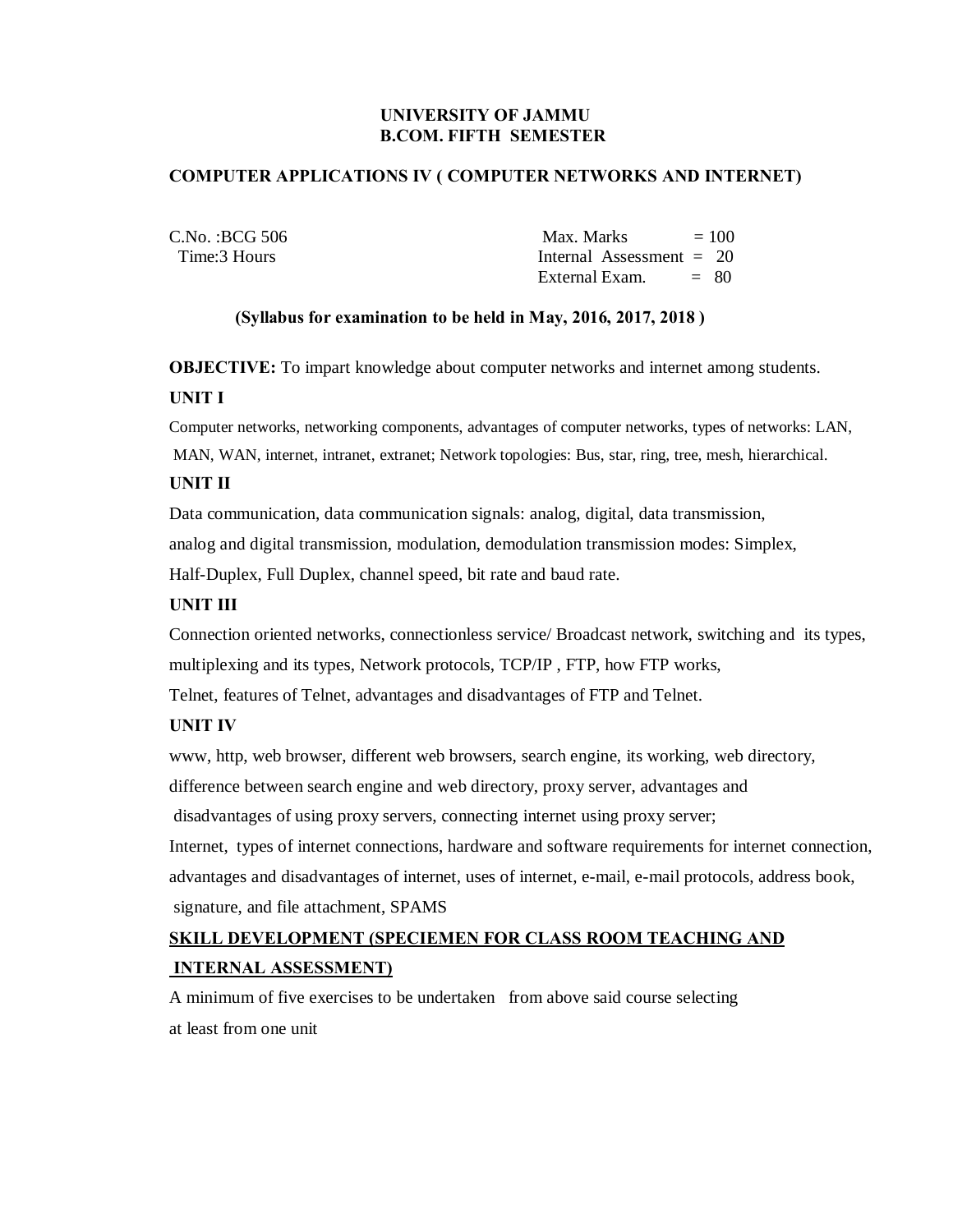- 1. Ata Elahi, Mehran Elahi, Data, Network and Internal Communication Technology, Cengage .
- 2. Behrowz A. Forouzan ,Data Communication and Networking.
- 3. Andrew S. Tahanbaum,Computer Network.

### **NOTE FOR PAPER SETTER**

Equal weightage shall be given to all the units of the syllabus. The external paper shall be of the two sections viz, A & B .

**Section-A**:This section will contain four short answer questions selecting one from each unit. Each question carries 5 marks .A candidate is required to attempt all the four questions. Total weightage to this section shall be 20 marks.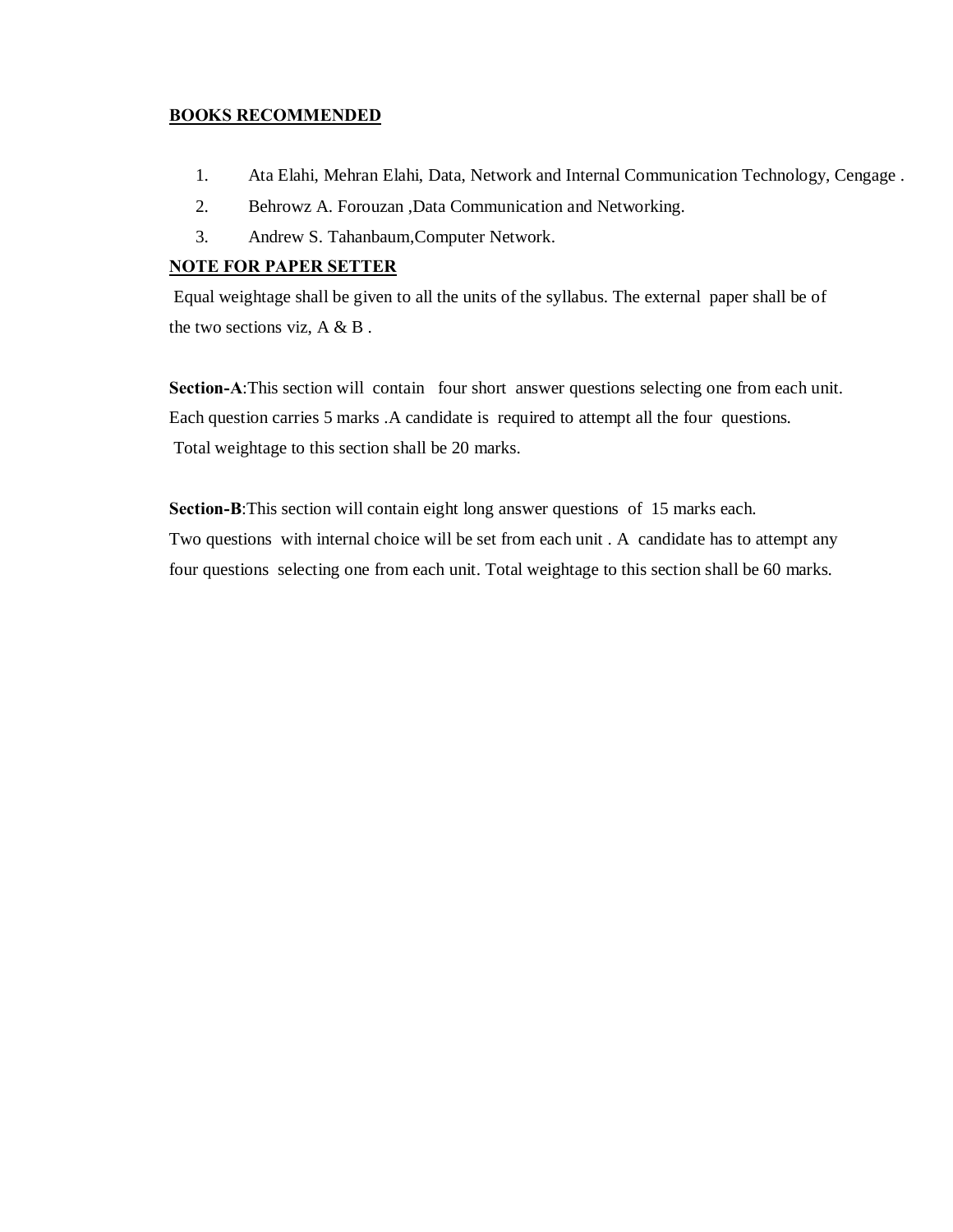# **MODEL QUESTION PAPER COMPUTER NETWORKS AND INTERNET**

Time: 3 Hrs. Marks:80

#### **Section A (20 Marks)**

#### **Attempt all the questions. Each question carries five marks.**

- 1. What are the advantages of networking?
- 2. Define the term Simplex, Half-Duplex, Full Deplex and Channel speed?
- 3. What is internet. What are different types of internet connection?
- 4. What are different methods of search?

#### **Section B (60 Marks)**

#### **Attempt any five questions selecting one question from each unit. Each question carries 15 marks.**

1. Explain LAN.MAN and WAN types of computer networks?

OR

Explain different types of topologies?

2. Explain communication components: Message ,data, sender, receiver, transmission,

medium and protocol?

#### OR

What are the different forms of data representation?

3. Explain TCP/IP model?

#### OR

Write a short note on

a. IP address

b.Domain names

c.Scanning e-mail for viruses

4. What is URL. Explain different parts of URL?

#### OR

Explain the advantages and disadvantages of internet ?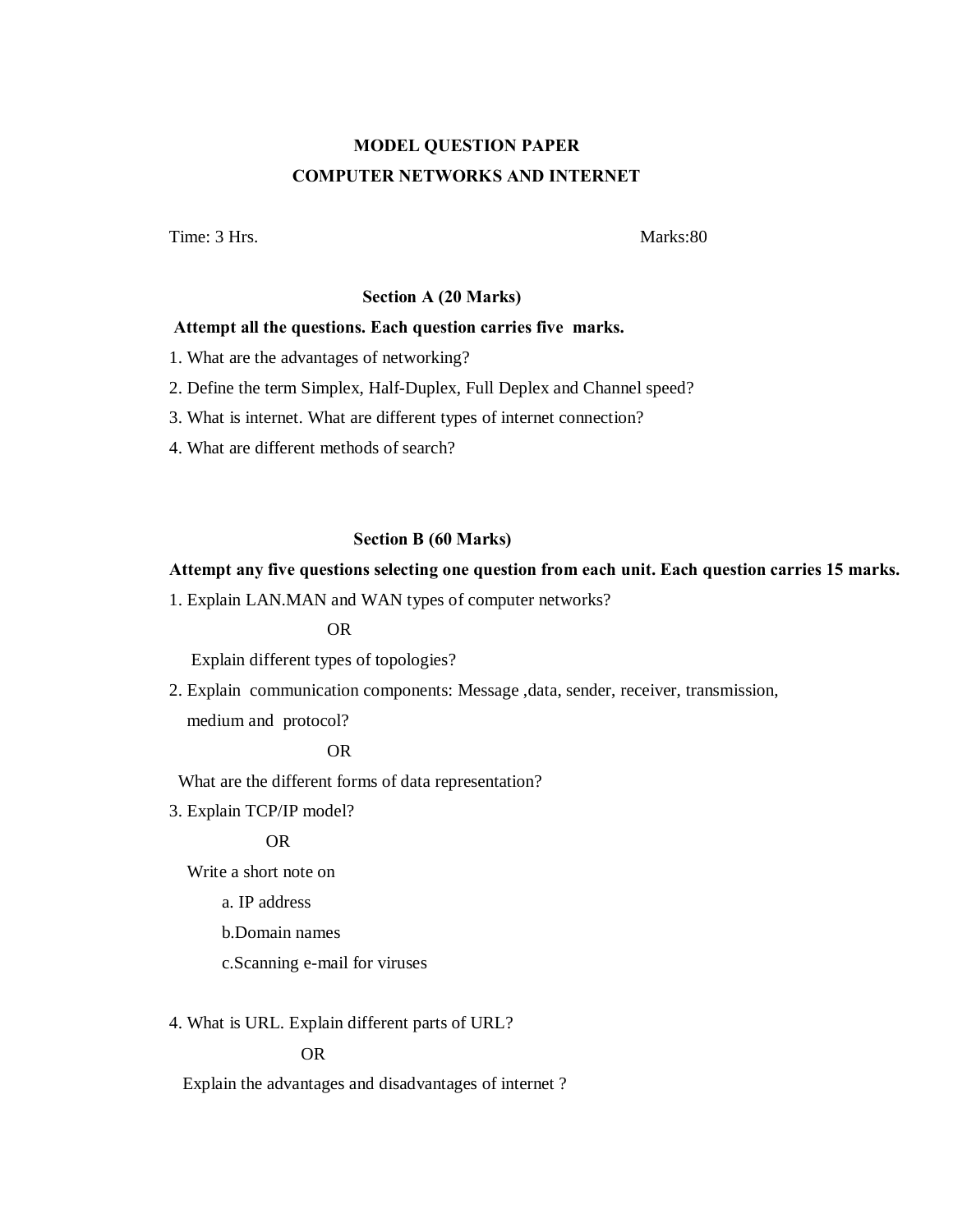# **UNIVERSITY OF JAMMU B.COM SEMESTER COURSES SEMESTER VI**

# **Course No. Course Title Marks Exam External hours Internal Exams Assignment** General English 80 20 BCG: 601 Management Accounting 80 20 3 BCG: 602 Insurance Management 80 20 3 BCG:603 Auditing 80 20 3 **Elective (Any one of the following)** BCG: 604 Logistic Management 80 20 3 BCG:605 (Vocational) Tax Procedure and Practice( Tax Planning &Management-11) 80 20 3 BCG: 606(Vocational) Computer Application VI: C-Language Programming 80 20 3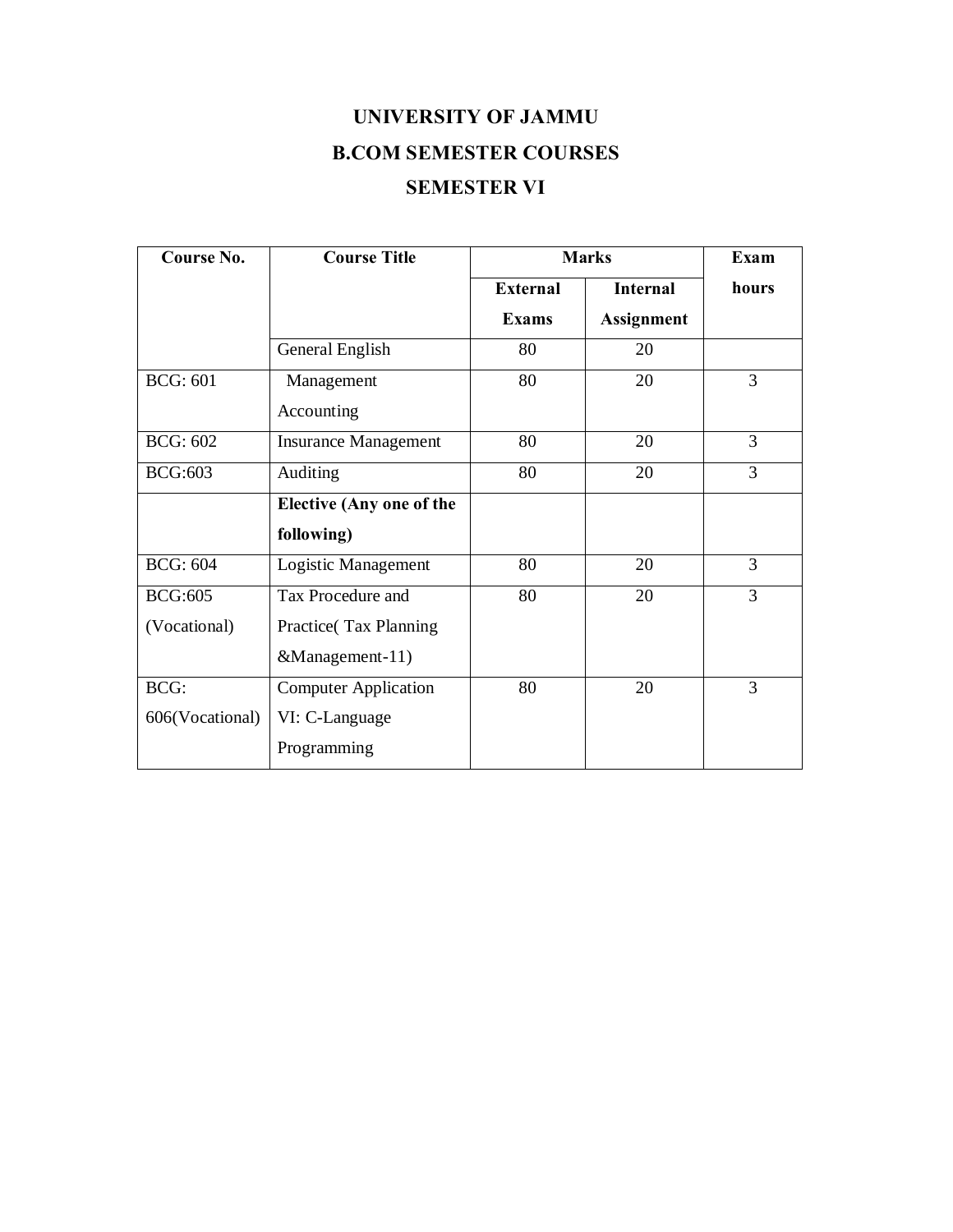#### **MANAGEMENT ACCOUNTING**

 $C.No. BCG-601$  Max. Marks  $= 100$ Time: 3 Hrs. Internal Assessment = 20 External Exam.  $= 80$ 

#### **(Syllabus for examination to be held in May 2017, 2018, 2019)**

**OBJECTIVE:** To acquaint the students with the knowledge of cost accounting and management accounting methods and technique to take optimal managerial decisions.

## **UNIT – I: MANAGEMENT ACCOUNTING AND WORKING CAPITAL**

#### **MANAGEMENT**

Meaning and importance of management accounting and its limitation, distinguish between management accounting, cost accounting & financial accounting. Meaning and uses of working capital; Factors determining working capital requirement; Computation of working capital requirement of a concern.

## **UNIT-II: COST VOLUME PROFIT ANALYSIS**

Meaning of marginal cost and marginal costing; Marginal costing Vs absorption costing; Assumptions of marginal costing; Advantages and limitations of marginal costing; Profit Volume Ratio- Meaning and importance; Breakeven point- Meaning and its uses; Managerial applications of marginal costing- Pricing decision, profit planning, make or buy decision, selection of profitable sales mix ; Numerical problems on Cost- Volume- Profit analysis.

## **UNIT-III: ACCOUNTING FOR VARIANCE**

Meaning of standard costing; Difference between standard costing and estimated cost; Merits and demerits of standard costing; Calculation of material variances- Cost, price, usage, mix and yield variances; Calculation of labour variances- cost, rate, efficiency, mix and idle time variance.

#### **UNIT-IV: CAST FLOW ANALYSIS**

Meaning of cash flow statement; classification of cash flow; Comparison between fund flow and cash flow; Uses and significance of cash flow statement; limitation of cash flow statement. Meaning of budget and its features.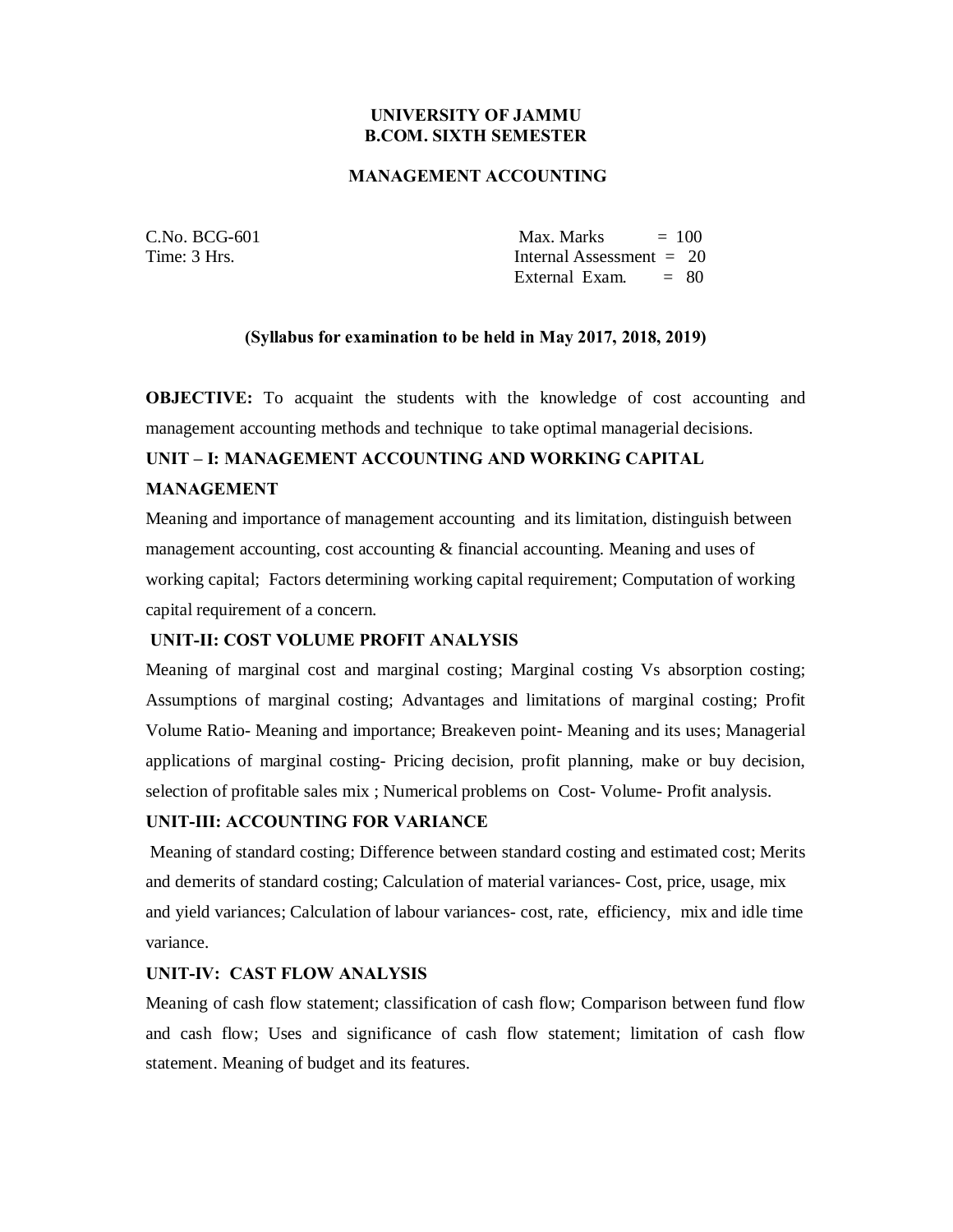Preparation of cash flow statement using AS-3 (Revised)

Preparation of cash budget.

# **SKILL DEVELOPMENT (GUIDELINES FOR CLASS ROOM TEACHING AND INTERNAL ASSESSMENT)**

- $\bullet$  Draw a break óeven chart with imaginary figures.
- $\div$  Help the students in understanding the various concepts by solving numerical problems.
- \* Create deep understanding of all concepts specified in the syllabus.

## **BOOKS RECOMMENDED**

| $\mathbf{1}$   | ,R.K<br>Gupta :<br>Sharma  |                      | Management Accounting, Kalyani Publishing                    |
|----------------|----------------------------|----------------------|--------------------------------------------------------------|
|                | S.K                        |                      | House, New Delhi                                             |
| $\overline{2}$ | Arora, M.N.                | $\ddot{\cdot}$       | Management Accounting, Himalaya Publishing                   |
|                |                            |                      | House, New Delhi                                             |
| 3              | Saxena, V.K & Vashist, :   |                      | Advance Cost and Management Accounting-                      |
|                | C.D                        |                      | Text, Sultan Chand Pub., New Delhi                           |
| 4              |                            |                      | Garrison, Ray H. & : Managerial Accounting, Tata McGraw, New |
|                | Noreen , Eric W            |                      | Delhi                                                        |
| 5              | Khan, M.Y & Jain, P.K      |                      | : Management Accounting, Tata McGraw, New                    |
|                |                            |                      | Delhi                                                        |
| 6              | Lal , Jawahar              |                      | Accounting for Manager, Tata McGraw, New                     |
|                |                            |                      | Delhi                                                        |
| 7              | Maheshwari, S.N            |                      | : Management Accounting, Shri Mahabir Depot,                 |
|                |                            |                      | New Delhi                                                    |
| 8              | Panday, I.M                | $\ddot{\cdot}$       | Management Accounting, Vikas Publishing                      |
|                |                            |                      | House, New Delhi                                             |
| 9              | Rathan, P.V & Lalitha      | ÷.                   | Accounting<br>Financial<br>Management<br>$\&$                |
|                |                            |                      | Analysis, Kitab Mahal Publishers                             |
| 10             | Horgreen Charles<br>$T.$ : |                      | Introduction of Management Accounting,                       |
|                | Sundem Gary L.             |                      | Prentice Hall of India, New Delhi                            |
| 11             | Bhattacharya               | $\ddot{\phantom{0}}$ | Management Accounting, Pearson Pub., New                     |
|                |                            |                      | Delhi                                                        |
| 12             | Singhvi & Bodhan           | $\ddot{\phantom{a}}$ | Management Accounting-Text and Cases, PHI                    |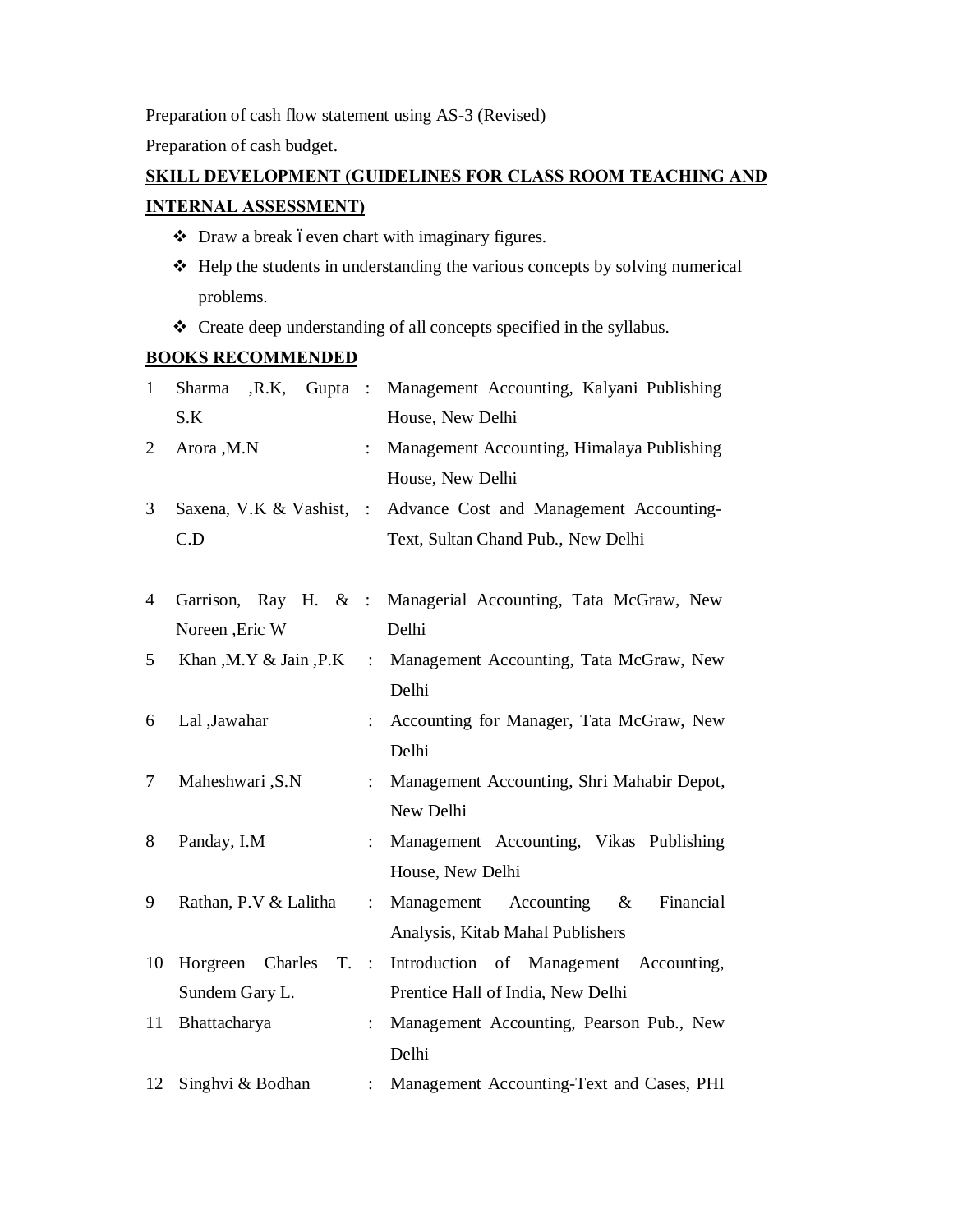Learning Pub., New Delhi

13 Bhatia and Arora : Advance Management Accounting, Alpha Pub., New Delhi

#### **NOTE FOR PAPER SETTER**

.

Equal weightage shall be given to all the units of the syllabus. The external paper shall be of the two sections viz,  $A \& B$ .

**Section-A**:This section will contain four short answer questions selecting one from each unit. Each question carries 5 marks .A candidate is required to attempt all the four questions. Total weightage to this section shall be 20 marks.

**Section-B**: This section will contain eight long answer questions of 15 marks each. Two questions with internal choice will be set from each unit . A candidate has to attempt any four questions selecting one from each unit. Total weightage to this section shall be 60 marks.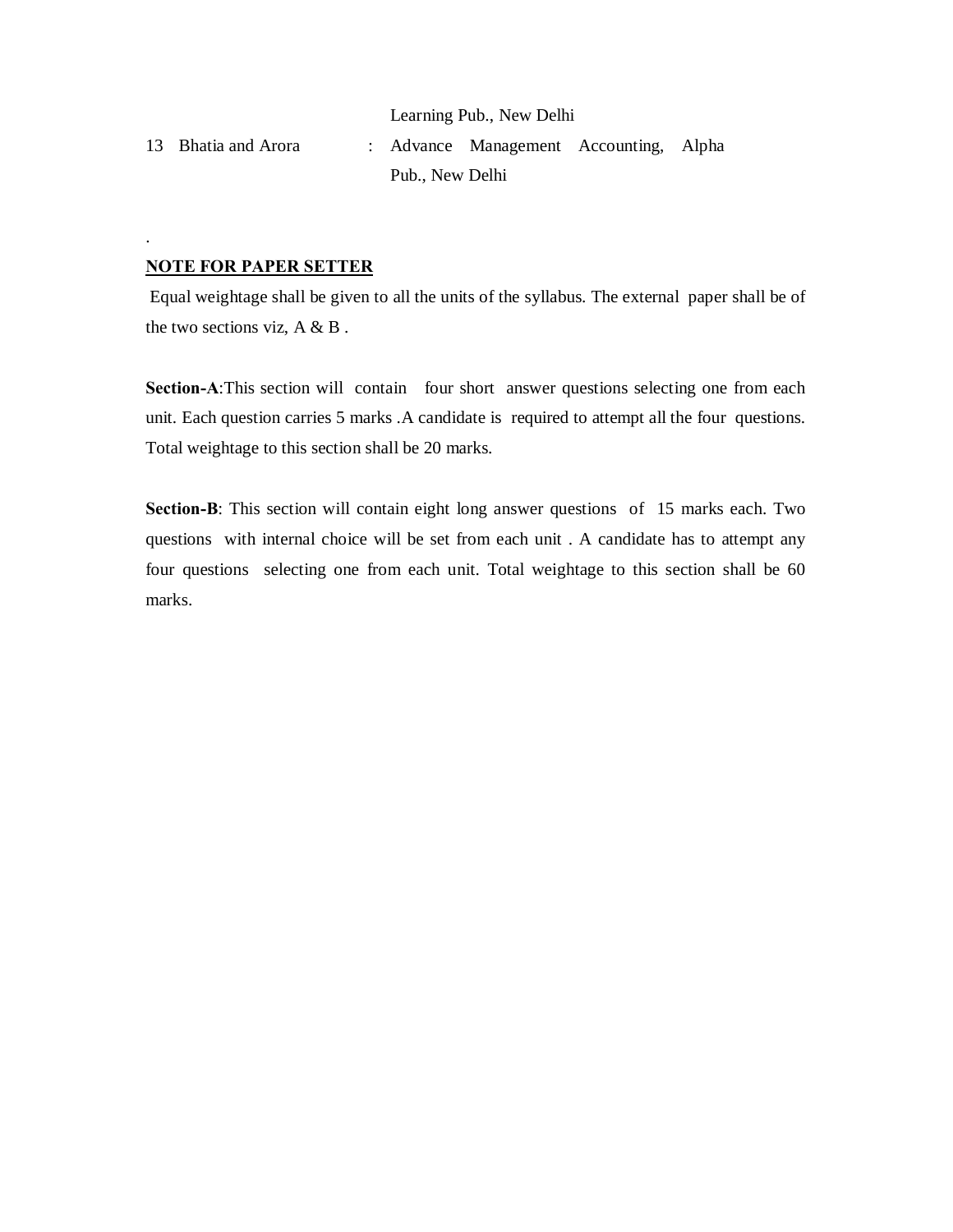# **MODEL QUESTION PAPER MANAGEMENT ACCOUNTING**

Time: 3 Hrs. Marks: 80

## **Section A (20 Marks)**

### **Attempt all the questions. Each question carries five marks**.

- 1. Define breakeven point and list its uses?
- 2. State the difference between standard cost and actual cost?
- 3. Describe the uses of cash flow statement?
- 4. Discuss the various factors determining working capital requirement?

## **Section –B (60 Marks)**

## **Attempt all four questions selecting one question from each unit. Each question carries 15 marks.**

1. From the following information, estimate the working capital requirements of the borrower:

| (i)    | Expected level of production                         | 120000 units |          |
|--------|------------------------------------------------------|--------------|----------|
| (ii)   | Raw materials to remain in stock on an average       | 2 months     |          |
| (iii)  | Processing period for each unit of product           |              | 1 month  |
| (iv)   | Finish goods to remain in stock on an average        |              | 3 months |
| (v)    | Credit allowed to customer from the date of dispatch |              | 3 months |
| (vi)   | Expected ratio of cost to selling price:             |              |          |
|        | (a) Raw material                                     | 60%          |          |
|        | (b) Direct wages                                     | 10%          |          |
|        | (c) Overheads                                        | 20%          |          |
| (vii)  | Selling price per unit                               |              | Rs. 10   |
| (viii) | Expected margin                                      |              | 10%      |
|        |                                                      |              |          |

### Or

From the following data, estimate the working capital requirements of the A Ltd.:

| a. Budgeted sales                                                      | $=$ Rs. 2600000 |
|------------------------------------------------------------------------|-----------------|
| b. Raw materials to remain in stock on an average                      | $=$ 3 weeks     |
| c. Factory Processing period assuming 100% for raw materials, wage and |                 |
| <i>i.</i> overheads                                                    | 3 weeks         |
| d. Finish goods to remain in stock on an average                       | 2 weeks         |
| e. Credit allowed to customer from the date of dispatch                | 8 weeks         |
| f. Suppliers will give credit for                                      | $= 5$ weeks     |
| g. Expected ratio of cost to selling price:                            |                 |
| (d) Raw material<br>Rs. 0.30                                           |                 |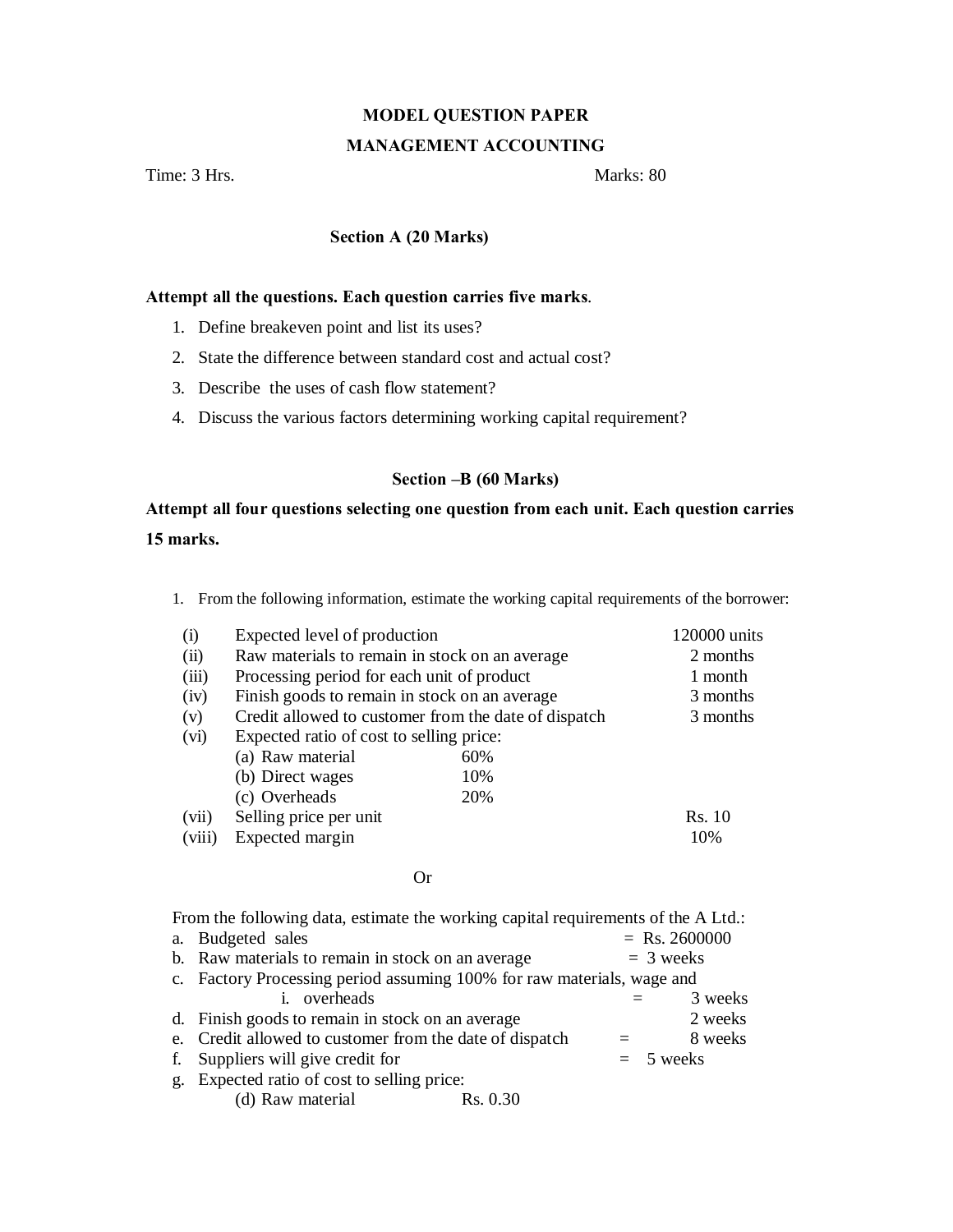| (e) Direct wages | Rs. 0.40 |
|------------------|----------|
| (f) Overheads    | Rs. 0.20 |

h. Expected margin 10%

- 2. From the following data, calculate:
	- (i) P/V ratio
	- (ii) Profit when sales are Rs. 20,000, and
	- (iii) New break-even point if selling price is reduced by 20%.

|                  | Rs.    |
|------------------|--------|
| Fixed expenses   | 4.000  |
| Break-even point | 10,000 |

#### OR

The sales of Forma Ltd. In the first half of 2004, amounted to Rs. 2,70,000 and profit earned was Rs. 7,200. The sales in the second half year registered an increase and amounted to Rs. 3,42,000. The profit earned was Rs. 20,700 in that half year. Assuming no change in fixed costs, calculate (i) the profit volume ratio, (ii) the amount of profit when sales are Rs. 2,16,000 and (iii) the amount os sales required to earn a profit of Rs. 36,000.

3.A factory is engaged in producing a product using two grades of materials A and B mixed in the ratio of 3 : 2. The standard price of material A is Rs. 4 per unit and that of B Rs. 3 per unit. Normal loss in production is expected at 10%. Due to shortage of materials it was not possible to use the standard mix. However, normal loss is still expected to be 10% as earlier. The actual result was as follow:

| The actual result was as follow.                                                               |                       |  |  |  |
|------------------------------------------------------------------------------------------------|-----------------------|--|--|--|
| Material A                                                                                     | 280 tons at Rs. 3.80  |  |  |  |
| Material B                                                                                     | 120tons at Rs. $3.60$ |  |  |  |
| Actual production 364 tons.                                                                    |                       |  |  |  |
| Calculate Material price variance, material mix variance, material yield variance and material |                       |  |  |  |
| cost variance.                                                                                 |                       |  |  |  |

#### OR

Calculate the variance from the following information according to originating cause:

Standard direct cost per unit:

|               |                  | Rs.       |
|---------------|------------------|-----------|
| Material Cost | $= 5 \text{ kg}$ | 50        |
| Labour Cost   | $= 20$ hours     | <u>10</u> |
|               |                  |           |

For the production of 500 units material consumption amounted to Rs. 25,650 against 207 M.T. Wage payment was Rs. 6,050 for 11,000 hours including 20 hours idle time due to machine breakdown.

3. A company finds on  $1<sup>st</sup>$  January, 2009 that it is short of funds with which to implement its programme of expansion. On  $1<sup>st</sup>$  January 2008, it had a bank balance of Rs.1,80,000. From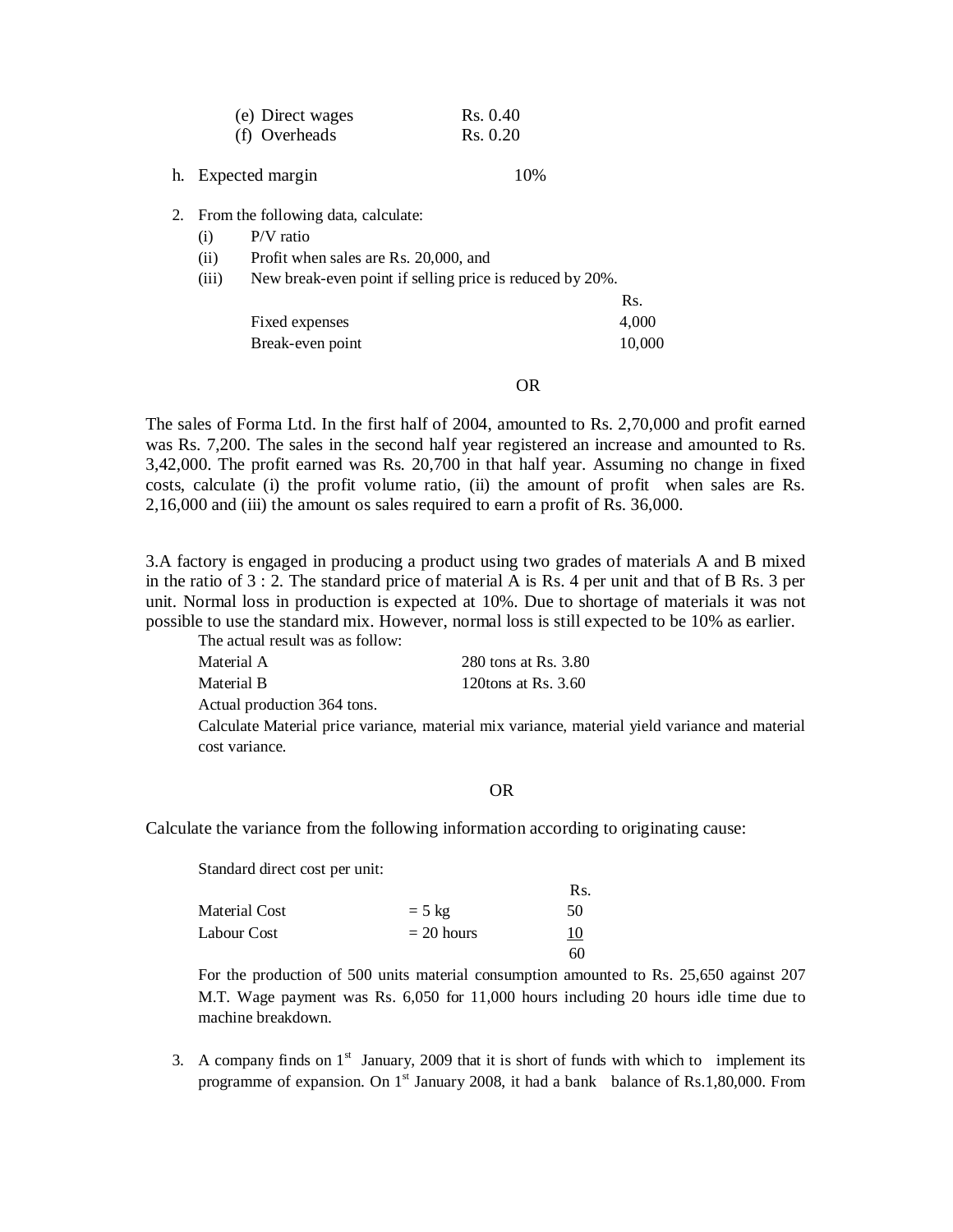the following information, prepare a statement for Board of Directors to show how the overdraft of Rs.68, 750 as at  $31<sup>st</sup>$  December 2008, has arisen:

Figures as per B/S as at 31<sup>st</sup> December of each year are as follow:

|                                                    | 2007      | 2008        |     |
|----------------------------------------------------|-----------|-------------|-----|
|                                                    | Rs.       |             | Rs. |
| Fixed assets                                       | 7,50,000  | 11, 20, 000 |     |
| Stock and stores                                   | 1,90,000  | 3, 30,000   |     |
| Debtors                                            | 3,80,000  | 3, 35,000   |     |
| <b>Bank</b> balance                                | 1,80,000  | 68,750(O/D) |     |
| Trade creditors                                    | 2, 70,000 | 3,50,000    |     |
| Share capital in shares of Rs. 10 each $2, 50,000$ |           | 3,00,000    |     |
| Bills receivable                                   | 87,500    | 95,000      |     |

The profit for the year ended  $31<sup>st</sup>$  December, 2008 before charging depreciation and taxation amounted to Rs. 2, 40,000. The 5,000 shares were issued on  $31<sup>st</sup>$  January, 2008 at premium of Rs.5 per share.Rs. 1, 37,500 were paid in March, 2008 by way of Income tax. Dividend was paid as 2007 (final) on the capital on 31-12-2007 at 10% less tax at 25%. 2008 (interim) 5% free of tax.

**Or** Order to the state of the state of the state of the state of the state of the state of the state of the state of the state of the state of the state of the state of the state of the state of the state of the state of

The balance sheet of Paplu Ltd.is as follow:

| Liabilities      | 1.1.2007 | 31.12.2007 | Assets           | 1.1.2007 | 31.12.2007           |
|------------------|----------|------------|------------------|----------|----------------------|
|                  | Rs.      | Rs.        |                  | Rs.      | $\operatorname{Rs.}$ |
| Equity capital   | 100000   | 100000     | Cash             | 10000    | 7200                 |
| General reserve  | 100000   | 100000     | <b>Debtors</b>   | 70000    | 76800                |
| Profit $\&$ loss | 96000    | 98000      | Stock            | 50000    | 44000                |
| A/c              |          |            |                  |          |                      |
| Current          | 72000    | 82000      | Land             | 40000    | 60000                |
| liabilities      |          |            |                  |          |                      |
| Loan from        |          | 40000      | <b>Buildings</b> | 100000   | 110000               |
| associate co.    |          |            |                  |          |                      |
| Loan from bank   | 62000    | 50000      | Machinery        | 160000   | 172000               |
| Total            | 430000   | 470000     |                  | 430000   | 470000               |

During the year Rs. 52000 was paid as dividend. The provision for depreciation against machinery as on 1.1.2007 was Rs.54000 and on 31.12.2007 Rs.72000. You are required to prepare cash flow statement from the above information.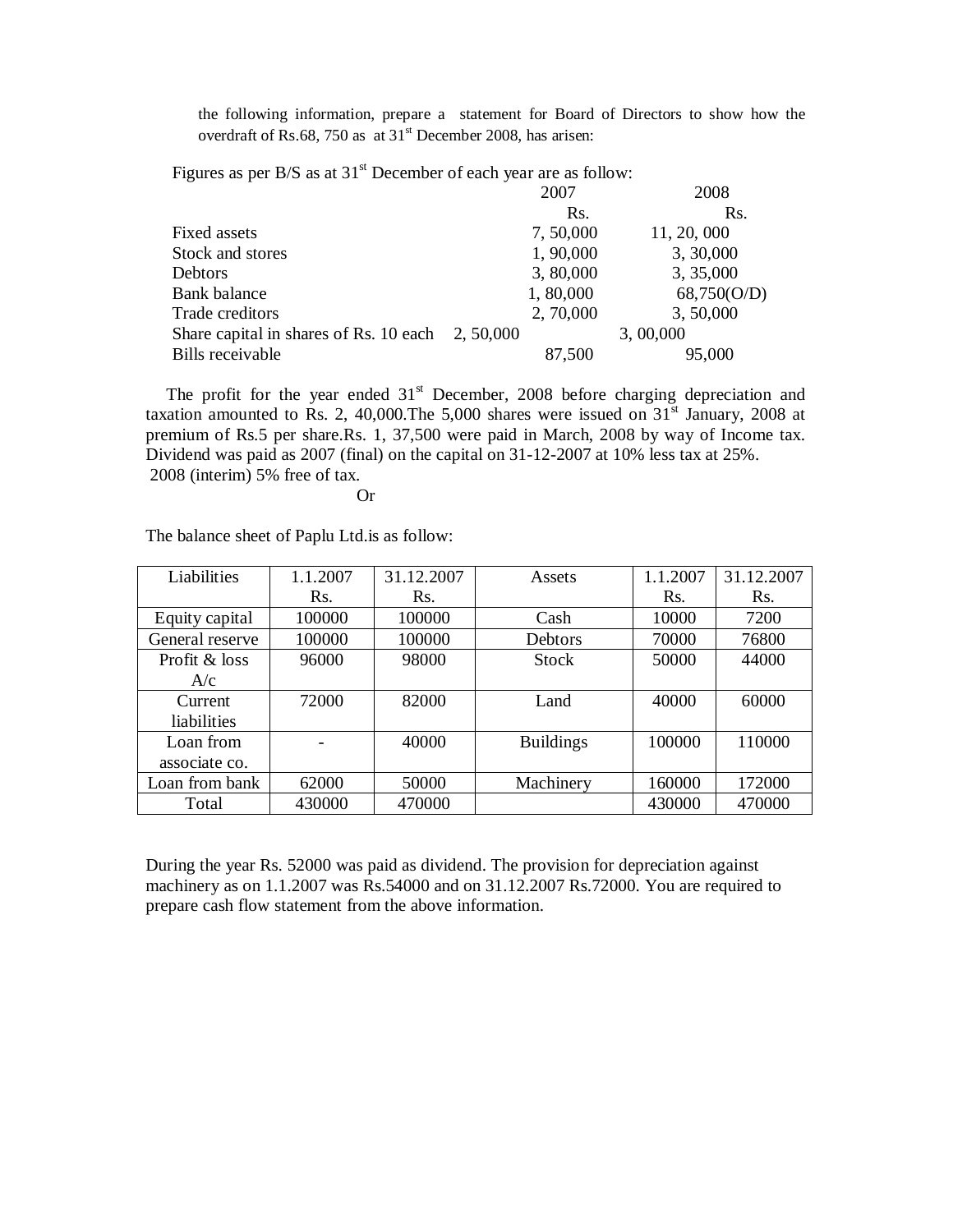## **INSURANCE MANAGEMENT**

 $C. No. BCG 602$  Max. Marks  $= 100$ Time: 3 Hrs. Internal Assessment = 20 External Exam.  $= 80$ 

## **(Syllabus for examination to be held in May 2017, 2018, 2019)**

**OBJECTIVE:** The basic objective of this course is to provide knowledge of insurance and risks involved thereof.

## **UNIT-I: INTRODUCTION**

Evolution of insurance business; Basic nature of insurance; Importance of insurance; Types and classifications of insurance; Brief introduction to IRDA 1999.

## **UNIT-II: RISK MANAGEMENT**

Basic concept of risk, classification of risks and process of risk management; Identification and evaluation of riskô Risk analysis; Risk controlô Loss prevention and its importance; Risk finance and transfer of risk.

## **UNIT-III: LIFE INSURANCE**

Economic, legal and actuarial principles of life insurance; Basic elements in computation of premium; Peculiarity of life insurance products and classification; Procedures for settlement of various types of claims

## **UNIT-IV: NON-LIFE INSURANCE PRODUCTS AND CLAIM MANAGEMENT**

Principles of indemnity; Causa proxima; Subrogation; Bank Assurance- Meaning, benefits to banks, causes of growth of bank-assurance; Procedures for settlement for claims in Fire & Marine insurance.

## **SKILL DEVELOPMENT (GUIDELINES FOR CLASS ROOM TEACHING AND INTERNAL ASSESSMENT)**

- $\triangle$  List the features of an existing insurance product.
- $\triangle$  List the factors to be considered for fixation of insurance premium.
- $\triangle$  Draw a sketch regarding the terms of settlement of claims.
- Identify some new areas where insurance concept could be introduced.
- $\triangleleft$  Create deep understanding of all concepts specified in the syllabus.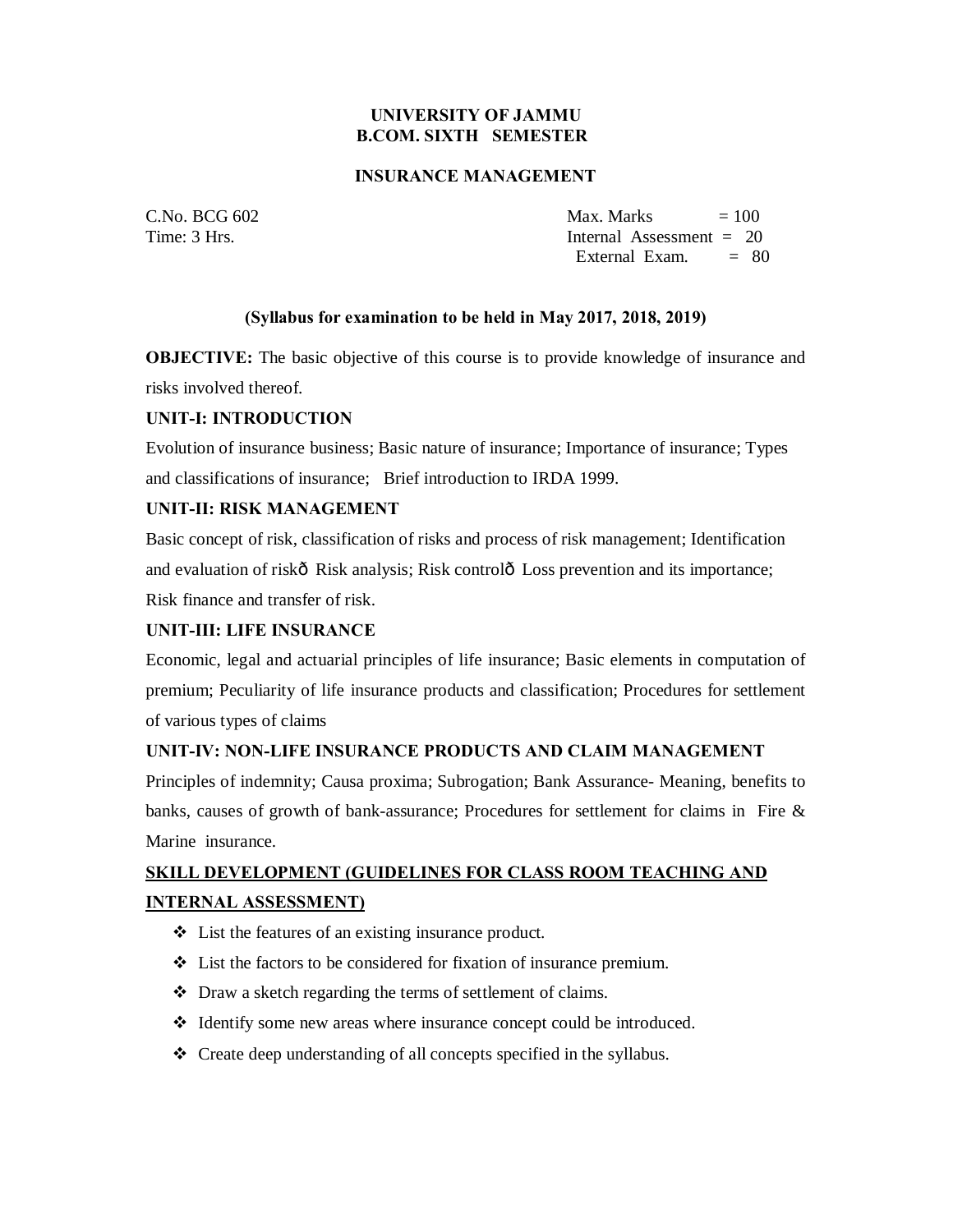### **BOOKS RECOMMENDED**

| 1 | Panda, Ghansham            |                      | : Principles<br>of<br>Insurance,<br>Kalyani        |
|---|----------------------------|----------------------|----------------------------------------------------|
|   |                            |                      | Publishing House, New Delhi                        |
| 2 | Mittal, Alka & Gupta, S.L. |                      | : Principles<br>of Insurance<br><b>Risk</b><br>and |
|   |                            |                      | Management, Sultan Chand & Sons, New               |
|   |                            |                      | Delhi                                              |
| 3 | Mishra, M.N & Mishra, S.B  |                      | : Insurance Principles and Practice, S.            |
|   |                            |                      | Chand, New Delhi                                   |
| 4 | Gupta, P.K.                | $\ddot{\phantom{0}}$ | Fundaments of Insurance, Himalaya Pub.,            |
|   |                            |                      | New Delhi                                          |
| 5 | Periasamy, P               | $\ddot{\phantom{0}}$ | Principles and Practice of Insurance,              |
|   |                            |                      | Himalaya Pub., New Delhi                           |
| 6 | Rajeda                     | $\ddot{\phantom{0}}$ | Principles of Risk Management<br>and               |
|   |                            |                      | Insurance, Pearson Pub, New Delhi                  |
| 7 | Tripathi & Pal             | $\ddot{\phantom{0}}$ | Insurance-Theory and Practice,<br>PHI              |
|   |                            |                      | Learning Pub., New Delhi                           |
| 8 | Gupta, R.C & Jain, T.C     | $\ddot{\phantom{0}}$ | Insurance and Risk Management, Alpha               |
|   |                            |                      | Pub., New Delhi                                    |

#### **NOTE FOR PAPER SETTER**

Equal weightage shall be given to all the units of the syllabus. The external paper shall be of the two sections viz, A & B .

**Section-A**:This section will contain four short answer questions selecting one from each unit. Each question carries 5 marks .A candidate is required to attempt all the four questions. Total weightage to this section shall be 20 marks.

**Section-B**:This section will contain eight long answer questions of 15 marks each. Two questions with internal choice will be set from each unit . A candidate has to attempt any four questions selecting one from each unit. Total weightage to this section shall be 60 marks.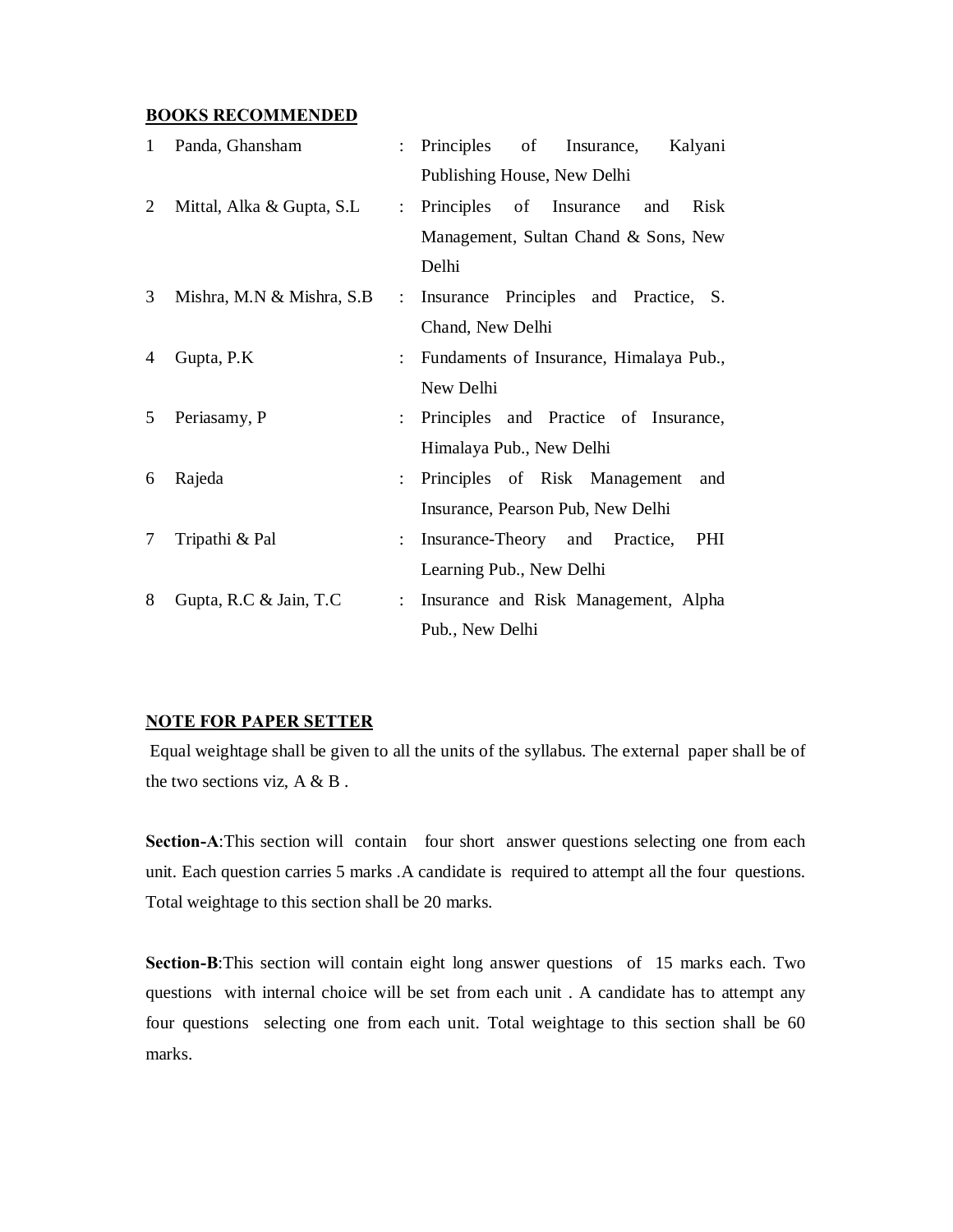## **MODEL QUESTION PAPER INSURANCE MANAGEMENT**

Time : 3 Hrs. Max. Marks: 80

#### **Section –A (20 Marks)**

### **Attempt all the questions. Each question carries five marks.**

- 1. Does insurance accelerate the process of growth? Explain.
- **2.** Distinguish between dynamic and static risk?
- **3.** Define a life insurance contract?
- 4. Point out the development and growth of Bank assurance?

## **Section –B (60 Marks)**

# **Attempt any four questions selecting one question from each unit. Each question carries**

## **15 marks.**

1. Trace out the history of insurance business in India?

#### Or

Briefly discuss the various kinds of insurance?

2. Define risk. Give a classification of risk and discuss each briefly with relevant examples?

#### Or

Discuss the importance of loss prevention and control. Who benefits from such activities?

3 What are the principles of life policy?

## Or

What is insurable interest? Discuss in relation to life insurance.

4. Define Bank assurance. Explain the causes of growth of bank assurance.

**Or** Or

Explain the maxim  $\tilde{c}$ Causa Proximaö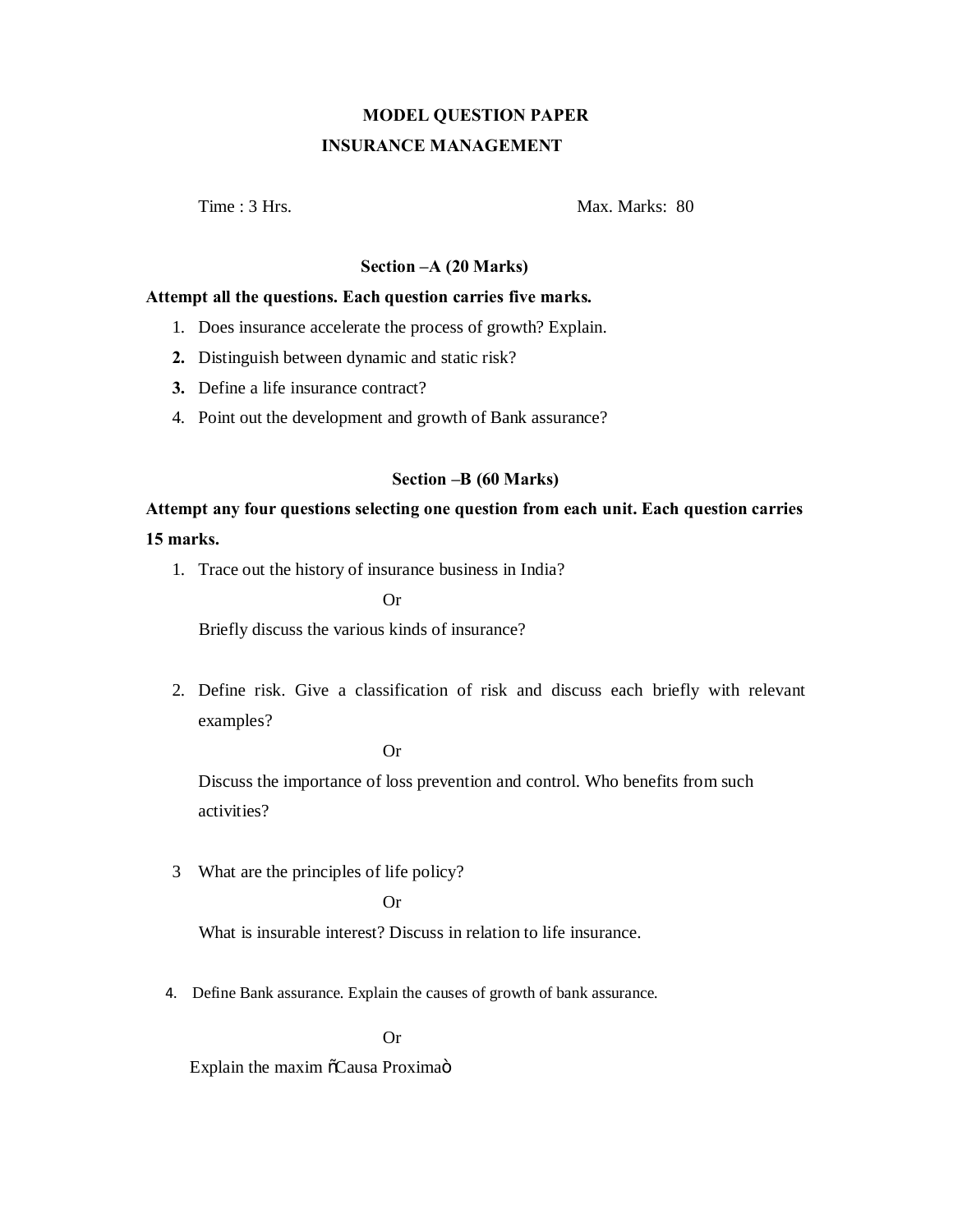#### **AUDITING**

 $C.No. : 603$  Max. Marks  $= 100$ Time : 3 Hrs. Internal assessment = 20 External Exam.  $= 80$ 

#### **(Syllabus for examination to be held in May 2017, 2018, 2019 )**

**OBJECTIVE:** The basic objective of this course is to acquaint the students with the knowledge and practice of audit techniques and methods so as to ensure transparency in business transaction

#### **UNIT- I: INTRODUCTIONTO AUDITING**

Auditing- meaning, objectives; Difference between (a) Accountancy & auditing (b) Auditing & investigation. Basic Principles governing an audit as per Audit & Assurance Standard (AAS - I); Advantages & limitations of auditing; Conduct of audit: Continuous audit, Periodical audit & Interim audit; Auditing in electronic data processing (EDP) environment – Meaning, problems and approaches.

## **UNIT-II: AUDIT PLANNING, INTERNAL CONTROL, INTERNAL CHECK AND INTERNAL AUDIT**

Steps to be taken before commencement of an audit; Audit programme - Advantages  $\&$ disadvantages. Working papers 6 Meaning, purpose and ownership of working papers. Internal control- Meaning, objectives, characteristics of internal control, auditors duty as regard to internal control. Internal check- Meaning, objectives, principles of a good internal check system. Internal audit- Meaning, objectives, distinction between internal check and internal audit

## **UNIT-III: VOUCHING AND VERIFICATION**

**Vouching**-Meaning, importance, kinds of vouchers; Points to be noted while vouching. Vouching of cash book. **Verification-M**eaning and objectives of verification of assets and liabilities with special reference to land and building, plant and machinery, investments, Stock óin trade, trade debtors, cash in hand, cash at bank, sundry creditors, loans, share capital & contingent liabilities.

#### **UNIT – IV: COMPANY AUDITOR**

Qualifications, disqualification, appointment, removal, rights, duties & liabilities of a company auditors.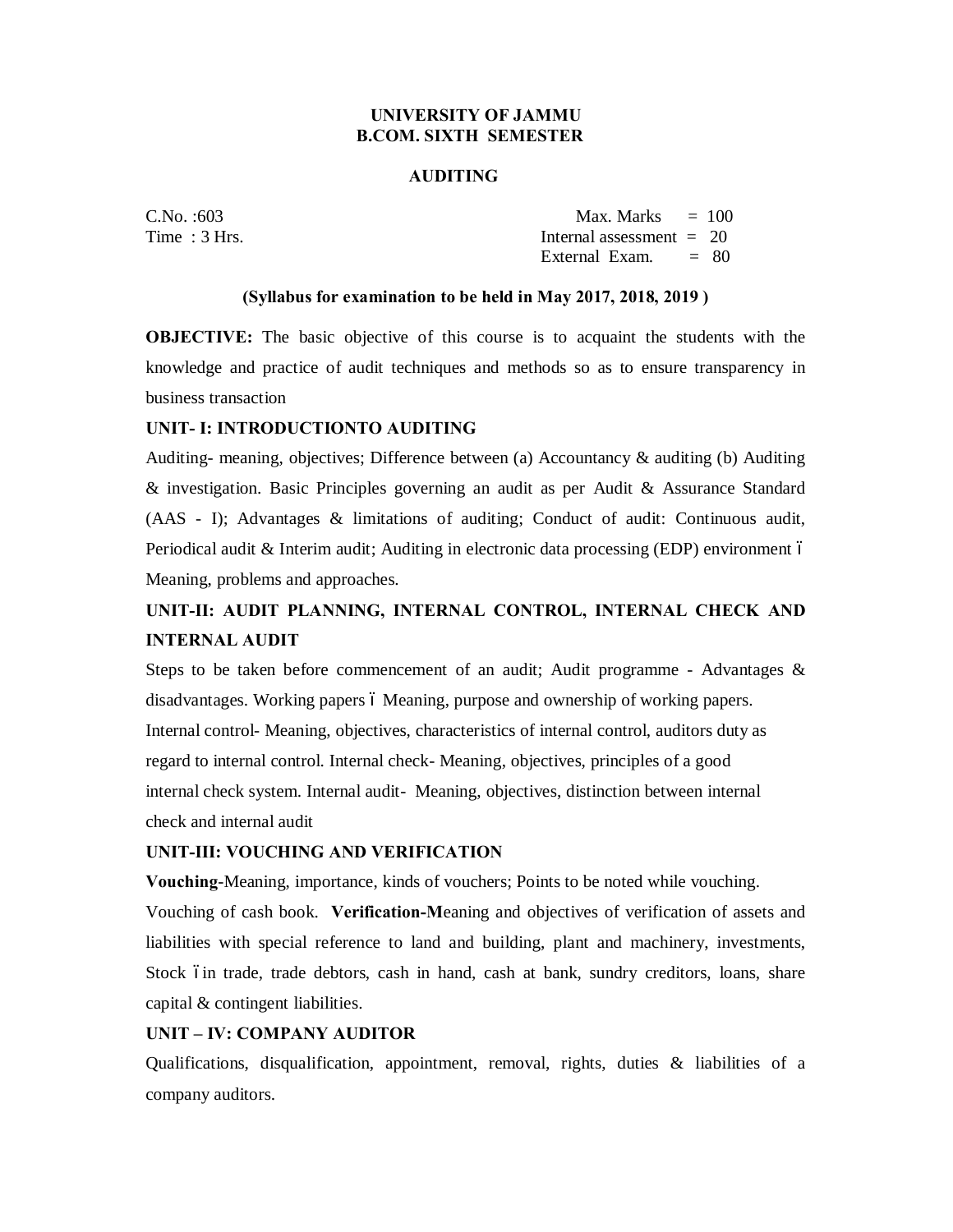Audit report: Meaning types - clean and qualified report.

# **SKILL DEVELOPMENT (GUIDELINES FOR CLASS ROOM TEACHING AND INTERNAL ASSESSMENT)**

- v List the principles of an audit as per Audit and Assurance standard.
- $\bullet$  Draw the specimen of an audit programme.
- \* Create deep understanding of vouching of receipts and payments of cash book.
- $\bullet$  Give specimen of clean report/ qualified report.
- Create deep understanding of all concepts specified in the syllabus.

## **BOOKS RECOMMENDED**

|    | 1. R.G. Saxena         | $\ddot{\phantom{a}}$ | Principles and Practice of Auditing, Himalaya                                     |
|----|------------------------|----------------------|-----------------------------------------------------------------------------------|
|    |                        |                      | Publishing House, New Delhi                                                       |
|    |                        |                      | 2. Pardeep Kumar, Baldev Sachdeva and : Auditing- Theory and Practice,<br>Kalyani |
|    | Jagwant Singh          |                      | Publishing House, New Delhi                                                       |
|    | 3. R.C. Bhatia         |                      | Auditing, Vikas Publishing House, New Delhi                                       |
|    | 4. S.D. Sharma         |                      | Auditing-Principles and Practice,<br>Taxmann                                      |
|    |                        |                      | Publishing House, New Delhi                                                       |
|    | <b>5.</b> B. N. Tandon |                      | Principles of Auditing, S. Chand Publishing                                       |
|    |                        |                      | House, New Delhi                                                                  |
|    | <b>6.</b> Kamal Gupta  |                      | Contemporary Auditing, Tata McGraw Hill, New                                      |
|    |                        |                      | Delhi                                                                             |
|    | 7. T.R. Sharma         |                      | Auditing - Principles and Problems, Sahtiya                                       |
|    |                        |                      | Bhawan, Agra                                                                      |
|    | 8. Dinkar Pagare       |                      | Principles and Practice of Auditing, Sultan Chand                                 |
|    |                        |                      | & Sons Publishing House, New Delhi                                                |
| 9. | Jagdish Prakash        |                      | Auditing -Principles Practice and Problems,                                       |
|    |                        |                      | Kalyani Publishing House, New Delhi                                               |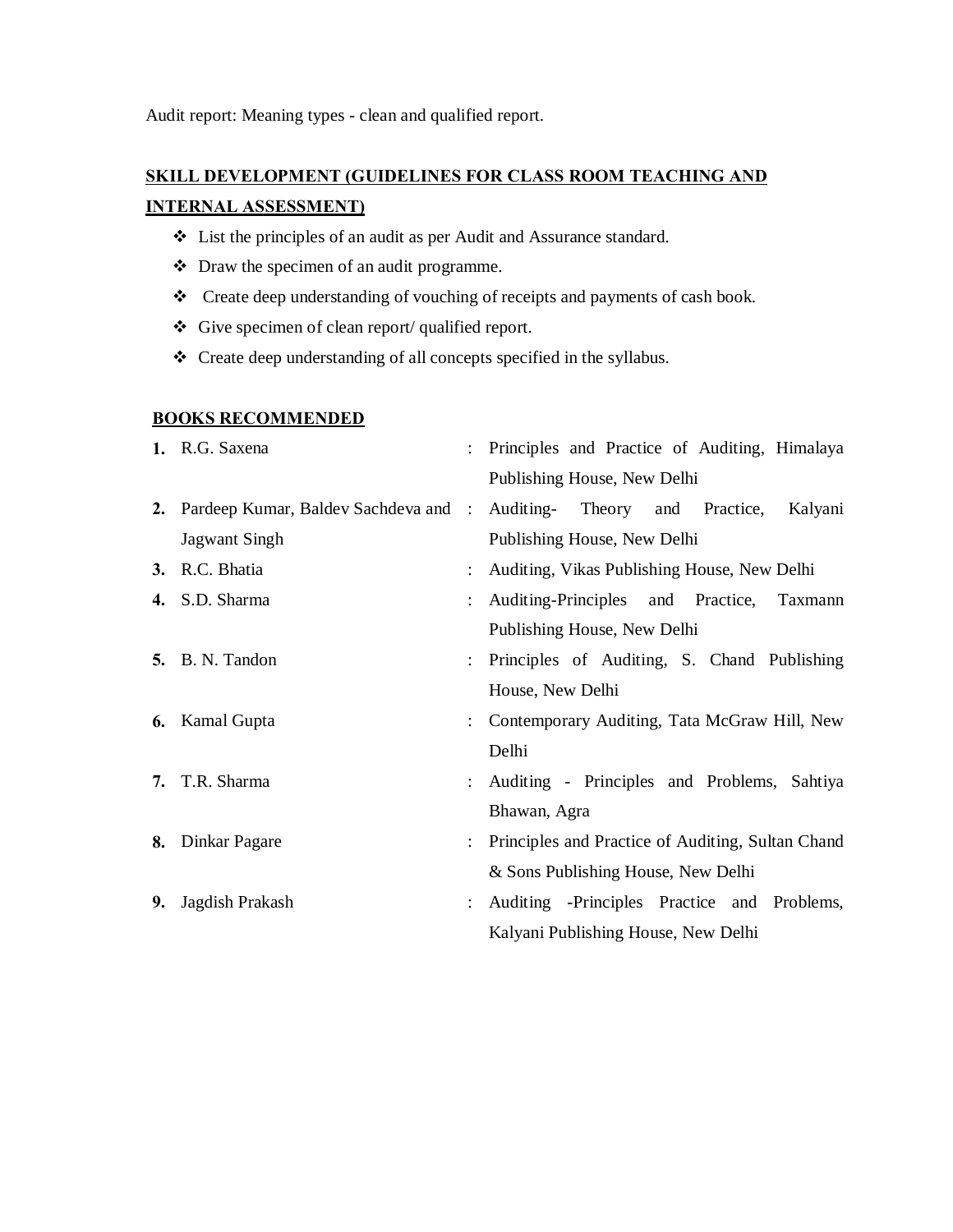## **NOTE FOR PAPER SETTER**

Equal weightage shall be given to all the units of the syllabus. The external paper shall be of the two sections viz, A & B .

**Section-A**:This section will contain four short answer questions selecting one from each unit. Each question carries 5 marks .A candidate is required to attempt all the four questions. Total weightage to this section shall be 20 marks.

**Section-B**: This section will contain eight long answer questions of 15 marks each. Two questions with internal choice will be set from each unit . A candidate has to attempt any four questions selecting one from each unit. Total weightage to this section shall be 60 marks.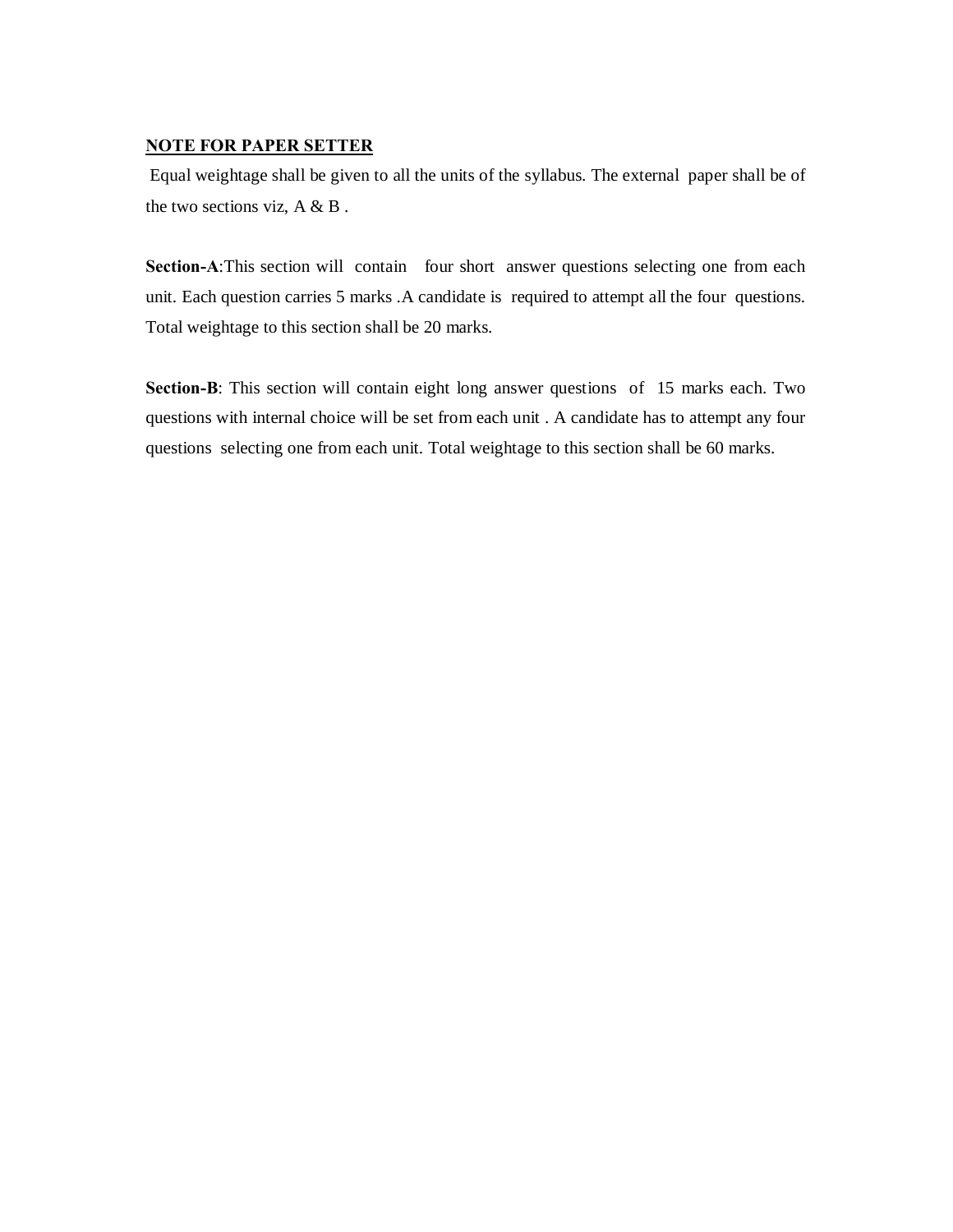## **MODEL QUESTION PAPER INTRODUCTION TO AUDITING**

Time: 3 Hrs. Marks: 80

 **Section- A (Marks 20)**

### **Attempt all the four questions. Each question carries five marks.**

- **1.** Define auditing? Point out its objectives.
- **2.** Write short note on internal audit?
- 3. What is a voucher. Briefly explain its types.
- 4. Differentiate between clean & qualified report.

#### **Section- B. (Marks 60)**

**Attempt any four questions selecting one question from each unit. Each question carries 15 marks**.

1. Define auditing. Outline its principles?

#### OR

Write short note on importance of auditing in electronic data processing?

2. What are working papers? Explain their purpose & comment on ownership of working papers?

OR

Define internal control? Explain its characteristics?

3. Explain the vouching of debit side of cash book?

OR

What is verification? Differentiate between vouching & verification?

4. Explain briefly the provisions regarding the appointment of an auditor of a company?

Explain the duties of a company auditor?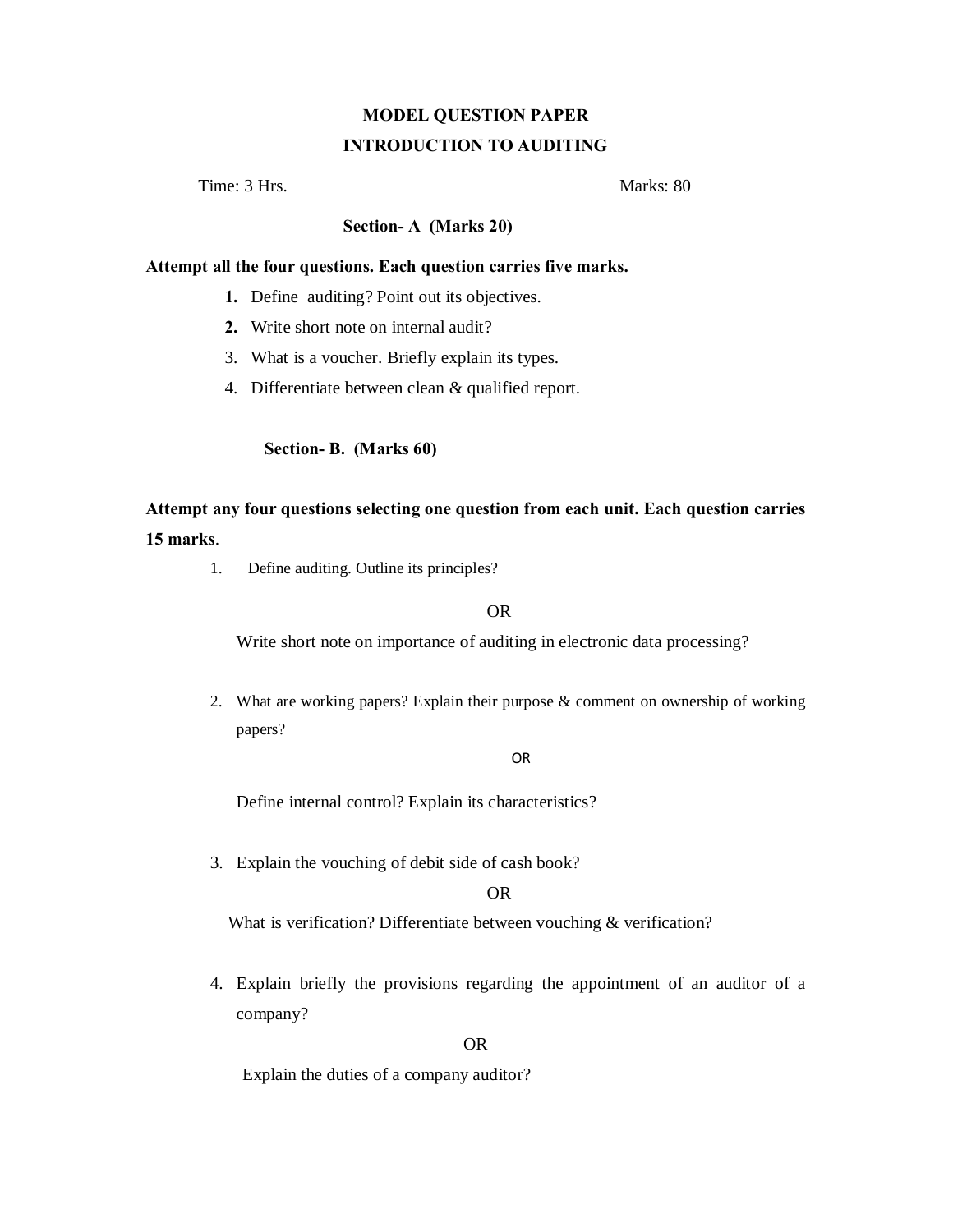#### **LOGISTIC MANAGEMENT**

 $C. No.: BCG-604$  Max. Marks = 100 Time: 3 Hrs. Internal assessment = 20 External Exam.  $= 80$ 

### **(Syllabus for examination to be held in May 2017, 2018, 2019)**

**OBJECTIVE:** The course is designed to explain basic theory and techniques of logistics to examine the issues and problems associated with logistics in a changing business environment and to show how logistics could improve enterprise effectiveness.

#### **UNIT-I: INTRODUCTION**

Meaning of logistics and its interface with production and marketing; Types of logistics; Logistics management- Meaning, scope and importance, need for logistic management and logistical activities; Logistic system design.

## .

## **UNIT- II: WAREHOUSING MANAGEMENT SYSTEM**

Nature and importance of warehousing; Relationship between warehousing and other logistic functions; Types of warehouses; Decisions regarding optimal warehousing network; Warehouse facility development; Uses of warehousing management system.

### **UNIT- III: TRANSPORTATION PLANNING SYSTEM**

Transportation system planning; Role of transportation in logistics; Trip generation and distribution; Load planning- Transportation modes, carrier selection decisions, other activities of transport managers,

#### **UNIT- IV: LOGISTICS AUDIT AND CONTROL**

Concept and importance of logistics audit and control; Elements of logistics control system; Types of control system; Significant aspects of control systems; Types of corrective action.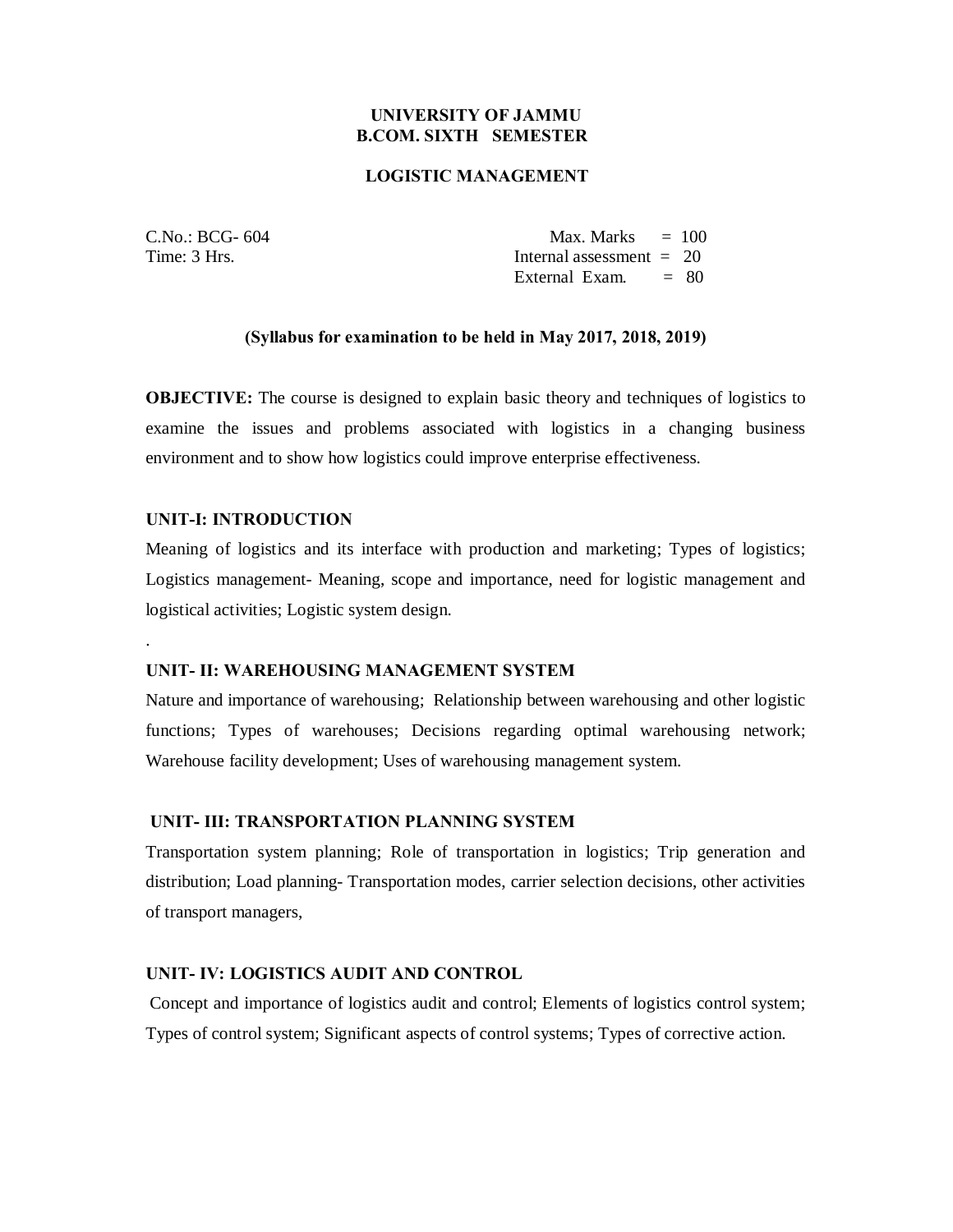## **SKILL DEVELOPMENT (GUIDELINES FOR CLASS ROOM TEACHING AND INTERNAL ASSESSMENT)**

- $\triangle$  Enable the students to understand importance of logistics in modern business.
- Suggest strategies to improve logistic management in any manufacturing organization.
- Create deep understanding of all concepts specified in the syllabus.

### **BOOKS RECOMMENDED**

1. Bhat, K. Shridhara : Logistics Management, Himalaya Pub. House , New Delhi

|                   |                    | 2. Ballalu-Renald H : Business Logistics Management |  |  |
|-------------------|--------------------|-----------------------------------------------------|--|--|
|                   | 3. Beal, K         | : A Management Guide to Logistics Engineering       |  |  |
|                   | 4. Benjamin, S.B.  | : Logistics Engineering and Management.             |  |  |
|                   | 5. Bowersox, DJ    | : Logistics Management- A System Integration of     |  |  |
|                   | and closs, D J     | Physical distribution.                              |  |  |
| 6.                | Christopher, M.    | : Logistics and Supply Chain Management: Strategies |  |  |
|                   |                    | for Reducing Costs And Improving Services.          |  |  |
|                   | 7. James, C.J. and | : Contemporary Logistics, Wood Donald F             |  |  |
|                   | 8. Shapiro, R      | : Logistics Strategy- Cases and Concepts            |  |  |
| 8. Bell G. et al. |                    | : The Business of Transport                         |  |  |

## **NOTE FOR PAPER SETTER**

Equal weightage shall be given to all the units of the syllabus. The external paper shall be of the two sections viz, A & B .

**Section-A**:This section will contain four short answer questions selecting one from each unit. Each question carries 5 marks .A candidate is required to attempt all the four questions. Total weightage to this section shall be 20 marks.

**Section-B**: This section will contain eight long answer questions of 15 marks each. Two questions with internal choice will be set from each unit . A candidate has to attempt any four questions selecting one from each unit. Total weightage to this section shall be 60 marks.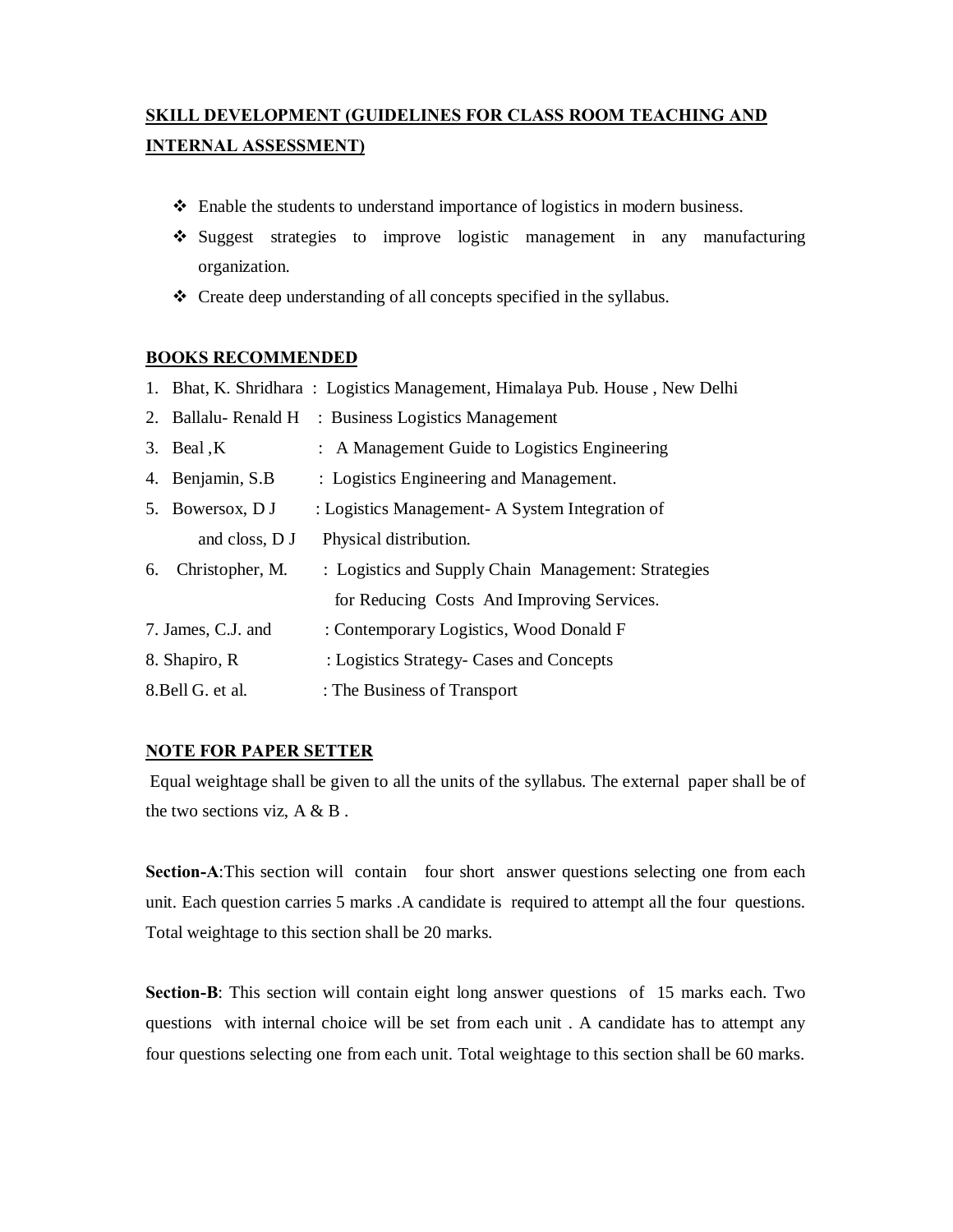#### **MODEL QUESTION PAPER**

#### **LOGISTIC MANAGEMENT**

Time: 3 Hrs. Marks: 80

.

#### **Section- A (Marks 20)**

### **Attempt all the four questions. Each question carries five marks**.

- 1. Explain the concept of logistics management?
- 2. Explain the uses of warehousing management system?
- 3. Briefly discuss the role of transportation in logistics?
- 4. Explain briefly the elements of logistics control system?

#### **Section- B (Marks 60)**

## **Attempt any four questions selecting one from each unit. Each question carries 15 marks.**

1. What is logistics? State its various components.

#### **Or** Or

Explain the need for logistics management?

2. Explain the various operations of warehousing?

Or

Enumerate the relationship between warehousing with other functions of logistic management?

3. Explain the various activities of transportation managers?

**Or** Or

Discuss the general criteria for carrier selection?

4. What is logistics audit. How is it done?

Or

Discuss the three types of corrective actions used in logistics control systems?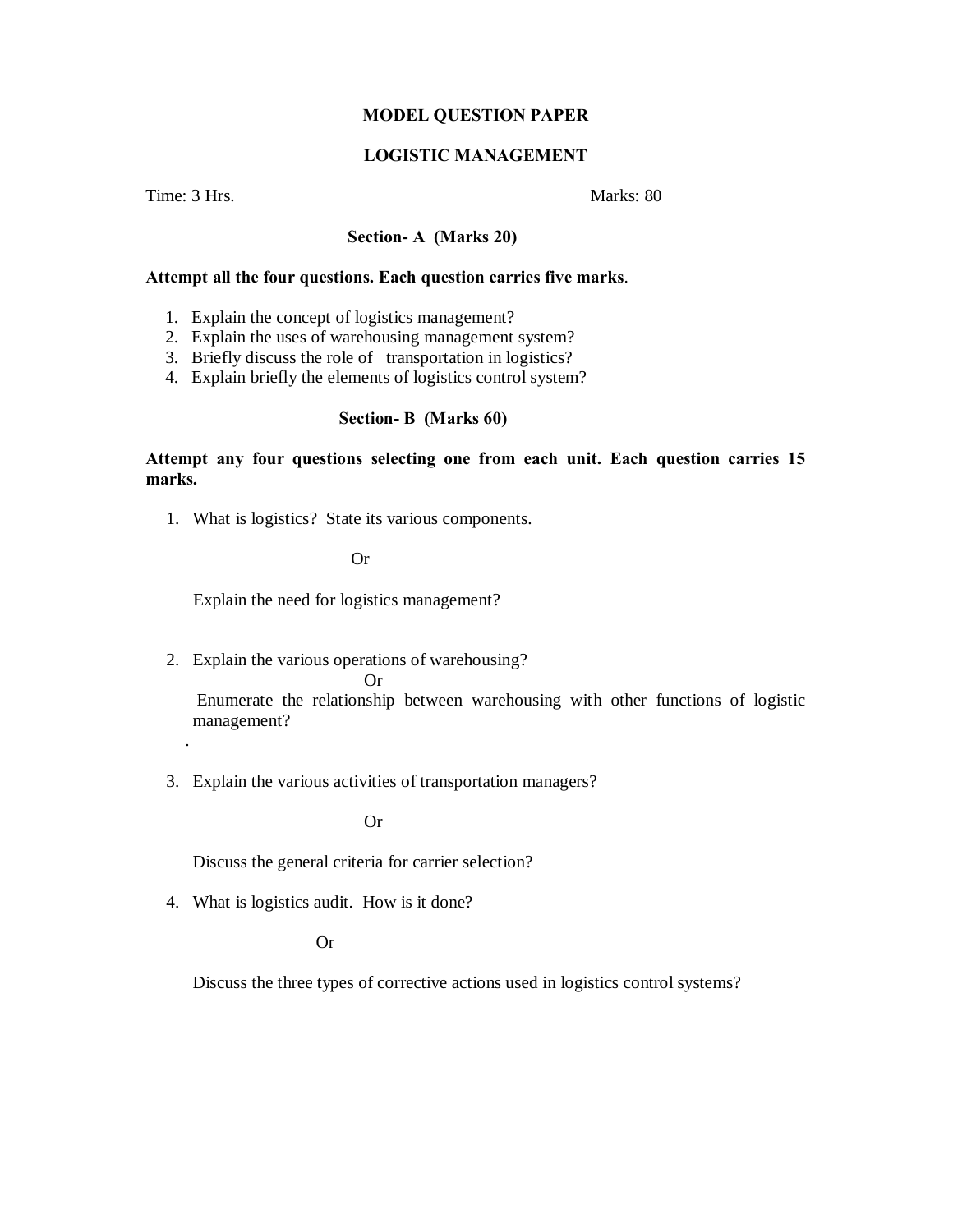## **TAX PROCEDURE AND PRACTICE –VI (TAX PLANNING & MANAGEMENT-11)**

 $C. No. BCG-605$  Max. Marks  $= 100$ Time: 3 Hrs. Internal Assessment = 20 External Exam.  $= 80$ 

## **(Syllabus for examination to be held in May 2017, 2018, 2019 )**

**OBJECTIVE** : To equip the students with the knowledge about corporate tax planning and management

**UNIT 1:** Tax planning with reference to depreciation polices, expenditure on scientific research, acquisition of patents and copyrights, preliminary expenses, payment to association/ institutions carrying out rural development programmes and conservation of natural resource and interest on borrowed capital.

**UNIT 11:** Tax Planning with reference to managerial decision: Lease and purchase of assets, make or buy decisions, repairs ó renewals ó renovation.

**UNIT 111:** Tax planning in respect of business restructuring: Amalgamations and demergers, transfer of assets between holding and subsidiary companies.

**UNIT 1V:** Tax Management: Return and assessment of income, Advance payment of taxes, TDS and procedure for filing TDS return, interest and penalties.

## **SKILL DEVELOPMENT (GUIDELINES FOR CLASS ROOM TEACHING AND INTERNAL ASSESSMENT)**

- v Enable students to understand the various concepts with the help of case studies.
- $\triangleleft$  Create deep understanding of all concepts specified in the syllabus.

## **BOOKS RECOMMENDED**

- 1. Direct Taxes Law and Practice: V.K. Singhania and Kapil Singhania, Taxmann Publicationa.
- 2. Direct Taxes: Income Tax, Wealth tax and Tax Planning: B.B. Lal and N. Vashist, Pearson Ed.
- 3. Income Tax-Law and Practice: V.P. Gaur & D.B. Narang, Kalyani Publications.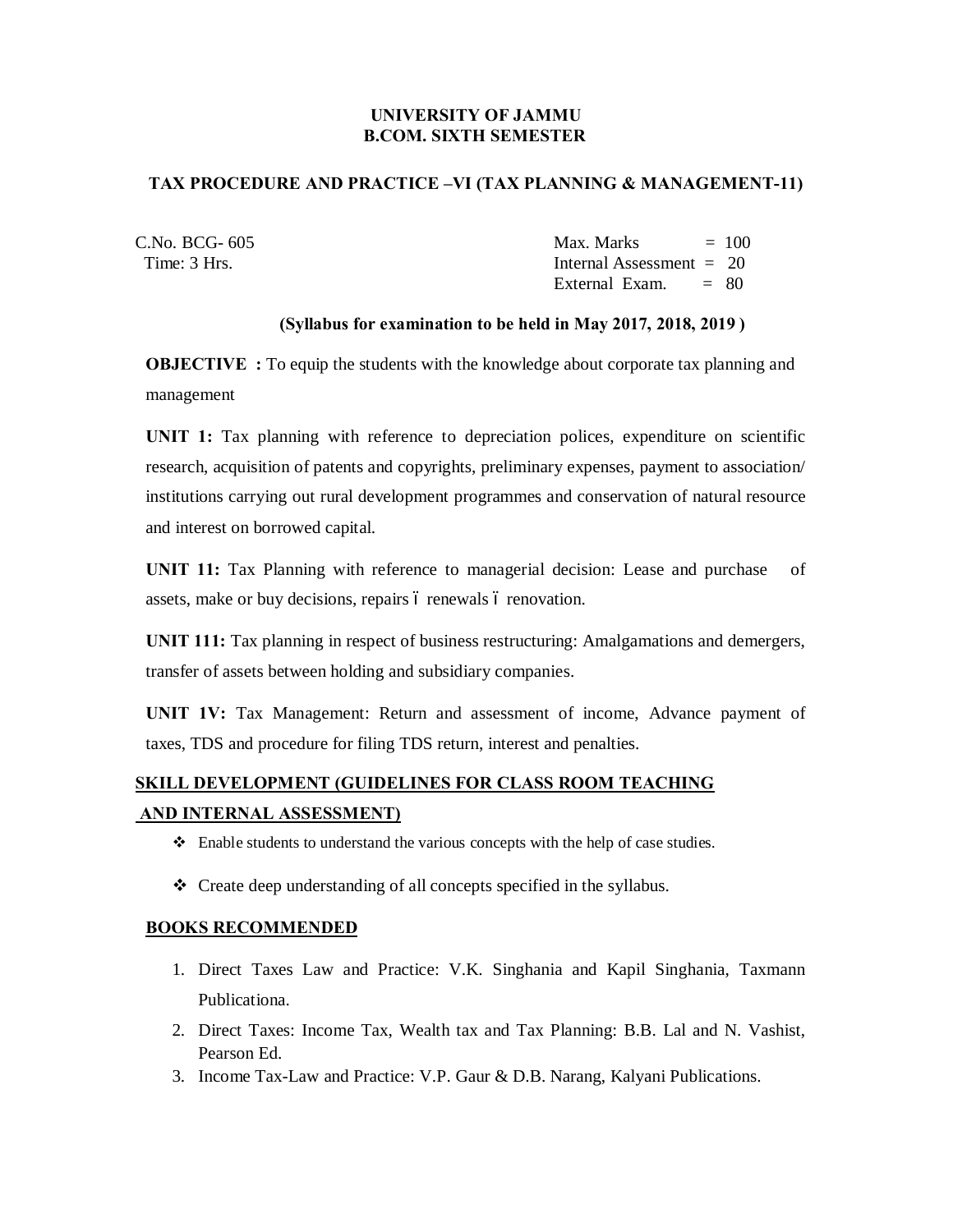- 4. Direct Taxes-Planning and Management: V. K. Singhania, K. Singhania, M. Singhania, Taxma.
- 5. Corporate Tax Planning: E.A. Srinivas, Tata McGraw Hill.

## **NOTE FOR PAPER SETTER**

Equal weightage shall be given to all the units of the syllabus. The external paper shall be of the two sections viz,  $A \& B$ .

**Section-A**:This section will contain four short answer questions selecting one from each unit. Each question carries 5 marks .A candidate is required to attempt all the four questions. Total weightage to this section shall be 20 marks.

**Section-B**:This section will contain eight long answer questions of 15 marks each. Two questions with internal choice will be set from each unit . A candidate has to attempt any four questions selecting one from each unit. Total weightage to this section shall be 60 marks.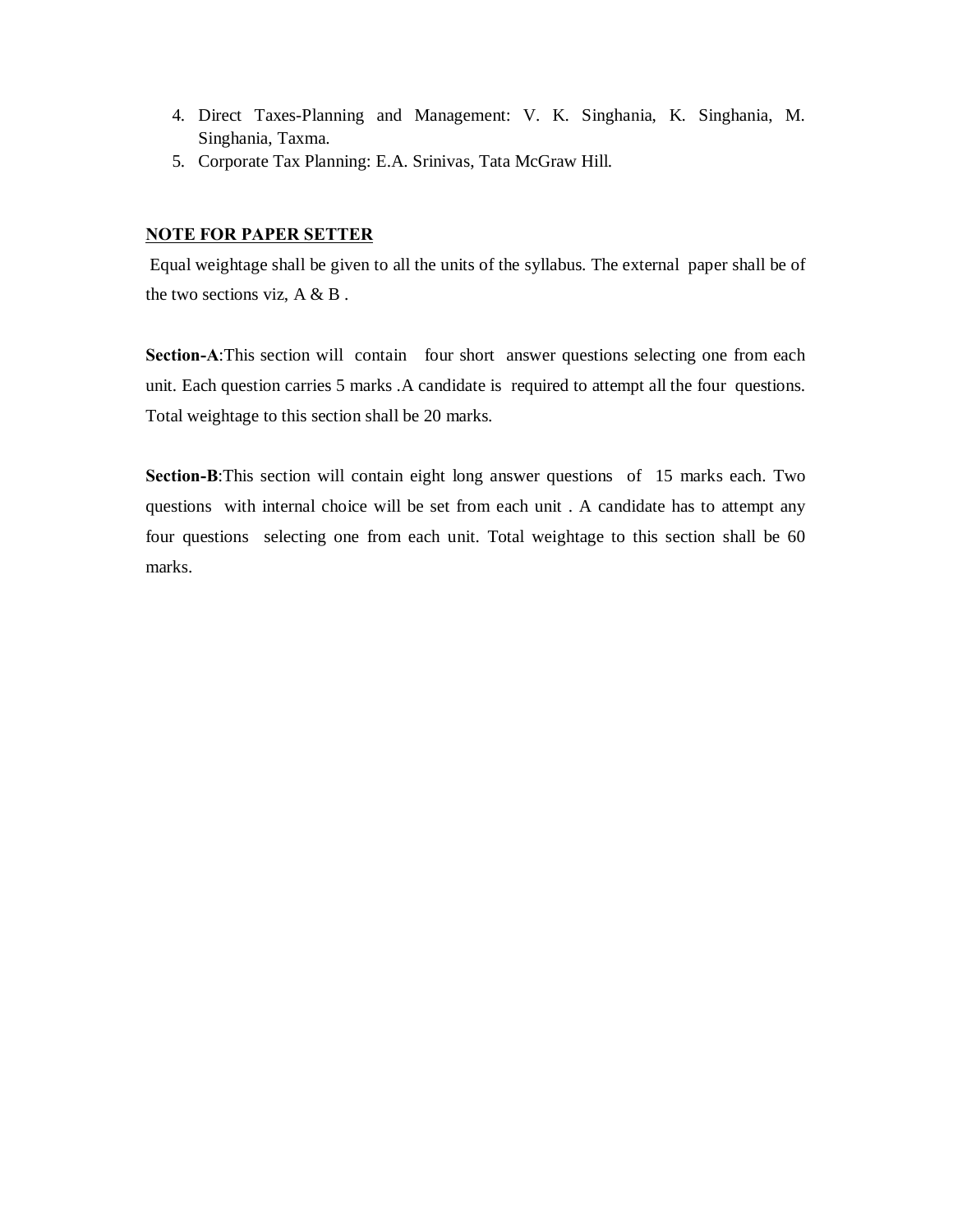## **MODEL QUESTION PAPER TAX PROCEDURE AND PRACTICE –VI (TAX PLANNING & MANAGEMENT-11)**

Time: 3 Hrs. Max. Marks: 80

#### **Section A (20 Marks)**

### **Attempt all the questions. Each question carries five marks.**

- 1 .Explain tax planning in respect to depreciation policies?
- 2. Explain the tax provision relating to lease and purchase of assets?
- 3.Explain tax planning in respect to business restructuring?
- 4. Explain the tax provision relating to advance payment of taxes?

#### **Section- B (Marks 60)**

## **Attempt any four questions selecting one from each unit. Each question carries 15 marks.**

1. Define patent. What are the tax provision relating to acquisition to patents?

#### **OR** OR

What is copy right. Explain its relevant tax provisions?

2. What are the tax provision relating to renewal and renovation?

#### **OR** OR

What are the tax planning provisions relating to make or buy decisions?

3. What are the tax provisions relating to transfer of assets between holding and subsidiary companies?

**OR** OR

What are the tax planning provisions relating to amalgamation and demergers?

4. Explain TDS and 3-TDS return, interest and penalties?

**OR** OR

Explain tax penalties in respect to income tax?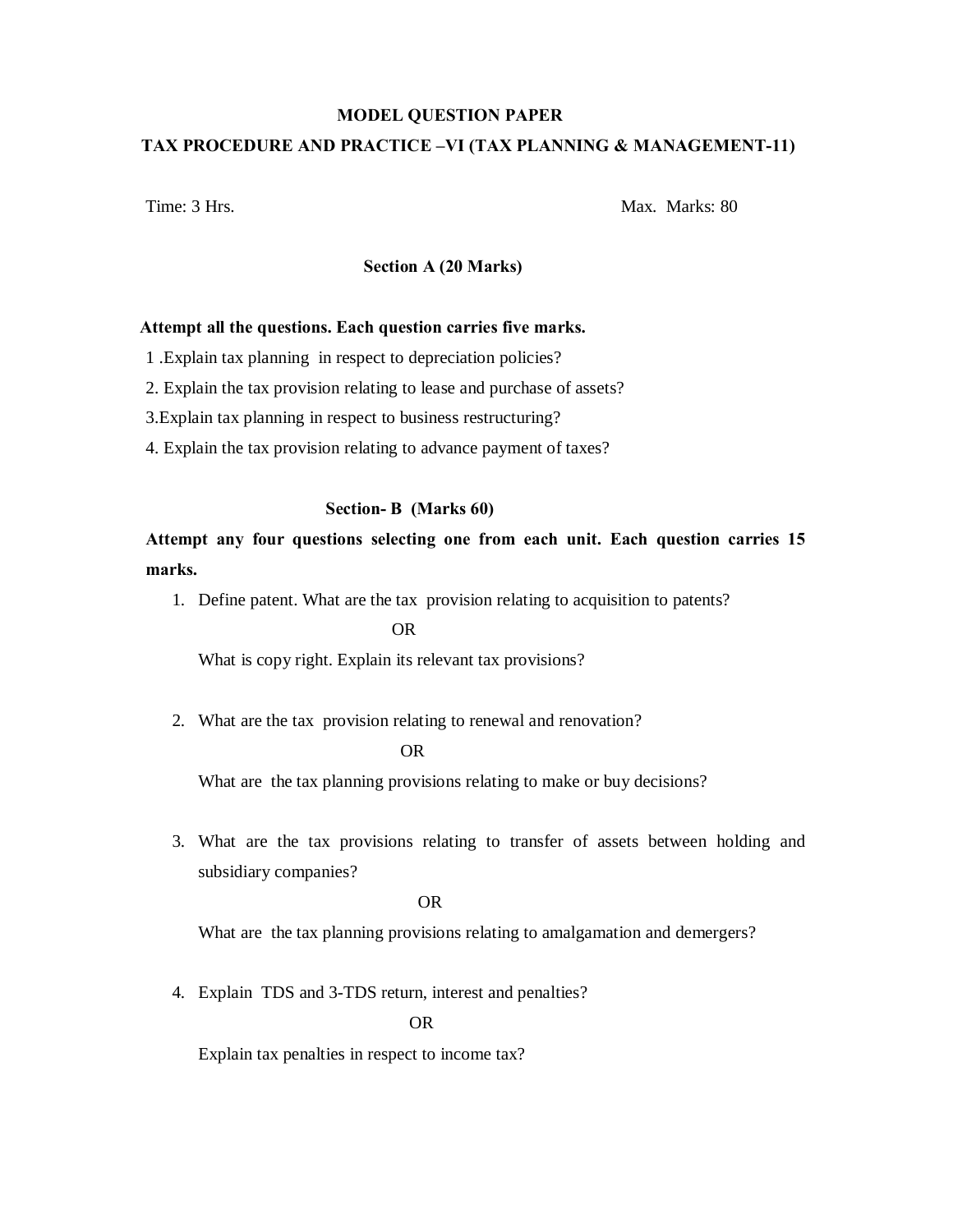## **COMPUTER APPLICATIONS V(C-LANGUAGE PROGRAMMING)**

 $C. No.: BCG-606$  Max. Marks  $= 100$ Time: Hours **Internal Assessment** = 20 External Exam.  $= 80$ 

#### **(Syllabus for examination to be held in May 2017, 2018, 2019 )**

## **UNIT I**

Concept of program planning, algorithm, representation of algorithm, flowcharts, flowchart symbols, compiler, linker, interpreter, introduction to C, History of C, characteristics of C, basic structure of C program, character set, constants, variables, data types, operators and expressions.

## **UNIT II**

Input, output operations, formatted input, formatted output, escape sequences, control statements: if statement, if else statement, else if ladder, switch statement, conditional operator; Looping: While statement, do i while statement, for statement, break statement and continue statement.

## **UNIT III**

Storage classes, pointer definition, declaring pointer variables, using pointer variables, introduction to arrays, one dimensional  $\&$  two dimensional arrays(declaration, initialization), string variables, string functions,

## **UNIT IV**

Preprocessor directives, function definition, function calls(Call by value and call by address ), return type, types of functions, recursion, parameter passing, passing arrays to functions, passing strings to functions;Concept of a structure, declaring a structure, accessing structure elements, array of structures, concept of union, difference between structure and union; File operations: Opening, reading, closing & writing text files, file opening modes, string I/O in files.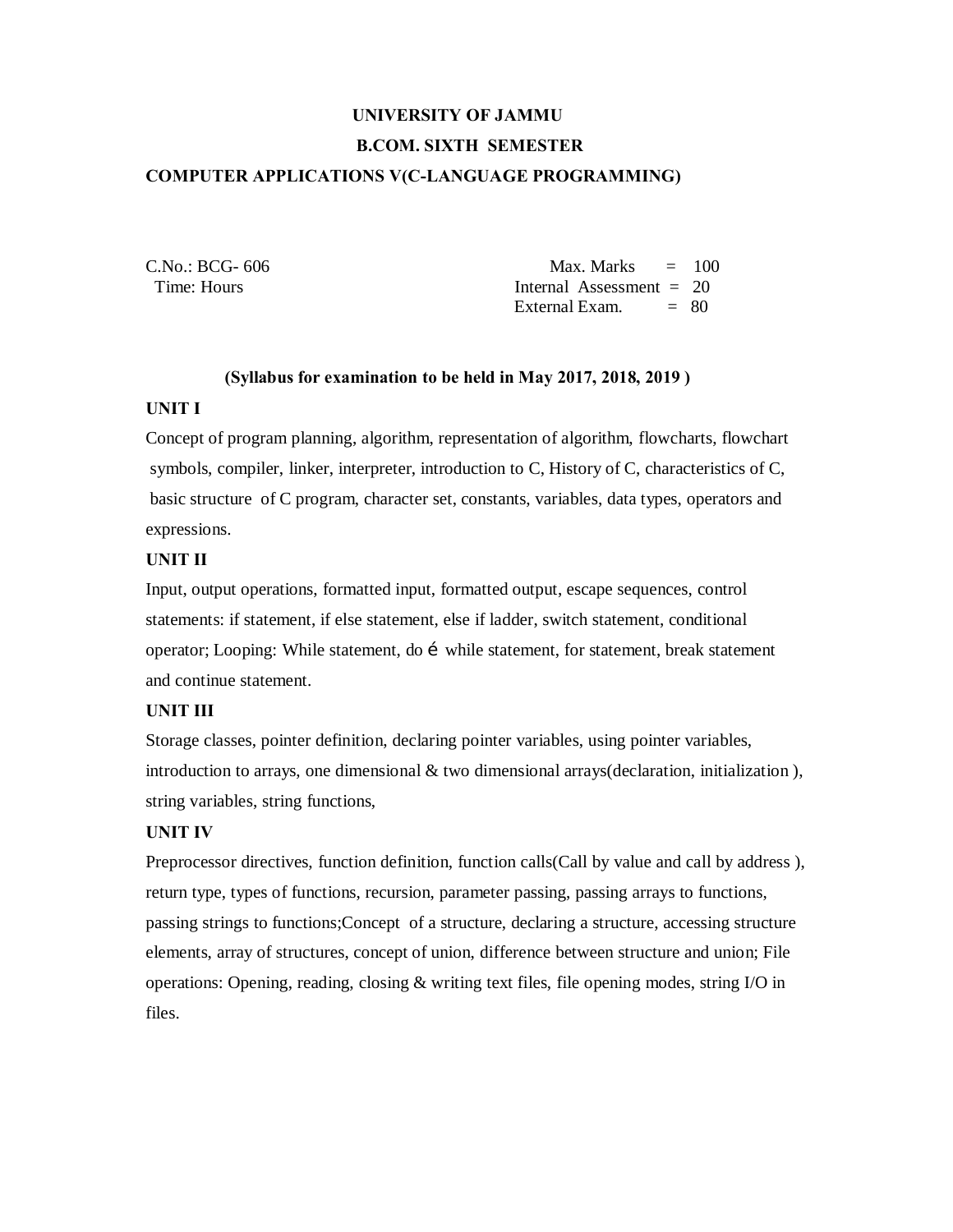# **SKILL DEVELOPMENT (SPECIEMEN FOR CLASS ROOM TEACHING AND INTERNAL ASSESSMENT)**

A minimum of five exercises to be undertaken from above said course selecting at least from one unit

## **BOOKS RECOMMENDED**

- 1. Let Us C, Yashavant Kanetkar, BPB Publications.
- 2. Programming in ANSI C, E Balagurusamy, Mc Graw Hill
- 3. The Spirit of C, Cooper H. & Mullish H, Jaico Publication House, New Delhi.
- 4. Programming Concepts and C language, Vikram Gupta, S.S. Bhatia, Raj Kumar, Abdul Karim, Kalyani Publishers

## **NOTE FOR PAPER SETTER**

Equal weightage shall be given to all the units of the syllabus. The external paper shall be of the two sections viz, A & B .

**Section-A**:This section will contain four short answer questions selecting one from each unit. Each question carries 5 marks .A candidate is required to attempt all the four questions. Total weightage to this section shall be 20 marks.

**Section-B**:This section will contain eight long answer questions of 15 marks each. Two questions with internal choice will be set from each unit . A candidate has to attempt any four questions selecting one from each unit. Total weightage to this section shall be 60 marks.